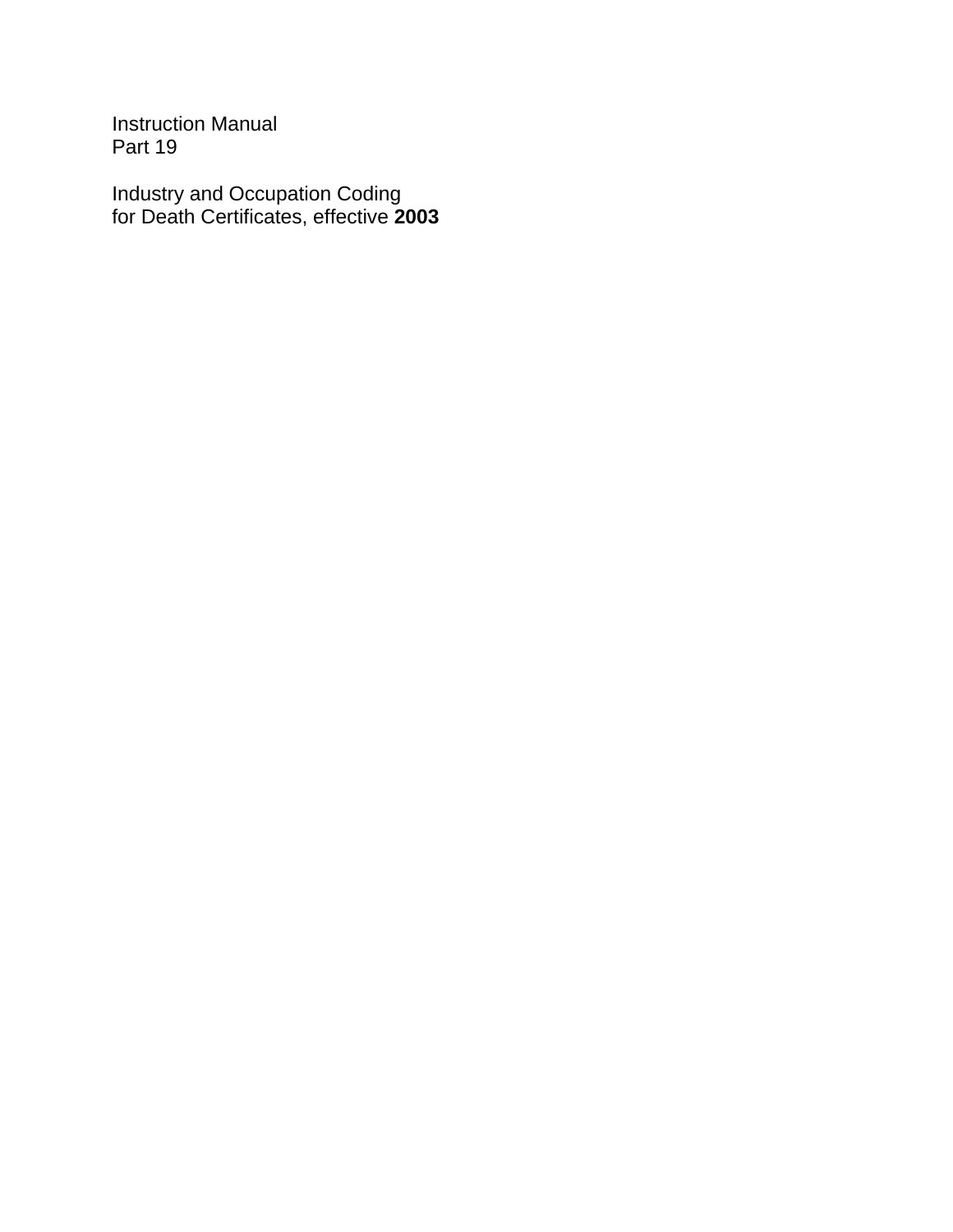Instruction Manual Part 19

Industry and Occupation Coding for Death Certificates, effective **2003**

U. S. Department of Health and Human Services Public Health Service National Center for Health Statistics Hyattsville, Maryland *September 2002*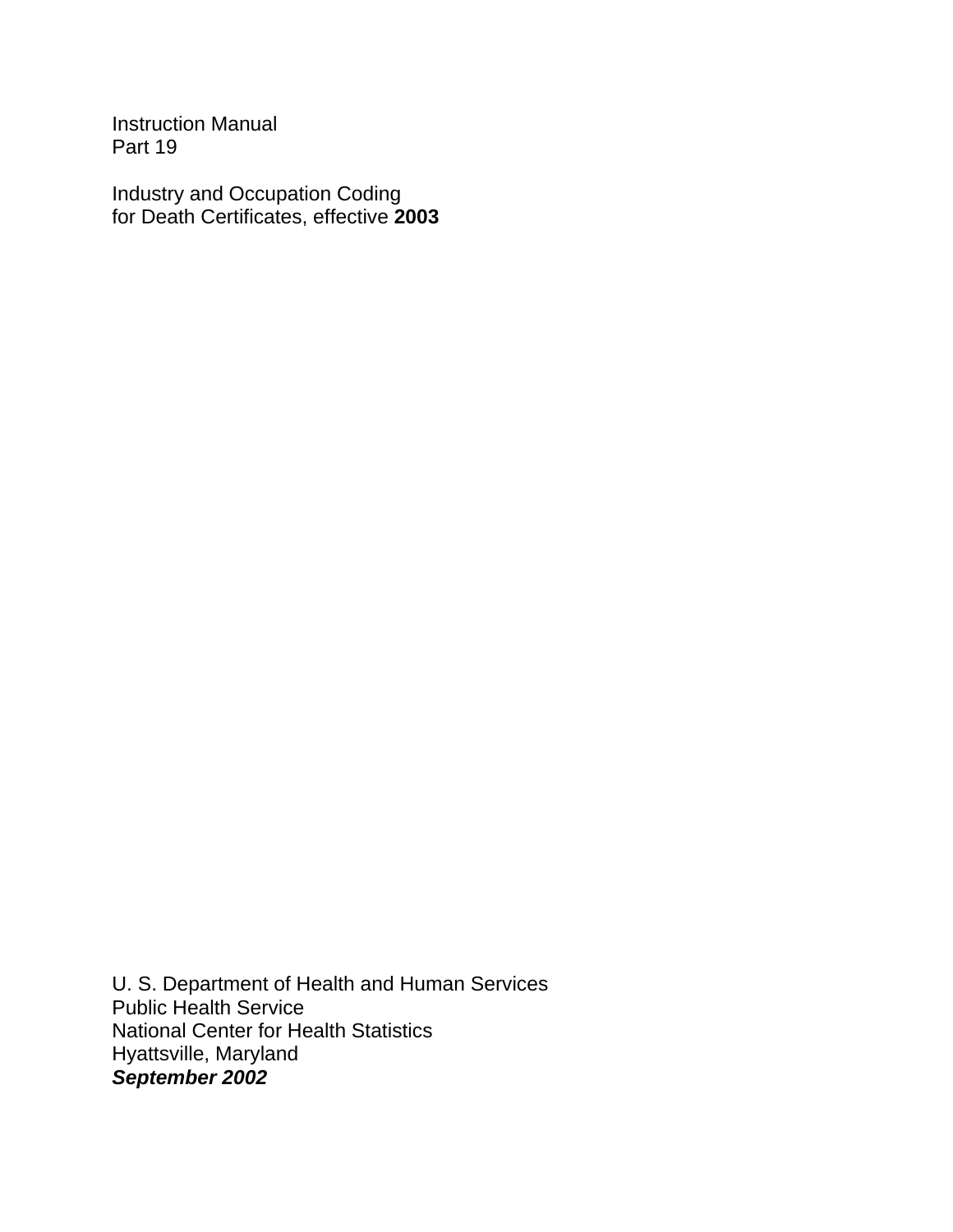The National Institute for Occupational Safety and Health (NIOSH) furnished funds for the U. S. Bureau of the Census to develop the first edition of this instruction manual. The Division of Vital Statistics, National Center for Health Statistics and the National Institute for Occupational Safety and Health furnished administrative, editing, and technical support for the first as well as this *eighth* edition.

\_\_\_\_\_\_\_\_\_\_\_\_\_\_\_\_\_\_\_\_\_\_\_\_\_\_\_\_\_\_\_\_

This Instruction Manual was prepared in the Division of Vital Statistics (DVS) *by Celia Dickens* of DAEB under the general direction of Ron Chamblee, Chief of the Data Acquisition and Evaluation Branch (DAEB). *Lacola A. Washington of Lockheed Martin Operation Support (LMOS) provided technical advice and content review. Arialdi M. Minino of the Mortality Statistics Branch, DVS, James T. Walker and Pamela K. Schumacher of NIOSH, Division of Surveillance, Hazard Evaluations, and Field Studies (DSHEFS) also provided content review. The intent of this instruction manual is to provide guidance and procedures for the reject coding staff as well as manual coders.* 

Questions regarding this manual or its contents may be directed to the Data Acquisition and Evaluation Branch, National Center for Health Statistics, P.O. Box 12214, Research Triangle Park, North Carolina 27709 or the Surveillance Branch, National Institute for Occupational Safety and Health, Robert A. Taft Laboratories, 4676 Columbia Parkway, Cincinnati, Ohio 45226. Questions regarding the availability or analysis of Industry and Occupation data should be directed to the Surveillance Branch of NIOSH at the above address or the Mortality Statistics Branch, Division of Vital Statistics, National Center for Health Statistics, Center Building, Room 840, 6525 Belcrest Road, Hyattsville, Maryland 20782.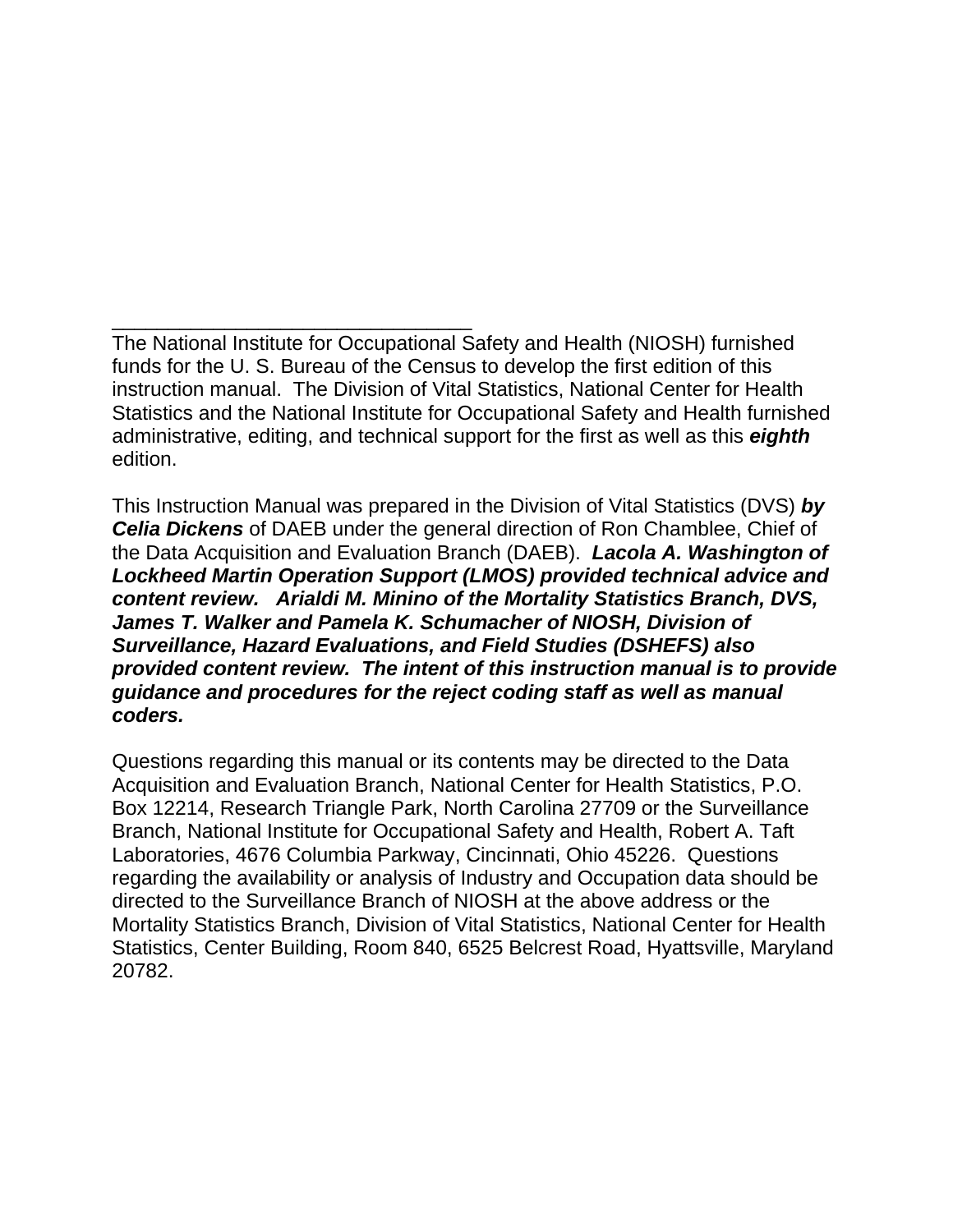#### **Table of Contents**

| Α.<br>В.<br>$C_{1}$<br>D.                                         |                                                               |  |
|-------------------------------------------------------------------|---------------------------------------------------------------|--|
| Α.<br>B.<br>C.                                                    |                                                               |  |
| Α.<br>Β.<br>$\mathsf{C}$ .<br>D.<br>Ε.<br>$F_{\perp}$<br>G.<br>Η. | SECTION IV - THE INDUSTRY SECTION OF THE ALPHABETICAL INDEX 9 |  |
| Α.<br>Β.<br>C.<br>D.<br>Ε.<br>F.<br>G.<br>Η.<br>L.                | SECTION V - INSTRUCTIONS FOR CODING INDUSTRY ENTRIES  17      |  |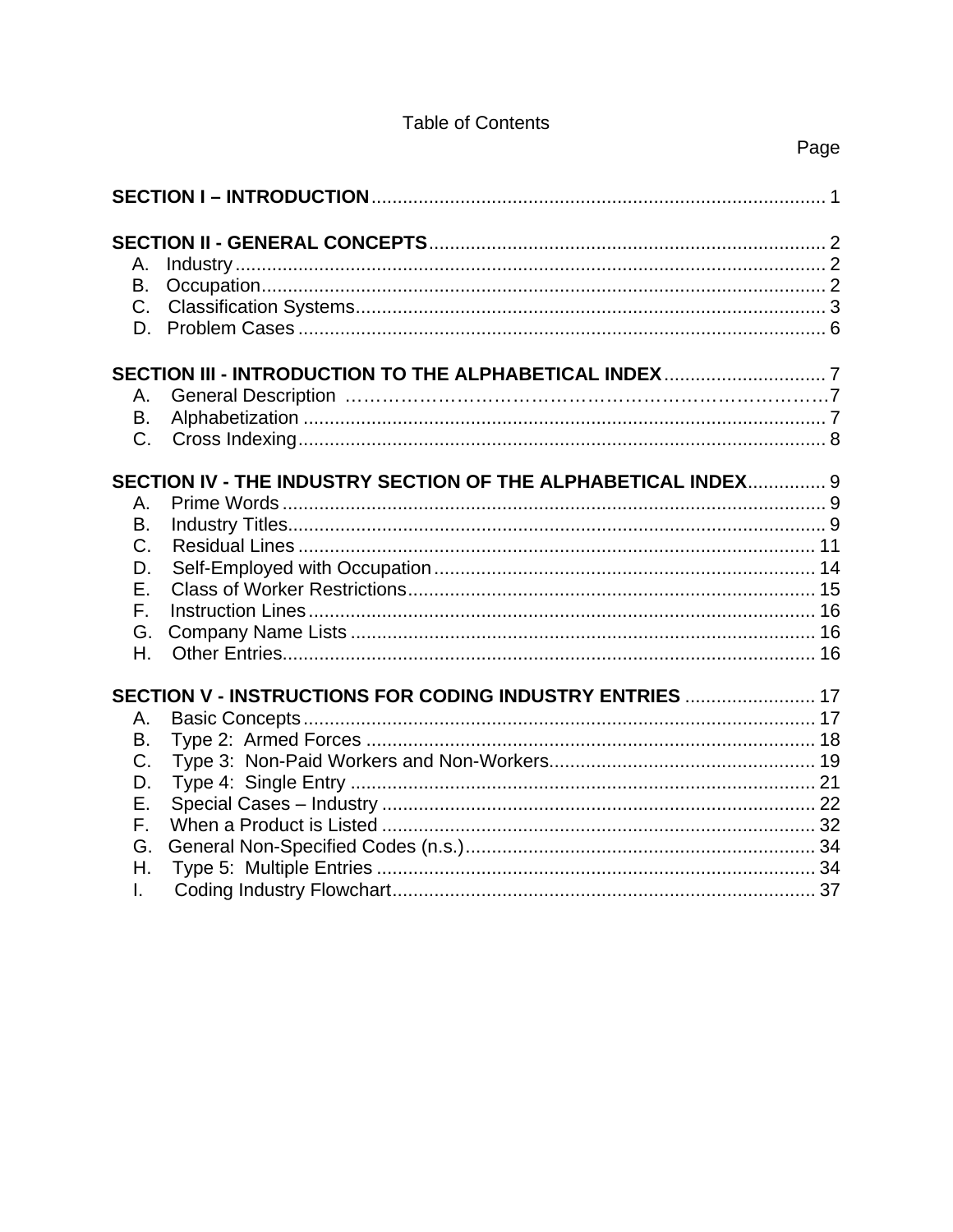| SECTION VI - THE OCCUPATION SECTION OF THE ALPHABETICAL INDEX  38<br>Α.                                          |  |
|------------------------------------------------------------------------------------------------------------------|--|
| В.                                                                                                               |  |
|                                                                                                                  |  |
| SECTION VII. - INSTRUCTIONS FOR CODING OCCUPATION ENTRIES 47<br>Α.<br>В.<br>C.<br>D.<br>E.<br>$F_{\rm{H}}$<br>G. |  |
| SECTION VIII. - SUGGESTED CODES FOR INADEQUATELY REPORTED                                                        |  |
|                                                                                                                  |  |
|                                                                                                                  |  |
|                                                                                                                  |  |
| А.<br>B.                                                                                                         |  |
|                                                                                                                  |  |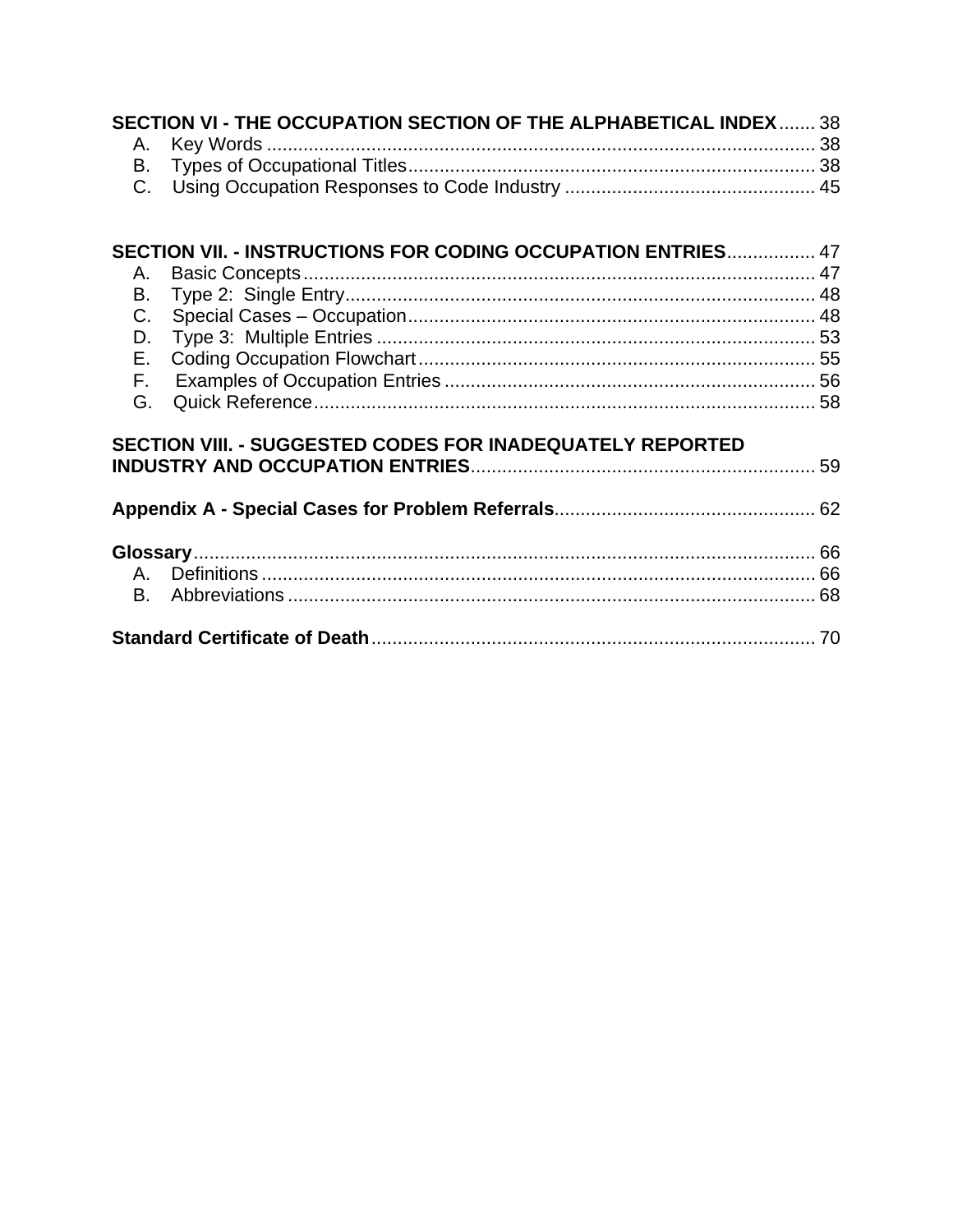#### INSTRUCTIONS FOR INDUSTRY AND OCCUPATION CODING FOR DEATH CERTIFICATES, EFFECTIVE *2003*

#### **SECTION I - INTRODUCTION**

The following procedures were developed to provide State and Local health and vital statistics agencies with a uniform system for coding Industry and Occupation (I&O) entries reported on death certificates. These procedures were adapted from the 2000 Census Industry and Occupation classification systems.

This manual is designed for use in conjunction with the Alphabetical Index of Industries and Occupations, U.S. Bureau of the Census, which is now available as Instruction Manual Part 19B from the National Center for Health Statistics. The Index contains a comprehensive list of over 21,000 industry and 31,000 occupation titles with appropriate codes. It is updated periodically as new titles are accumulated from continuing surveys.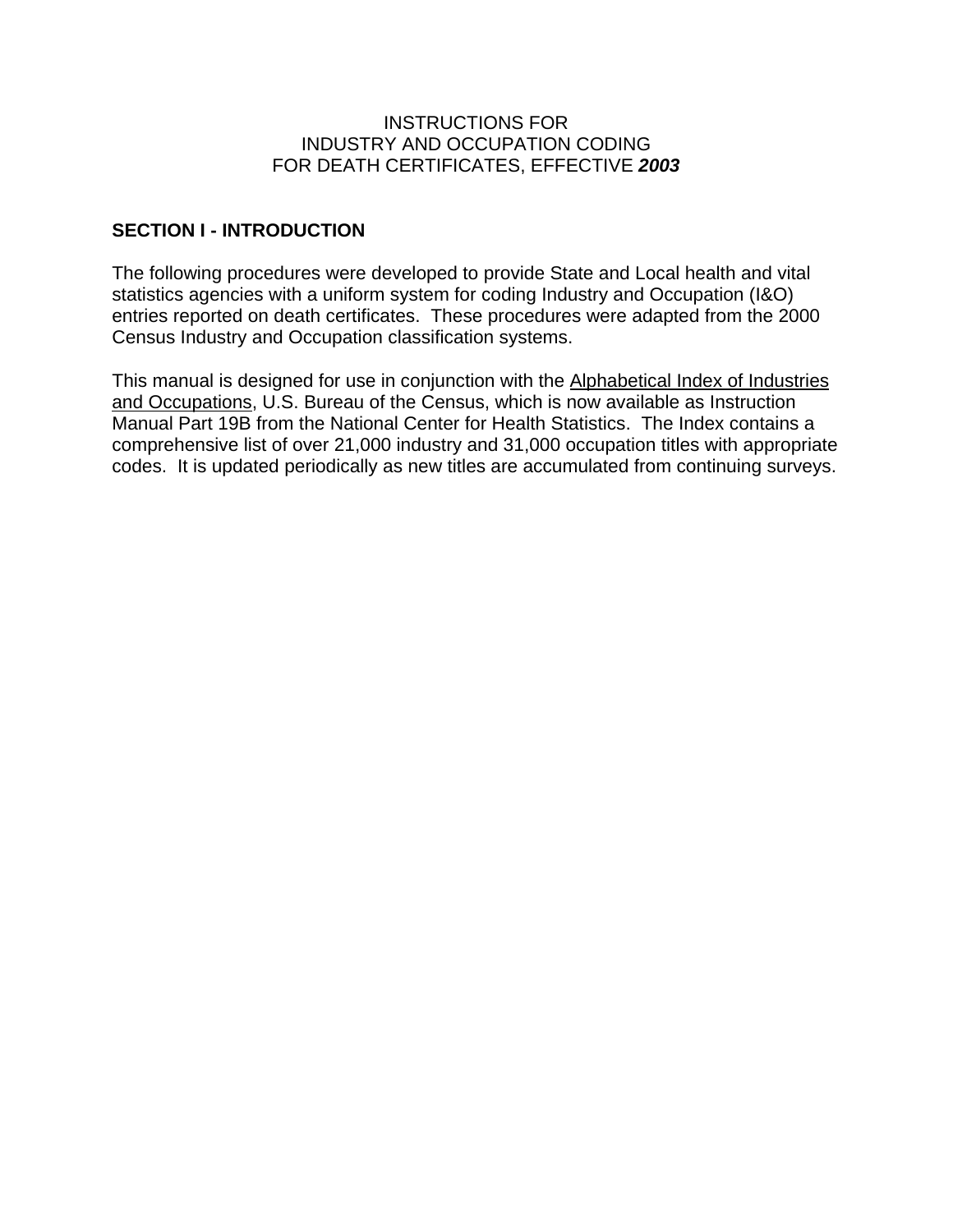#### **SECTION II - GENERAL CONCEPTS**

#### A. Industry

"Industry" is defined as the kind of activity at a person's place of work. Typical places of work are factories, shoe stores, hotels, or banks. Industries are classified into activities such as goods production and service production industries. Some of the kinds of goods producing industries are agricultural production, construction, and manufacturing. For manufacturing, classification is based on production processes such as bakery, oil refinery, and auto manufacturing. Some of the service production industries are barber shops, newspaper publishing, museums, and computer systems design.

The latest industrial classification (which is used to organize the industry section of the Alphabetical Index) contains 265 categories arranged into 20 major groups. The industry codes, which are distinct numbers from those used as occupation codes, usually end with digits 7, 8, or 9. However, there are nine codes, which are exceptions to this end digit rule. These industry codes end with the digit 6. The industrial classification also includes a special category for active duty military.

#### B. Occupation

"Occupation" is the kind of work a person performed at his or her place of work. These jobs are described in many ways. Some are bakers, bank tellers, civil engineers, and parking lot attendants. The occupational classification (which is used to organize the occupation section of the Alphabetical Index) has 509 categories, which are arranged into the 23 major groups of the Standard Occupational Classification System. For occupations within the census coding system, the numeric codes always end with digits 0 through 6. For death certificate coding, several additional categories have been added to cover entries such as volunteer, student, housewife, and "never worked" that are not in the Index.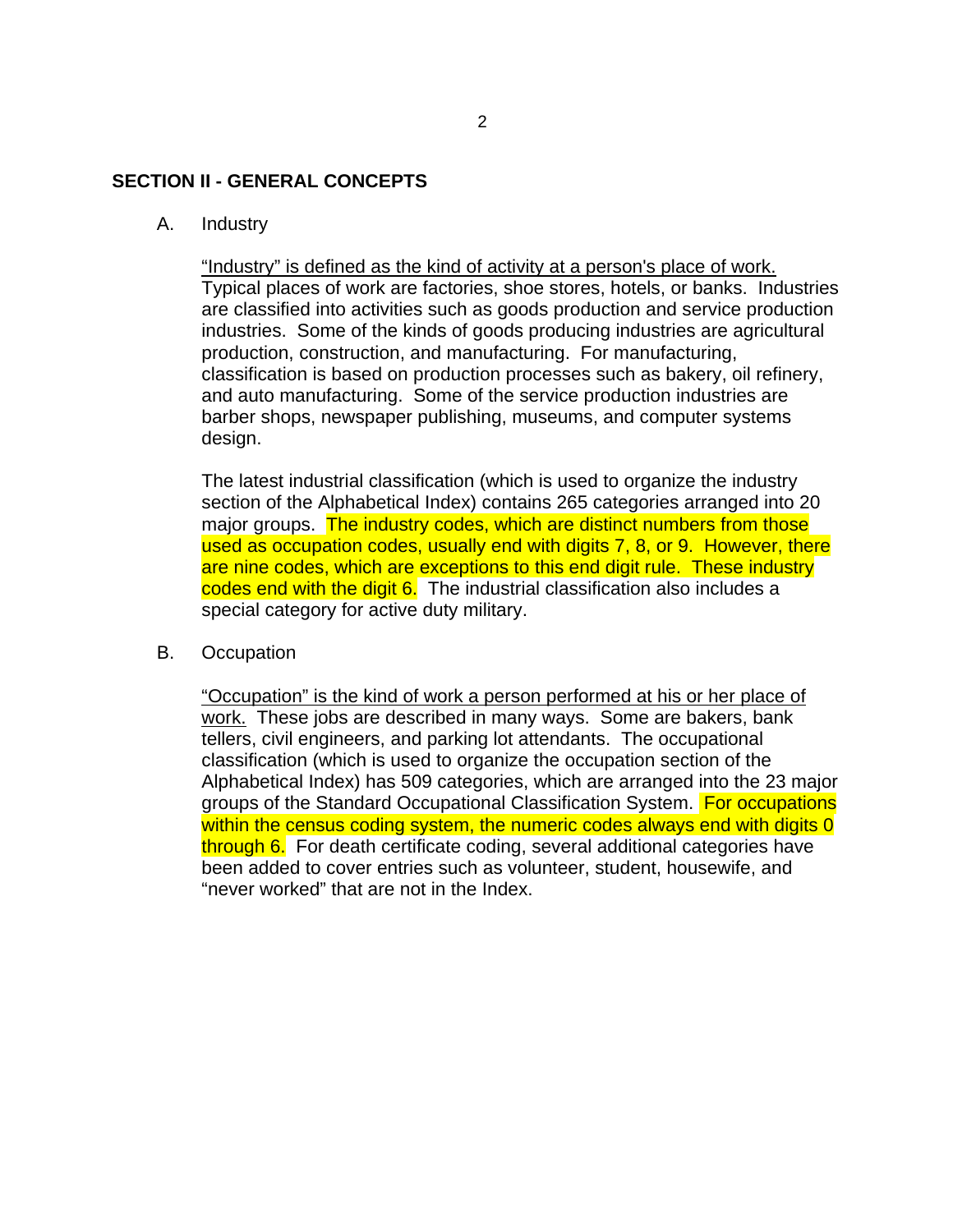C. Classification Systems

#### Industrial Classification System

The North American Industry Classification System (**NAICS**), prepared by the Office of Management and Budget and published in the North American Industry Classification System (NAICS) Manual, is the standard for industrial classification systems in the U.S. Government. The Census 2000 Industrial Classification System was developed using the structure of the NAICS. In the NAICS, establishments are grouped into industries based on the activities in which they are primarily engaged. The Bureau of Census coding system consists of 265 categories arranged into 20 sectors. The sectors are exactly the same as those found in the 1997 NAICS.

#### Occupational Classification System

The Census Occupational Classification System was developed to be consistent with the Standard Occupational Classification (**SOC**) Manual: 2000. The Standard Occupational Classification (SOC) System was developed in response to a growing need for a universal occupational classification system. The Bureau of Census coding system has 509 separate categories arranged into the 23 major groups of the SOC. Within these major groups are 96 minor groups, 449 broad occupations, and 821 detailed occupations.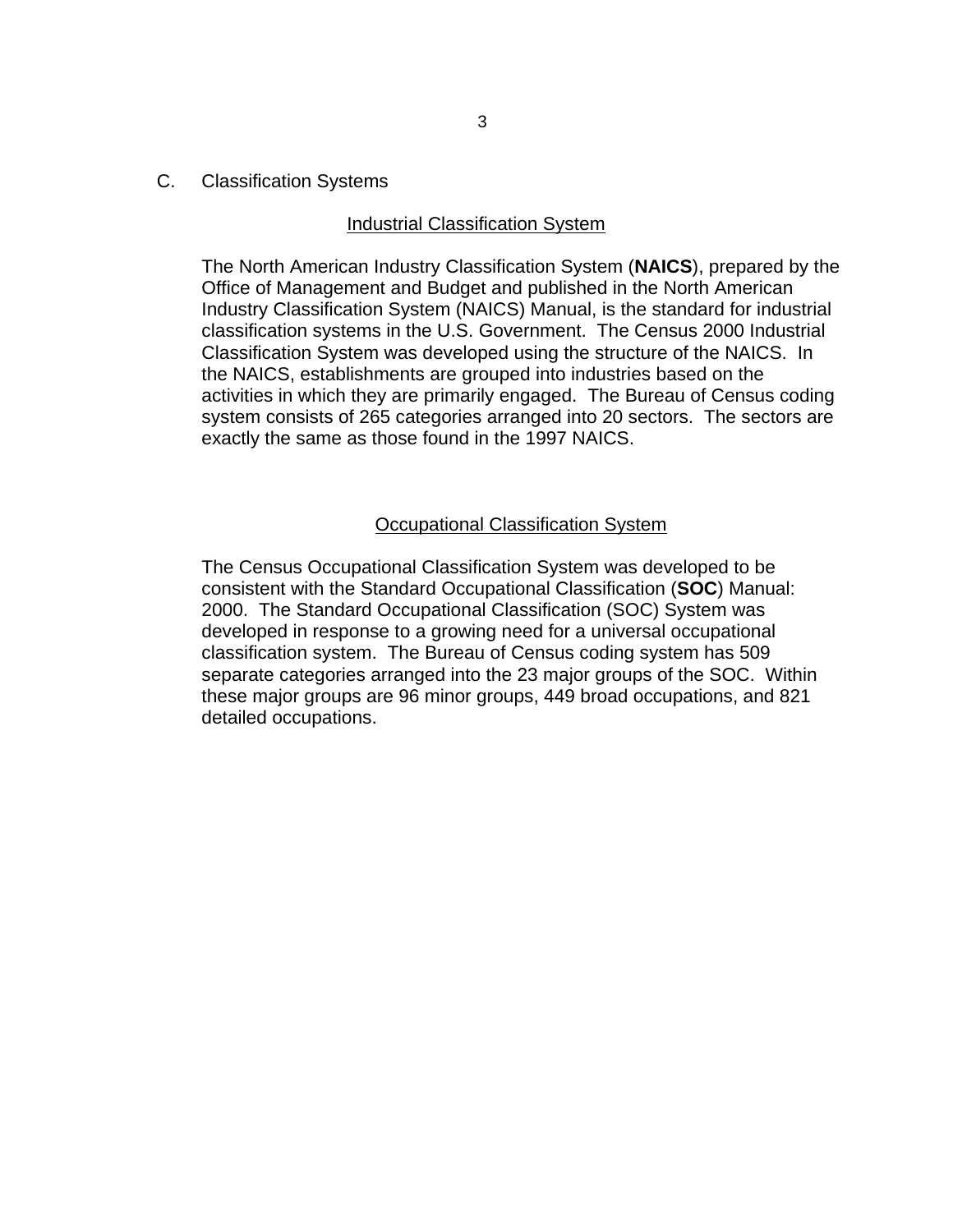Industrial Classification System

Summary Groupings and Major Sub-Groups

AGRICULTURE, FORESTRY, FISHING, AND HUNTING **(017-029)** 

MINING **(037-049)** 

UTILITIES **(057-069)** 

CONSTRUCTION **(077)** 

MANUFACTURING **(107-399)** 

WHOLESALE TRADE **(407-459)** 

RETAIL TRADE **(467-579)** 

TRANSPORTATION AND WAREHOUSING **(607-639)** 

INFORMATION **(647-679)** 

FINANCE AND INSURANCE **(687-699)** 

REAL ESTATE AND RENTAL AND LEASING **(707-719)** 

PROFESSIONAL, SCIENTIFIC, AND TECHNICAL SERVICES **(727-749)** 

MANAGEMENT OF COMPANIES AND ENTERPRISES **(757)** 

ADMINISTRATIVE AND SUPPORT & WASTE MANAGEMENT SERVICES **(758-779)** 

EDUCATIONAL SERVICES **(786-789)** 

HEALTH CARE AND SOCIAL ASSISTANCE **(797-847)** 

ARTS, ENTERTAINMENT, AND RECREATION **(856-859)** 

ACCOMMODATION AND FOOD SERVICES **(866-869)** 

OTHER SERVICES (EXCEPT PUBLIC ADMINISTRATION) **(877-929)** 

PUBLIC ADMINISTRATION AND ACTIVE DUTY MILITARY **(937-987)**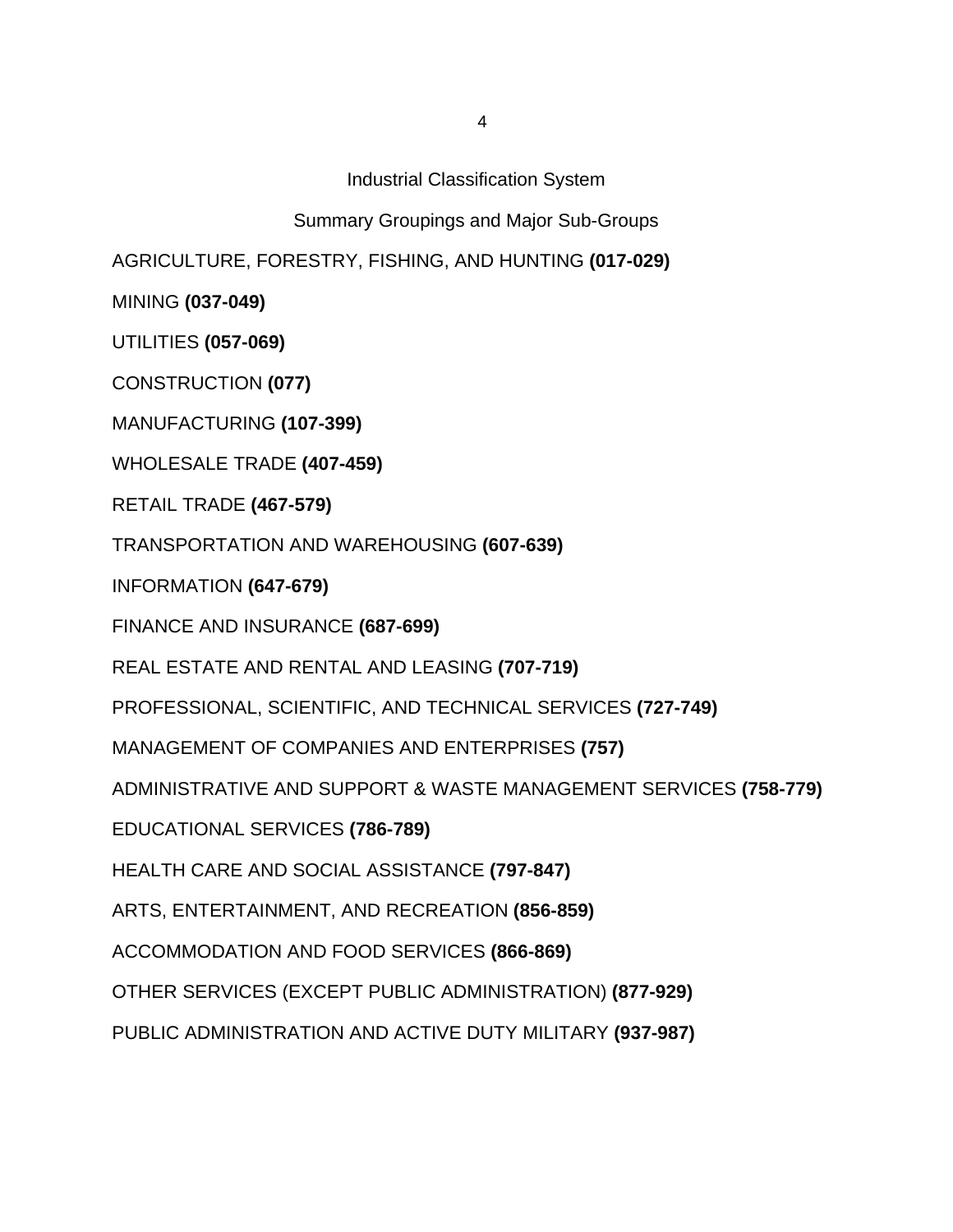Occupational Classification System

Summary Groupings and Major Sub-Groups

MANAGEMENT **(001-043)** 

BUSINESS AND FINANCIAL OPERATIONS **(050-095)** 

COMPUTER AND MATHEMATICAL **(100-124)** 

ARCHITECTURE AND ENGINEERING **(130-156)** 

LIFE, PHYSICAL, AND SOCIAL SERVICES **(160-196)** 

COMMUNITY AND SOCIAL SERVICES **(200-206)** 

LEGAL **(210-215)** 

EDUCATION, TRAINING, AND LIBRARY **(220-255)** 

ARTS, DESIGN, ENTERTAINMENT, SPORTS, AND MEDIA **(260-296)** 

HEALTHCARE PRACTITIONERS AND TECHNICAL **(300-354)** 

HEALTHCARE SUPPORT **(360-365)** 

PROTECTIVE SERVICE **(370-395)** 

FOOD PREPARATION AND SERVING RELATED **(400-416)** 

BUILDING AND GROUNDS CLEANING AND MAINTENANCE **(420-425)** 

PERSONAL CARE AND SERVICE **(430-465)** 

SALES AND RELATED **(470-496)** 

OFFICE AND ADMINISTRATIVE SUPPORT **(500-593)** 

FARMING, FORESTRY, AND FISHING **(600-613)** 

CONSTRUCTION AND EXTRACTION **(620-694)** 

INSTALLATION, REPAIR, AND MAINTENANCE **(700-762)** 

PRODUCTION **(770-896)** 

TRANSPORTATION AND MATERIAL MOVING **(900-975)**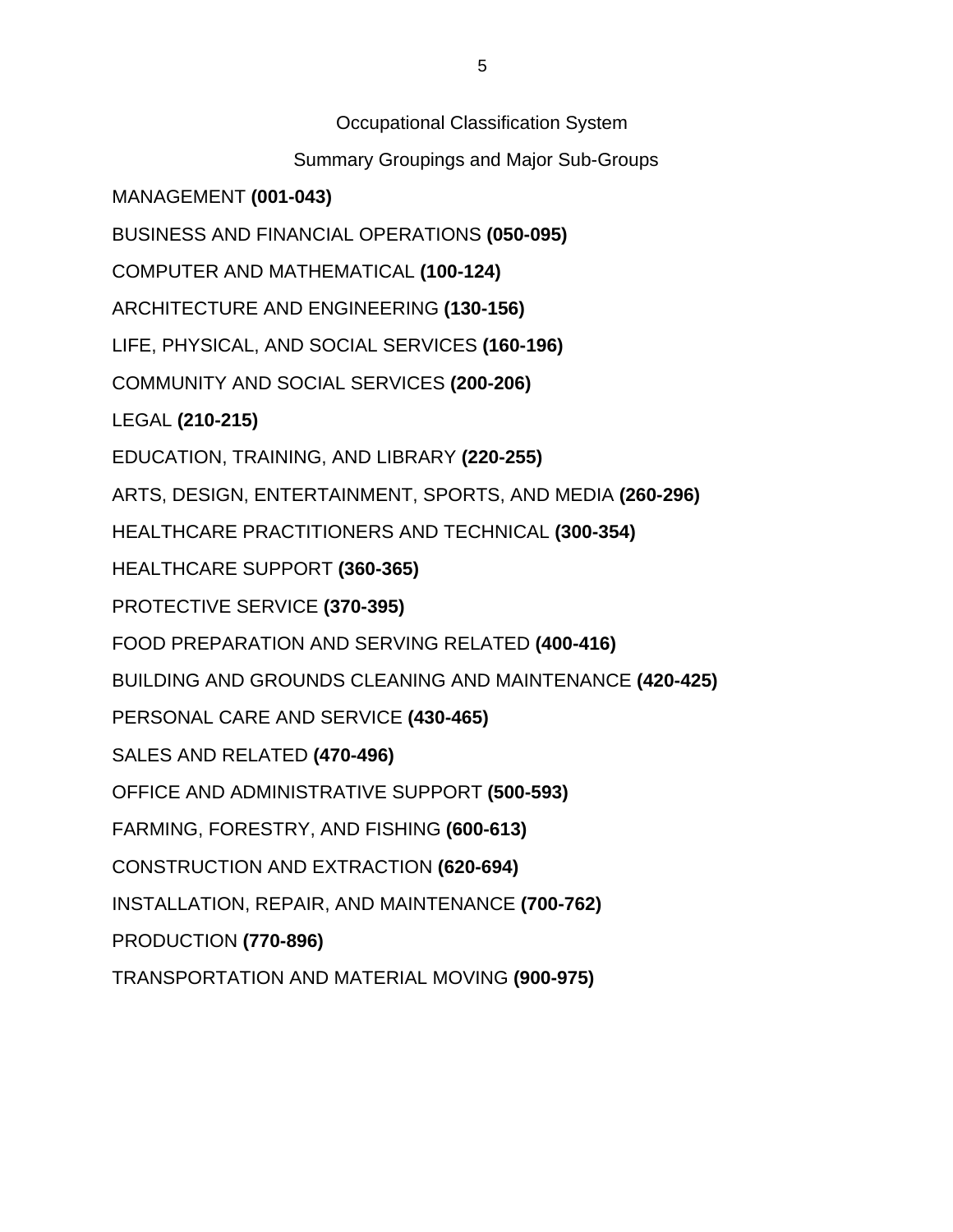| 2000<br>Code | <b>Industry Category</b>                                     | 1997 NAICS Code |
|--------------|--------------------------------------------------------------|-----------------|
|              | <b>AGRICULTURE, FORESTRY, FISHING AND HUNTING (11)</b>       |                 |
| 017          | <b>Crop Production</b>                                       | 111             |
| 018          | <b>Animal Production</b>                                     | 112             |
| 019          | Forestry except Logging                                      | 1131, 1132      |
| 027          | Logging                                                      | 1133            |
| 028          | Fishing, Hunting and Trapping                                | 114             |
| 029          | Support Activities for Agriculture and Forestry              | 115             |
|              | MINING (21)                                                  |                 |
| 037          | Oil and Gas Extraction                                       | 211             |
| 038          | <b>Coal Mining</b>                                           | 2121            |
| 039          | <b>Metal Ore Mining</b>                                      | 2122            |
| 047          | Nonmetallic Mineral Mining and Quarrying                     | 2123            |
| 048          | Not Specified Type of Mining                                 | Part of 21      |
| 049          | <b>Support Activities for Mining</b>                         | 213             |
|              | UTILITIES (22)                                               |                 |
| 057          | Electric Power Generation Transmission and Distribution 2211 |                 |
| 058          | <b>Natural Gas Distribution</b>                              | 2212            |
| 059          | Electric and Gas and Other Combinations                      | Pts. 2211, 2212 |
| 067          | Water, Steam, Air-Conditioning, and Irrigation Systems       | 22131, 22133    |
| 068          | <b>Sewage Treatment Facilities</b>                           | 22132           |
| 069          | <b>Not Specified Utilities</b>                               | Part of 22      |
|              | <b>CONSTRUCTION (23)</b>                                     |                 |
| 077          | Construction                                                 | 23              |
|              | <b>MANUFACTURING (31-33)</b>                                 |                 |
| 107          | Animal Food, Grain, and Oilseed Milling                      | 3111, 3112      |
| 108          | <b>Sugar and Confectionery Products</b>                      | 3113            |
| 109          | Fruit and Vegetable Preserving and Specialty Food Mfg.       | 3114            |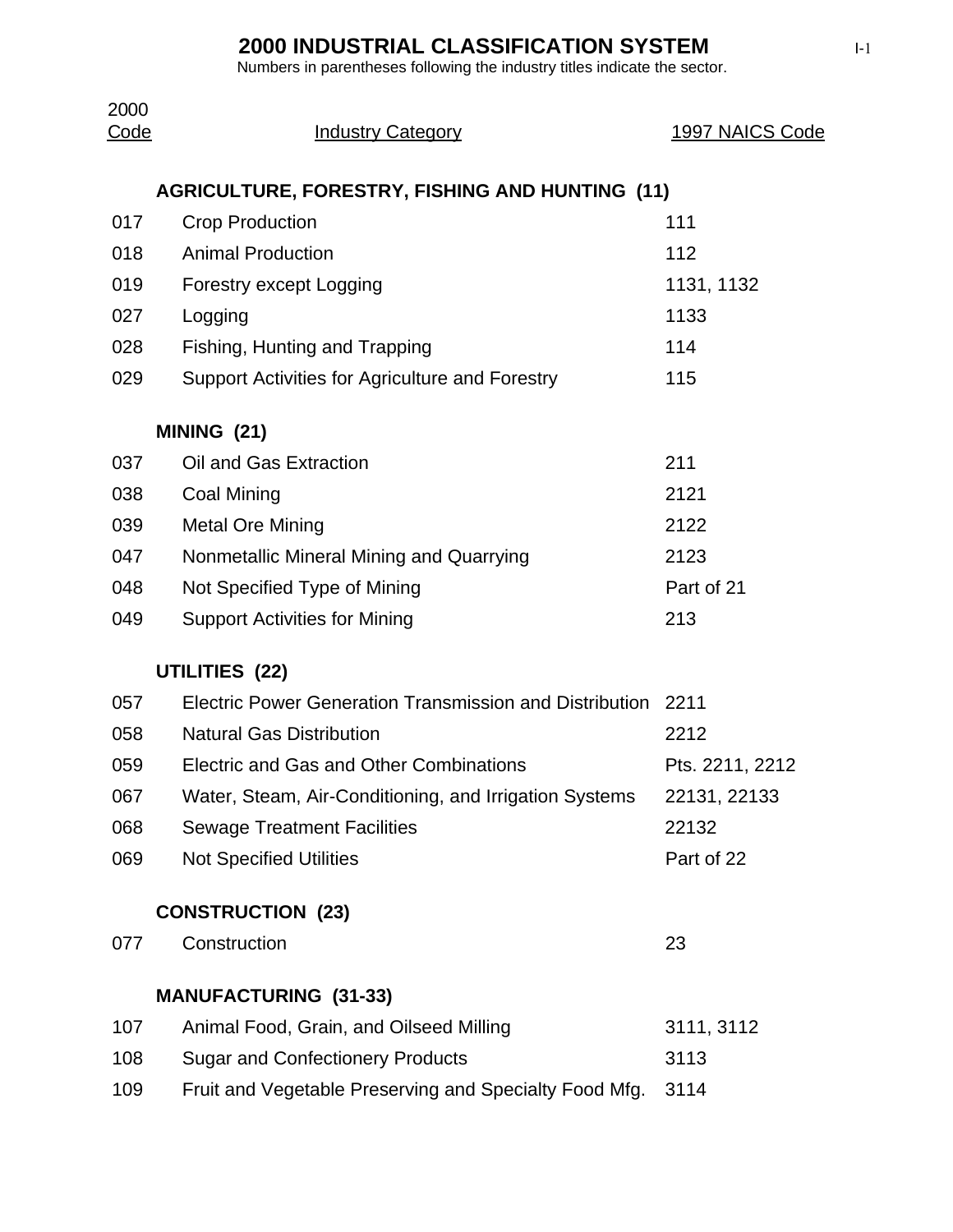| 2000<br>Code | <b>Industry Category</b>                                                                | 1997 NAICS Code     |
|--------------|-----------------------------------------------------------------------------------------|---------------------|
| 117          | Dairy Product Manufacturing                                                             | 3115                |
| 118          | Animal Slaughtering and Processing                                                      | 3116                |
| 119          | <b>Retail Bakeries</b>                                                                  | 311811              |
| 127          | <b>Bakeries except Retail</b>                                                           | 3118 exc. 311811    |
| 128          | Seafood and Other Miscellaneous Foods n.e.c.                                            | 3117, 3119          |
| 129          | Not Specified food Industries                                                           | Part of 311         |
| 137          | Beverage Manufacturing                                                                  | 3121                |
| 139          | <b>Tobacco Manufacturing</b>                                                            | 3122                |
| 147          | Fiber, Yarn, and Thread Mills                                                           | 3131                |
| 148          | <b>Fabric Mills, except Knitting</b>                                                    | 3132 exc. 31324     |
| 149          | Textile and Fabric Finishing and Coating Mills                                          | 3133                |
| 157          | <b>Carpets and Rugs Manufacturing</b>                                                   | 31411               |
| 159          | <b>Textile Product Mills except Carpets and Rugs</b>                                    | 314 exc. 31411      |
| 167          | <b>Knitting Mills</b>                                                                   | 31324, 3151         |
| 168          | Cut and Saw Apparel Manufacturing                                                       | 3152                |
| 169          | Apparel Accessories and Other Apparel Manufacturing                                     | 3159                |
| 177          | <b>Footwear Manufacturing</b>                                                           | 3162                |
| 179<br>187   | Leather Tanning and Products, except Footwear Mfg.<br>Pulp, Paper, and Paperboard Mills | 3161, 3169<br>3221  |
| 188          | <b>Paperboard Containers and Boxes</b>                                                  | 32221               |
| 189          | <b>Miscellaneous Paper and Pulp Products</b>                                            | 32222, 32223, 32229 |
| 199          | <b>Printing and Related Support Activities</b>                                          | 3231                |
| 207          | <b>Petroleum Refining</b>                                                               | 32411               |
| 209          | <b>Miscellaneous Petroleum and Coal Products</b>                                        | 32412, 32419        |
| 217          | Resin, Synthetic Rubber and Fibers, and Filaments Mfg.                                  | 3252                |
| 218          | <b>Agricultural Chemical Manufacturing</b>                                              | 3253                |
| 219          | <b>Pharmaceutical and Medicine Manufacturing</b>                                        | 3254                |
| 227          | Paint, Coating, and Adhesives Manufacturing                                             | 3255                |
| 228          | Soap, Cleaning Compound, and Cosmetic Manufacturing                                     | 3256                |
| 229          | <b>Industrial and Miscellaneous Chemicals</b>                                           | 3251, 3259          |
| 237          | <b>Plastics Product Manufacturing</b>                                                   | 3261                |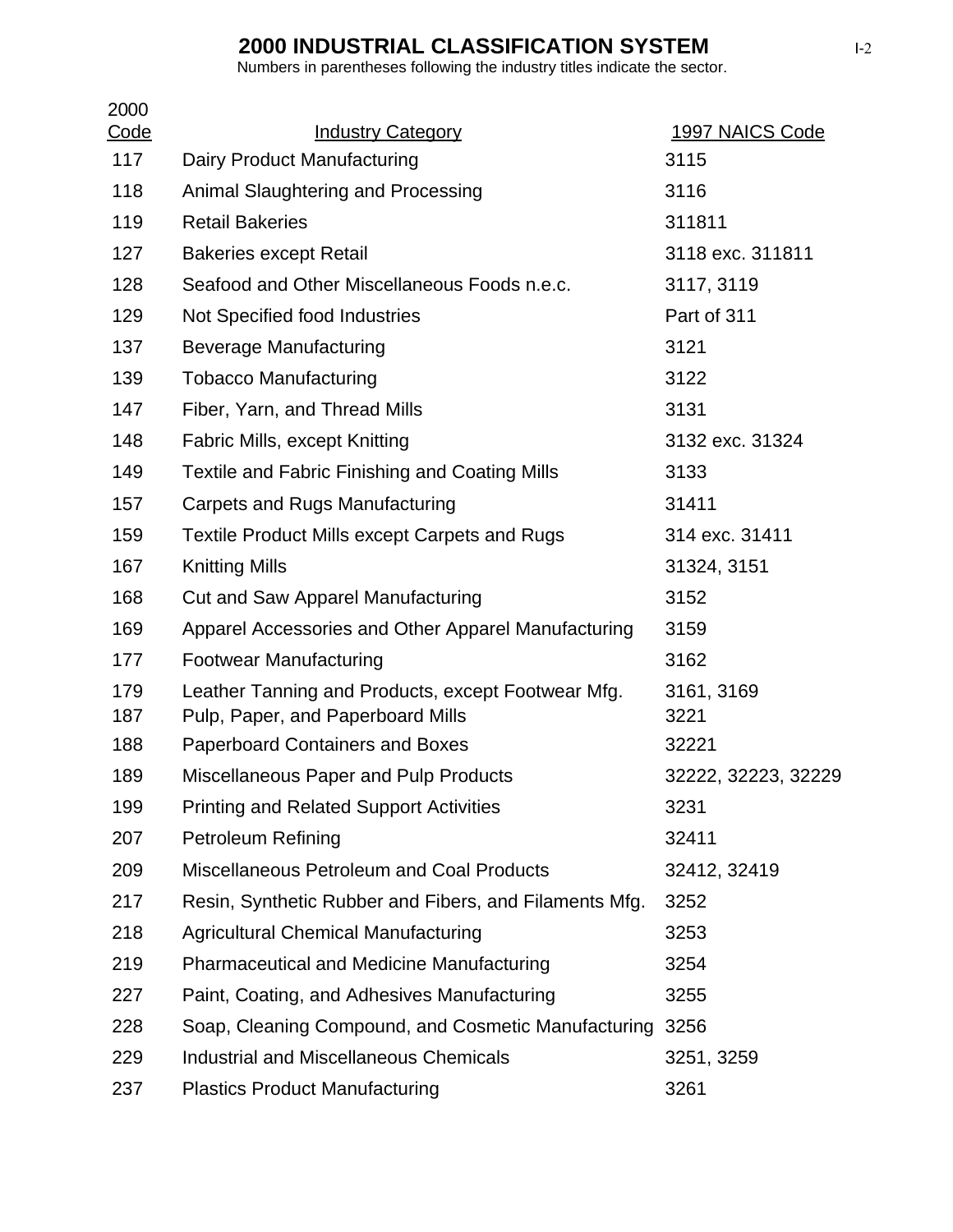| 2000               |                                                                             |                                        |
|--------------------|-----------------------------------------------------------------------------|----------------------------------------|
| <u>Code</u><br>238 | <b>Industry Category</b><br><b>Tire Manufacturing</b>                       | 1997 NAICS Code<br>32621               |
| 239                |                                                                             | 32622, 32629                           |
|                    | Rubber Products, except Tires, Manufacturing                                |                                        |
| 247                | Pottery, Ceramics, and Related Products Manufacturing                       | 32711                                  |
| 248                | <b>Structural Clay Product Manufacturing</b>                                | 32712                                  |
| 249                | Glass and Glass Product Manufacturing                                       | 3272                                   |
| 257                | Cement, Concrete, Lime, and Gypsum Product Mfg.                             | 3273, 3274                             |
| 259                | Miscellaneous Nonmetallic Mineral Product Mfg.                              | 3279                                   |
| 267                | Iron and Steel Mills and Steel Product Manufacturing                        | 3311, 3312                             |
| 268                | Aluminum Production and Processing                                          | 3313                                   |
| 269                | Nonferrous Metal, except aluminum, Production<br>and Processing             | 3314                                   |
| 277                | <b>Foundries</b>                                                            | 3315                                   |
| 278                | <b>Metal Forgings and Stampings</b>                                         | 3321                                   |
| 279                | <b>Cutlery and Hand Tool Manufacturing</b>                                  | 3322                                   |
| 287                | Structural Metals and Tank and Shipping Container Mfg.                      | 3323, 3324                             |
| 288                | Machine Shops; Turned Product; Screw Nut and Bolt Mfg. 3327                 |                                        |
| 289                | Coating, Engraving, Heat Treating and Allied Activities                     | 3328                                   |
| 297                | Ordnance                                                                    | 332992-332995                          |
| 298                | Miscellaneous Fabricated Metal Products Manufacturing                       | 3325, 3326, 3329<br>exc. 332992-332995 |
| 299                | <b>Not Specified Metal Industries</b>                                       | Part of 331 and 332                    |
| 307                | <b>Agricultural Implement Manufacturing</b>                                 | 33311                                  |
| 308                | Construction Mining and Oil Field Machinery Mfg.                            | 33312, 33313                           |
| 309                | Commercial and Service Industry Machinery Mfg.                              | 3333                                   |
| 317                | <b>Metalworking Machinery Manufacturing</b>                                 | 3335                                   |
| 318                | Engines, Turbines, and Power Transmission<br><b>Equipment Manufacturing</b> | 3336                                   |
| 319                | Machinery Manufacturing, n.e.c.                                             | 3332, 3334, 3339                       |
| 329                | Not Specified Machinery Manufacturing                                       | Part of 333                            |
| 336                | <b>Computer and Peripheral Equipment Manufacturing</b>                      | 3341                                   |
| 337                | Communications, Audio, and Video Equipment Mfg.                             | 3342, 3343                             |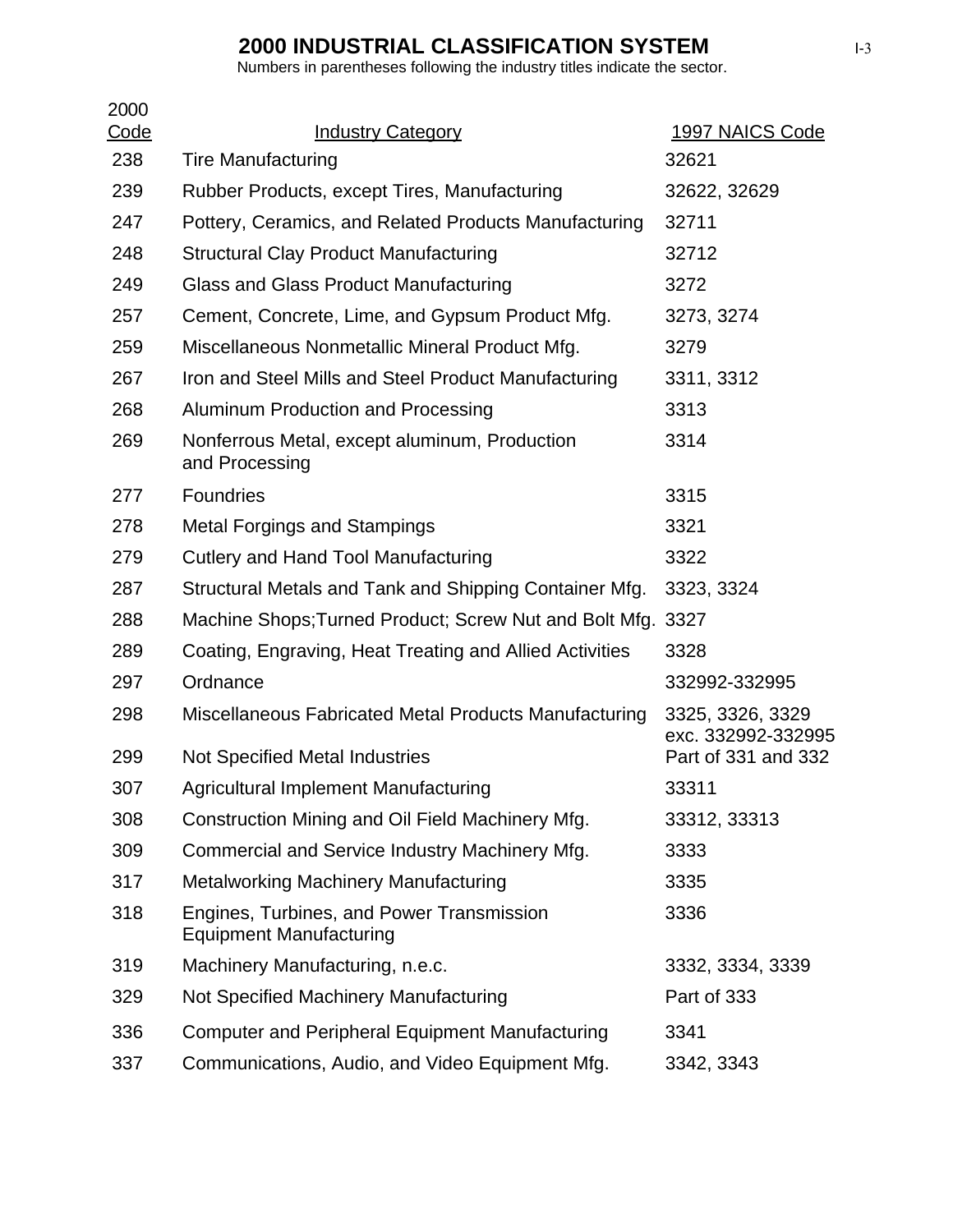Numbers in parentheses following the industry titles indicate the sector.

|                                                     | 1997 NAICS Code                                                                                                                                                                                                   |
|-----------------------------------------------------|-------------------------------------------------------------------------------------------------------------------------------------------------------------------------------------------------------------------|
| <b>Control Instruments Manufacturing</b>            | 3345                                                                                                                                                                                                              |
|                                                     | 3344, 3346                                                                                                                                                                                                        |
| Household Appliance Manufacturing                   | 3352                                                                                                                                                                                                              |
|                                                     |                                                                                                                                                                                                                   |
| Motor Vehicles and Motor Vehicle Equipment Mfg.     | 3361, 3362, 3363                                                                                                                                                                                                  |
| Aircraft and Parts Manufacturing                    | 336411-336413                                                                                                                                                                                                     |
| Aerospace Product and Parts Manufacturing           | 336414-336419                                                                                                                                                                                                     |
| <b>Railroad Rolling Stock Manufacturing</b>         | 3365                                                                                                                                                                                                              |
| Ship and Boat Building                              | 3366                                                                                                                                                                                                              |
| <b>Other Transportation Equipment Manufacturing</b> | 3369                                                                                                                                                                                                              |
| Sawmills and Wood Preservation                      | 3211                                                                                                                                                                                                              |
| Veneer, Plywood, and Engineered Wood Product Mfg.   | 3212                                                                                                                                                                                                              |
| Prefabricated Wood Buildings and Mobile Homes Mfg.  | 321991, 321992                                                                                                                                                                                                    |
| Miscellaneous Wood Product Manufacturing            | 3219 exc. 321991, 321992                                                                                                                                                                                          |
| <b>Furniture and Fixtures</b>                       | 337                                                                                                                                                                                                               |
| <b>Medical Equipment and Supplies Manufacturing</b> | 3391                                                                                                                                                                                                              |
| Toys, Amusement, and Sporting Goods Manufacturing   | 33992, 33993                                                                                                                                                                                                      |
| Miscellaneous Manufacturing, n.e.c.                 | 3399 exc. 33992, 33993                                                                                                                                                                                            |
| Not Specified Manufacturing Industries              | Part of 31-33                                                                                                                                                                                                     |
|                                                     | <b>Industry Category</b><br>Navigational, Measuring, Electromedical, and<br>Electronic Component and Product Manufacturing, n.e.c.<br>Electrical Machinery, Equipment, and Supplies Mfg., n.e.c. 3351, 3353, 3359 |

## **WHOLESALE TRADE (42)**

| 407 | Motor Vehicles, Parts and Supplies Wholesalers                               | 4211 |
|-----|------------------------------------------------------------------------------|------|
| 408 | <b>Furniture and Home Furnishing Wholesalers</b>                             | 4212 |
| 409 | Lumber and Other Construction Materials Wholesalers                          | 4213 |
| 417 | Professional and Commercial Equipment and<br><b>Supplies Wholesalers</b>     | 4214 |
| 418 | Metals and Minerals, except Petroleum, Wholesalers                           | 4215 |
| 419 | <b>Electrical Goods Wholesalers</b>                                          | 4216 |
| 426 | Hardware, Plumbing and Heating Equipment, and<br><b>Supplies Wholesalers</b> | 4217 |
| 427 | Machinery, Equipment, and Supplies Wholesalers                               | 4218 |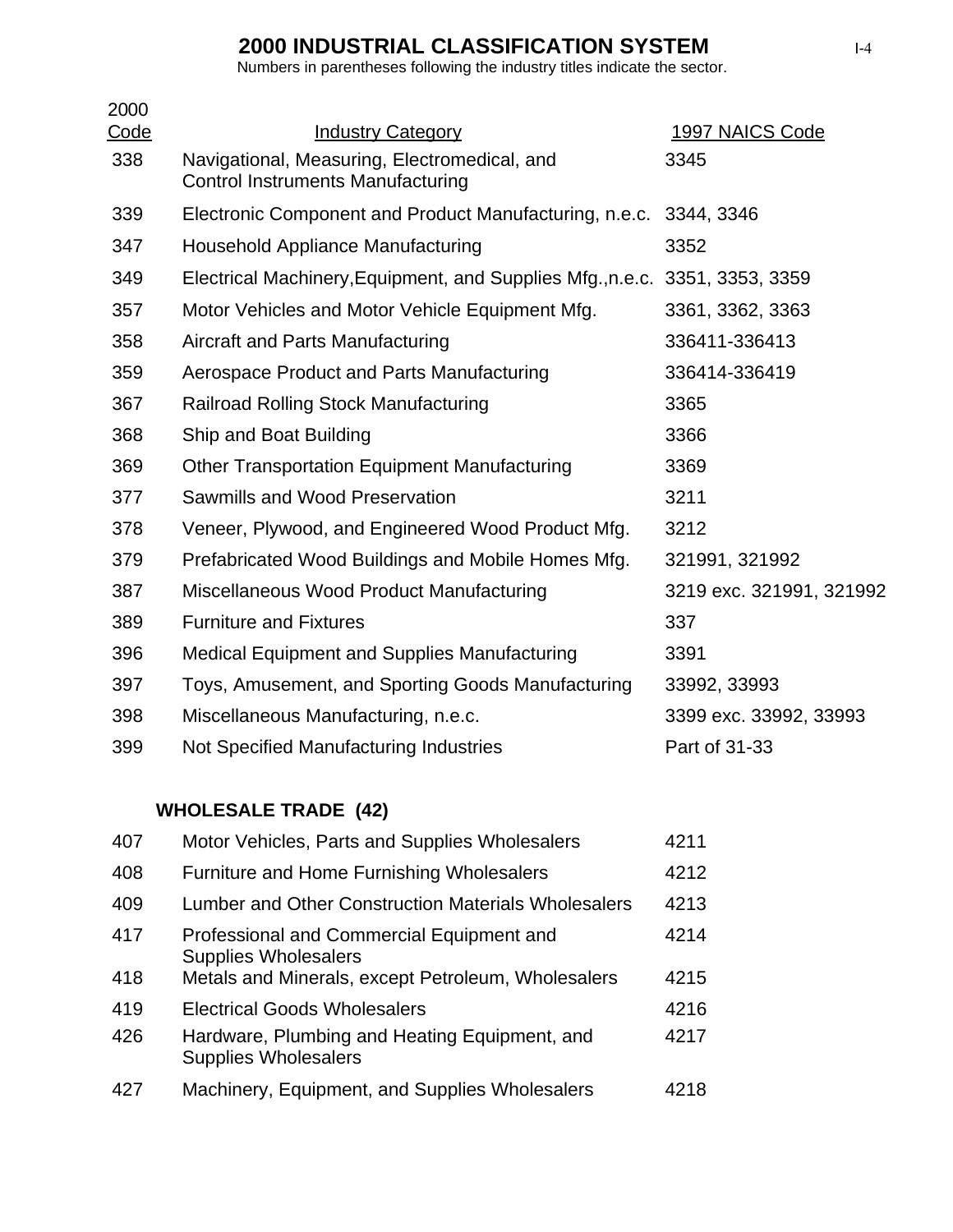Numbers in parentheses following the industry titles indicate the sector.

| 2000 |                                                                        |                 |
|------|------------------------------------------------------------------------|-----------------|
| Code | <b>Industry Category</b>                                               | 1997 NAICS Code |
| 428  | <b>Recyclable Material Wholesalers</b>                                 | 42193           |
| 429  | Miscellaneous Durable Goods Wholesalers                                | 4219 exc. 42193 |
| 437  | Paper and Paper Product Wholesalers                                    | 4221            |
| 438  | Drugs, Sundries, and Chemical and<br><b>Allied Product Wholesalers</b> | 4222, 4226      |
| 439  | Appparel, Fabrics, and Notions Wholesalers                             | 4223            |
| 447  | Groceries and Related Product Wholesalers                              | 4224            |
| 448  | <b>Farm Product Raw Material Wholesalers</b>                           | 4225            |
| 449  | <b>Petroleum and Petroleum Product Wholesalers</b>                     | 4227            |
| 456  | Alcoholic Beverage Wholesalers                                         | 4228            |
| 457  | <b>Farm Supplies Wholesalers</b>                                       | 42291           |
| 458  | Miscellaneous Nondurable Goods Wholesalers                             | 4229 exc. 42291 |
| 459  | Not Specified Wholesale Trade                                          | Part of 42      |
|      | <b>RETAIL TRADE (44-45)</b>                                            |                 |
| 467  | <b>Automobile Dealers</b>                                              | 4411            |
| 468  | <b>Other Motor Vehicle Dealers</b>                                     | 4412            |
| 469  | Auto Parts, Accessories, and Tire Stores                               | 4413            |
| 477  | <b>Furniture and Home Furnishing Stores</b>                            | 442             |
| 478  | <b>Household Appliance Stores</b>                                      | 443111          |
| 479  | Radio, TV, and Computer Stores                                         | 443112, 44312   |
| 487  | <b>Building Material and Supplies Dealers</b>                          | 4441 exc. 44413 |
| 488  | <b>Hardware Stores</b>                                                 | 44413           |
| 489  | Lawn and Garden Equipment and Supplies Stores                          | 4442            |
| 497  | <b>Grocery Stores</b>                                                  | 4451            |
| 498  | <b>Specialty Food Stores</b>                                           | 4452            |
| 499  | Beer, Wine, and Liquor Stores                                          | 4453            |

507 Pharmacies and Drug Stores 44611 508 Health and Personal Care, except Drug, Stores 446 exc. 44611 509 Gasoline Stations 447 517 Clothing and Accessories, except Shoe, Stores 448 exc. 44821 and 4483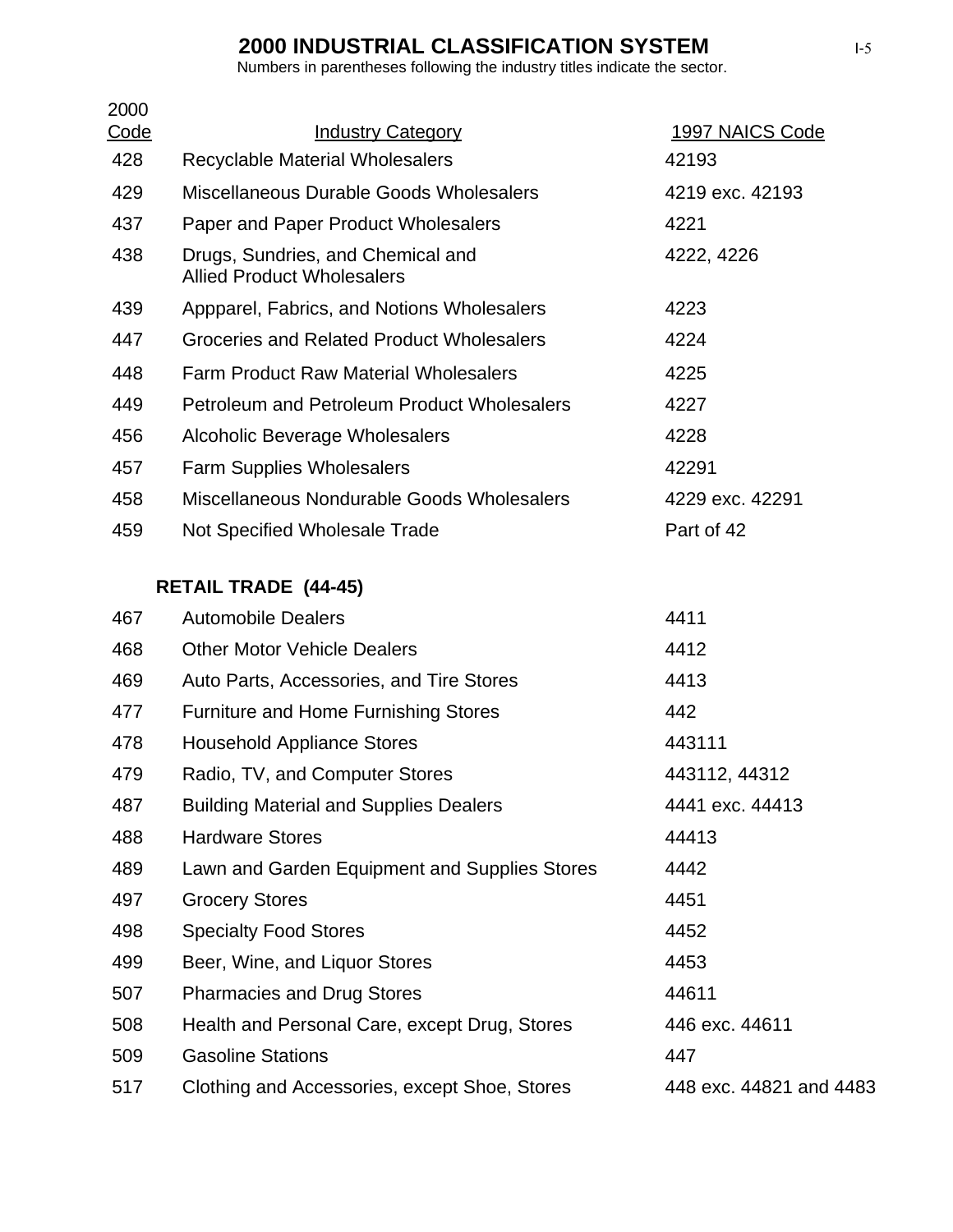| 2000<br>Code | <b>Industry Category</b>                         | 1997 NAICS Code       |
|--------------|--------------------------------------------------|-----------------------|
| 518          | <b>Shoe Stores</b>                               | 44821                 |
| 519          | Jewelry, Luggage, and Leather Goods Stores       | 4483                  |
| 527          | Sporting Goods, Camera, and Hobby and Toy Stores | 44313, 45111, 45112   |
| 528          | Sewing, Needlework and Piece Goods Stores        | 45113                 |
| 529          | <b>Music Stores</b>                              | 45114, 45122          |
| 537          | <b>Book Stores and News Dealers</b>              | 45121                 |
| 538          | <b>Department Stores</b>                         | 45211                 |
| 539          | Miscellaneous General Merchandise Stores         | 4529                  |
| 547          | <b>Retail Florists</b>                           | 4531                  |
| 548          | <b>Office Supplies and Stationary Stores</b>     | 45321                 |
| 549          | <b>Used Merchandise Stores</b>                   | 4533                  |
| 557          | Gift, Novelty, and Souvenir Shops                | 45322                 |
| 558          | <b>Miscellaneous Retail Stores</b>               | 4539                  |
| 559          | Electronic Shopping and Mail-Order Houses        | 45411                 |
| 567          | <b>Vending Machine Operators</b>                 | 45421                 |
| 568          | <b>Fuel Dealers</b>                              | 45431                 |
| 569          | <b>Other Direct Selling Establishments</b>       | 45439                 |
| 579          | <b>Not Specified Retail Trade</b>                | Part of 44-45         |
|              | <b>TRANSPORTATION AND WAREHOUSING (48-49)</b>    |                       |
| 607          | <b>Air Transportation</b>                        | 481                   |
| 608          | <b>Rail Transportation</b>                       | 482                   |
| 609          | <b>Water Transportation</b>                      | 483                   |
| 617          | <b>Truck Transportation</b>                      | 484                   |
| 618          | <b>Bus Service and Urban Transit</b>             | 4851, 4852, 4854-4859 |
| 619          | <b>Taxi and Limousine Service</b>                | 4853                  |
| 627          | <b>Pipeline Transportation</b>                   | 486                   |
| 628          | Scenic and Sightseeing Transportation            | 487                   |
| 629          | Services Incidental to Transportation            | 488                   |
| 637          | <b>Postal Service</b>                            | 491                   |
| 638          | <b>Courier and Messengers</b>                    | 492                   |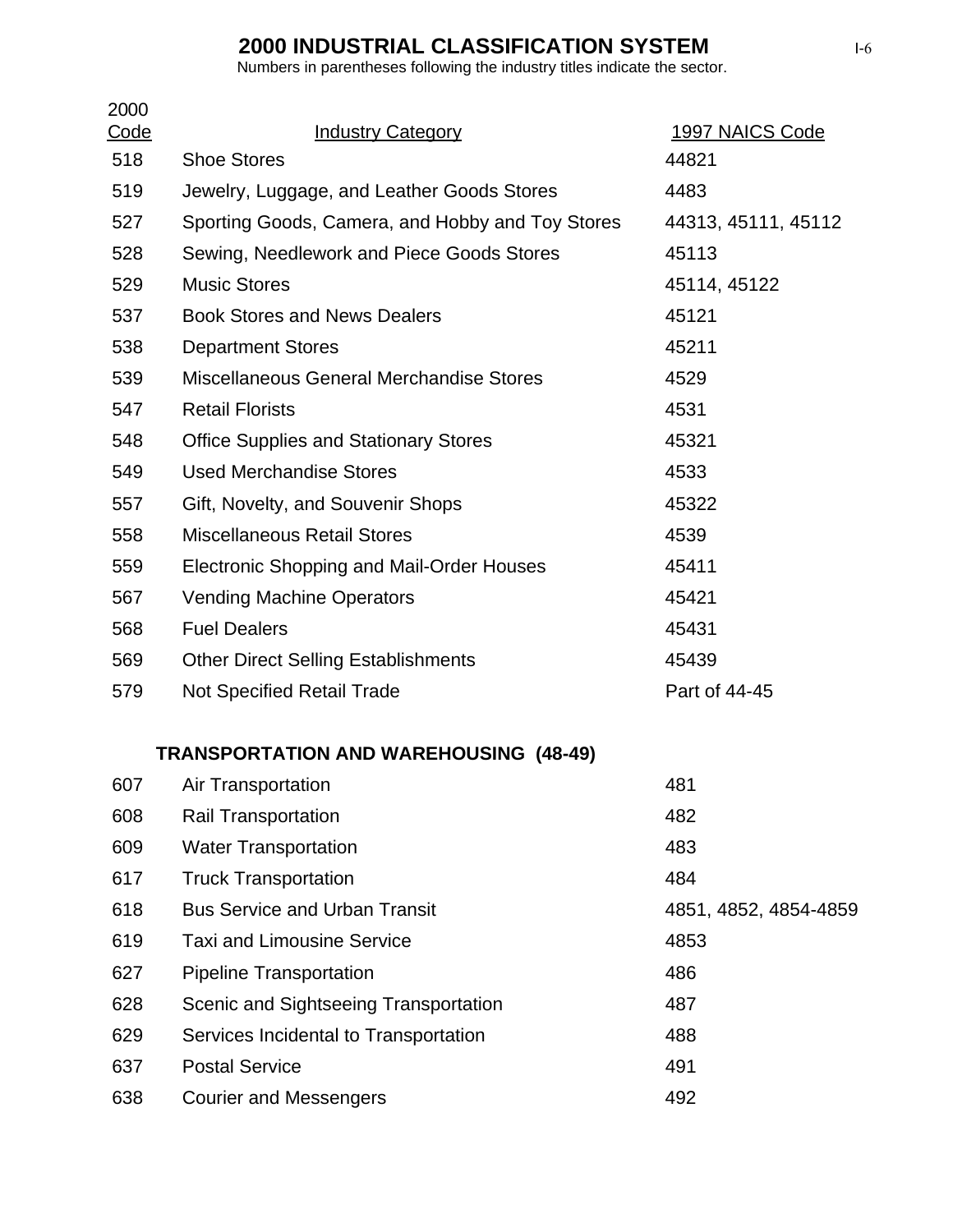| 2000<br>Code | <b>Industry Category</b>                                                               | 1997 NAICS Code           |
|--------------|----------------------------------------------------------------------------------------|---------------------------|
| 639          | <b>Warehousing and Storage</b>                                                         | 493                       |
|              |                                                                                        |                           |
|              | <b>INFORMATION (51)</b>                                                                |                           |
| 647          | <b>Newspaper Publishers</b>                                                            | 51111                     |
| 648          | Publishing except Newspapers and Software                                              | 5111 exc. 51111           |
| 649          | <b>Software Publishing</b>                                                             | 5112                      |
| 657          | <b>Motion Pictures and Video Industries</b>                                            | 5121                      |
| 659          | <b>Sound Recording Industries</b>                                                      | 5122                      |
| 667          | Radio and Television Broadcasting and Cable                                            | 5131, 5132                |
| 668          | <b>Wired Telecommunications Carriers</b>                                               | 51331                     |
| 669          | <b>Other Telecommunication Services</b>                                                | 5133 exc. 51331           |
| 677          | <b>Libraries and Archives</b>                                                          | 51412                     |
| 678          | <b>Other Information Services</b>                                                      | 5141 exc. 51412           |
| 679          | <b>Data Processing Services</b>                                                        | 5142                      |
|              |                                                                                        |                           |
|              | <b>FINANCE AND INSURANCE (52)</b>                                                      |                           |
| 687          | <b>Banking and Related Activities</b>                                                  | 521, 52211, 52219         |
| 688          | Savings Institutions, Including Credit Unions                                          | 52212, 52213              |
| 689          | Non-depository Credit and Related Activities                                           | 5222, 5223                |
| 697          | Securities, Commodities, Funds, Trusts, and                                            | 523, 525                  |
| 699          | <b>Other Financial Investments</b><br><b>Insurance Carriers and Related Activities</b> | 524                       |
|              |                                                                                        |                           |
|              | <b>REAL ESTATE AND RENTAL AND LEASING (53)</b>                                         |                           |
| 707          | <b>Real Estate</b>                                                                     | 531                       |
| 708          | <b>Automotive Equipment Rental and Leasing</b>                                         | 5321                      |
| 717          | Video Tape and Disk Rental                                                             | 53223                     |
| 718          | <b>Other Consumer Goods Rental</b>                                                     | 53221, 53222, 53229, 5323 |
| 719          | Commercial, Industrial, and Other Intangible Assets<br><b>Rental and Leasing</b>       | 5324, 533                 |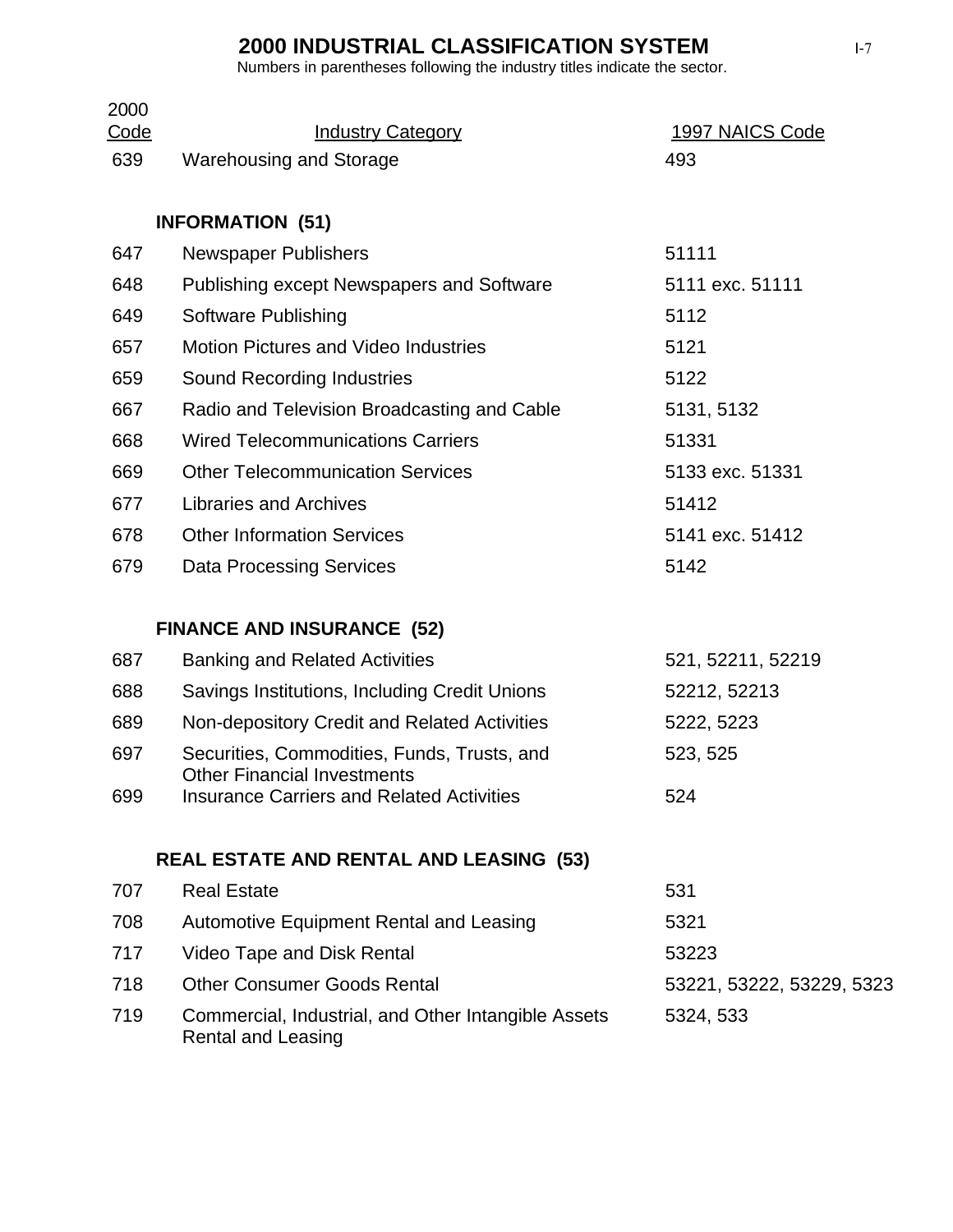Numbers in parentheses following the industry titles indicate the sector.

| 2000<br>Code | <b>Industry Category</b>                                                                                                     | 1997 NAICS Code  |
|--------------|------------------------------------------------------------------------------------------------------------------------------|------------------|
|              | PROFESSIONAL, SCIENTIFIC, AND TECHNICAL                                                                                      |                  |
|              | <b>SERVICES (54)</b>                                                                                                         |                  |
| 727          | <b>Legal Services</b>                                                                                                        | 5411             |
| 728          | Accounting, Tax Preparation, Bookkeeping and<br><b>Payroll Services</b>                                                      | 5412             |
| 729          | Architectural, Engineering, and Related Services                                                                             | 5413             |
| 737          | <b>Specialized Design Services</b>                                                                                           | 5414             |
| 738          | <b>Computer Systems Design and Related Services</b>                                                                          | 5415             |
| 739          | Management, Scientific and Technical Consulting<br><b>Services</b>                                                           | 5416             |
| 746          | <b>Scientific Research and Development Services</b>                                                                          | 5417             |
| 747          | <b>Advertising and Related Services</b>                                                                                      | 5418             |
| 748          | <b>Veterinary Services</b>                                                                                                   | 54194            |
| 749          | <b>Other Professional, Scientific and Technical Services</b>                                                                 | 5419 exc. 54194  |
| 757          | <b>MANAGEMENT OF COMPANIES AND</b><br><b>ENTERPRISES (55)</b><br>Management of Companies and Enterprises                     | 551              |
| 758          | <b>ADMINISTRATIVE AND SUPPORT AND WASTE</b><br><b>MANAGEMENT AND REMEDIATION SERVICES (56)</b><br><b>Employment Services</b> | 5613             |
| 759          | <b>Business Support Services</b>                                                                                             | 5614             |
| 767          | <b>Travel Arrangement and Reservation Services</b>                                                                           | 5615             |
| 768          | <b>Investigation and Security Services</b>                                                                                   | 5616             |
| 769          | Services to Buildings and Dwellings                                                                                          | 5617 exc. 56173  |
| 777          | <b>Landscaping Services</b>                                                                                                  | 56173            |
| 778          | Other Administrative and Other Support Services                                                                              | 5611, 5612, 5619 |
| 779          | <b>Waste Management and Remediation Services</b>                                                                             | 562              |

## **EDUCATION SERVICES (61)**

| 786 | <b>Elementary and Secondary Schools</b> | 6111 |
|-----|-----------------------------------------|------|
|-----|-----------------------------------------|------|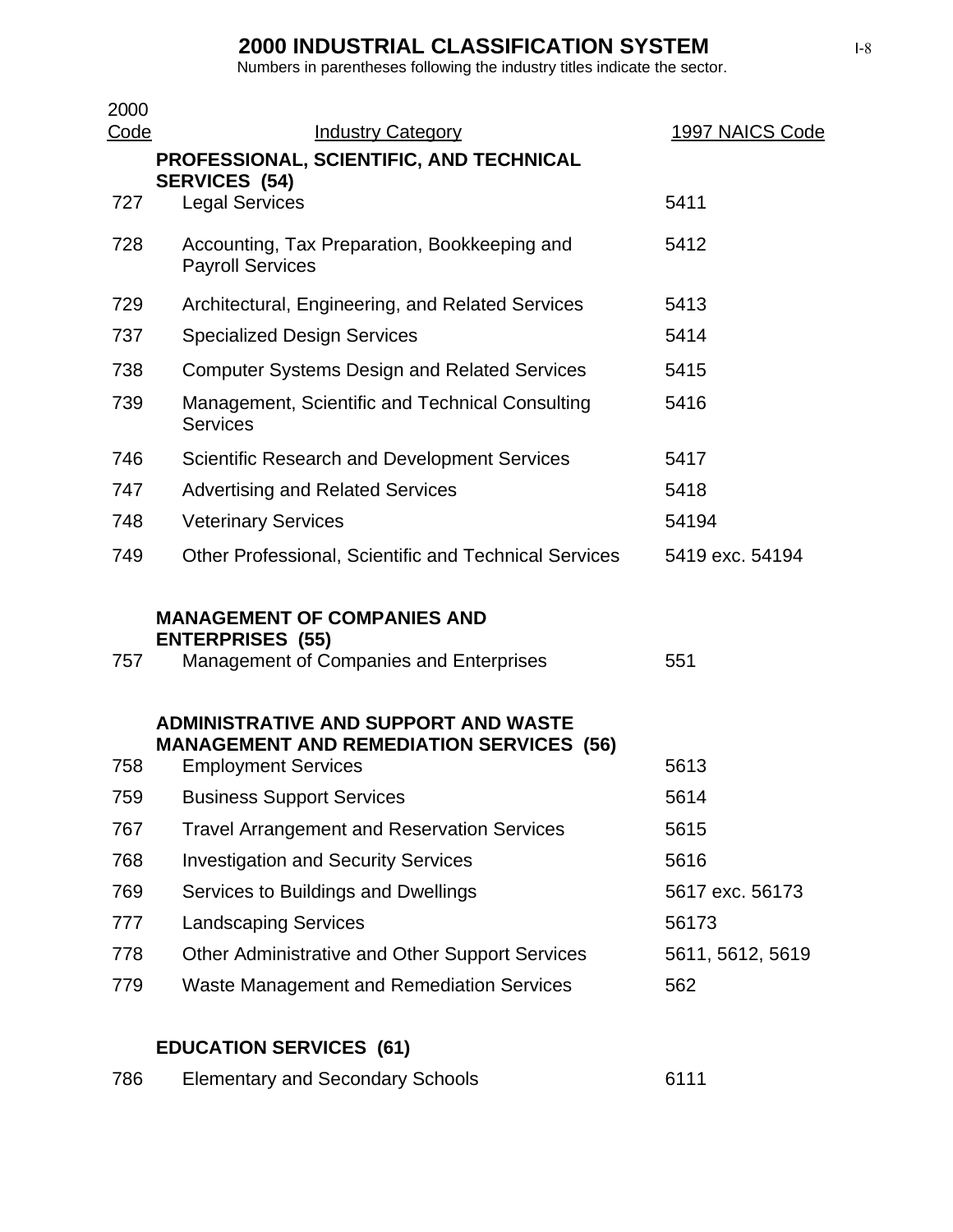| 2000<br>Code | <b>Industry Category</b>                                                          | 1997 NAICS Code        |
|--------------|-----------------------------------------------------------------------------------|------------------------|
| 787          | Colleges and Universities, including Junior Colleges                              | 6112, 6113             |
| 788          | Business, Technical, and Trade Schools and Training                               | 6114, 6115             |
| 789          | Other Schools, Instruction, and Educational Services                              | 6116, 6117             |
|              | <b>HEALTH CARE AND SOCIAL ASSISTANCE (62)</b>                                     |                        |
| 797          | <b>Offices of Physicians</b>                                                      | 6211                   |
| 798          | <b>Offices of Dentists</b>                                                        | 6212                   |
| 799          | <b>Offices of Chiropractors</b>                                                   | 62131                  |
| 807          | <b>Offices of Optometrists</b>                                                    | 62132                  |
| 808          | <b>Offices of Other Health Practitioners</b>                                      | 6213 exc. 62131, 62132 |
| 809          | <b>Outpatient Care Centers</b>                                                    | 6214                   |
| 817          | <b>Home Health Care Services</b>                                                  | 6216                   |
| 818          | <b>Other Health Care Services</b>                                                 | 6215, 6219             |
| 819          | <b>Hospitals</b>                                                                  | 622                    |
| 827          | <b>Nursing Care Facilities</b>                                                    | 6231                   |
| 829          | <b>Residential Care Facilities, without Nursing</b>                               | 6232, 6233, 6239       |
| 837          | <b>Individual and Family Services</b>                                             | 6241                   |
| 838          | Community Food and Housing, and Emergency Services                                | 6242                   |
| 839          | <b>Vocational Rehabilitation Services</b>                                         | 6243                   |
| 847          | <b>Child Day Care Services</b>                                                    | 6244                   |
|              | <b>ARTS, ENTERTAINMENT, AND RECREATION (71)</b>                                   |                        |
| 856          | Independent Artists, Performing Arts, Spectator Sports,<br>and Related Industries | 711                    |
| 857          | Museums, Art Galleries, Historical Sites, and<br><b>Similar Institutions</b>      | 712                    |
| 858          | <b>Bowling Centers</b>                                                            | 71395                  |
| 859          | Other Amusement, Gambling, and Recreation Industries                              | 713 exc. 71395         |
|              | <b>ACCOMMODATION AND FOOD SERVICES (72)</b>                                       |                        |
| 866          | <b>Traveler Accommodation</b>                                                     | 7211                   |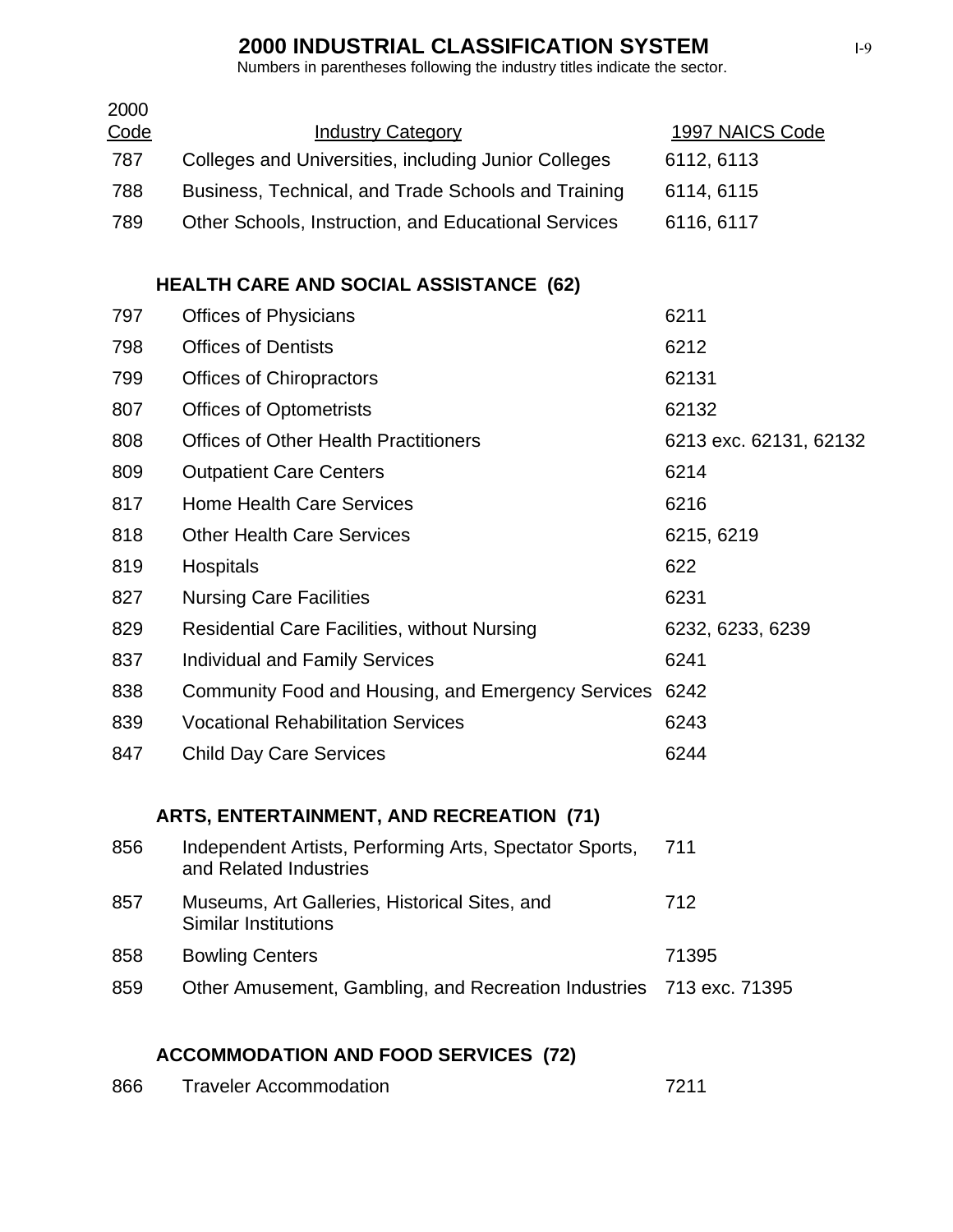| 2000<br><u>Code</u> | <b>Industry Category</b>                                                                       | 1997 NAICS Code                   |
|---------------------|------------------------------------------------------------------------------------------------|-----------------------------------|
| 867                 | Recreational Vehicle Parks and Camps, and Rooming<br>and Boarding Houses                       | 7212, 7213                        |
| 868                 | <b>Restaurants and Other Food Services</b>                                                     | 722 exc. 7224                     |
| 869                 | Drinking Places, Alcoholic Beverages                                                           | 7224                              |
|                     | <b>OTHER SERVICES EXCEPT PUBLIC</b><br><b>ADMINISTRATION (81)</b>                              |                                   |
| 877                 | <b>Automotive Repair and Maintenance</b>                                                       | 8111 exc. 811192                  |
| 878                 | <b>Car Washes</b>                                                                              | 811192                            |
| 879                 | Electronic and Precision Equipment Repair and<br>Maintenance                                   | 8112                              |
| 887                 | Commercial and Industrial Machinery and Equipment<br><b>Repair and Maintenance</b>             | 8113                              |
| 888                 | Personal and Household Goods Repair and Maintenance 8114 exc. 81143                            |                                   |
| 889                 | <b>Footwear and Leather Goods Repair</b>                                                       | 81143                             |
| 897                 | <b>Barber Shops</b>                                                                            | 812111                            |
| 898                 | <b>Beauty Salons</b>                                                                           | 812112                            |
| 899                 | Nail Salons and Other Personal Care Services                                                   | 812113, 81219                     |
| 907                 | <b>Drycleaning and Laundry Services</b>                                                        | 8123                              |
| 908                 | <b>Funeral Homes, Cemeteries and Crematories</b>                                               | 8122                              |
| 909                 | <b>Other Personal Services</b>                                                                 | 8129                              |
| 916                 | <b>Religious Organizations</b>                                                                 | 8131                              |
| 917                 | Civic, Social, Advocacy Organizations, and Grantmaking 8132, 8133, 8134<br>and Giving Services |                                   |
| 918                 | <b>Labor Unions</b>                                                                            | 81393                             |
| 919                 | Business, Professional, Political, and<br><b>Similar Organizations</b>                         | 8139 exc. 81393                   |
| 929                 | <b>Private Households</b>                                                                      | 814                               |
|                     | <b>PUBLIC ADMINISTRATION (92)</b>                                                              |                                   |
| 937                 | <b>Executive Offices and Legislative Bodies</b>                                                | 92111, 92112, 92114,<br>pt. 92115 |
| 938                 | <b>Public Finance Activities</b>                                                               | 92113                             |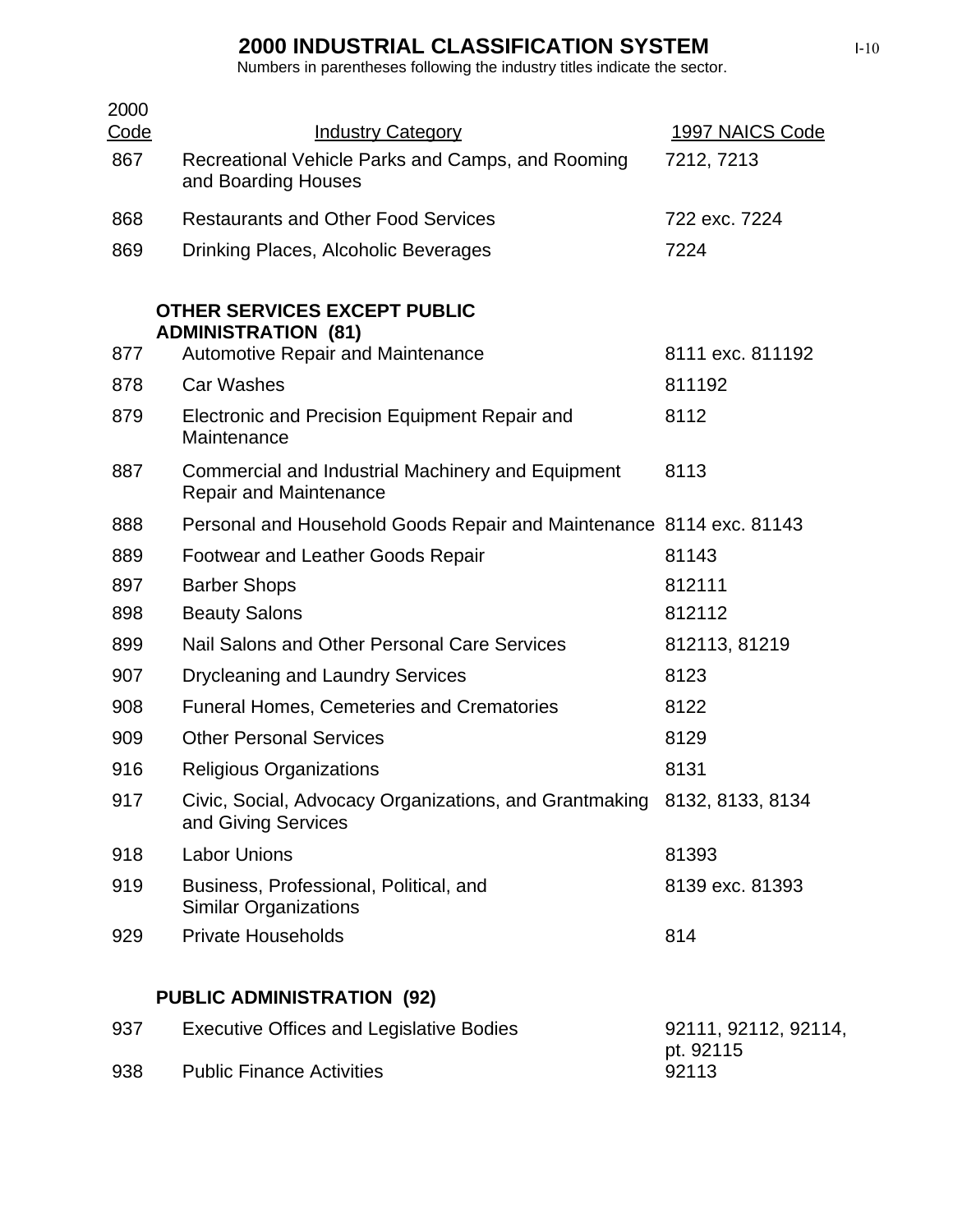| 2000        |                                                                        |                 |
|-------------|------------------------------------------------------------------------|-----------------|
| <u>Code</u> | <b>Industry Category</b>                                               | 1997 NAICS Code |
| 939         | <b>Other General Government and Support</b>                            | 92119           |
| 947         | Justice, Public Order, and Safety Activities                           | 922, pt. 92115  |
| 948         | Administration of Human Resource Programs                              | 923             |
| 949         | Administration of Environmental Quality and<br><b>Housing Programs</b> | 924, 925        |
| 957         | Administration of Economic Programs and<br>Space Research              | 926, 927        |
| 959         | National Security and International Affairs                            | 928             |
| 967         | U.S. Army                                                              | Part of 928     |
| 968         | U.S. Air Force                                                         | Part of 928     |
| 969         | U.S. Navy                                                              | Part of 928     |
| 977         | U.S. Marines                                                           | Part of 928     |
| 978         | U.S. Coast Guard                                                       | Part of 928     |
| 979         | U.S. Armed Forces, Branch Not Specified                                | Part of 928     |
| 987         | <b>Military Reserves or National Guard</b>                             | Part of 928     |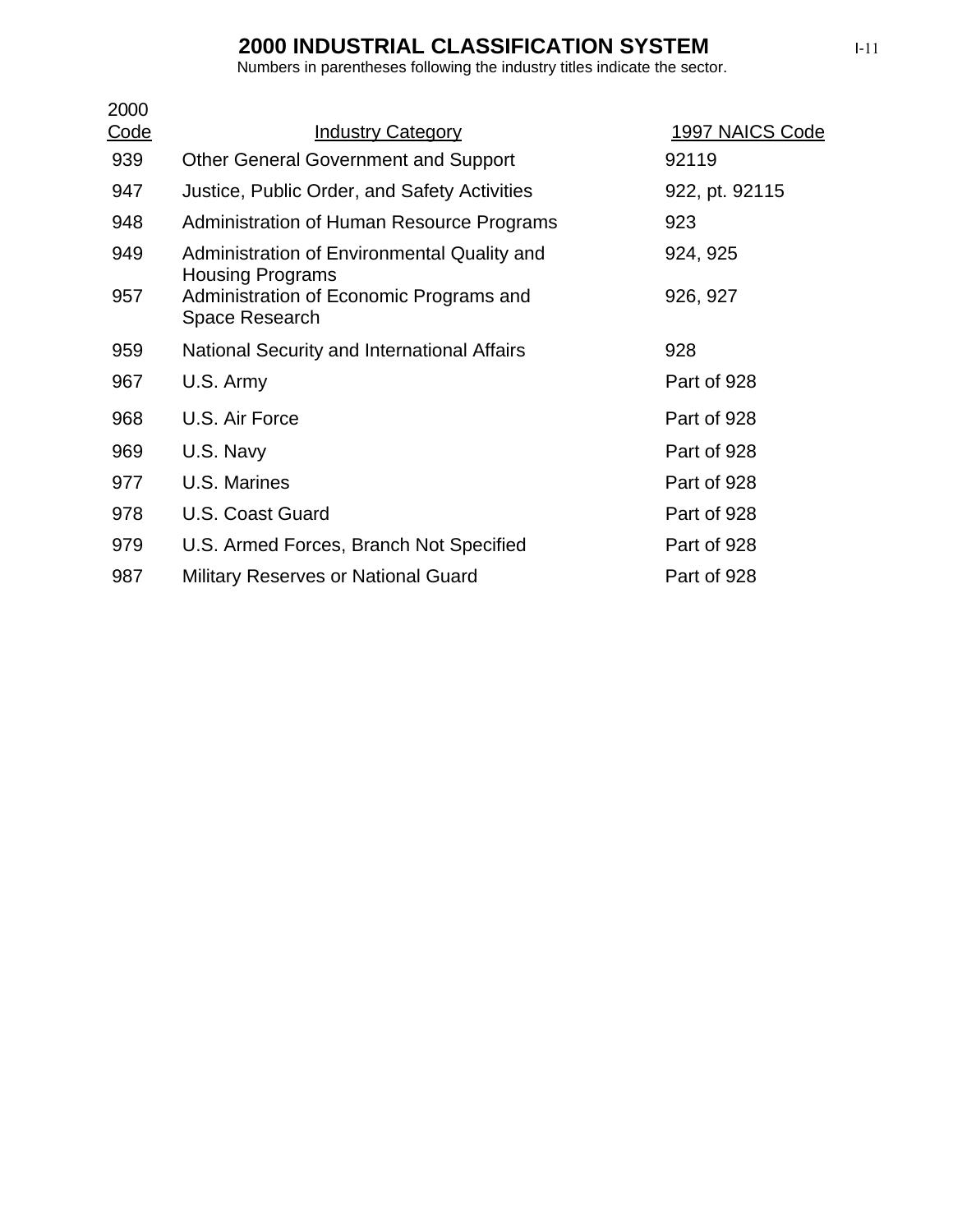| 2000<br><u>Code</u> | <b>Occupation Category</b>                                                           | <b>SOC Equiv's</b> |
|---------------------|--------------------------------------------------------------------------------------|--------------------|
|                     | <b>MANAGEMENT OCCUPATIONS (11-0000)</b>                                              |                    |
|                     | Top Executives (11-1000)                                                             |                    |
| 001                 | <b>Chief Executives</b>                                                              | 11-1011            |
| 002                 | <b>General and Operations Managers</b>                                               | 11-1021            |
| 003                 | Legislators                                                                          | 11-1031            |
|                     | Advertising, Marketing, Promotions, Public Relations, and<br>Sales Manager (11-2000) |                    |
| 004                 | <b>Advertising and Promotions Managers</b>                                           | 11-2011            |
| 005                 | <b>Marketing and Sales Managers</b>                                                  | 11-2020            |
| 006                 | <b>Public Relations Managers</b>                                                     | 11-2031            |
|                     | <b>Operations Specialties Managers (11-3000)</b>                                     |                    |
| 010                 | <b>Administrative Services Managers</b>                                              | 11-3011            |
| 011                 | <b>Computer and Information Systems Managers</b>                                     | 11-3021            |
| 012                 | <b>Financial Managers</b>                                                            | 11-3031            |
| 013                 | Human Resources Managers                                                             | 11-3040            |
| 014                 | <b>Industrial Production Managers</b>                                                | 11-3051            |
| 015                 | <b>Purchasing Managers</b>                                                           | 11-3061            |
| 016                 | Transportation, Storage, and Distribution Managers                                   | 11-3071            |
|                     | <b>Other Management Occupations (11-9000)</b>                                        |                    |
| 020                 | Farm, Ranch, and Other Agricultural Managers                                         | 11-9011            |
| 021                 | <b>Farmers and Ranchers</b>                                                          | 11-9012            |
| 022                 | <b>Construction Managers</b>                                                         | 11-9021            |
| 023                 | <b>Education Administrators</b>                                                      | 11-9030            |
| 030                 | <b>Engineering Managers</b>                                                          | 11-9041            |
| 031                 | <b>Food Service Managers</b>                                                         | 11-9051            |
| 032                 | <b>Funeral Directors</b>                                                             | 11-9061            |
| 033                 | <b>Gaming Managers</b>                                                               | 11-9071            |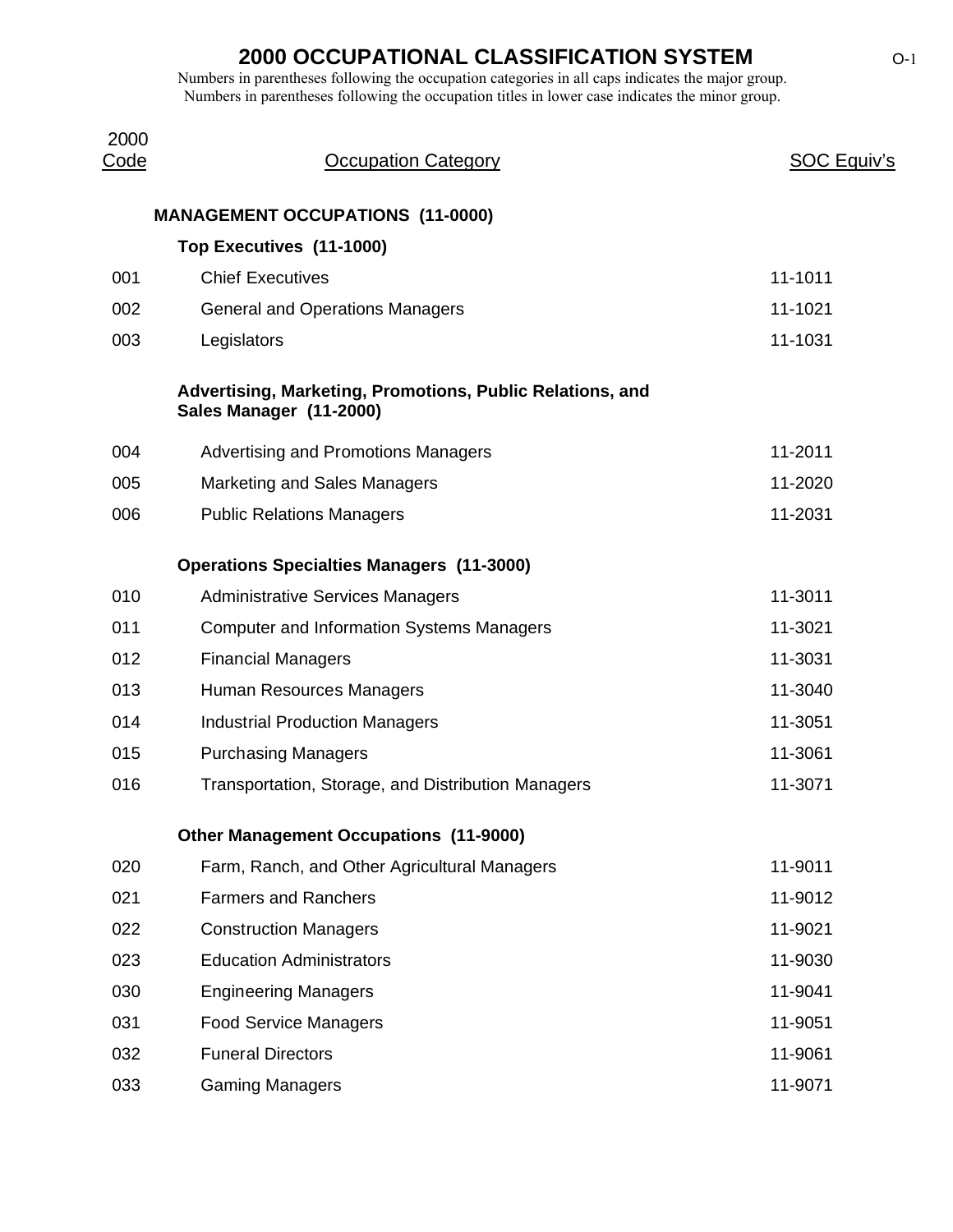| 2000               |                                                                                                                              |                               |
|--------------------|------------------------------------------------------------------------------------------------------------------------------|-------------------------------|
| <u>Code</u><br>034 | <b>Occupation Category</b><br><b>Lodging Managers</b>                                                                        | <b>SOC Equiv's</b><br>11-9081 |
| 035                | <b>Medical and Health Services Managers</b>                                                                                  | 11-9111                       |
| 036                | <b>Natural Sciences Managers</b>                                                                                             | 11-9121                       |
| 040                | Postmasters and Mail Superintendents                                                                                         | 11-9131                       |
| 041                | Property, Real Estate, and Community Association Managers                                                                    | 11-9141                       |
| 042                | Social and Community Service Managers                                                                                        | 11-9151                       |
| 043                | Managers, All Others                                                                                                         | 11-9199                       |
|                    | <b>BUSINESS AND FINANCIAL OPERATIONS</b><br><b>OCCUPATIONS (13-0000)</b><br><b>Business Operations Specialists (13-1000)</b> |                               |
| 050                | Agents and Business Managers of Artists, Performers, and                                                                     | 13-1011                       |
| 051                | <b>Athletes</b><br>Purchasing Agents and Buyers, Farm Products                                                               | 13-1021                       |
| 052                | Wholesale and Retail Buyers, Except Farm Products                                                                            | 13-1022                       |
| 053                | Purchasing Agents, Except Wholesale, Retail, and Farm Products                                                               | 13-1023                       |
| 054                | Claims Adjusters, Appraisers, Examiners, and Investigators                                                                   | 13-1030                       |
| 056                | Compliance Officers, Except Agriculture, Construction, Health and<br>Safety, and Transportation                              | 13-1041                       |
| 060                | <b>Cost Estimators</b>                                                                                                       | 13-1051                       |
| 062                | Human Resources, Training, and Labor Relations Specialists                                                                   | 13-1070                       |
| 070                | Logisticians                                                                                                                 | 13-1081                       |
| 071                | <b>Management Analysts</b>                                                                                                   | 13-1111                       |
| 072                | <b>Meeting and Convention Planners</b>                                                                                       | 13-1121                       |
| 073                | <b>Other Business Operations Specialists</b>                                                                                 | 13-1061,<br>13-1199           |
|                    | <b>Financial Specialists (13-2000)</b>                                                                                       |                               |

| 080 | <b>Accountants and Auditors</b>         | 13-2011 |
|-----|-----------------------------------------|---------|
| 081 | Appraisers and Assessors of Real Estate | 13-2021 |
| 082 | <b>Budget Analysts</b>                  | 13-2031 |
| 083 | <b>Credit Analysts</b>                  | 13-2041 |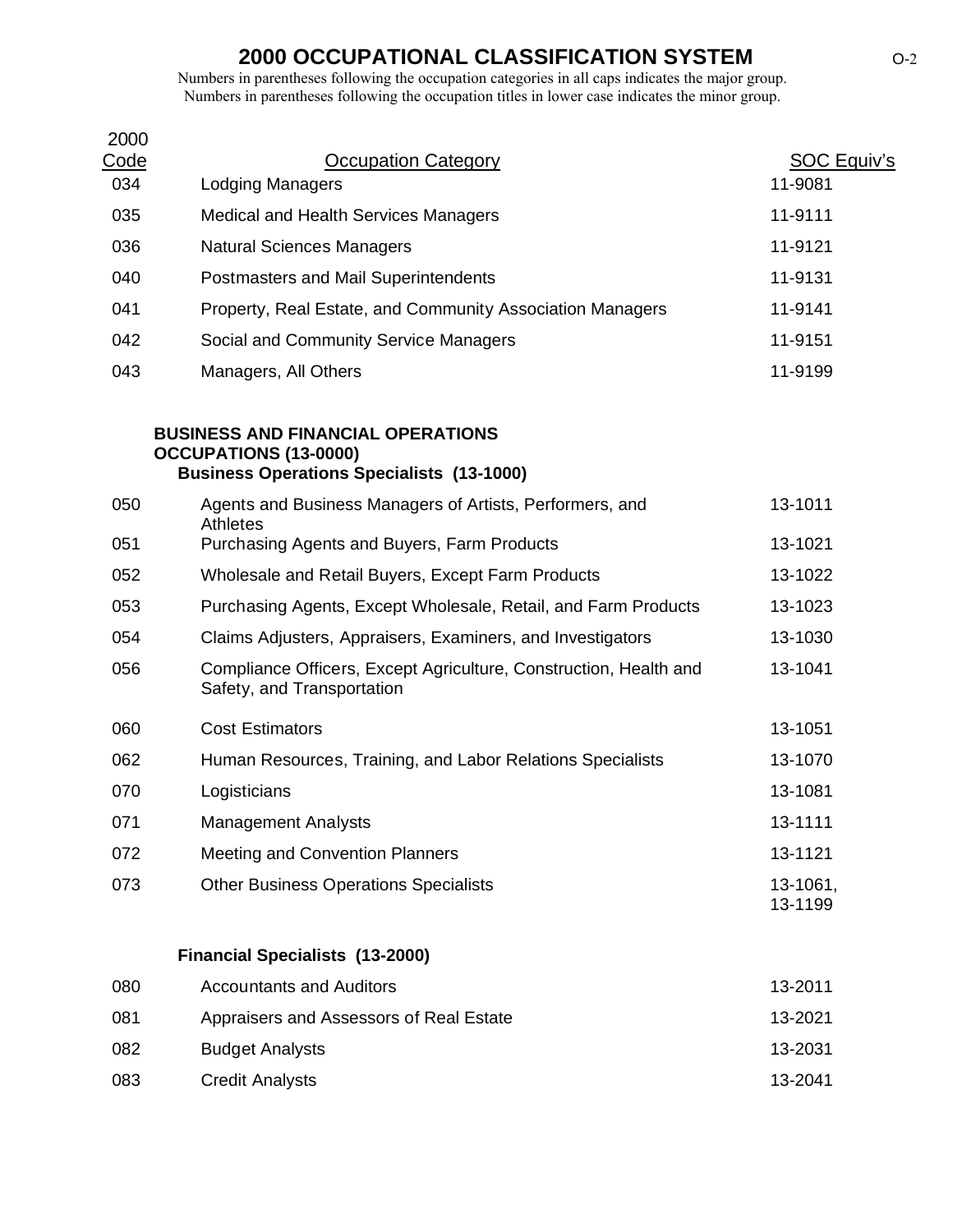Numbers in parentheses following the occupation categories in all caps indicates the major group. Numbers in parentheses following the occupation titles in lower case indicates the minor group.

| 2000 |                                               |             |
|------|-----------------------------------------------|-------------|
| Code | <b>Occupation Category</b>                    | SOC Equiv's |
| 084  | <b>Financial Analysts</b>                     | 13-2051     |
| 085  | <b>Personal Financial Advisors</b>            | 13-2052     |
| 086  | Insurance Underwriters                        | 13-2053     |
| 090  | <b>Financial Examiners</b>                    | 13-2061     |
| 091  | Loan Counselors and Officers                  | 13-2070     |
| 093  | Tax Examiners, Collectors, and Revenue Agents | 13-2081     |
| 094  | <b>Tax Preparers</b>                          | 13-2082     |
| 095  | <b>Financial Specialists, All Other</b>       | 13-2099     |
|      |                                               |             |

#### **COMPUTER AND MATHEMATICAL SCIENCE OCCUPATIONS (15-0000) Computer Specialists (15-1000)**

| 100 | <b>Computer Scientists and Systems Analysts</b>  | $15-1011$ , $15-1051$ ,<br>15-1099 |
|-----|--------------------------------------------------|------------------------------------|
| 101 | <b>Computer Programmers</b>                      | 15-1021                            |
| 102 | <b>Computer Software Engineers</b>               | 15-1030                            |
| 104 | <b>Computer Support Specialists</b>              | 15-1041                            |
| 106 | Database Administrators                          | 15-1061                            |
| 110 | Network and Computer Systems Administrators      | 15-1071                            |
| 111 | Network Systems and Data Communications Analysts | 15-1081                            |

#### **Mathematical Science Occupations (15-2000)**

| 120 | Actuaries                                      | 15-2011 |
|-----|------------------------------------------------|---------|
| 121 | <b>Mathematicians</b>                          | 15-2021 |
| 122 | <b>Operations Research Analysts</b>            | 15-2031 |
| 123 | <b>Statisticians</b>                           | 15-2041 |
| 124 | Miscellaneous Mathematical Science Occupations | 15-2090 |

#### **ARCHITECTURE AND ENGINEERING OCCUPATIONS (17-0000) Architects, Surveyors, and Cartographers (17-1000)**

| 130 | Architects, Except Naval                        | 17-1010 |
|-----|-------------------------------------------------|---------|
| 131 | Surveyors, Cartographers, and Photogrammetrists | 17-1020 |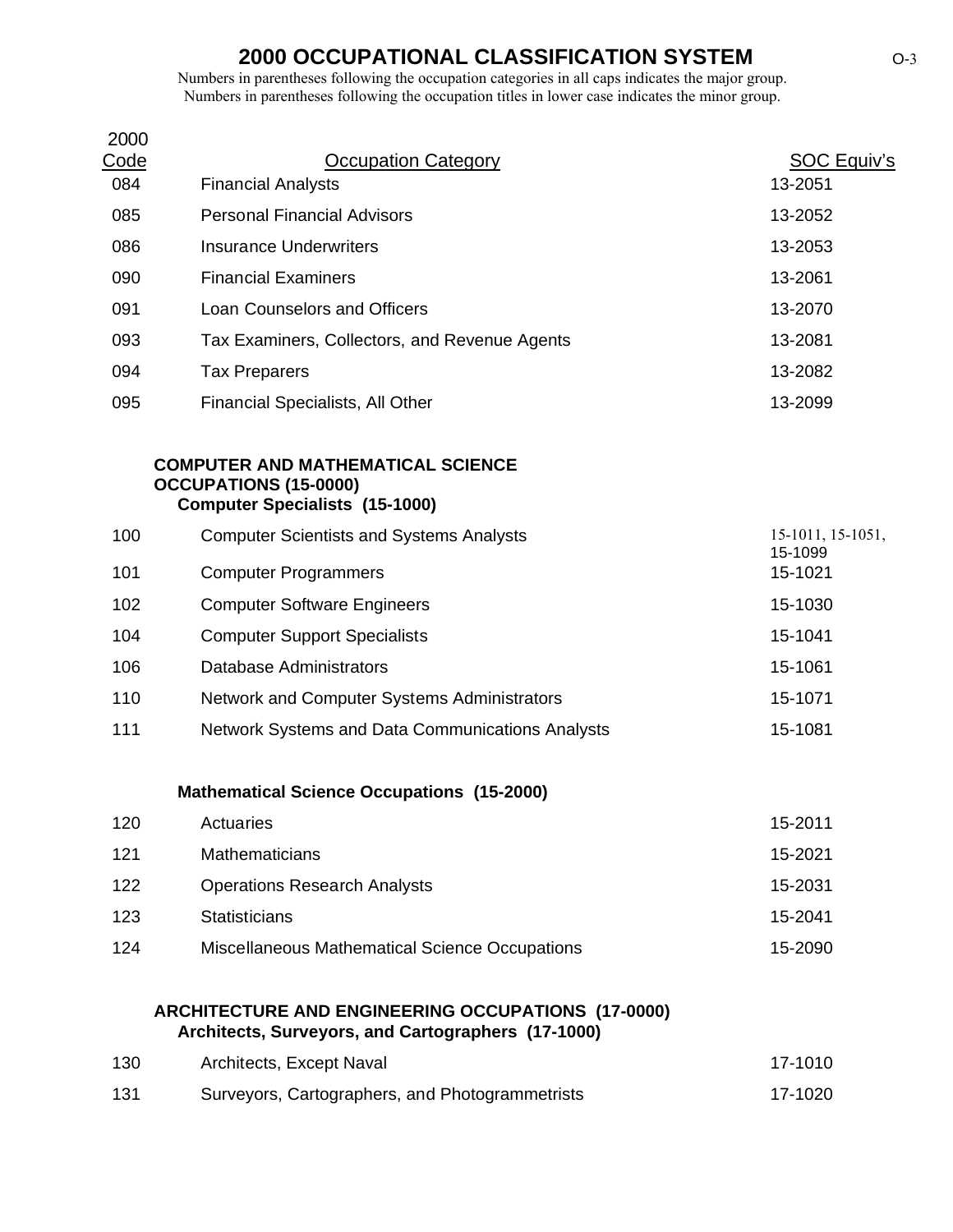| 2000        |                                                                                       |             |
|-------------|---------------------------------------------------------------------------------------|-------------|
| <u>Code</u> | <b>Occupation Category</b><br><b>Engineers (17-2000)</b>                              | SOC Equiv's |
| 132         | Aerospace Engineers                                                                   | 17-2011     |
| 133         | <b>Agricultural Engineers</b>                                                         | 17-2021     |
| 134         | <b>Biomedical Engineers</b>                                                           | 17-2031     |
| 135         | <b>Chemical Engineers</b>                                                             | 17-2041     |
| 136         | <b>Civil Engineers</b>                                                                | 17-2051     |
| 140         | <b>Computer Hardware Engineers</b>                                                    | 17-2061     |
| 141         | <b>Electrical and Electronics Engineers</b>                                           | 17-2070     |
| 142         | <b>Environmental Engineers</b>                                                        | 17-2081     |
| 143         | Industrial Engineers, Including Health and Safety                                     | 17-2110     |
| 144         | Marine Engineers and Naval Architects                                                 | 17-2121     |
| 145         | <b>Materials Engineers</b>                                                            | 17-2131     |
| 146         | <b>Mechanical Engineers</b>                                                           | 17-2141     |
| 150         | Mining and Geological Engineers, Including Mining Safety                              | 17-2151     |
| 151         | Engineers<br><b>Nuclear Engineers</b>                                                 | 17-2161     |
| 152         | <b>Petroleum Engineers</b>                                                            | 17-2171     |
| 153         | Engineers, All Other                                                                  | 17-2199     |
|             | Drafters, Engineering, and Mapping Technicians (17-3000)                              |             |
| 154         | <b>Drafters</b>                                                                       | 17-3010     |
| 155         | <b>Engineering Technicians, Except Drafters</b>                                       | 17-3020     |
| 156         | Surveying and Mapping Technicians                                                     | 17-3031     |
|             | LIFE, PHYSICAL, AND SOCIAL SCIENCE OCCUPATIONS (19-0000)<br>Life Scientists (19-1000) |             |
| 160         | <b>Agricultural and Food Scientists</b>                                               | 19-1010     |
| 161         | <b>Biological Scientists</b>                                                          | 19-1020     |
| 164         | <b>Conservation Scientists and Foresters</b>                                          | 19-1030     |
| 165         | <b>Medical Scientists</b>                                                             | 19-1040     |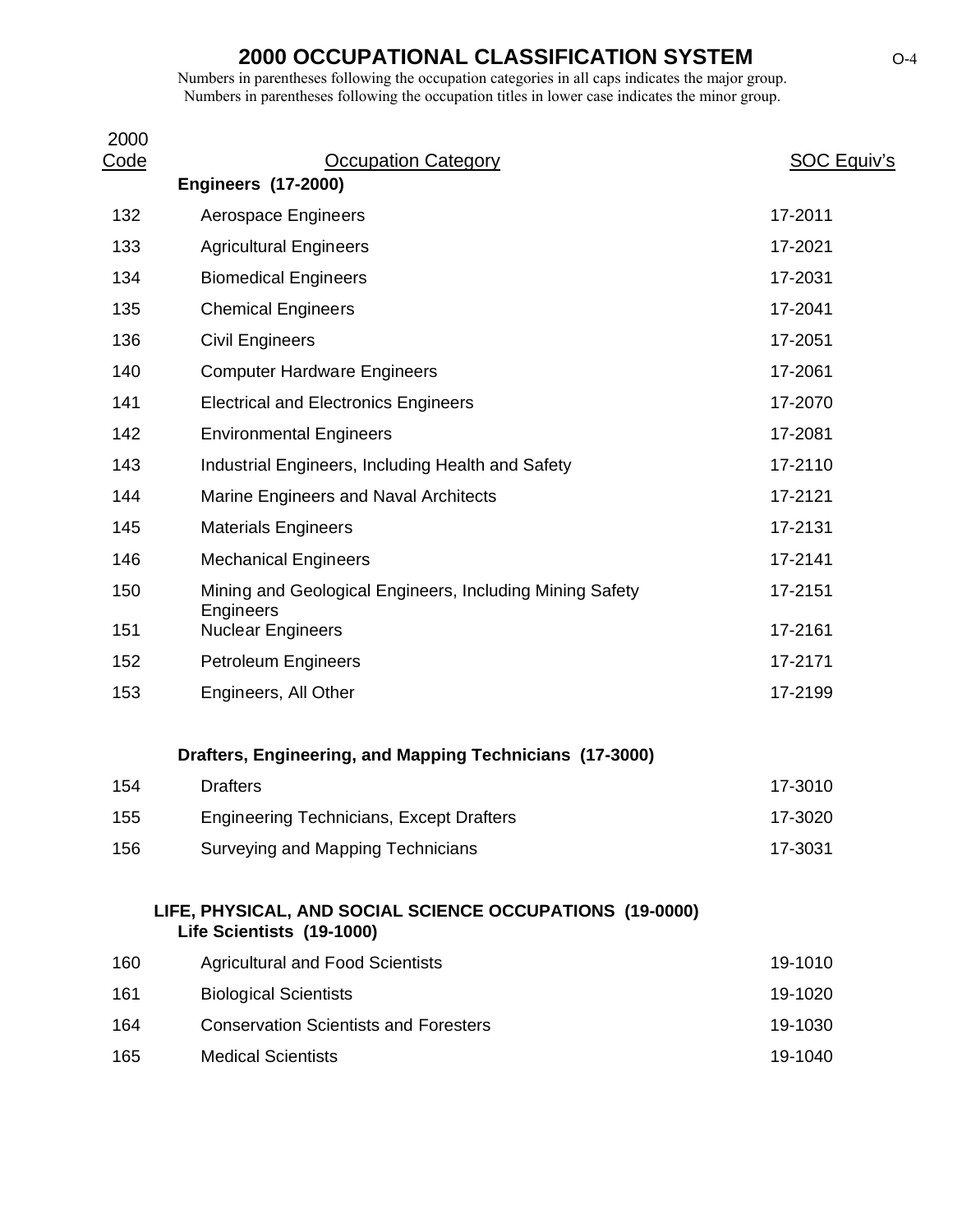| 2000<br><u>Code</u> | <b>Occupation Category</b>                                                                                                                                       | <b>SOC Equiv's</b>  |
|---------------------|------------------------------------------------------------------------------------------------------------------------------------------------------------------|---------------------|
|                     | <b>Physical Scientists (19-2000)</b>                                                                                                                             |                     |
| 170                 | <b>Astronomers and Physicists</b>                                                                                                                                | 19-2010             |
| 171                 | <b>Atmospheric and Space Scientists</b>                                                                                                                          | 19-2021             |
| 172                 | <b>Chemists and Materials Scientists</b>                                                                                                                         | 19-2030             |
| 174                 | <b>Environmental Scientists and Geoscientists</b>                                                                                                                | 19-2040             |
| 176                 | <b>Physical Scientists, All Other</b>                                                                                                                            | 19-2099             |
|                     | Social Scientists and Related Workers (19-3000)                                                                                                                  |                     |
| 180                 | Economists                                                                                                                                                       | 19-3011             |
| 181                 | <b>Market and Survey Researchers</b>                                                                                                                             | 19-3020             |
| 182                 | Psychologists                                                                                                                                                    | 19-3030             |
| 183                 | Sociologists                                                                                                                                                     | 19-3041             |
| 184                 | <b>Urban and Regional Planners</b>                                                                                                                               | 19-3051             |
| 186                 | Miscellaneous Social Scientists and Related Workers                                                                                                              | 19-3090             |
|                     | Life, Physical, and Social Science Technicians (19-4000)                                                                                                         |                     |
| 190                 | <b>Agricultural and Food Science Technicians</b>                                                                                                                 | 19-4011             |
| 191                 | <b>Biological Technicians</b>                                                                                                                                    | 19-4021             |
| 192                 | <b>Chemical Technicians</b>                                                                                                                                      | 19-4031             |
| 193                 | <b>Geological and Petroleum Technicians</b>                                                                                                                      | 19-4041             |
| 194                 | <b>Nuclear Technicians</b>                                                                                                                                       | 19-4051             |
| 196                 | Other Life, Physical, and Social Science Technicians                                                                                                             | 19-4061,<br>19-4090 |
|                     | <b>COMMUNITY AND SOCIAL SERVICES OCCUPATIONS (21-0000)</b><br><b>Counselors, Social Workers, and Other Community and Social</b><br>Service Specialists (21-1000) |                     |
| 200                 | Counselors                                                                                                                                                       | 21-1010             |
| 201                 | <b>Social Workers</b>                                                                                                                                            | 21-1020             |
| 202                 | Miscellaneous Community and Social Service Specialists                                                                                                           | 21-1090             |
|                     |                                                                                                                                                                  |                     |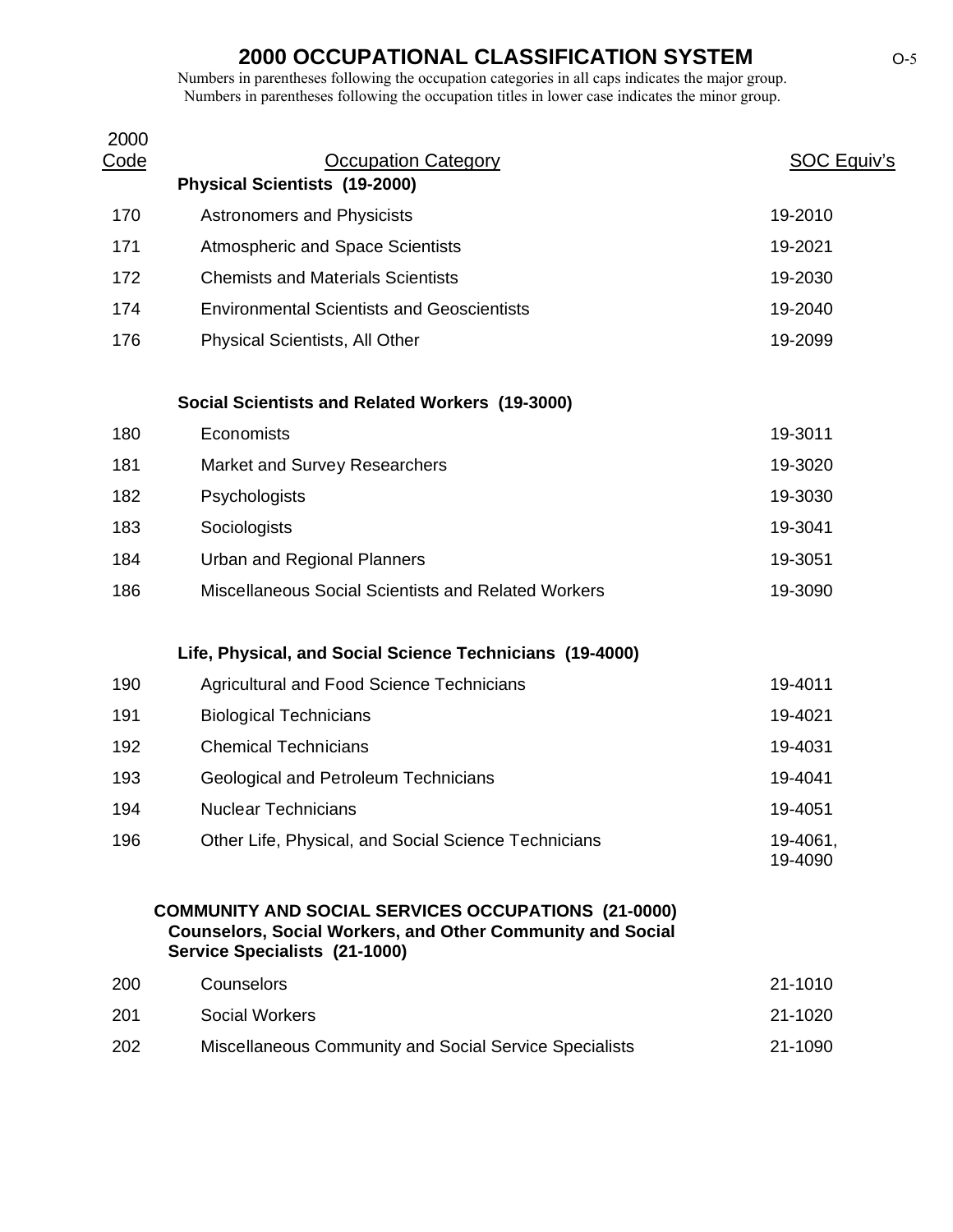| 2000<br><u>Code</u> | <b>Occupation Category</b>                                                                 | <b>SOC Equiv's</b> |
|---------------------|--------------------------------------------------------------------------------------------|--------------------|
|                     | Religious Workers (21-2000)                                                                |                    |
| 204                 | Clergy                                                                                     | 21-2011            |
| 205                 | Directors, Religious Activities and Education                                              | 21-2021            |
| 206                 | Religious Workers, All Other                                                               | 21-2099            |
|                     | <b>LEGAL OCCUPATIONS (23-0000)</b><br>Lawyers, Judges, and Related Workers (23-1000)       |                    |
| 210                 | Lawyers                                                                                    | 23-1011            |
| 211                 | Judges, Magistrates, and Other Judicial Workers                                            | 23-1020            |
|                     | Legal Support Workers (23-20000)                                                           |                    |
| 214                 | Paralegals and Legal Assistants                                                            | 23-2011            |
| 215                 | Miscellaneous Legal Support Workers                                                        | 23-2090            |
|                     | EDUCATION, TRAINING, AND LIBRARY OCCUPATIONS (25-0000)<br>Postsecondary Teachers (25-1000) |                    |
| 220                 | <b>Postsecondary Teachers</b>                                                              | 25-1000            |
|                     | <b>Primary, Secondary, and Special Education School</b><br><b>Teachers (25-2000)</b>       |                    |
| 230                 | Preschool and Kindergarten Teachers                                                        | 25-2010            |
| 231                 | <b>Elementary and Middle School Teachers</b>                                               | 25-2020            |
| 232                 | <b>Secondary School Teachers</b>                                                           | 25-2030            |
| 233                 | <b>Special Education Teachers</b>                                                          | 25-2040            |
|                     | Other Teachers and Instructors (25-3000)                                                   |                    |
| 234                 | <b>Other Teachers and Instructors</b>                                                      | 25-3000            |
|                     |                                                                                            |                    |
|                     | Librarians, Curators, and Archivists (25-4000)                                             |                    |
| 240                 | Archivists, Curators, and Museum Technicians                                               | 25-4010            |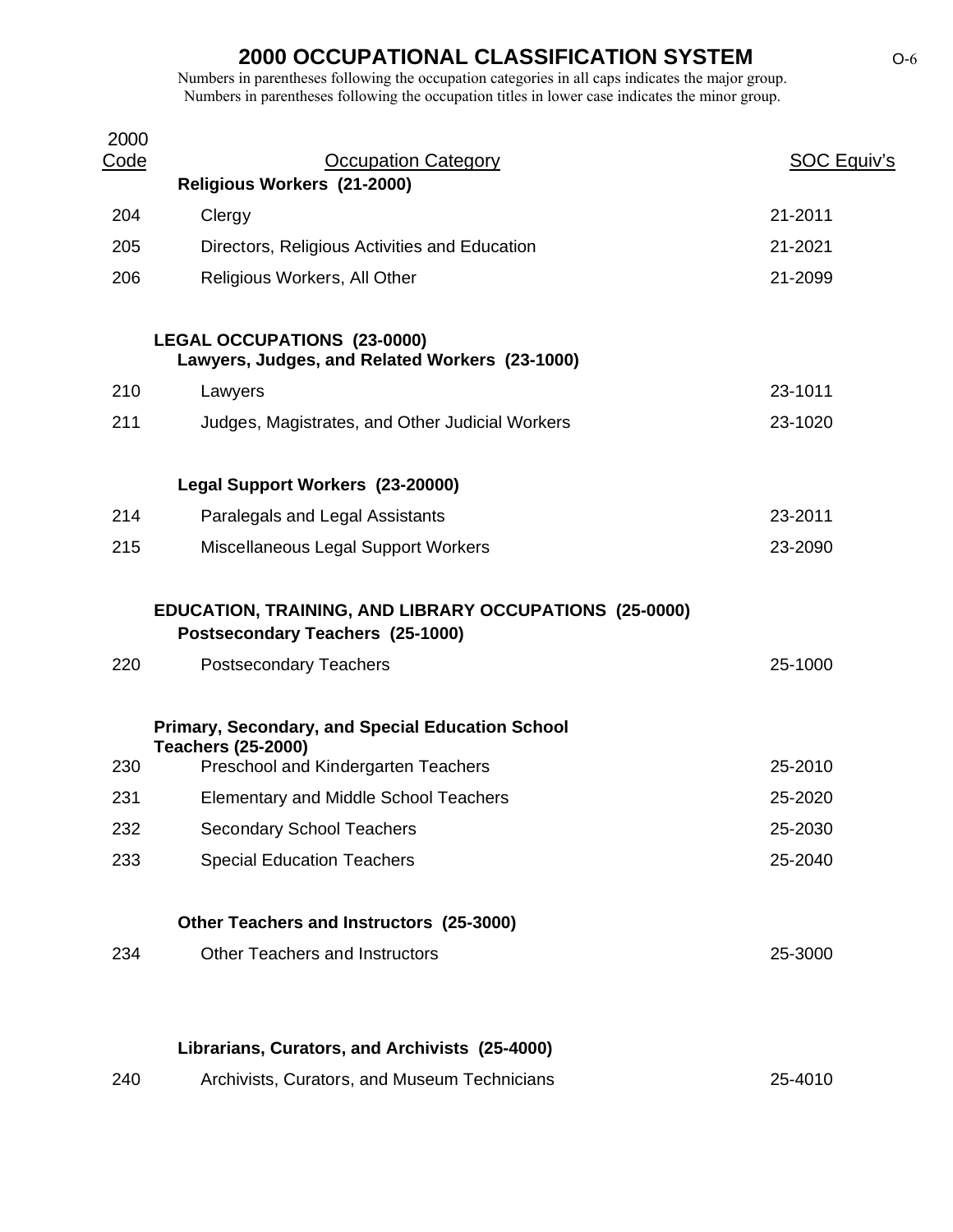| 2000<br><u>Code</u><br>243 | <b>Occupation Category</b><br>Librarians                                                                           | <b>SOC Equiv's</b><br>25-4021         |
|----------------------------|--------------------------------------------------------------------------------------------------------------------|---------------------------------------|
| 244                        | <b>Library Technicians</b>                                                                                         | 25-4031                               |
|                            |                                                                                                                    |                                       |
|                            | <b>Other Education, Training, and Library Occupations (25-9000)</b>                                                |                                       |
| 254                        | <b>Teacher Assistants</b>                                                                                          | 25-9041                               |
| 255                        | Other Education, Training, and Library Workers                                                                     | 25-9011, 25-9021,<br>25-9031, 25-9099 |
|                            | ARTS, DESIGN, ENTERTAINMENT, SPORTS, AND<br><b>MEDIA OCCUPATIONS (27-0000)</b><br>Art and Design Workers (27-1000) |                                       |
| 260                        | <b>Artists and Related Workers</b>                                                                                 | 27-1010                               |
| 263                        | Designers                                                                                                          | 27-1020                               |
|                            | <b>Entertainers and Performers, Sports, and Related</b><br><b>Workers (27-2000)</b>                                |                                       |
| 270                        | Actors                                                                                                             | 27-2011                               |
| 271                        | <b>Producers and Directors</b>                                                                                     | 27-2012                               |
| 272                        | Athletes, Coaches, Umpires, and Related Workers                                                                    | 27-2020                               |
| 274                        | Dancers and Choreographers                                                                                         | 27-2030                               |
| 275                        | Musicians, Singers, and Related Workers                                                                            | 27-2040                               |
| 276                        | Entertainers and Performers, Sports and Related Workers, All<br>Other                                              | 27-2099                               |
|                            | Media and Communication Workers (27-3000)                                                                          |                                       |
| 280                        | Announcers                                                                                                         | 27-3010                               |
| 281                        | News Analysts, Reporters and Correspondents                                                                        | 27-3020                               |
| 282                        | <b>Public Relations Specialists</b>                                                                                | 27-3031                               |
| 283                        | <b>Editors</b>                                                                                                     | 27-3041                               |
| 284                        | <b>Technical Writers</b>                                                                                           | 27-3042                               |
| 285                        | <b>Writers and Authors</b>                                                                                         | 27-3043                               |
| 286                        | Miscellaneous Media and Communication Workers                                                                      | 27-3090                               |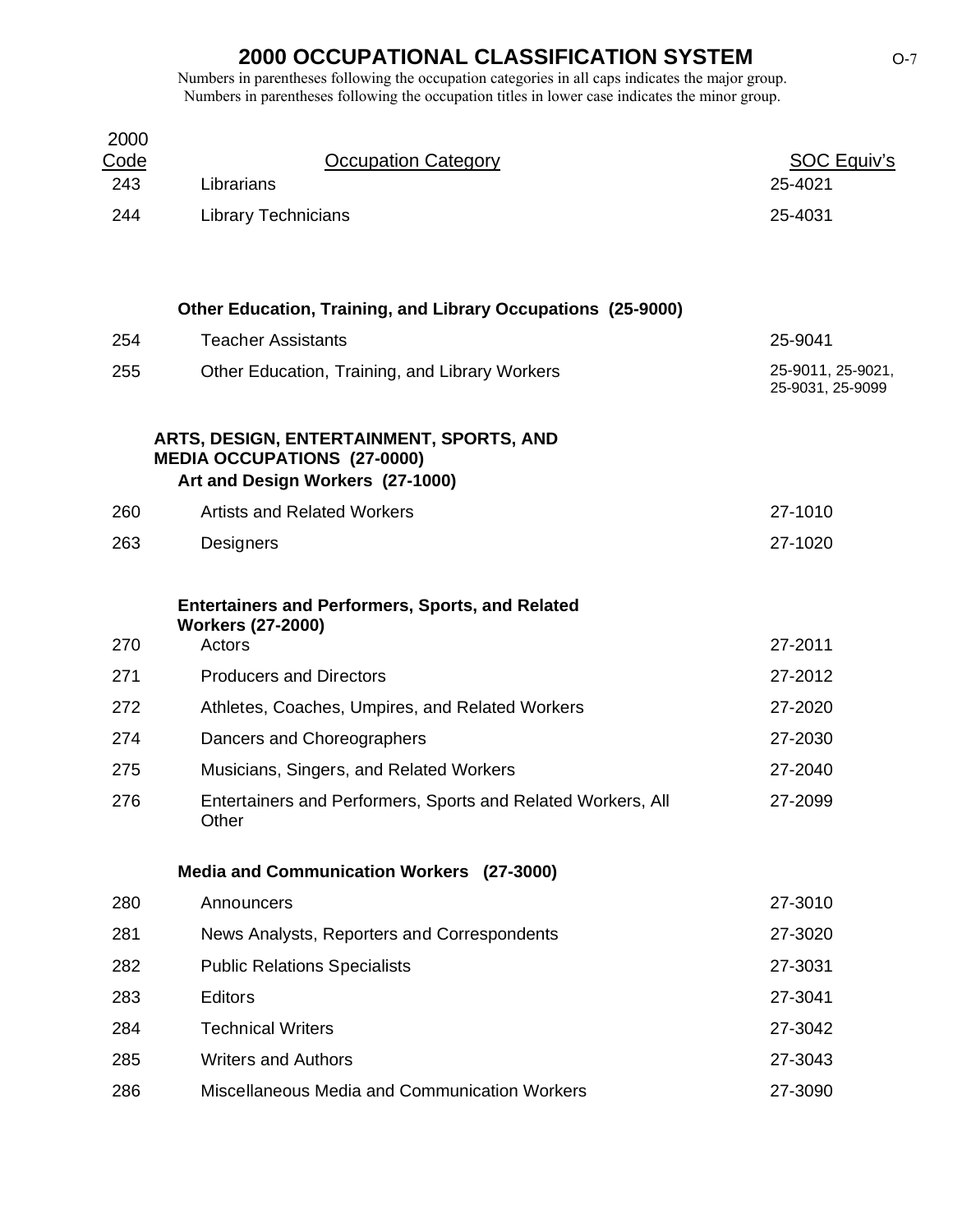| 2000<br><u>Code</u> | <b>Occupation Category</b>                                                                                                             | <b>SOC Equiv's</b> |
|---------------------|----------------------------------------------------------------------------------------------------------------------------------------|--------------------|
|                     | Media and Communication Equipment Workers (27-4000)                                                                                    |                    |
| 290                 | Broadcast and Sound Engineering Technicians and Radio<br>Operators                                                                     | 27-4010            |
| 291                 | Photographers                                                                                                                          | 27-4021            |
| 292                 | Television, Video, and Motion Picture Camera Operators and<br>Editors                                                                  | 27-4030            |
| 296                 | Media and Communication Equipment Workers, All Other                                                                                   | 27-4099            |
|                     | HEALTHCARE PRACTITIONER AND TECHNICAL<br><b>OCCUPATIONS (29-0000)</b><br><b>Health Diagnosing and Treating Practitioners (29-1000)</b> |                    |
| 300                 | Chiropractors                                                                                                                          | 29-1011            |
| 301                 | <b>Dentists</b>                                                                                                                        | 29-1020            |
| 303                 | <b>Dieticians and Nutritionists</b>                                                                                                    | 29-1031            |
| 304                 | Optometrists                                                                                                                           | 29-1041            |
| 305                 | Pharmacists                                                                                                                            | 29-1051            |
| 306                 | <b>Physicians and Surgeons</b>                                                                                                         | 29-1060            |
| 311                 | <b>Physician Assistants</b>                                                                                                            | 29-1071            |
| 312                 | Podiatrists                                                                                                                            | 29-1081            |
| 313                 | <b>Registered Nurses</b>                                                                                                               | 29-1111            |
| 314                 | Audiologists                                                                                                                           | 29-1121            |
| 315                 | <b>Occupational Therapists</b>                                                                                                         | 29-1122            |
| 316                 | <b>Physical Therapists</b>                                                                                                             | 29-1123            |
| 320                 | <b>Radiation Therapists</b>                                                                                                            | 29-1124            |
| 321                 | <b>Recreational Therapists</b>                                                                                                         | 29-1125            |
| 322                 | <b>Respiratory Therapists</b>                                                                                                          | 29-1126            |
| 323                 | Speech Language Pathologists                                                                                                           | 29-1127            |
| 324                 | Therapists, All Other                                                                                                                  | 29-1129            |
| 325                 | Veterinarians                                                                                                                          | 29-1131            |
| 326                 | Health Diagnosing and Treating Practitioner, All Other                                                                                 | 29-1199            |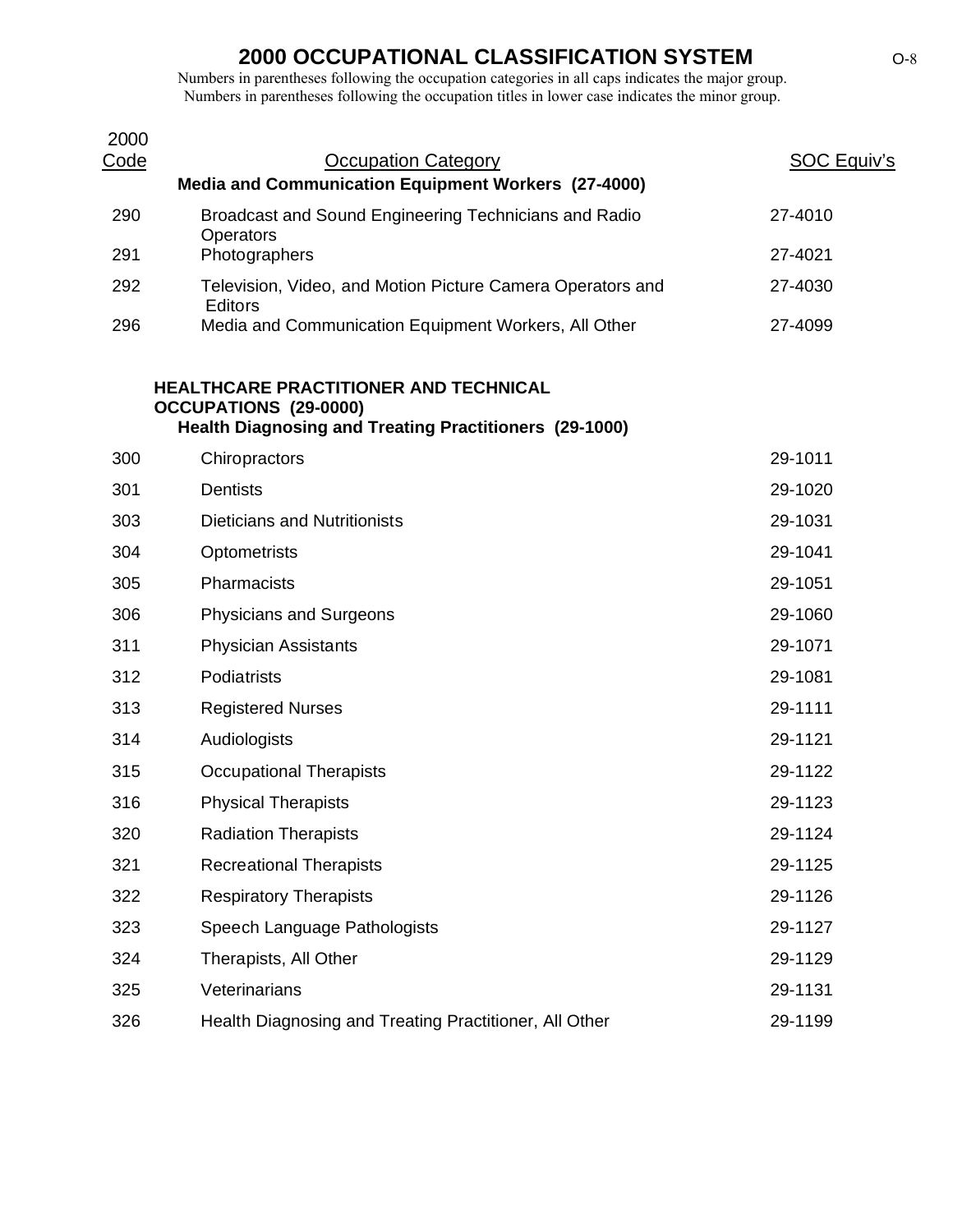| 2000        |                                                                                                                                         |                                                            |
|-------------|-----------------------------------------------------------------------------------------------------------------------------------------|------------------------------------------------------------|
| <u>Code</u> | <b>Occupation Category</b><br><b>Health Technologists and Technicians (29-2000)</b>                                                     | <b>SOC Equiv's</b>                                         |
| 330         | <b>Clinical Laboratory Technologists and Technicians</b>                                                                                | 29-2010                                                    |
| 331         | Dental Hygienists                                                                                                                       | 29-2021                                                    |
| 332         | Diagnostic Related Technologists and Technicians                                                                                        | 29-2030                                                    |
| 340         | <b>Emergency Medical Technicians and Paramedics</b>                                                                                     | 29-2041                                                    |
|             |                                                                                                                                         |                                                            |
| 341         | Health Diagnosing and Treating Practitioner Support Technicians                                                                         | 29-2050                                                    |
| 350         | <b>Licensed Practical and Licensed Vocational Nurses</b>                                                                                | 29-2061                                                    |
| 351         | Medical Records and Health Information Technicians                                                                                      | 29-2071                                                    |
| 352         | Opticians, Dispensing                                                                                                                   | 29-2081                                                    |
| 353         | Miscellaneous Health Technologists and Technicians                                                                                      | 29-2090                                                    |
| 354         | <b>Other Healthcare Practitioner and Technical</b><br>Occupations (29-9000)<br>Other Healthcare Practitioners and Technical Occupations | 29-9000                                                    |
|             |                                                                                                                                         |                                                            |
|             | <b>HEALTHCARE SUPPORT OCCUPATIONS (31-0000)</b>                                                                                         |                                                            |
|             | Nursing, Psychiatric, and Home Health Aides (31-1000)                                                                                   |                                                            |
| 360         | Nursing, Psychiatric, and Home Health Aides                                                                                             | 31-1010                                                    |
|             | <b>Occupational and Physical Therapist Assistants and</b><br>Aides (31-2000)                                                            |                                                            |
| 361         | Occupational Therapist Assistants and Aides                                                                                             | 31-2010                                                    |
| 362         | <b>Physical Therapist Assistants and Aides</b>                                                                                          | 31-2020                                                    |
|             | <b>Other Healthcare Support Occupations (31-9000)</b>                                                                                   |                                                            |
| 363         | <b>Massage Therapists</b>                                                                                                               | 31-9011                                                    |
| 364         | <b>Dental Assistants</b>                                                                                                                | 31-9091                                                    |
| 365         | Medical Assistants and Other Healthcare Support Occupations                                                                             | 31-9092, 31-9093,<br>31-9094, 31-9095,<br>31-9096, 31-9099 |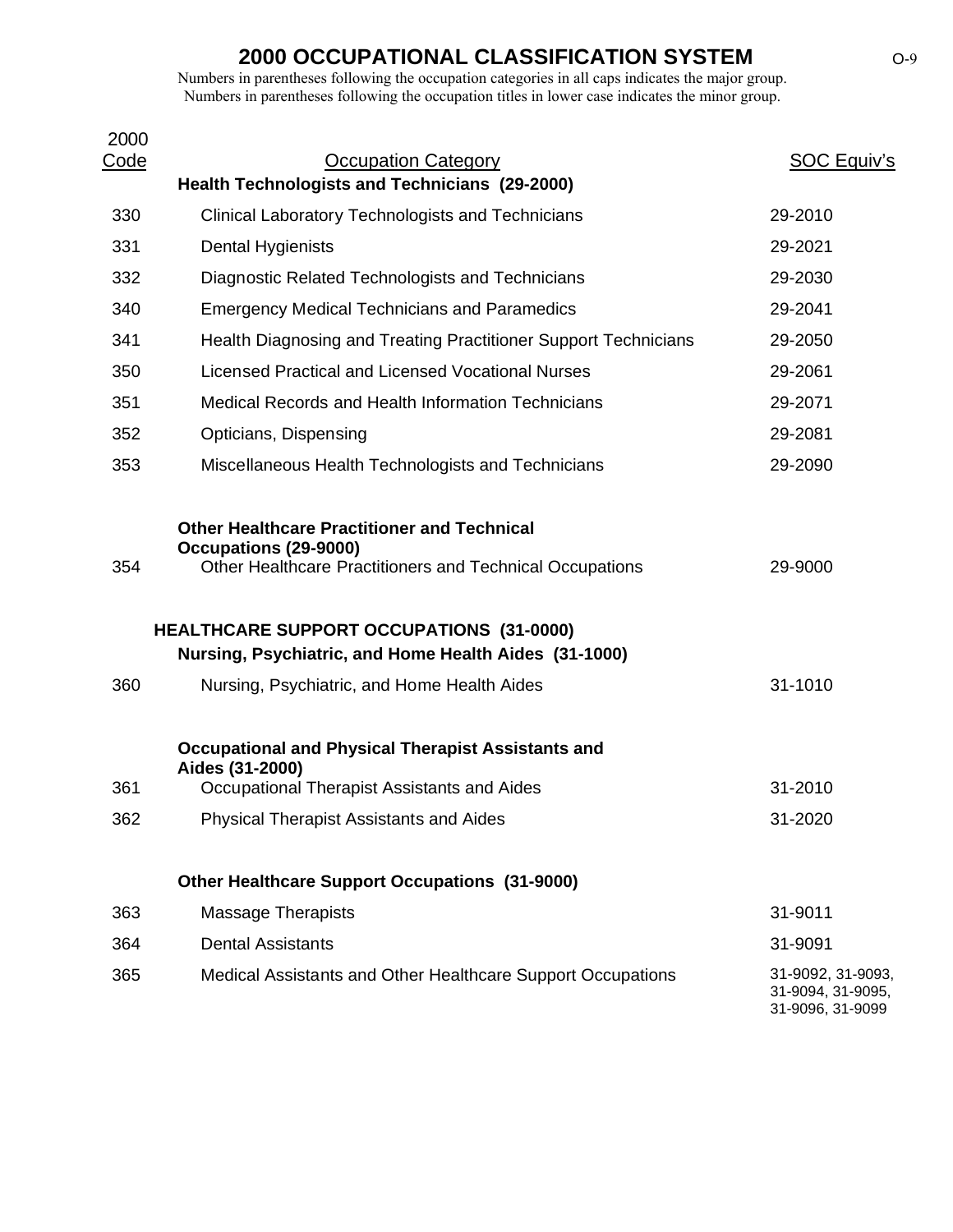| 2000<br>Code | <b>Occupation Category</b>                                                                                                                                                                      | SOC Equiv's         |
|--------------|-------------------------------------------------------------------------------------------------------------------------------------------------------------------------------------------------|---------------------|
|              | <b>PROTECTIVE SERVICE OCCUPATIONS (33-0000)</b><br>Supervisors, Protective Service Workers (33-1000)                                                                                            |                     |
| 370          | First-Line Supervisors/Managers of Correctional Officers                                                                                                                                        | 33-1011             |
| 371          | First-Line Supervisors/Managers of Police and Detectives                                                                                                                                        | 33-1012             |
| 372          | First-Line Supervisors/Managers of Fire Fighting and Prevention<br>Workers                                                                                                                      | 33-1021             |
| 373          | Supervisors, Protective Service Workers, All Other                                                                                                                                              | 33-1099             |
|              | <b>Firefighting and Prevention Workers (33-2000)</b>                                                                                                                                            |                     |
| 374          | <b>Fire Fighters</b>                                                                                                                                                                            | 33-2011             |
| 375          | Fire Inspectors                                                                                                                                                                                 | 33-2020             |
|              | Law Enforcement Workers (33-3000)                                                                                                                                                               |                     |
| 380          | Bailiffs, Correctional Officers, and Jailers                                                                                                                                                    | 33-3010             |
| 382          | Detectives and Criminal Investigators                                                                                                                                                           | 33-3021             |
| 383          | <b>Fish and Game Wardens</b>                                                                                                                                                                    | 33-3031             |
| 384          | <b>Parking Enforcement Workers</b>                                                                                                                                                              | 33-3041             |
| 385          | Police and Sheriff's Patrol Officers                                                                                                                                                            | 33-3051             |
| 386          | <b>Transit and Railroad Police</b>                                                                                                                                                              | 33-3052             |
|              | <b>Other Protective Service Workers (33-9000)</b>                                                                                                                                               |                     |
| 390          | <b>Animal Control Workers</b>                                                                                                                                                                   | 33-9011             |
| 391          | Private Detectives and Investigators                                                                                                                                                            | 33-9021             |
| 392          | Security Guards and Gaming Surveillance Officers                                                                                                                                                | 33-9030             |
| 394          | <b>Crossing Guards</b>                                                                                                                                                                          | 33-9091             |
| 395          | Lifeguards and Other Protective Service Workers                                                                                                                                                 | 33-9092,<br>33-9099 |
| 400          | <b>FOOD PREPARATION AND SERVING RELATED</b><br><b>OCCUPATIONS (35-0000)</b><br><b>Supervisors, Food Preparation and Food Serving</b><br><b>Workers (35-1000)</b><br><b>Chefs and Head Cooks</b> | 35-1011             |
|              |                                                                                                                                                                                                 |                     |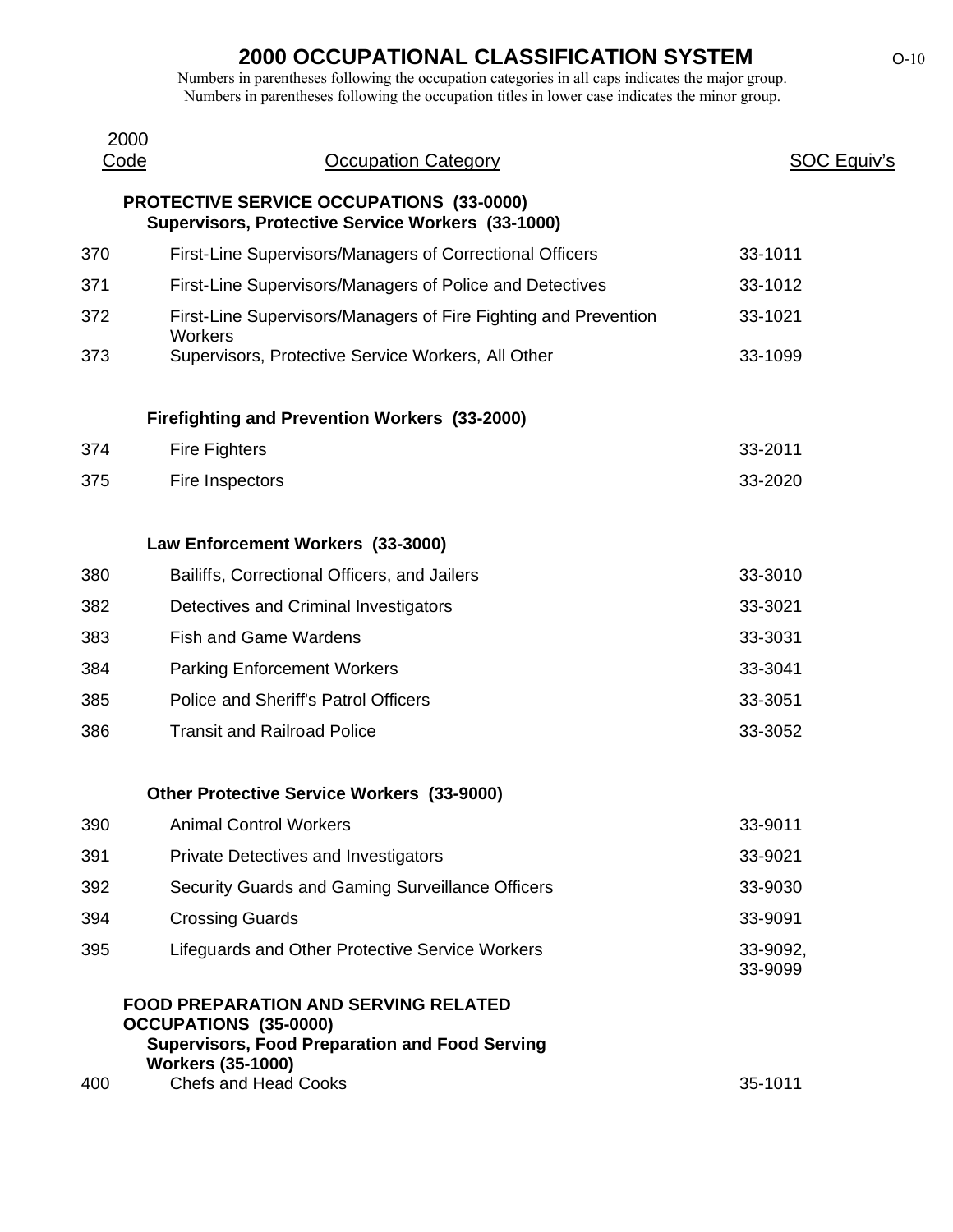|     | 2000                                                                                                                                                                           |                     |
|-----|--------------------------------------------------------------------------------------------------------------------------------------------------------------------------------|---------------------|
|     | Code<br><b>Occupation Category</b>                                                                                                                                             | <b>SOC Equiv's</b>  |
| 401 | First-Line Supervisors/Managers of Food Preparation and Serving<br>Workers                                                                                                     | 35-1012             |
|     | <b>Cooks and Food Preparation Workers (35-2000)</b>                                                                                                                            |                     |
| 402 | Cooks                                                                                                                                                                          | 35-2010             |
| 403 | <b>Food Preparation Workers</b>                                                                                                                                                | 35-2021             |
|     | Food and Beverage Serving Workers (35-3000)                                                                                                                                    |                     |
| 404 | <b>Bartenders</b>                                                                                                                                                              | 35-3011             |
| 405 | Combined Food Preparation and Serving Workers, Including Fast<br>Food                                                                                                          | 35-3021             |
| 406 | Counter Attendants, Cafeteria, Food Concession, and Coffee<br>Shop                                                                                                             | 35-3022             |
| 411 | <b>Waiters and Waitresses</b>                                                                                                                                                  | 35-3031             |
| 412 | Food Servers, Nonrestaurant                                                                                                                                                    | 35-3041             |
|     | Other Food Preparation and Serving Related Workers (35-9000)                                                                                                                   |                     |
| 413 | Dining Room and Cafeteria Attendants and Bartender Helpers                                                                                                                     | 35-9011             |
| 414 | <b>Dishwashers</b>                                                                                                                                                             | 35-9021             |
| 415 | Hosts and Hostesses, Restaurant, Lounge, and Coffee Shop                                                                                                                       | 35-9031             |
| 416 | Food Preparation and Serving Related Workers, All Other                                                                                                                        | 35-9099             |
|     | <b>BUILDING AND GROUNDS CLEANING AND MAINTENANCE</b><br><b>OCCUPATIONS (37-0000)</b><br><b>Supervisors, Building and Grounds Cleaning</b><br>and Maintenance Workers (37-1000) |                     |
| 420 | First-Line Supervisors/Managers of Housekeeping and Janitorial                                                                                                                 | 37-1011             |
| 421 | Workers<br>First-Line Supervisors/Managers of Landscaping, Lawn Service,<br>and Grounds keeping Workers                                                                        | 37-1012             |
|     | <b>Building Cleaning and Pest Control Workers (37-2000)</b>                                                                                                                    |                     |
| 422 | Janitors and Building Cleaners                                                                                                                                                 | 37-2011,<br>37-2019 |
| 423 | Maids and Housekeeping Cleaners                                                                                                                                                | 37-2012             |
| 424 | <b>Pest Control Workers</b>                                                                                                                                                    | 37-2021             |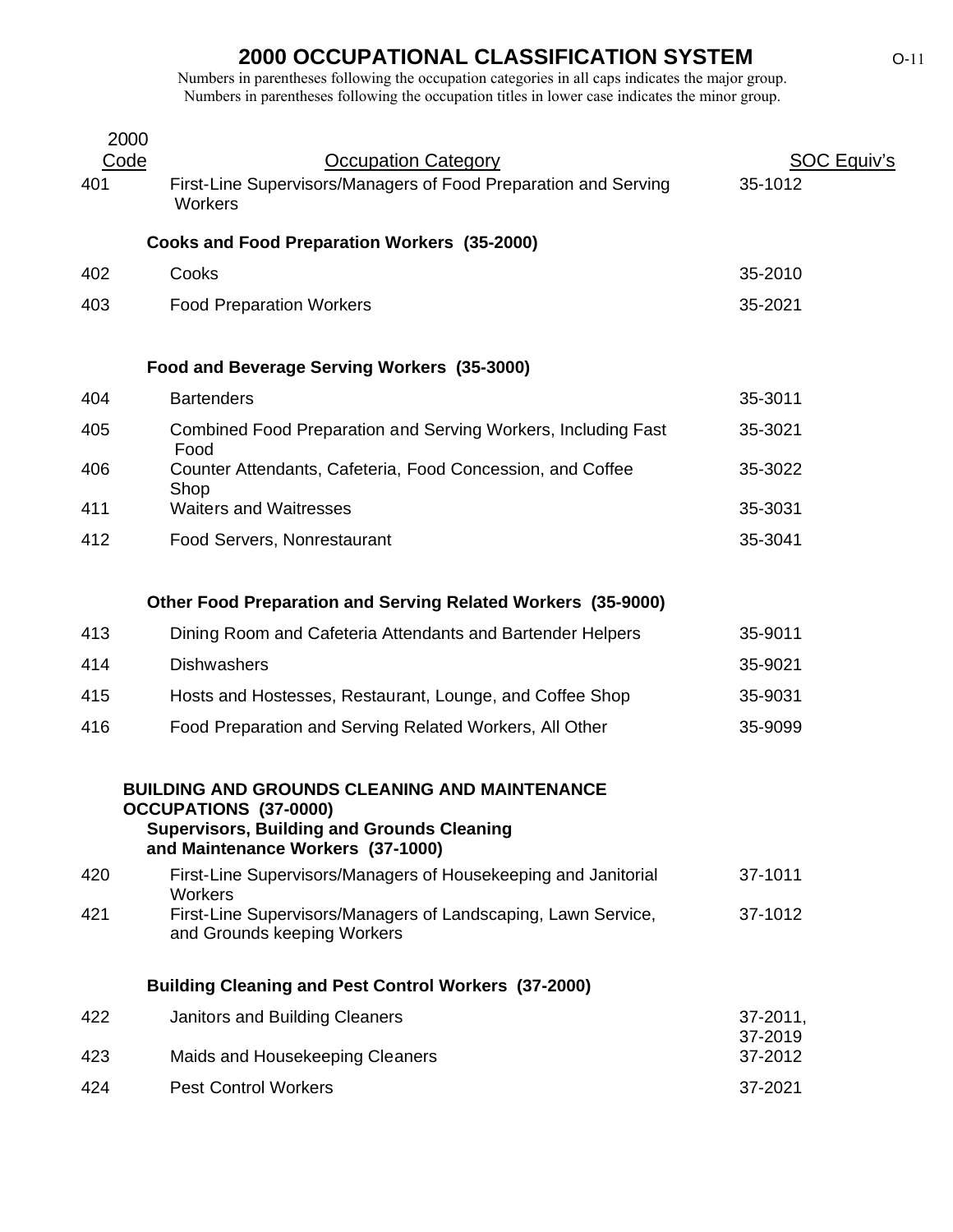| 2000 |                                                                                                             |             |
|------|-------------------------------------------------------------------------------------------------------------|-------------|
| Code | <b>Occupation Category</b>                                                                                  | SOC Equiv's |
|      | <b>Grounds Maintenance Workers (37-3000)</b>                                                                |             |
| 425  | <b>Grounds Maintenance Workers</b>                                                                          | 37-3010     |
|      |                                                                                                             |             |
|      | PERSONAL CARE AND SERVICE OCCUPATIONS (39-0000)<br>Supervisors, Personal Care and Service Workers (39-1000) |             |
| 430  | First-Line Supervisors/Managers of Gaming Workers                                                           | 39-1010     |
| 432  | First-Line Supervisors/Managers Of Personal Service Workers                                                 | 39-1021     |
|      | Animal Care and Service Workers (39-2000)                                                                   |             |
| 434  | <b>Animal Trainers</b>                                                                                      | 39-2011     |
| 435  | <b>Nonfarm Animal Caretakers</b>                                                                            | 39-2021     |
|      | <b>Entertainment Attendants and Related Workers (39-3000)</b>                                               |             |
| 440  | <b>Gaming Service Workers</b>                                                                               | 39-3010     |
| 441  | <b>Motion Picture Projectionists</b>                                                                        | 39-3021     |
| 442  | Ushers, Lobby Attendants, and Ticket Takers                                                                 | 39-3031     |
| 443  | Miscellaneous Entertainment Attendants and Related Workers                                                  | 39-3090     |
|      | <b>Funeral Service Workers (39-4000)</b>                                                                    |             |
| 446  | <b>Funeral Service Workers</b>                                                                              | 39-4000     |
|      | Personal Appearance Workers (39-5000)                                                                       |             |
| 450  | <b>Barbers</b>                                                                                              | 39-5011     |
| 451  | Hairdressers, Hairstylists, and Cosmetologists                                                              | 39-5012     |
| 452  | Miscellaneous Personal Appearance Workers                                                                   | 39-5090     |
|      | Transportation, Tourism, and Lodging Attendants (39-6000)                                                   |             |
| 453  | Baggage Porters, Bellhops, and Concierges                                                                   | 39-6010     |
| 454  | <b>Tour and Travel Guides</b>                                                                               | 39-6020     |
| 455  | <b>Transportation Attendants</b>                                                                            | 39-6030     |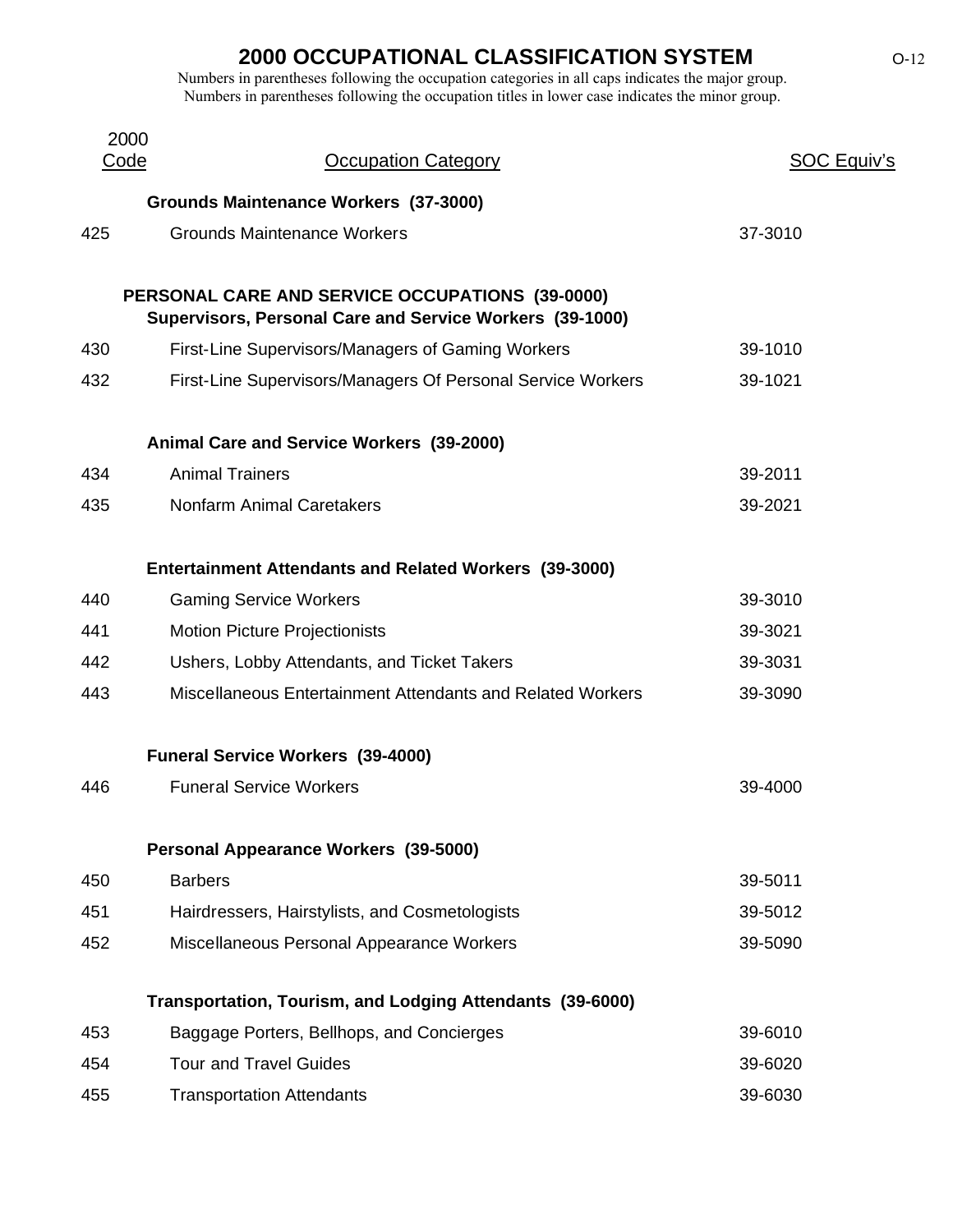| 2000<br>Code | <b>Occupation Category</b>                                                      | <b>SOC Equiv's</b> |
|--------------|---------------------------------------------------------------------------------|--------------------|
|              | Other Personal Care and Service Workers (39-9000)                               |                    |
| 460          | <b>Child Care Workers</b>                                                       | 39-9011            |
| 461          | <b>Personal Home Care Aides</b>                                                 | 39-9021            |
| 462          | <b>Recreation and Fitness Workers</b>                                           | 39-9030            |
| 464          | <b>Residential Advisors</b>                                                     | 39-9041            |
| 465          | Personal Care and Service Workers, All Other                                    | 39-9099            |
|              | SALES AND RELATED OCCUPATIONS (41-0000)<br>Supervisors, Sales Workers (41-1000) |                    |
| 470          | First-Line Supervisors/Managers of Retail Sales Workers                         | 41-1011            |
| 471          | First-Line Supervisors/Managers of Non-Retail Sales Workers                     | 41-1012            |
|              | Retail Sales Workers (41-2000)                                                  |                    |
| 472          | Cashiers                                                                        | 41-2010            |
| 474          | <b>Counter and Rental Clerks</b>                                                | 41-2021            |
| 475          | Parts Salespersons                                                              | 41-2022            |
| 476          | <b>Retail Salespersons</b>                                                      | 41-2031            |
|              | Sales Representatives, Services (41-3000)                                       |                    |
| 480          | <b>Advertising Sales Agents</b>                                                 | 41-3011            |
| 481          | <b>Insurance Sales Agents</b>                                                   | 41-3021            |
| 482          | Securities, Commodities, and Financial Services Sales Agents                    | 41-3031            |
| 483          | <b>Travel Agents</b>                                                            | 41-3041            |
| 484          | Sales Representatives, Services, All Other                                      | 41-3099            |
|              | Sales Representatives, Wholesale and Manufacturing (41-4000)                    |                    |
| 485          | Sales Representatives, Wholesale and Manufacturing                              | 41-4010            |
|              | Other Sales and Related Workers (41-9000)                                       |                    |
| 490          | Models, Demonstrators, and Product Promoters                                    | 41-9010            |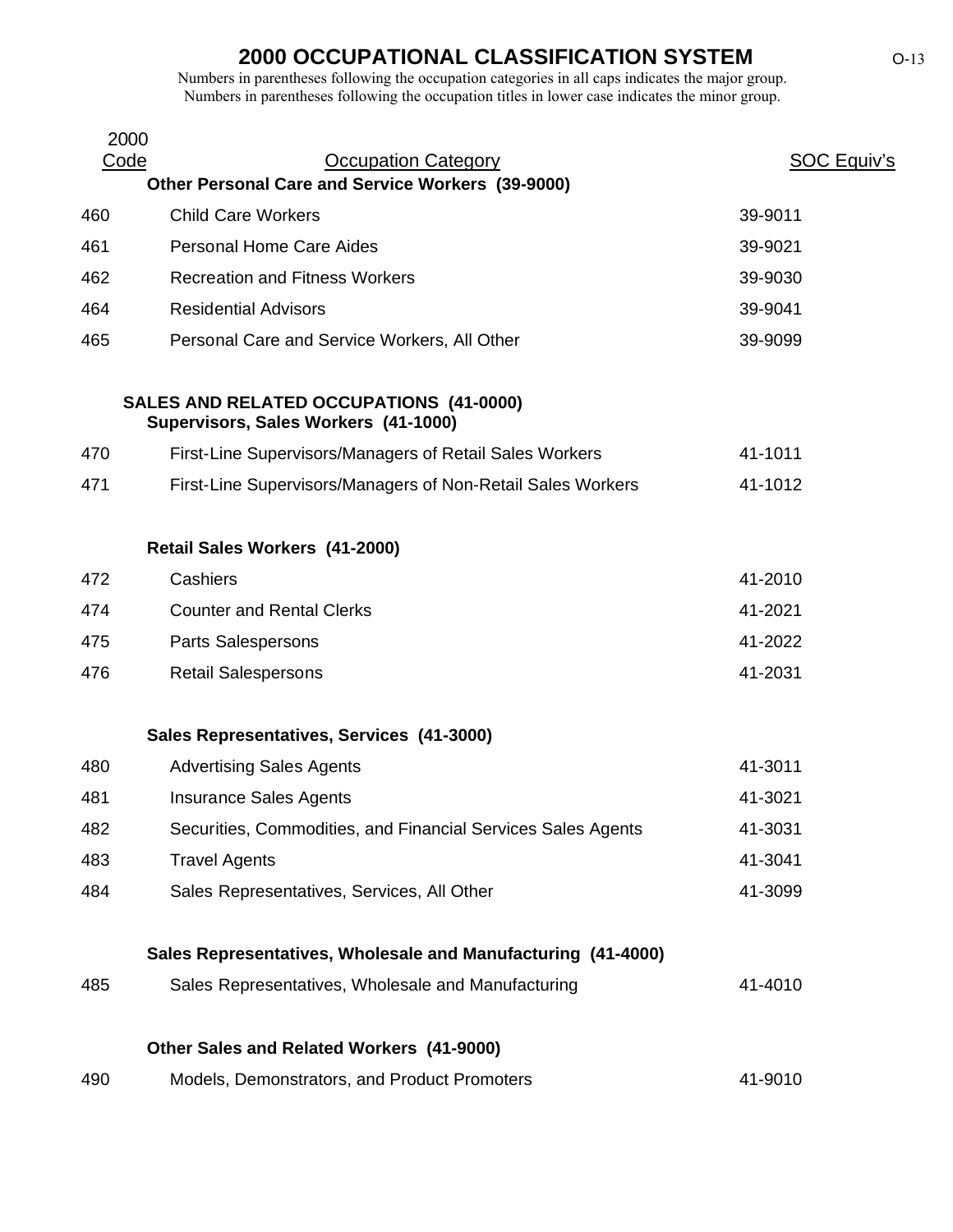|     | 2000                                                                                                                                                   |                        |
|-----|--------------------------------------------------------------------------------------------------------------------------------------------------------|------------------------|
| 492 | Code<br><b>Occupation Category</b><br>Real Estate Brokers and Sales Agents                                                                             | SOC Equiv's<br>41-9020 |
|     |                                                                                                                                                        | 41-9031                |
| 493 | <b>Sales Engineers</b>                                                                                                                                 |                        |
| 494 | <b>Telemarketers</b>                                                                                                                                   | 41-9041                |
| 495 | Door-To-Door Sales Workers, News and Street Vendors, and<br><b>Related Workers</b>                                                                     | 41-9091                |
| 496 | Sales and Related Workers, All Other                                                                                                                   | 41-9099                |
|     | OFFICE AND ADMINISTRATIVE SUPPORT<br><b>OCCUPATIONS (43-0000)</b><br><b>Supervisors, Office and Administrative Support</b><br><b>Workers (43-1000)</b> |                        |
| 500 | First-Line Supervisors/Managers of Office and Administrative<br><b>Support Workers</b>                                                                 | 43-1011                |
|     | <b>Communications Equipment Operators (43-2000)</b>                                                                                                    |                        |
| 501 | Switchboard Operators, Including Answering Service                                                                                                     | 43-2011                |
| 502 | <b>Telephone Operators</b>                                                                                                                             | 43-2021                |
| 503 | Communications Equipment Operators, All Other                                                                                                          | 43-2099                |
|     | Financial Clerks (43-3000)                                                                                                                             |                        |
| 510 | <b>Bill and Account Collectors</b>                                                                                                                     | 43-3011                |
| 511 | Billing and Posting Clerks and Machine Operators                                                                                                       | 43-3021                |
| 512 | Bookkeeping, Accounting, and Auditing Clerks                                                                                                           | 43-3031                |
| 513 | <b>Gaming Cage Workers</b>                                                                                                                             | 43-3041                |
| 514 | Payroll and Timekeeping Clerks                                                                                                                         | 43-3051                |
| 515 | <b>Procurement Clerks</b>                                                                                                                              | 43-3061                |
| 516 | <b>Tellers</b>                                                                                                                                         | 43-3071                |
|     | Information and Record Clerks (43-4000)                                                                                                                |                        |
| 520 | <b>Brokerage Clerks</b>                                                                                                                                | 43-4011                |
| 521 | <b>Correspondence Clerks</b>                                                                                                                           | 43-4021                |
| 522 | Court, Municipal, and License Clerks                                                                                                                   | 43-4031                |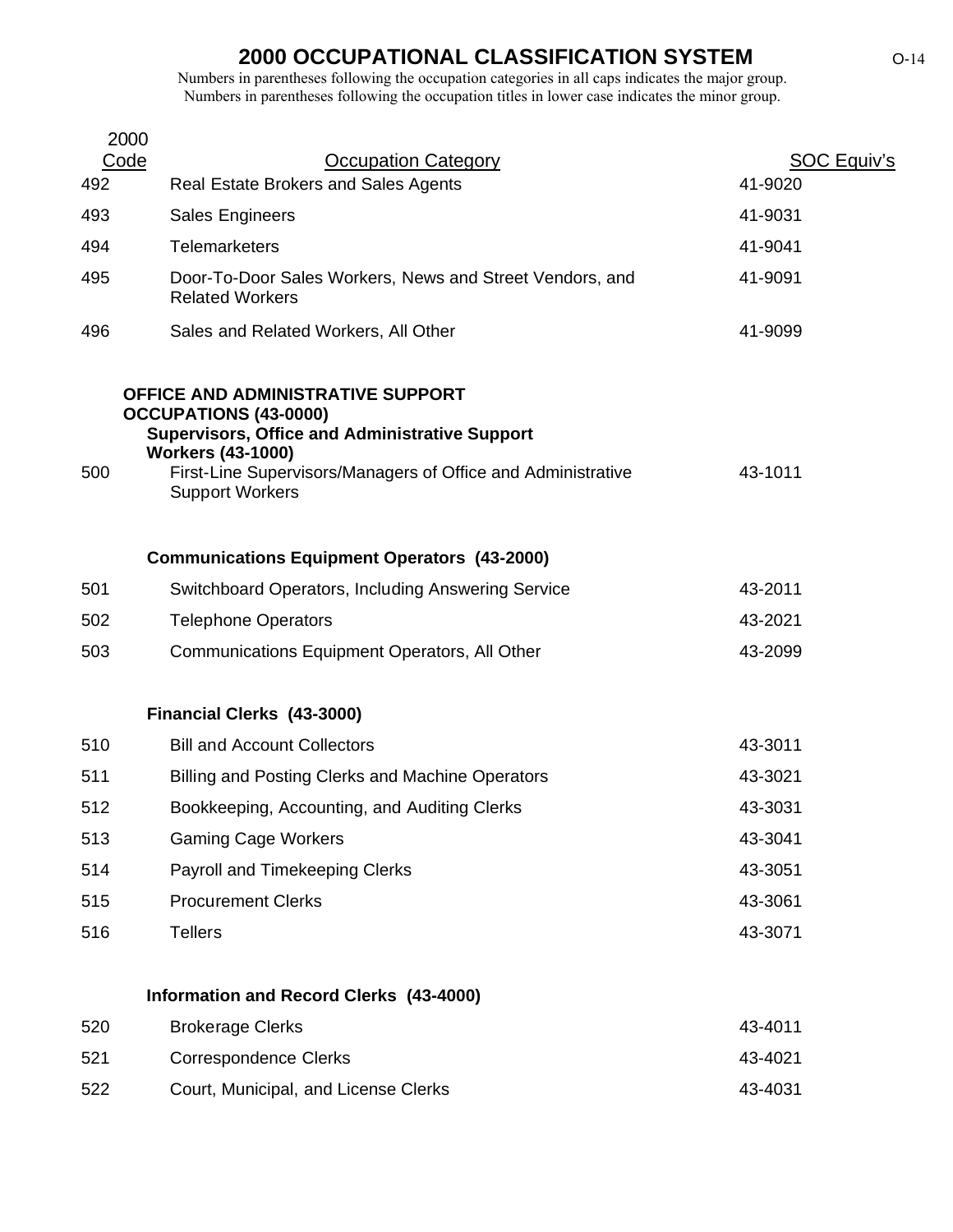Numbers in parentheses following the occupation categories in all caps indicates the major group. Numbers in parentheses following the occupation titles in lower case indicates the minor group.

| 2000 |                                                                |                    |
|------|----------------------------------------------------------------|--------------------|
| Code | <b>Occupation Category</b>                                     | <b>SOC Equiv's</b> |
| 523  | Credit Authorizers, Checkers, and Clerks                       | 43-4041            |
| 524  | <b>Customer Service Representatives</b>                        | 43-4051            |
| 525  | <b>Eligibility Interviewers, Government Programs</b>           | 43-4061            |
| 526  | <b>File Clerks</b>                                             | 43-4071            |
| 530  | Hotel, Motel, and Resort Desk Clerks                           | 43-4081            |
| 531  | Interviewers, Except Eligibility and Loan                      | 43-4111            |
| 532  | Library Assistants, Clerical                                   | 43-4121            |
| 533  | Loan Interviewers and Clerks                                   | 43-4131            |
| 534  | <b>New Accounts Clerks</b>                                     | 43-4141            |
| 535  | <b>Order Clerks</b>                                            | 43-4151            |
| 536  | Human Resources Assistants, Except Payroll and Timekeeping     | 43-4161            |
| 540  | Receptionists and Information Clerks                           | 43-4171            |
| 541  | Reservation and Transportation Ticket Agents and Travel Clerks | 43-4181            |
| 542  | Information and Record Clerks, All Other                       | 43-4199            |

#### **Material Recording, Scheduling, Dispatching, and Distributing Workers (43-5000)**

| Cargo and Freight Agents                                                 | 43-5011 |
|--------------------------------------------------------------------------|---------|
| <b>Couriers and Messengers</b>                                           | 43-5021 |
| <b>Dispatchers</b>                                                       | 43-5030 |
| <b>Meter Readers, Utilities</b>                                          | 43-5041 |
| <b>Postal Service Clerks</b>                                             | 43-5051 |
| <b>Postal Service Mail Carriers</b>                                      | 43-5052 |
| Postal Service Mail Sorters, Processors, Processing Machine<br>Operators | 43-5053 |
| Production, Planning, and Expediting Clerks                              | 43-5061 |
| Shipping, Receiving, and Traffic Clerks                                  | 43-5071 |
| <b>Stock Clerks and Order Fillers</b>                                    | 43-5081 |
| Weighers, Measurers, Checkers, and Samplers, Record keeping              | 43-5111 |
|                                                                          |         |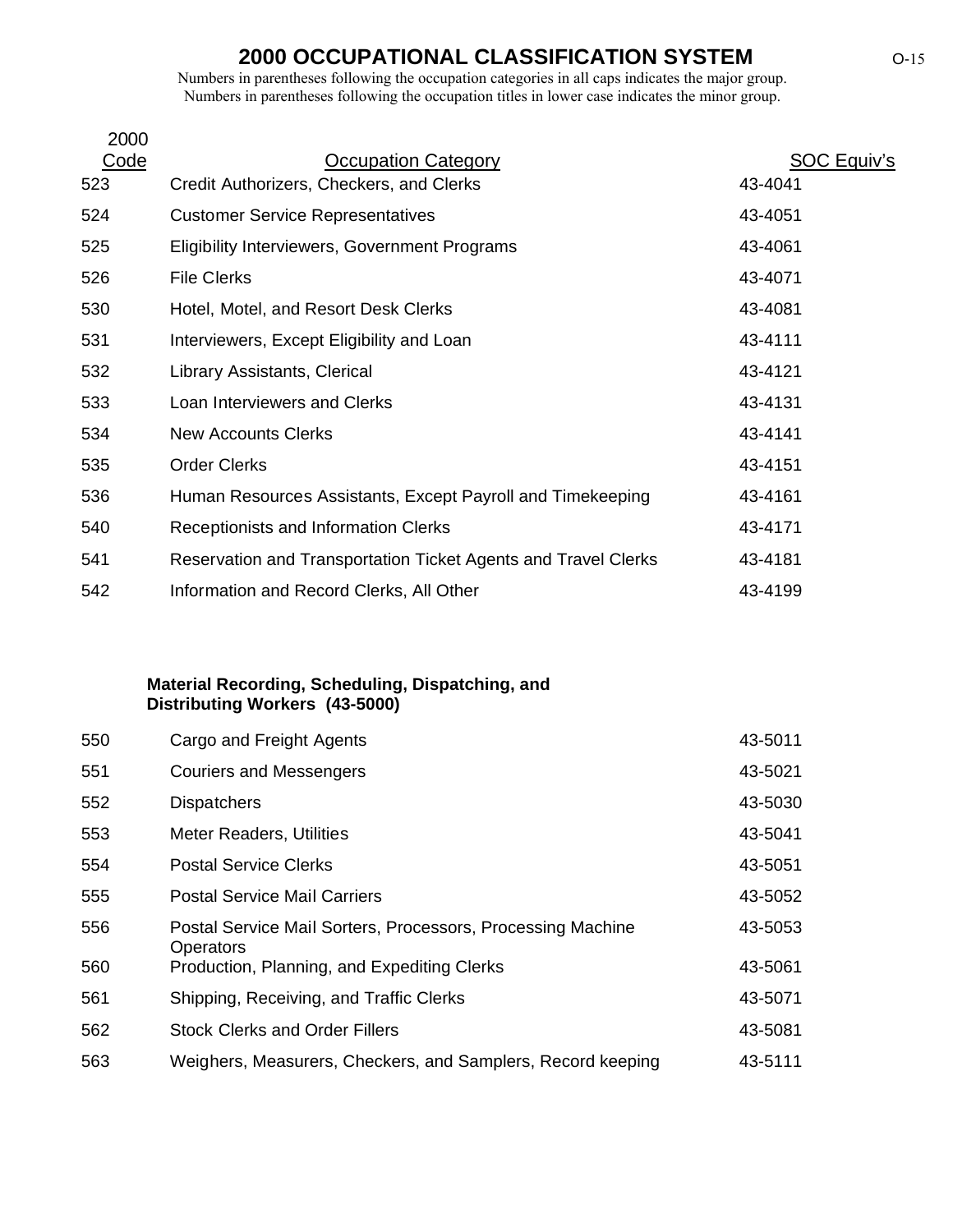| 2000<br>Code | <b>Occupation Category</b>                                                          | <b>SOC Equiv's</b> |
|--------------|-------------------------------------------------------------------------------------|--------------------|
|              | Secretaries and Administrative Assistants (43-6000)                                 |                    |
| 570          | Secretaries and Administrative Assistants                                           | 43-6010            |
|              | Other Office and Administrative Support Workers (43-9000)                           |                    |
| 580          | <b>Computer Operators</b>                                                           | 43-9011            |
| 581          | Data Entry Keyers                                                                   | 43-9021            |
| 582          | Word Processors and Typists                                                         | 43-9022            |
| 583          | <b>Desktop Publishers</b>                                                           | 43-9031            |
| 584          | <b>Insurance Claims and Policy Processing Clerks</b>                                | 43-9041            |
| 585          | Mail Clerks and Mail Machine Operators, Except Postal Service                       | 43-9051            |
| 586          | Office Clerks, General                                                              | 43-9061            |
| 590          | Office Machines Operators, Except Computer                                          | 43-9071            |
| 591          | <b>Proofreaders and Copy Markers</b>                                                | 43-9081            |
| 592          | <b>Statistical Assistants</b>                                                       | 43-9111            |
| 593          | Office and Administrative Support Workers, All Others                               | 43-9199            |
|              | <b>FARMING, FISHING, AND FORESTRY OCCUPATIONS (45-0000)</b>                         |                    |
|              | Supervisors, Farming, Fishing, and Forestry Workers (45-1000)                       |                    |
| 600          | First-Line Supervisors/Managers of Farming, Fishing, and<br><b>Forestry Workers</b> | 45-1010            |
|              | <b>Agricultural Workers (45-2000)</b>                                               |                    |
| 601          | <b>Agricultural Inspectors</b>                                                      | 45-2011            |
| 602          | <b>Animal Breeders</b>                                                              | 45-2021            |
| 604          | <b>Graders and Sorters, Agricultural Products</b>                                   | 45-2041            |
| 605          | Miscellaneous Agricultural Workers                                                  | 45-2090            |
|              | <b>Fishing and Hunting Workers (45-3000)</b>                                        |                    |
| 610          | <b>Fishers and Related Fishing Workers</b>                                          | 45-3011            |
| 611          | <b>Hunters and Trappers</b>                                                         | 45-3021            |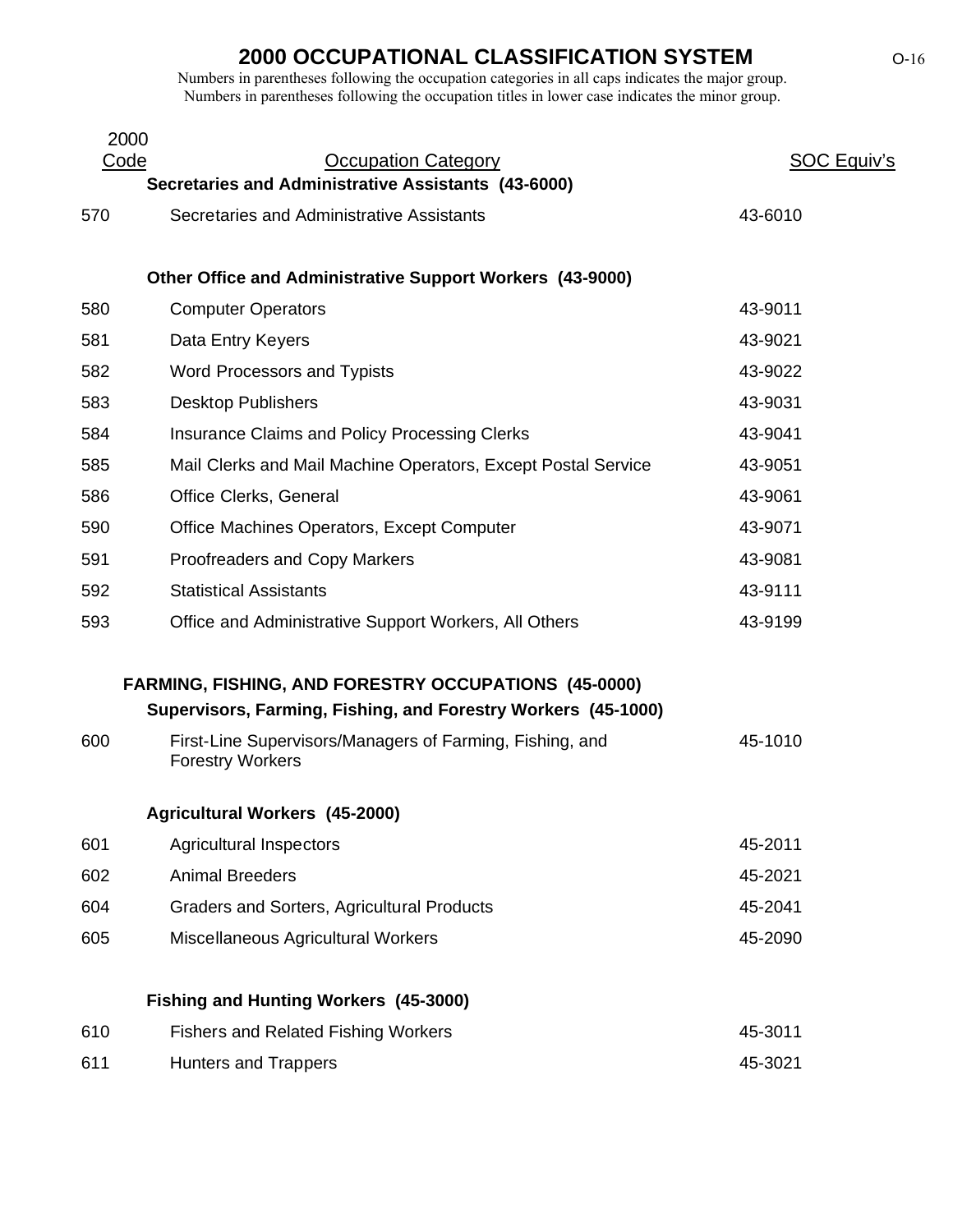| 2000 |                                                                                                                        |                    |
|------|------------------------------------------------------------------------------------------------------------------------|--------------------|
| Code | <b>Occupation Category</b><br>Forest, Conservation, and Logging Workers (45-4000)                                      | <b>SOC Equiv's</b> |
| 612  | <b>Forest and Conservation Workers</b>                                                                                 | 45-4011            |
| 613  | Logging Workers                                                                                                        | 45-4020            |
|      | <b>CONSTRUCTION AND EXTRACTION OCCUPATIONS (47-0000)</b><br>Supervisors, Construction and Extraction Workers (47-1000) |                    |
| 620  | First-Line Supervisors/Managers of Construction Trades<br>and Extraction Workers                                       | 47-1011            |
|      | <b>Construction Trades Workers (47-2000)</b>                                                                           |                    |
| 621  | <b>Boilermakers</b>                                                                                                    | 47-2011            |
| 622  | Brickmasons, Blockmasons, and Stonemasons                                                                              | 47-2020            |
| 623  | Carpenters                                                                                                             | 47-2031            |
| 624  | Carpet, Floor, and Tile Installers and Finishers                                                                       | 47-2040            |
| 625  | Cement Masons, Concrete Finishers, and Terrazzo Workers                                                                | 47-2050            |
| 626  | <b>Construction Laborers</b>                                                                                           | 47-2061            |
| 630  | Paving, Surfacing, and Tamping Equipment Operators                                                                     | 47-2071            |
| 631  | <b>Pile-Driver Operators</b>                                                                                           | 47-2072            |
| 632  | Operating Engineers and Other Construction Equipment<br>Operators                                                      | 47-2073            |
| 633  | Drywall Installers, Ceiling Tile Installers, and Tapers                                                                | 47-2080            |
| 635  | Electricians                                                                                                           | 47-2111            |
| 636  | Glaziers                                                                                                               | 47-2121            |
| 640  | <b>Insulation Workers</b>                                                                                              | 47-2130            |
| 642  | Painters, Construction and Maintenance                                                                                 | 47-2141            |
| 643  | Paperhangers                                                                                                           | 47-2142            |
| 644  | Pipelayers, Plumbers, Pipefitters, and Steamfitters                                                                    | 47-2150            |
| 646  | <b>Plasterers and Stucco Masons</b>                                                                                    | 47-2161            |
| 650  | Reinforcing Iron and Rebar Workers                                                                                     | 47-2171            |
| 651  | Roofers                                                                                                                | 47-2181            |
| 652  | <b>Sheet Metal Workers</b>                                                                                             | 47-2211            |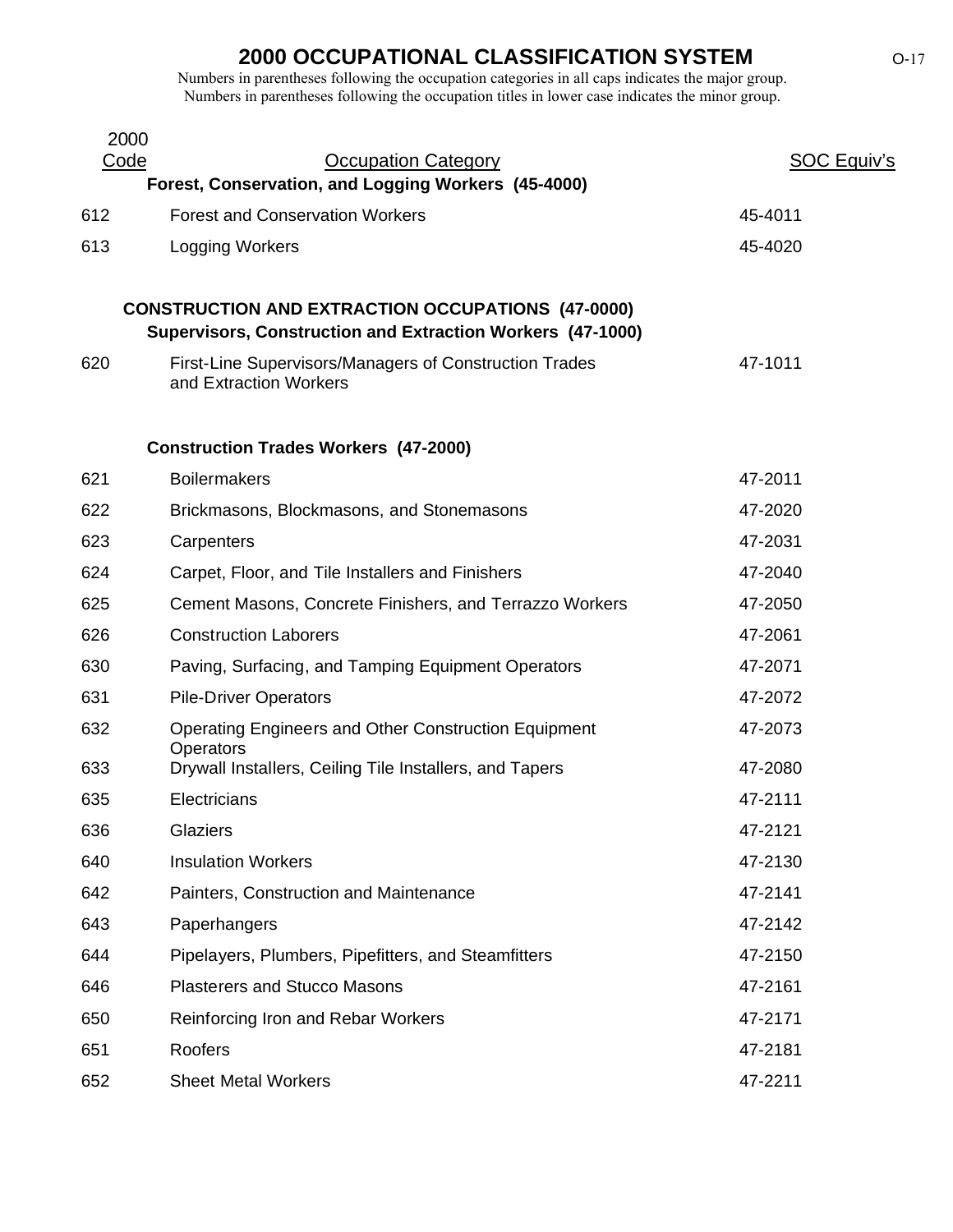Numbers in parentheses following the occupation categories in all caps indicates the major group. Numbers in parentheses following the occupation titles in lower case indicates the minor group.

| 2000        |                                                                                                                                      |                               |
|-------------|--------------------------------------------------------------------------------------------------------------------------------------|-------------------------------|
| Code<br>653 | <b>Occupation Category</b><br><b>Structural Iron and Steel Workers</b>                                                               | <b>SOC Equiv's</b><br>47-2221 |
|             |                                                                                                                                      |                               |
|             | Helpers, Construction Trade (47-3000)                                                                                                |                               |
| 660         | <b>Helpers, Construction Trade</b>                                                                                                   | 47-3010                       |
|             |                                                                                                                                      |                               |
|             | <b>Other Construction and Related Workers (47-4000)</b>                                                                              |                               |
| 666         | <b>Construction and Building Inspectors</b>                                                                                          | 47-4011                       |
| 670         | <b>Elevators Installers and Repairers</b>                                                                                            | 47-4021                       |
| 671         | <b>Fence Erectors</b>                                                                                                                | 47-4031                       |
| 672         | <b>Hazardous Materials Removal Workers</b>                                                                                           | 47-4041                       |
| 673         | <b>Highway Maintenance Workers</b>                                                                                                   | 47-4051                       |
| 674         | Rail-Track Laying and Maintenance Equipment Operators                                                                                | 47-4061                       |
| 675         | Septic Tank Servicers and Sewer Pipe Cleaners                                                                                        | 47-4071                       |
| 676         | <b>Miscellaneous Construction and Related Workers</b>                                                                                | 47-4090                       |
|             |                                                                                                                                      |                               |
|             | <b>Extraction Workers (47-5000)</b>                                                                                                  |                               |
| 680         | Derrick, Rotary Drill, and Service Unit Operators, Oil, Gas, and<br>Mining                                                           | 47-5010                       |
| 682         | Earth Drillers, Except Oil and Gas                                                                                                   | 47-5021                       |
| 683         | Explosives Workers, Ordnance Handling Experts, and Blasters                                                                          | 47-5031                       |
| 684         | <b>Mining Machine Operators</b>                                                                                                      | 47-5040                       |
| 691         | Roof Bolters, Mining                                                                                                                 | 47-5061                       |
| 692         | Roustabouts, Oil and Gas                                                                                                             | 47-5071                       |
| 693         | <b>Helpers--Extraction Workers</b>                                                                                                   | 47-5081                       |
| 694         | <b>Other Extraction Workers</b>                                                                                                      | 47-5051,<br>47-5099           |
|             | <b>INSTALLATION, MAINTENANCE, AND REPAIR</b><br><b>OCCUPATIONS (49-0000)</b><br>Supervisors of Installation, Maintenance, and Repair |                               |

### **Workers (49-1000)**

| 700 | First-Line Supervisors/Managers of Mechanics, Installers, and | 49-1011 |
|-----|---------------------------------------------------------------|---------|
|     | <b>Repairers</b>                                              |         |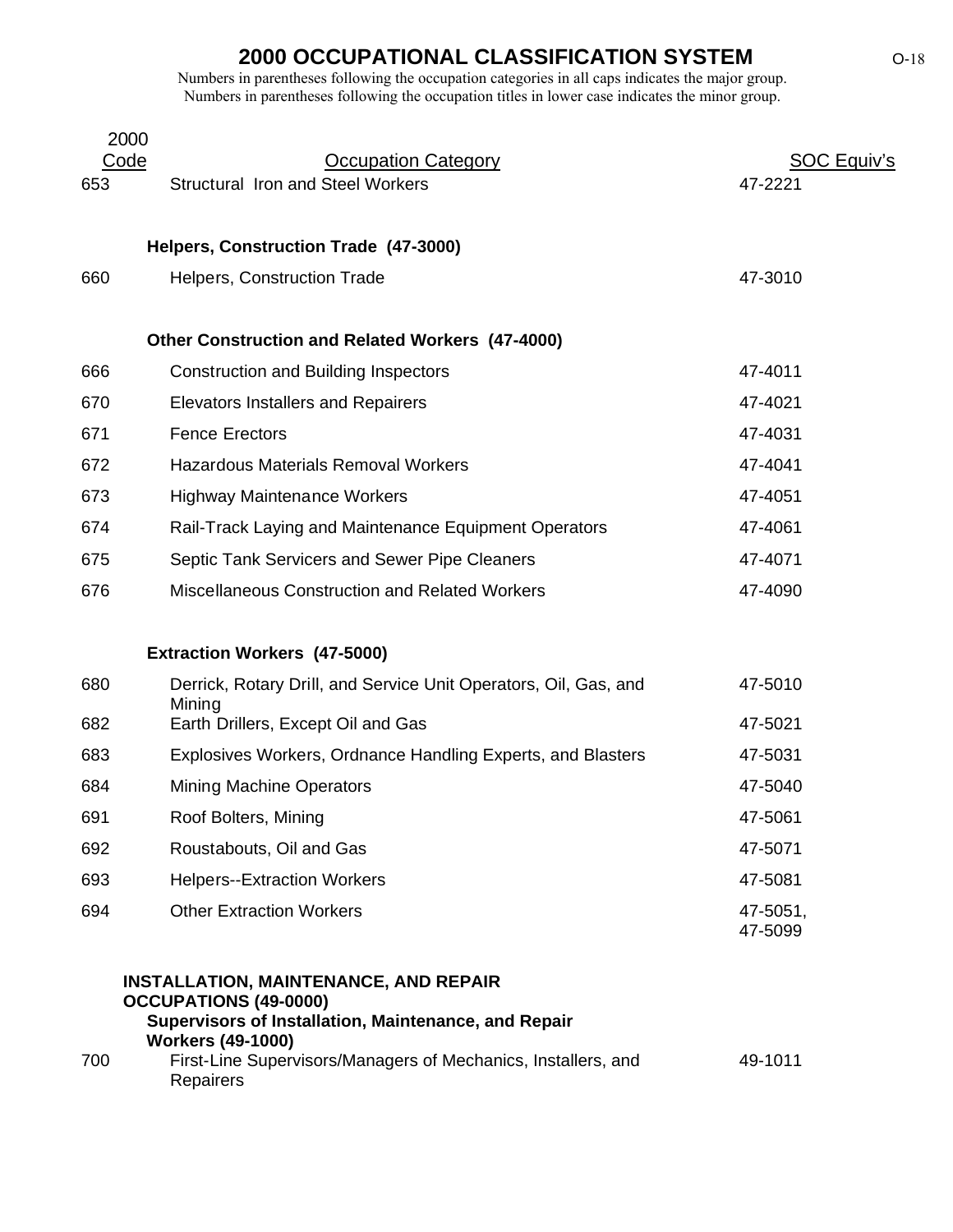| 2000 |                                                                                              |                    |
|------|----------------------------------------------------------------------------------------------|--------------------|
| Code | <b>Occupation Category</b>                                                                   | <b>SOC Equiv's</b> |
|      | <b>Electrical and Electronic Equipment Mechanics, Installers,</b><br>and Repairers (49-2000) |                    |
| 701  | Computer, Automated Teller, and Office Machine Repairers                                     | 49-2011            |
| 702  | Radio and Telecommunications Equipment Installers and<br>Repairers                           | 49-2020            |
| 703  | <b>Avionics Technicians</b>                                                                  | 49-2091            |
| 704  | Electric Motor, Power Tool, and Related Repairers                                            | 49-2092            |
| 705  | Electrical and Electronics Installers & Repairers, Transportation<br>Equipment               | 49-2093            |
| 710  | Electrical and Electronics Repairers, Industrial and Utility                                 | 49-2094, 49-2095   |
| 711  | Electronic Equipment Installers and Repairers, Motor Vehicles                                | 49-2096            |
| 712  | Electronic Home Entertainment Equipment Installers and<br>Repairers                          | 49-2097            |
| 713  | Security and Fire Alarm Systems Installers                                                   | 49-2098            |
|      |                                                                                              |                    |
|      | Vehicle and Mobile Equipment Mechanics, Installers,<br>and Repairers (49-3000)               |                    |
| 714  | Aircraft Mechanics and Service Technicians                                                   | 49-3011            |
| 715  | <b>Automotive Body and Related Repairers</b>                                                 | 49-3021            |
| 716  | Automotive Glass Installers and Repairers                                                    | 49-3022            |
| 720  | <b>Automotive Service Technicians and Mechanics</b>                                          | 49-3023            |
| 721  | Bus and Truck Mechanics and Diesel Engine Specialists                                        | 49-3031            |
| 722  | Heavy Vehicle and Mobile Equipment Service Technicians and<br><b>Mechanics</b>               | 49-3040            |
| 724  | <b>Small Engine Mechanics</b>                                                                | 49-3050            |
| 726  | Miscellaneous Vehicle and Mobile Equipment Mechanics,<br>Installers, and Repairers           | 49-3090            |
|      | <b>Other Installation, Maintenance, and Repair Occupations</b><br>$(49-9000)$                |                    |
| 730  | Control and Valve Installers and Repairers                                                   | 49-9010            |
| 731  | Heating, Air Conditioning, and Refrigeration Mechanics,<br>Installers, and Repairers         | 49-9021            |
| 732  | Home Appliance Repairers                                                                     | 49-9031            |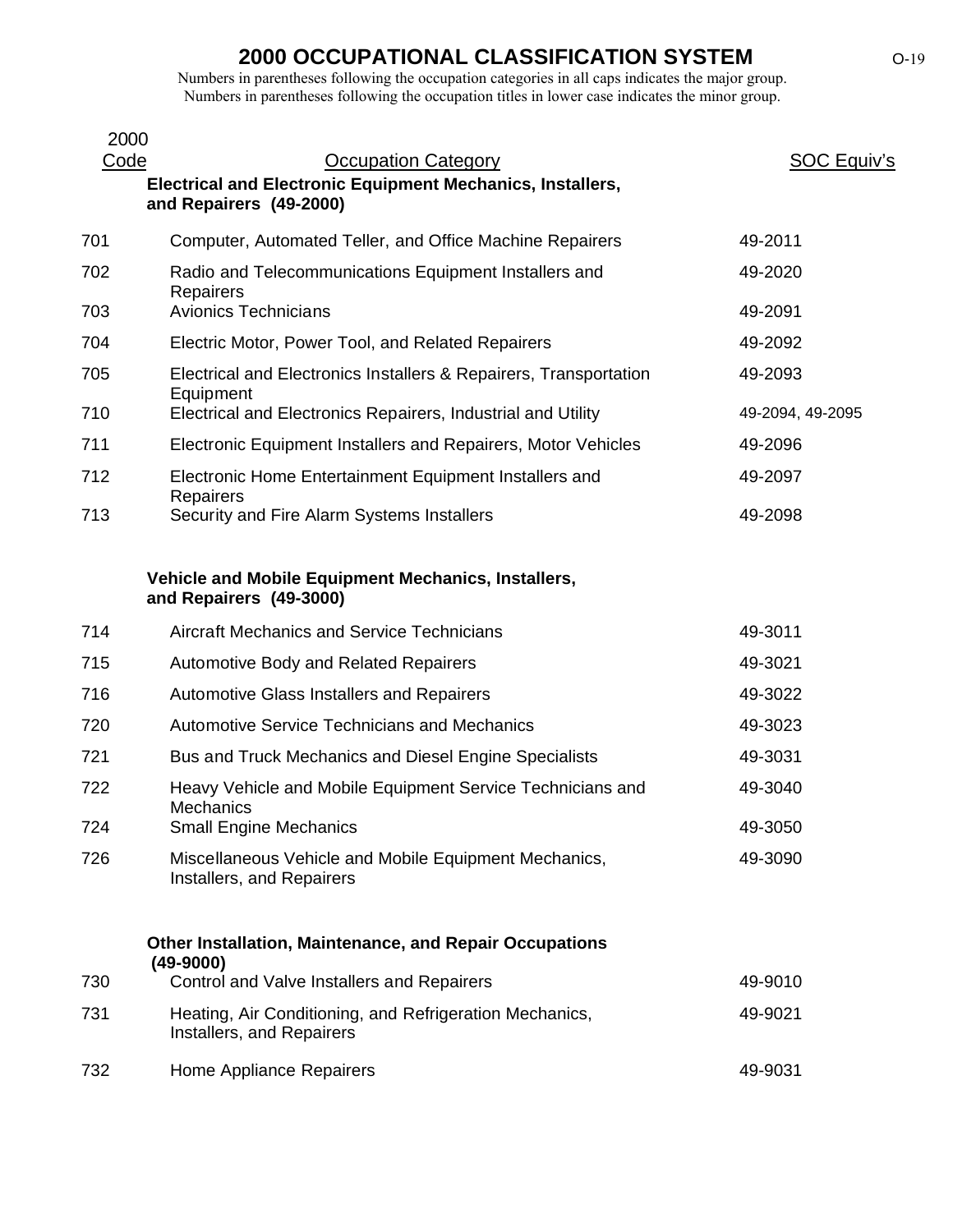Numbers in parentheses following the occupation categories in all caps indicates the major group. Numbers in parentheses following the occupation titles in lower case indicates the minor group.

| 2000 |                                                                                      |                     |
|------|--------------------------------------------------------------------------------------|---------------------|
| Code | <b>Occupation Category</b>                                                           | <b>SOC Equiv's</b>  |
| 733  | Industrial and Refractory Machinery Mechanics                                        | 49-9041,<br>49-9045 |
| 734  | Maintenance and Repair Workers, General                                              | 49-9042             |
| 735  | Maintenance Workers, Machinery                                                       | 49-9043             |
| 736  | Millwrights                                                                          | 49-9044             |
| 741  | <b>Electrical Power-Line Installers and Repairers</b>                                | 49-9051             |
| 742  | Telecommunications Line Installers and Repairers                                     | 49-9052             |
| 743  | <b>Precision Instrument and Equipment Repairers</b>                                  | 49-9060             |
| 751  | Coin, Vending, and Amusement Machine Servicers and Repairers                         | 49-9091             |
| 752  | <b>Commercial Drivers</b>                                                            | 49-9092             |
| 754  | Locksmiths and Safe Repairers                                                        | 49-9094             |
| 755  | Manufactured Building and Mobile Home Installers                                     | 49-9095             |
| 756  | <b>Riggers</b>                                                                       | 49-9096             |
| 760  | <b>Signal and Track Switch Repairers</b>                                             | 49-9097             |
| 761  | Helpers--Installation, Maintenance, and Repair Workers                               | 49-9098             |
| 762  | Other Installation, Maintenance, and Repair Workers                                  | 49-9093,<br>49-9099 |
|      | <b>PRODUCTION OCCUPATIONS (51-0000)</b><br>Supervisors, Production Workers (51-1000) |                     |
| 770  | First-Line Supervisors/Managers of Production and Operating<br>Workers               | 51-1011             |
|      | <b>Assemblers and Fabricators (51-2000)</b>                                          |                     |
| 771  | Aircraft Structure, Surfaces, Rigging, and Systems Assemblers                        | 51-2011             |
| 772  | Electrical, Electronics, and Electromechanical Assemblers                            | 51-2020             |
| 773  | Engine and Other Machine Assemblers                                                  | 51-2031             |
| 774  | <b>Structural Metal Fabricators and Fitters</b>                                      | 51-2041             |
| 775  | Miscellaneous Assemblers and Fabricators                                             | 51-2090             |
|      |                                                                                      |                     |

### **Food Processing Workers (51-3000)**

| 780<br><b>Bakers</b> | 51-3011 |
|----------------------|---------|
|----------------------|---------|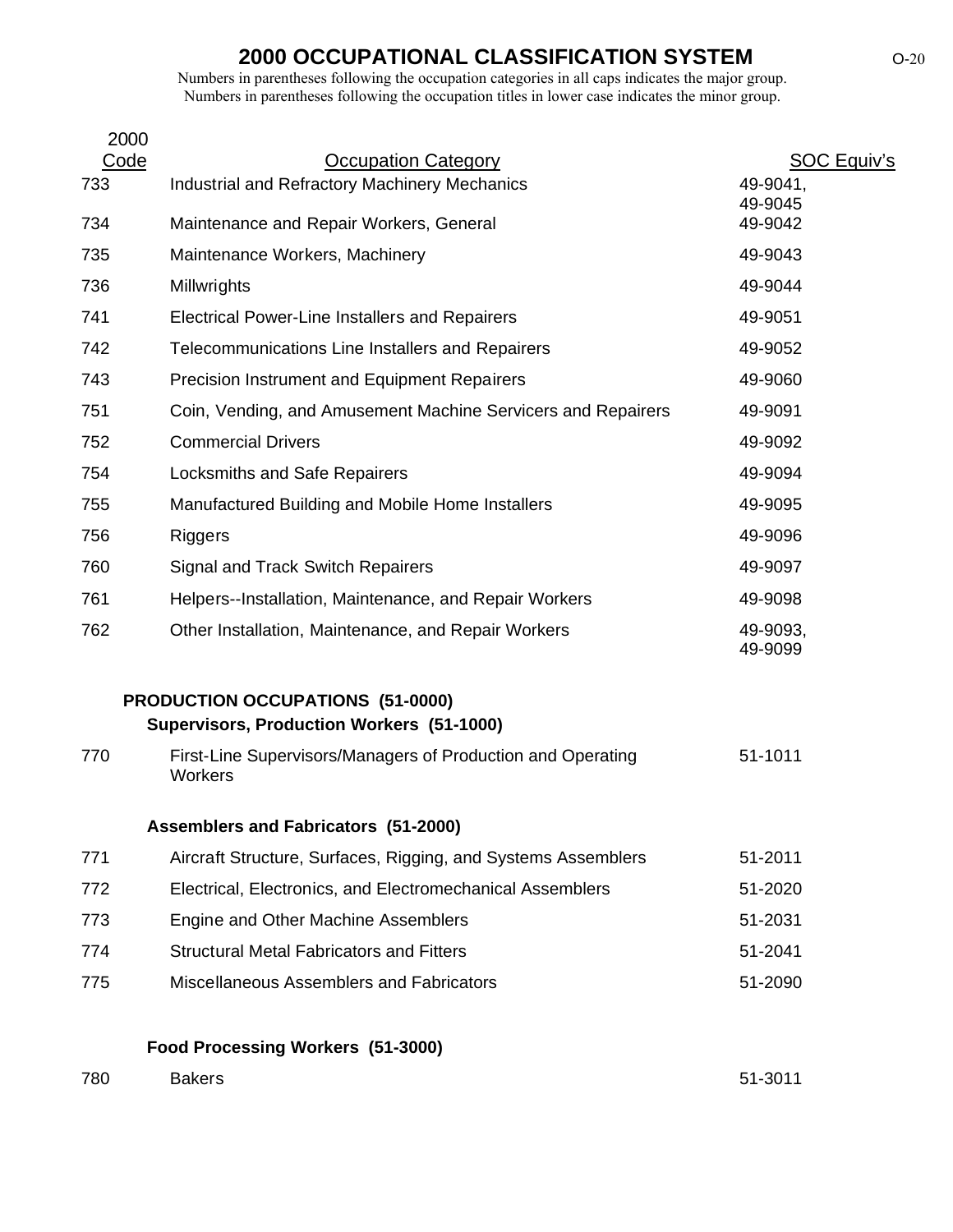| <b>Occupation Category</b>                                                                                   | <b>SOC Equiv's</b>                                                   |
|--------------------------------------------------------------------------------------------------------------|----------------------------------------------------------------------|
| Butchers and Other Meat, Poultry, and Fish Processing Workers                                                | 51-3020                                                              |
| Food and Tobacco Roasting, Baking, and Drying Machine<br><b>Operators and Tenders</b>                        | 51-3091                                                              |
| <b>Food Batchmakers</b>                                                                                      | 51-3092                                                              |
| Food Cooking Machine Operators and Tenders                                                                   | 51-3093                                                              |
|                                                                                                              |                                                                      |
| <b>Computer Control Programmers and Operators</b>                                                            | 51-4010                                                              |
| Extruding and Drawing Machine Setters, Operators, and Tenders,<br><b>Metal and Plastic</b>                   | 51-4021                                                              |
| Forging Machine Setters, Operators, and Tenders, Metal and                                                   | 51-4022                                                              |
| Rolling Machine Setters, Operators, and Tenders, Metal and<br><b>Plastic</b>                                 | 51-4023                                                              |
| Cutting, Punching, and Press Machine Setters, Operators, and<br><b>Tenders, Metal and Plastic</b>            | 51-4031                                                              |
| Drilling and Boring Machine Tool Setters, Operators, and Tenders,<br><b>Metal and Plastic</b>                | 51-4032                                                              |
| Grinding, Lapping, Polishing, and Buffing Machine Tool Setters,<br>Operators, and Tenders, Metal and Plastic | 51-4033                                                              |
| Lathe and Turning Machine Tool Setters, Operators, and Tenders,<br><b>Metal and Plastic</b>                  | 51-4034                                                              |
| Milling and Planing Machine Setters, Operators, and Tenders,<br><b>Metal and Plastic</b>                     | 51-4035                                                              |
| Machinists                                                                                                   | 51-4041                                                              |
| Metal Furnace and Kiln Operators and Tenders                                                                 | 51-4050                                                              |
| Model Makers and Patternmakers, Metal and Plastic                                                            | 51-4060                                                              |
| Molders and Molding Machine Setters, Operators, and Tenders,<br><b>Metal and Plastic</b>                     | 51-4070                                                              |
| Multiple Machine Tool Setters, Operators, and Tenders,<br><b>Metal and Plastic</b>                           | 51-4081                                                              |
| <b>Tool and Die Makers</b>                                                                                   | 51-4111                                                              |
| Welding, Soldering, and Brazing Workers                                                                      | 51-4120                                                              |
|                                                                                                              | <b>Metal Workers and Plastic Workers (51-4000)</b><br><b>Plastic</b> |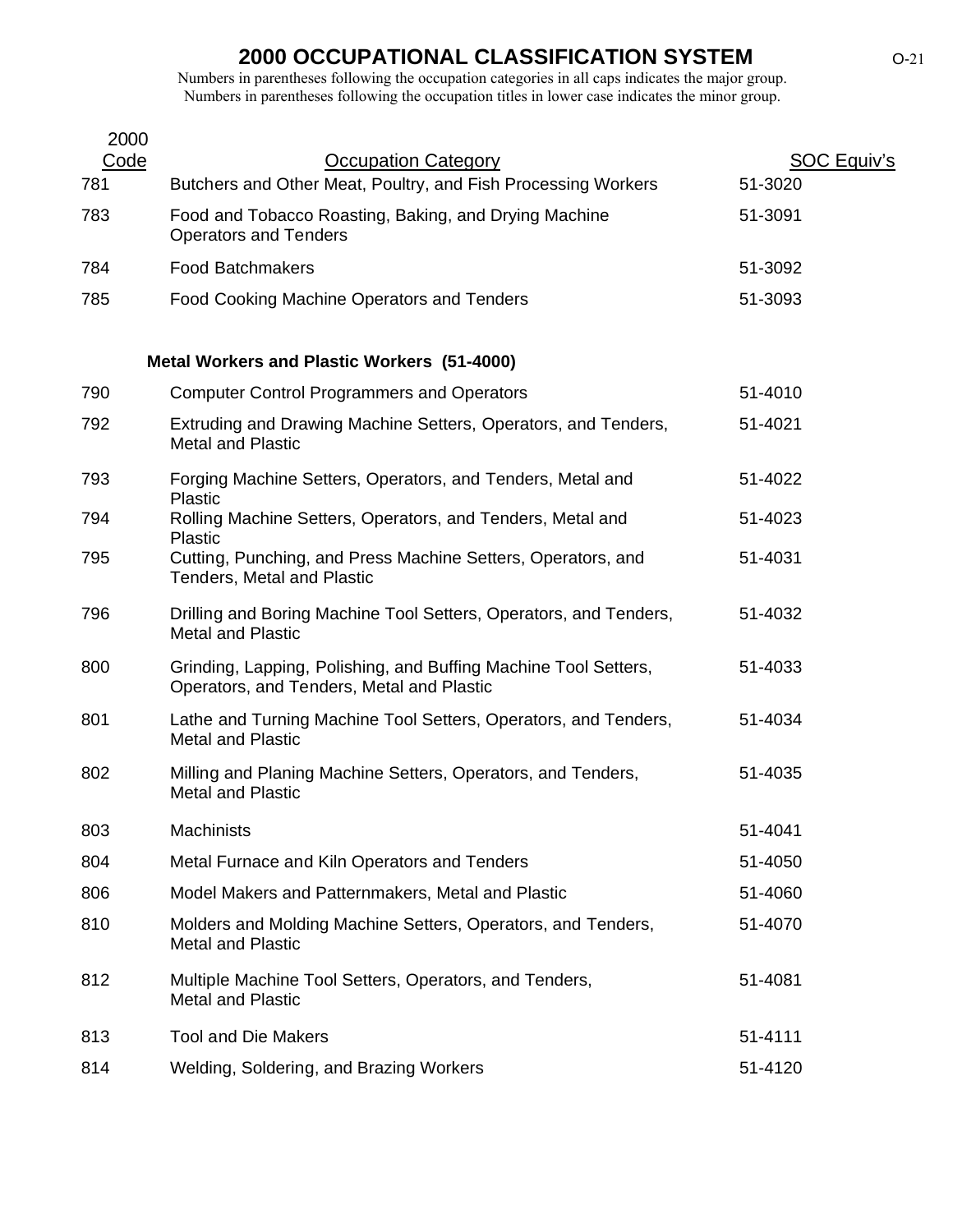| 2000 |                                                                                                     |                    |  |
|------|-----------------------------------------------------------------------------------------------------|--------------------|--|
| Code | <b>Occupation Category</b>                                                                          | <b>SOC Equiv's</b> |  |
| 815  | Heat Treating Equipment Setters, Operators, and Tenders,<br><b>Metal and Plastic</b>                | 51-4191            |  |
| 816  | Lay-Out Workers, Metal and Plastic                                                                  | 51-4192            |  |
| 820  | Plating and Coating Machine Setters, Operators, and Tenders,<br><b>Metal and Plastic</b>            | 51-4193            |  |
| 821  | Tool Grinders, Filers, and Sharpeners                                                               | 51-4194            |  |
| 822  | Metalworkers and Plastic Workers, All Other                                                         | 51-4199            |  |
|      | Printing Workers (51-5000)                                                                          |                    |  |
| 823  | <b>Bookbinders and Bindery Workers</b>                                                              | 51-5010            |  |
| 824  | <b>Job Printers</b>                                                                                 | 51-5021            |  |
| 825  | <b>Prepress Technicians and Workers</b>                                                             | 51-5022            |  |
| 826  | <b>Printing Machine Operators</b>                                                                   | 51-5023            |  |
|      | Textile, Apparel, and Furnishing Workers (51-6000)                                                  |                    |  |
| 830  | Laundry and Dry-Cleaning Workers                                                                    | 51-6011            |  |
| 831  | Pressers, Textile, Garment, and Related Materials                                                   | 51-6021            |  |
| 832  | <b>Sewing Machine Operators</b>                                                                     | 51-6031            |  |
| 833  | Shoe and Leather Workers and Repairers                                                              | 51-6041            |  |
| 834  | Shoe Machine Operators and Tenders                                                                  | 51-6042            |  |
| 835  | Tailors, Dressmakers, and Sewers                                                                    | 51-6050            |  |
| 836  | Textile Bleaching and Dyeing Machine Operators and Tenders                                          | 51-6061            |  |
| 840  | Textile Cutting Machine Setters, Operators, and Tenders                                             | 51-6062            |  |
| 841  | Textile Knitting and Weaving Machine Setters, Operators, and<br><b>Tenders</b>                      | 51-6063            |  |
| 842  | Textile Winding, Twisting, and Drawing Out Machine Setters,<br>Operators, and Tenders               | 51-6064            |  |
| 843  | Extruding and Forming Machine Setters, Operators, and Tenders,<br><b>Synthetic and Glass Fibers</b> | 51-6091            |  |
| 844  | <b>Fabric and Apparel Patternmakers</b>                                                             | 51-6092            |  |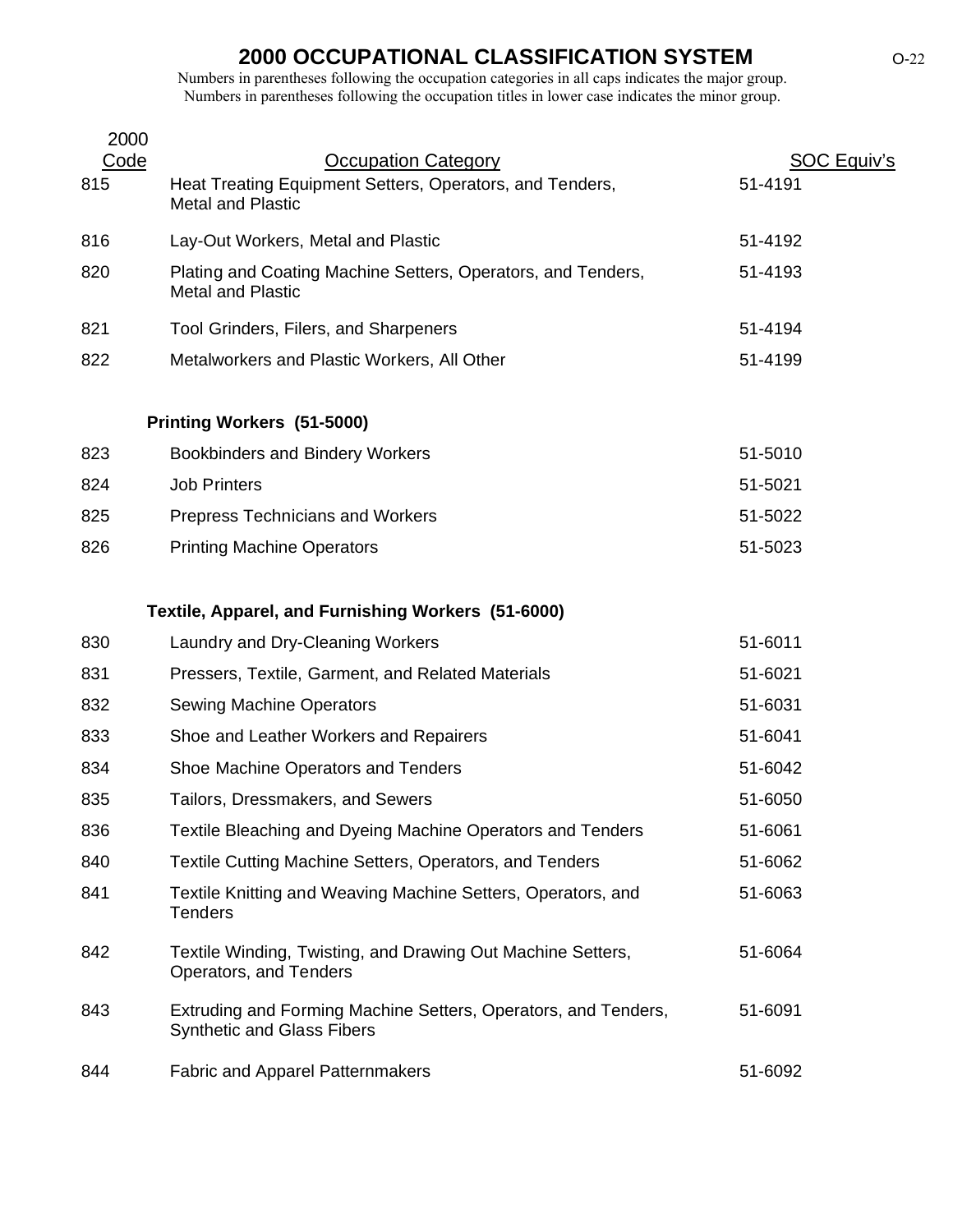| 2000 |                                                                                         |             |
|------|-----------------------------------------------------------------------------------------|-------------|
| Code | <b>Occupation Category</b>                                                              | SOC Equiv's |
| 845  | <b>Upholsterers</b>                                                                     | 51-6093     |
| 846  | Textile, Apparel, and Furnishings Workers, All Other                                    | 51-6099     |
|      | Woodworkers (51-7000)                                                                   |             |
| 850  | <b>Cabinetmakers and Bench Carpenters</b>                                               | 51-7011     |
| 851  | <b>Furniture Finishers</b>                                                              | 51-7021     |
| 852  | Model Makers and Patternmakers, Wood                                                    | 51-7030     |
| 853  | Sawing Machine Setters, Operators, and Tenders, Wood                                    | 51-7041     |
| 854  | Woodworking Machine Setters, Operators, and Tenders, Except<br>Sawing                   | 51-7042     |
| 855  | Woodworkers, All Other                                                                  | 51-7099     |
|      | Plant and System Operators (51-8000)                                                    |             |
| 860  | Power Plant Operators, Distributors, and Dispatchers                                    | 51-8010     |
| 861  | <b>Stationary Engineers and Boiler Operators</b>                                        | 51-8021     |
| 862  | Water and Liquid Waste Treatment Plant and System Operators                             | 51-8031     |
| 863  | Miscellaneous Plant and System Operators                                                | 51-8090     |
|      | <b>Other Production Occupations (51-9000)</b>                                           |             |
| 864  | Chemical Processing Machine Setters, Operators, and Tenders                             | 51-9010     |
| 865  | Crushing, Grinding, Polishing, Mixing, and Blending Workers                             | 51-9020     |
| 871  | <b>Cutting Workers</b>                                                                  | 51-9030     |
| 872  | Extruding, Forming, Pressing, and Compacting Machine Setters,<br>Operators, and Tenders | 51-9041     |
| 873  | Furnace, Kiln, Oven, Drier, and Kettle Operators and Tenders                            | 51-9051     |
| 874  | Inspectors, Testers, Sorters, Samplers, and Weighers                                    | 51-9061     |
| 875  | Jewelers and Precious Stone and Metal Workers                                           | 51-9071     |
| 876  | Medical, Dental, and Ophthalmic Laboratory Technicians                                  | 51-9080     |
| 880  | Packaging and Filling Machine Operators and Tenders                                     | 51-9111     |
| 881  | <b>Painting Workers</b>                                                                 | 51-9120     |
| 883  | Photographic Process Workers and Processing Machine<br><b>Operators</b>                 | 51-9130     |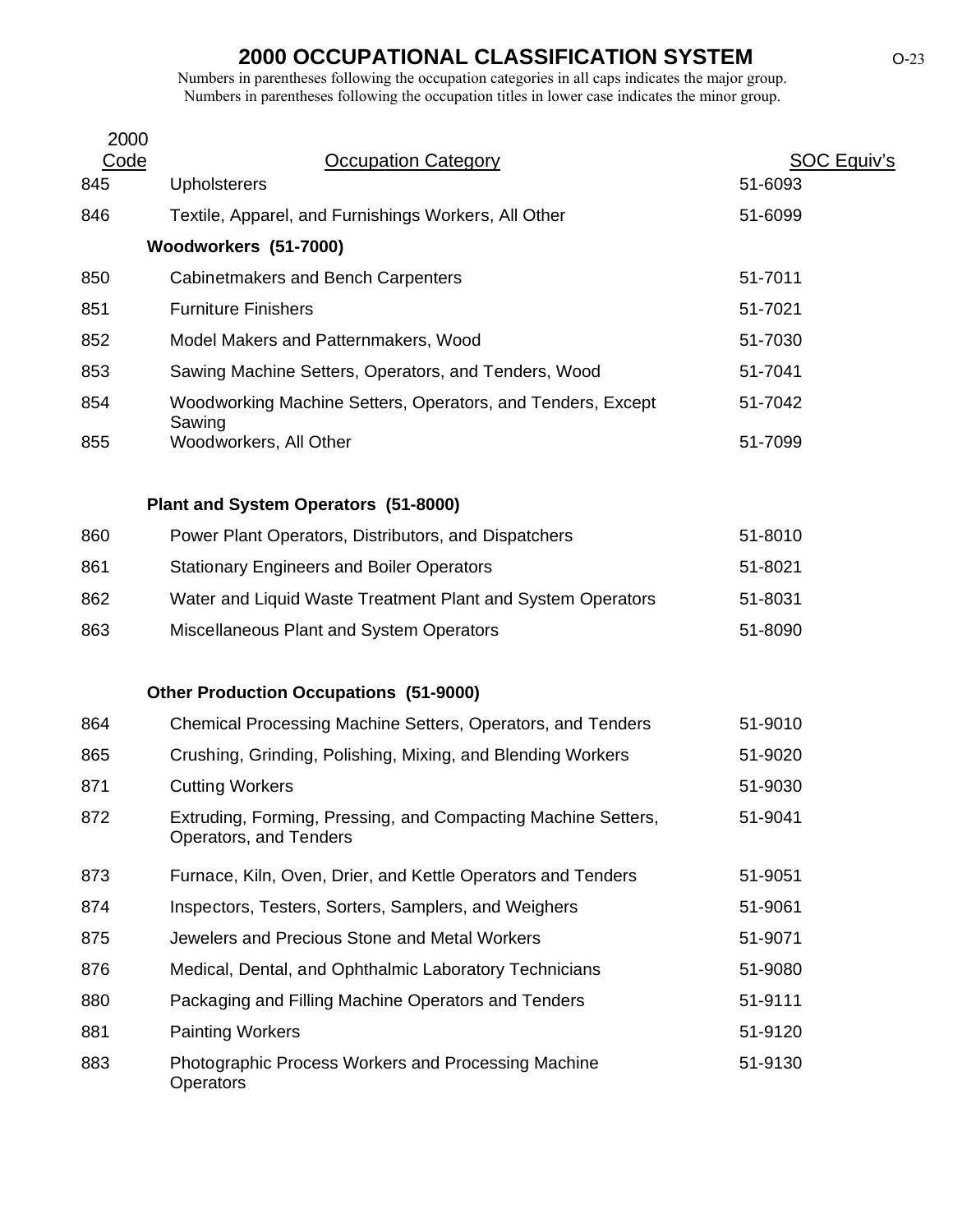| 2000        |                                                                                                                                                                                                                            |                               |
|-------------|----------------------------------------------------------------------------------------------------------------------------------------------------------------------------------------------------------------------------|-------------------------------|
| Code<br>884 | <b>Occupation Category</b><br><b>Semiconductor Processors</b>                                                                                                                                                              | <b>SOC Equiv's</b><br>51-9141 |
| 885         | Cementing and Gluing Machine Operators and Tenders                                                                                                                                                                         | 51-9191                       |
| 890         | Cooling and Freezing Equipment Operators and Tenders                                                                                                                                                                       | 51-9193                       |
| 891         | <b>Etchers and Engravers</b>                                                                                                                                                                                               | 51-9194                       |
| 892         | Molders, Shapers, and Casters, Except Metal and Plastic                                                                                                                                                                    | 51-9195                       |
| 893         | Paper Goods Machine Setters, Operators, and Tenders                                                                                                                                                                        | 51-9196                       |
| 894         | <b>Tire Builders</b>                                                                                                                                                                                                       | 51-9197                       |
| 895         | <b>Helpers--Production Workers</b>                                                                                                                                                                                         | 51-9198                       |
| 896         | Production Workers, All Other                                                                                                                                                                                              | 51-9199                       |
| 900         | <b>TRANSPORTATION AND MATERIAL MOVING</b><br><b>OCCUPATIONS (53-0000)</b><br><b>Supervisors, Transportation and Material Moving</b><br><b>Workers (53-1000)</b><br>Supervisors, Transportation and Material Moving Workers | 53-1000                       |
|             | Air Transportation Workers (53-2000)                                                                                                                                                                                       |                               |
| 903         | <b>Aircraft Pilots and Flight Engineers</b>                                                                                                                                                                                | 53-2010                       |
| 904         | Air Traffic Controllers and Airfield Operations Specialists                                                                                                                                                                | 53-2020                       |
|             | Motor Vehicle Operators (53-3000)                                                                                                                                                                                          |                               |
| 911         | Ambulance Drivers & Attendants, Except Emergency Medical                                                                                                                                                                   | 53-3011                       |
| 912         | <b>Technicians</b><br><b>Bus Drivers</b>                                                                                                                                                                                   | 53-3020                       |
| 913         | Driver/Sales Workers and Truck Drivers                                                                                                                                                                                     | 53-3030                       |
| 914         | <b>Taxi Drivers and Chauffeurs</b>                                                                                                                                                                                         | 53-3041                       |
| 915         | Motor Vehicle Operators, All Other                                                                                                                                                                                         | 53-3099                       |
|             | <b>Rail Transportation Workers (53-4000)</b>                                                                                                                                                                               |                               |
| 920         | Locomotive Engineers and Operators                                                                                                                                                                                         | 53-4010                       |
| 923         | Railroad Brake, Signal, and Switch Operators                                                                                                                                                                               | 53-4021                       |
| $\sim$      |                                                                                                                                                                                                                            |                               |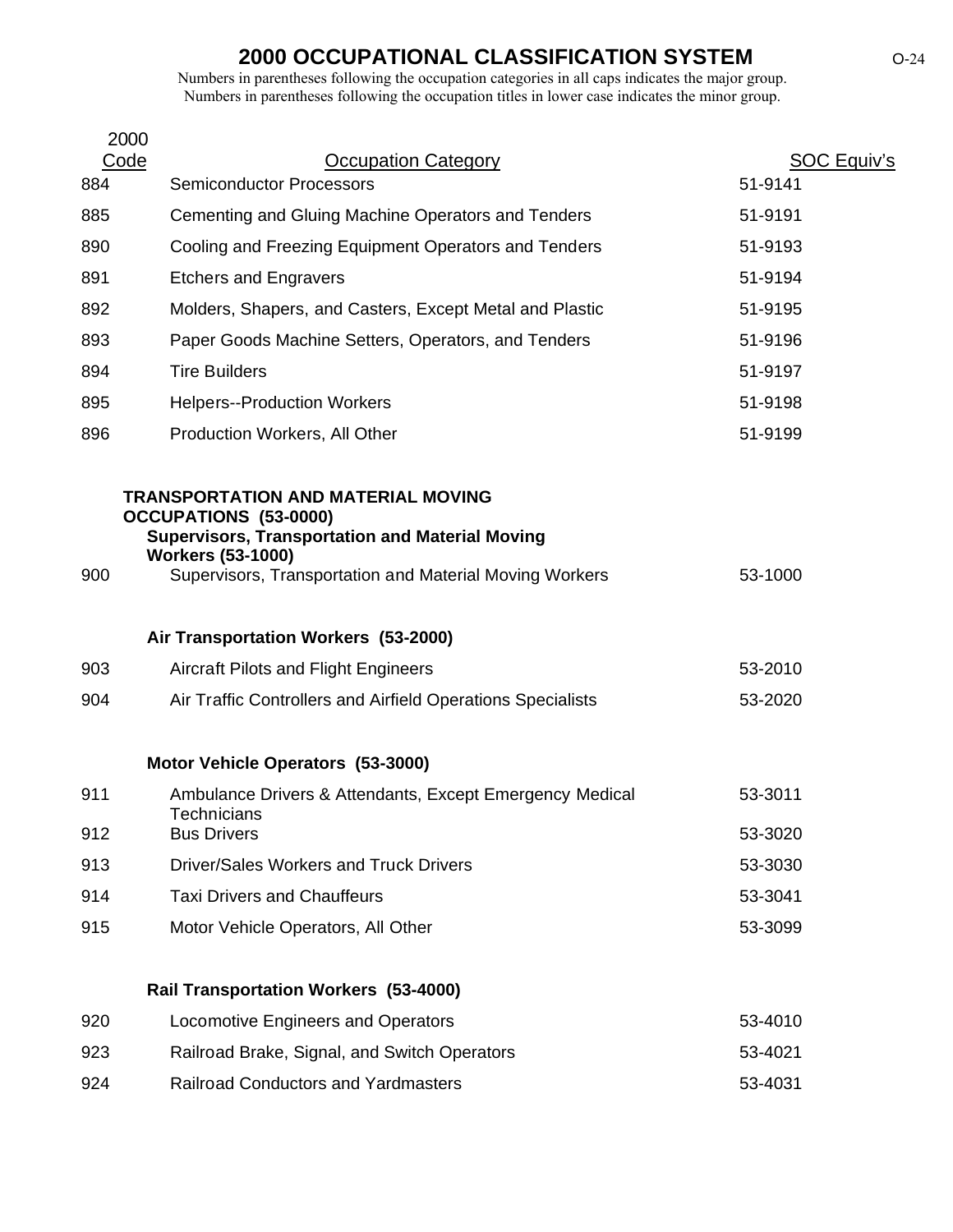|     | 2000                                                     |                     |
|-----|----------------------------------------------------------|---------------------|
|     | Code<br><b>Occupation Category</b>                       | <b>SOC Equiv's</b>  |
| 926 | Subway, Streetcar, and Other Rail Transportation Workers | 53-4041,<br>53-4099 |
|     |                                                          |                     |
|     | <b>Water Transportation Workers (53-5000)</b>            |                     |
| 930 | <b>Sailors and Marine Oilers</b>                         | 53-5011             |
| 931 | Ship and Boat Captains and Operators                     | 53-5020             |
| 933 | <b>Ship Engineers</b>                                    | 53-5031             |
|     | <b>Other Transportation Workers (53-6000)</b>            |                     |
| 934 | <b>Bridge and Lock Tenders</b>                           | 53-6011             |
| 935 | <b>Parking Lot Attendants</b>                            | 53-6021             |
| 936 | <b>Service Station Attendants</b>                        | 53-6031             |
| 941 | <b>Transportation Inspectors</b>                         | 53-6051             |
| 942 | <b>Other Transportation Workers</b>                      | 53-6041,            |
|     |                                                          | 53-6099             |
|     | <b>Material Moving Workers (53-7000)</b>                 |                     |
| 950 | <b>Conveyor Operators and Tenders</b>                    | 53-7011             |
| 951 | <b>Crane and Tower Operators</b>                         | 53-7021             |
| 952 | Dredge, Excavating, and Loading Machine Operators        | 53-7030             |
| 956 | <b>Hoist and Winch Operators</b>                         | 53-7041             |
| 960 | <b>Industrial Truck and Tractor Operators</b>            | 53-7051             |
| 961 | <b>Cleaners of Vehicles and Equipment</b>                | 53-7061             |
| 962 | Laborers and Freight, Stock, and Material Movers, Hand   | 53-7062             |
| 963 | <b>Machine Feeders and Offbearers</b>                    | 53-7363             |
| 964 | Packers and Packagers, Hand                              | 53-7064             |
| 965 | <b>Pumping Station Operators</b>                         | 53-7070             |
| 972 | <b>Refuse and Recyclable Material Collectors</b>         | 53-7081             |
| 973 | <b>Shuttle Car Operators</b>                             | 53-7111             |
| 974 | Tank Car, Truck, and Ship Loaders                        | 53-7121             |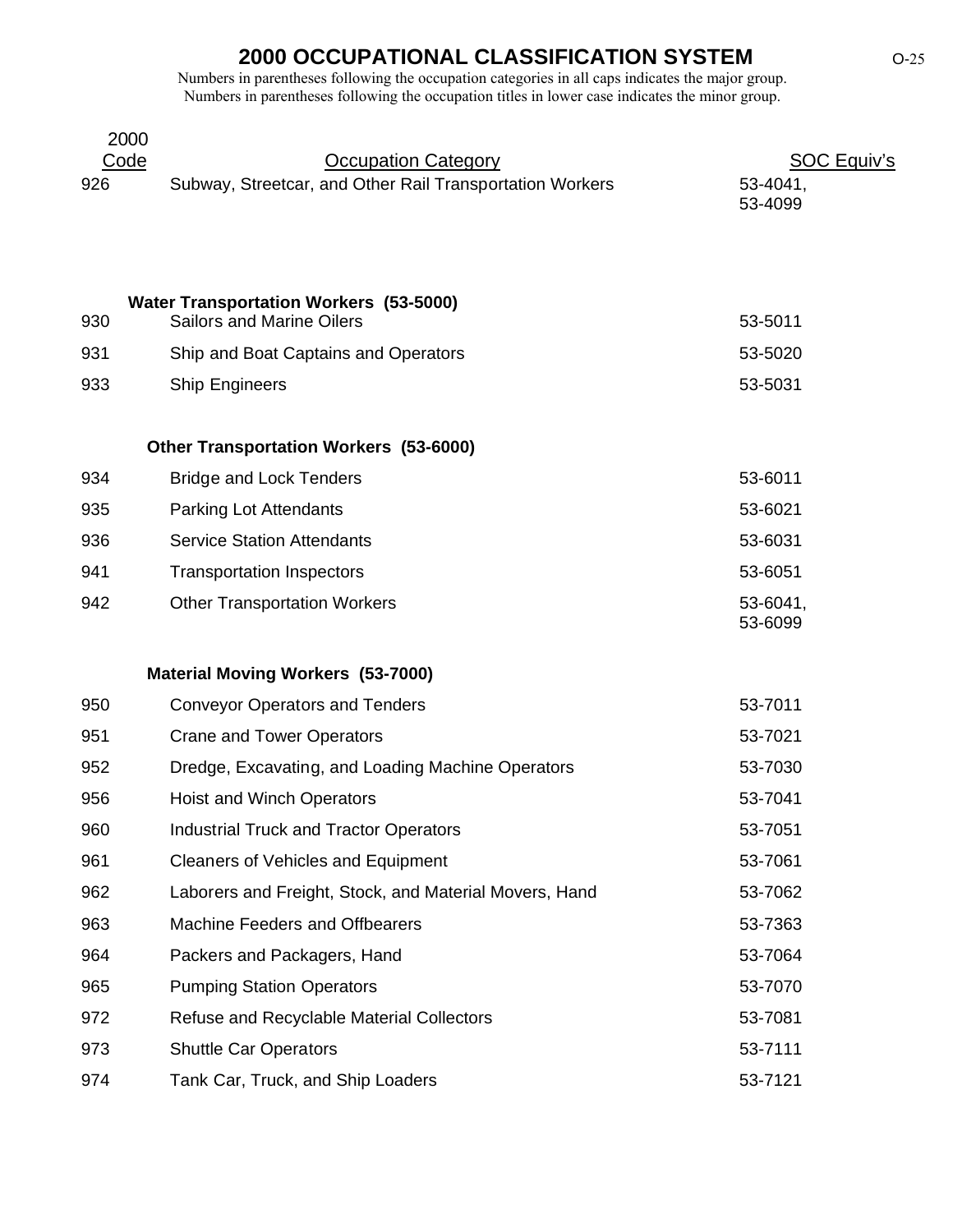| 2000 |                                                                                                           |             |
|------|-----------------------------------------------------------------------------------------------------------|-------------|
| Code | <b>Occupation Category</b>                                                                                | SOC Equiv's |
| 975  | Material Moving Workers, All Other                                                                        | 53-7199     |
|      |                                                                                                           |             |
|      | <b>MILITARY SPECIFIC OCCUPATIONS (55-0000)</b>                                                            |             |
|      | <b>Military Officer Special and Tactical</b><br><b>Operations Leaders/Managers (55-1000)</b>              |             |
| 980  | Military Officer Special and Tactical Operations<br>Leaders/Managers                                      | 55-1010     |
|      | <b>First-Line Enlisted Military Supervisors/Managers (55-2000)</b>                                        |             |
| 981  | <b>First-Line Enlisted Military Supervisors/Managers</b>                                                  | 55-2010     |
|      |                                                                                                           |             |
|      | <b>Military Enlisted Tactical Operations and Air/Weapons Specialists Crew</b><br><b>Members (55-3000)</b> |             |
| 982  | Military Enlisted Tactical Operations and Air/Weapons Specialists<br>and Crew Members                     | 55-3010     |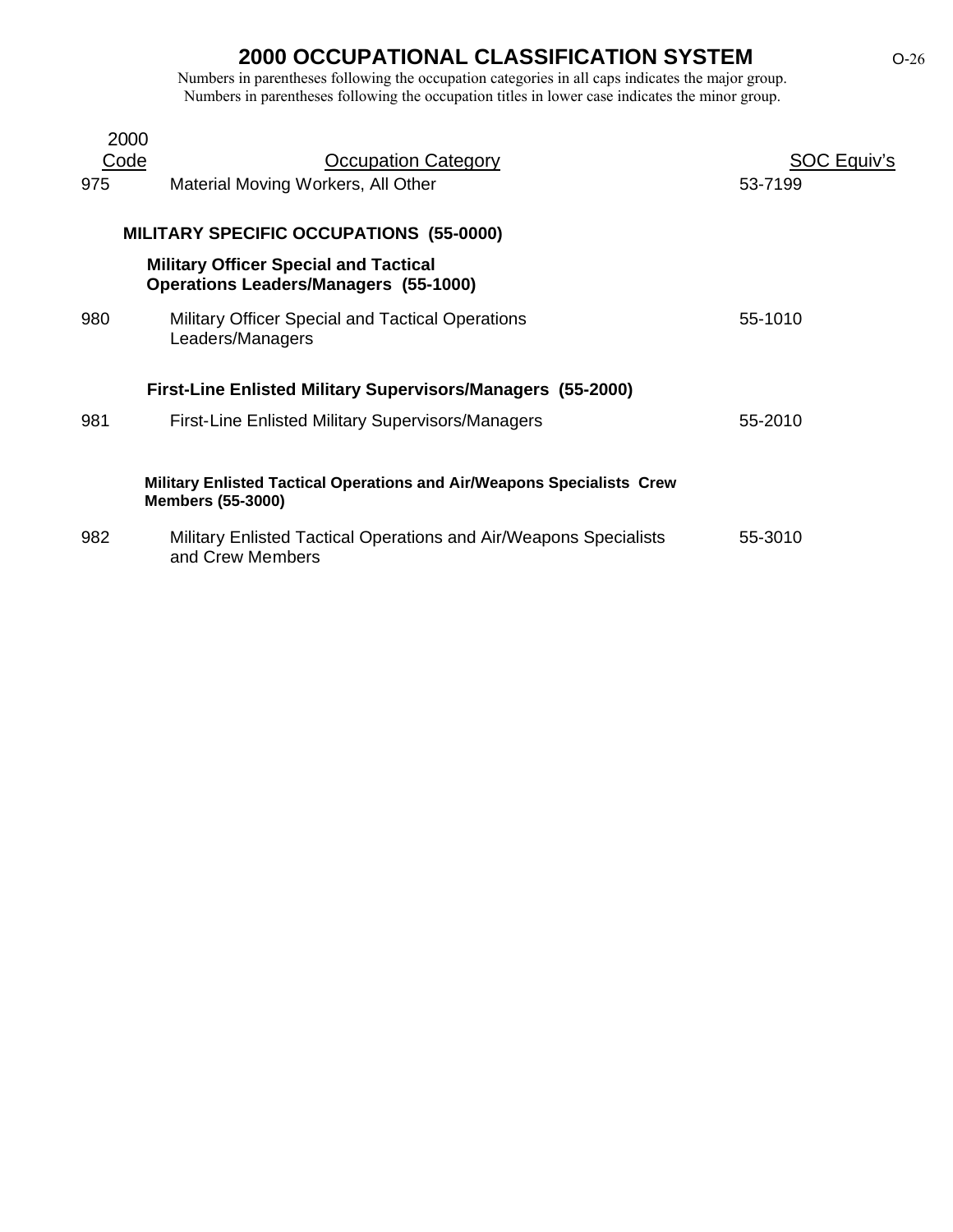D. Problem Cases

Some entries require more detailed instructions than those included in this manual or the Part 19B (Alphabetical Index) manual. These problem cases require additional research or referencing of other documents to determine the appropriate codes. State procedures vary as to the method of handling these problem cases. In some instances they are referred to a supervisor or senior coder for final resolution. Problem cases may be referred to the I & O central reject pool at NCHS, RTP, NC.

1. Misspelled Words

Sometimes there will be misspelled words on the certificates. Try to determine the correct spelling before using the Index since the Index does not take into account variations due to spelling errors.

2. Reversed Entries

At times the I&O responses may be reversed. That is, an occupation response may be found in the industry question or an industry response in the occupation question. When this situation occurs, code as if the responses were in their correct location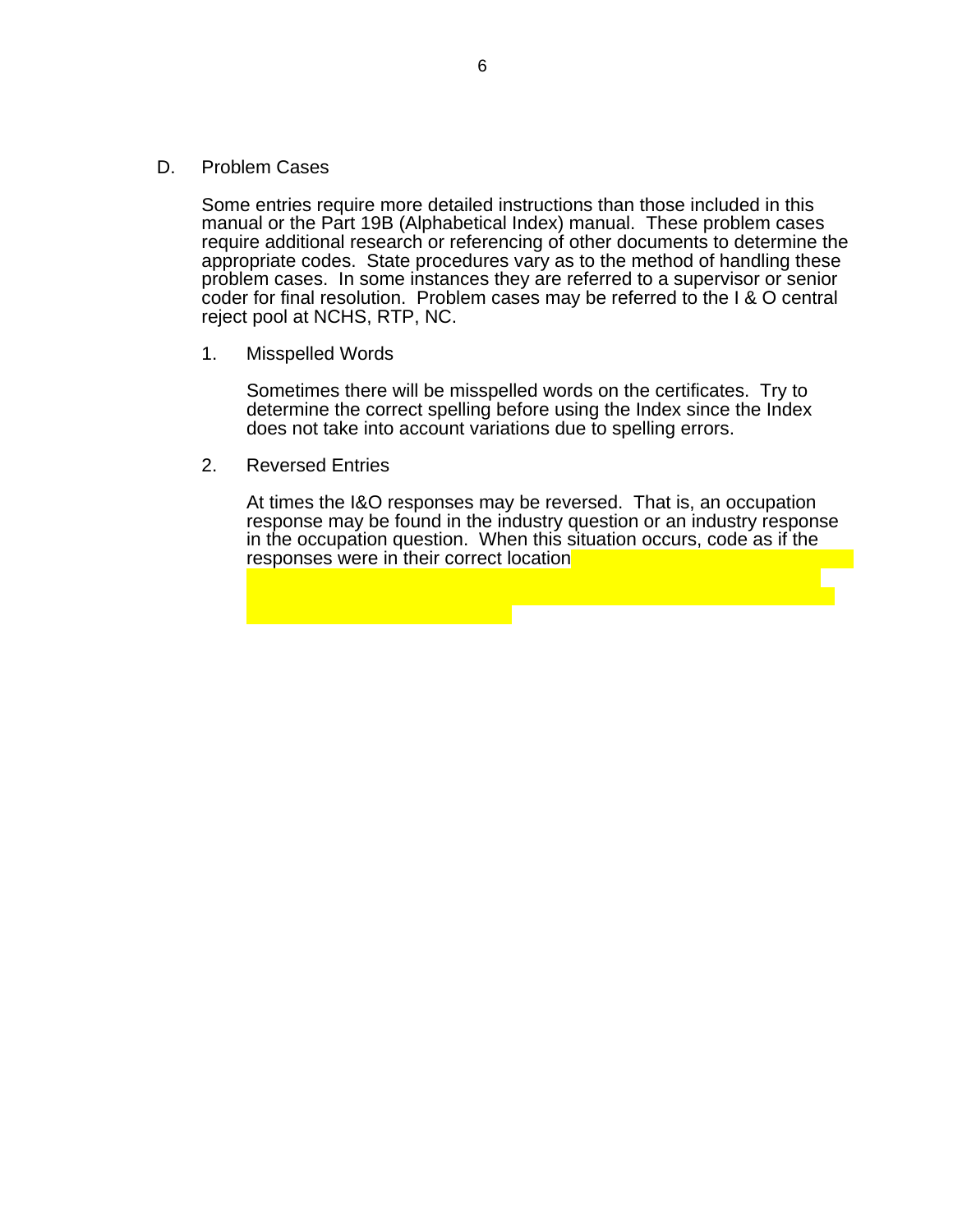### **SECTION III - INTRODUCTION TO THE ALPHABETICAL INDEX**

- A. General Description
	- 1. The Alphabetical Index of Industries and Occupations (Part 19B) lists industry and occupation titles used most often in the economy. The Index is the primary reference for code assignments. Sometimes the title being looked for is not listed in the Index because new industries and occupations are being developed constantly. These omissions may be attributed also to the assignment of new titles for existing industries and occupations. Use the Alphabetical Index for coding responses from the death certificates and other surveys or forms except when special cases are documented in the Instruction Manual Part 19.
	- 2. The Index is divided into two parts: Industry and Occupation. The industry portion of the index has three columns. The first column shows the 2000 Census codes, the second column lists the industry titles, and the last column provides the appropriate NAICS codes. The occupation portion of the index has four columns. The first column shows the Census 2000 occupation codes, the second column lists the occupation titles, the third column lists the Bureau of Census industry restrictions (if appropriate), and the last column provides the SOC codes.
- B. Alphabetization

The titles listed in the Alphabetical Index are arranged alphabetically following the "word system" used in telephone directories and encyclopedias. In the "word system," the order of titles is based on the alphabetical order of one word at a time, without regard to the first letter of subsequent words. This is in contrast to the alphabetical letter system used in dictionaries where the first and second words, if any, are treated as one word. The following are selected titles from the Index with the same alphabetized titles using the letter system.

| <b>Census Word System</b><br><b>Used in Alpha Index</b> | Letter System used<br>in Dictionary |
|---------------------------------------------------------|-------------------------------------|
| Art dealer (ret.)                                       | Art dealer (ret.)                   |
| Art exhibits                                            | Artesian wells (const.)             |
| Art institute                                           | Art exhibits                        |
| Artesian wells (const.)                                 | Artichokes, bottled (mfg.)          |
| Artichokes, bottled (mfg.)                              | Art institute                       |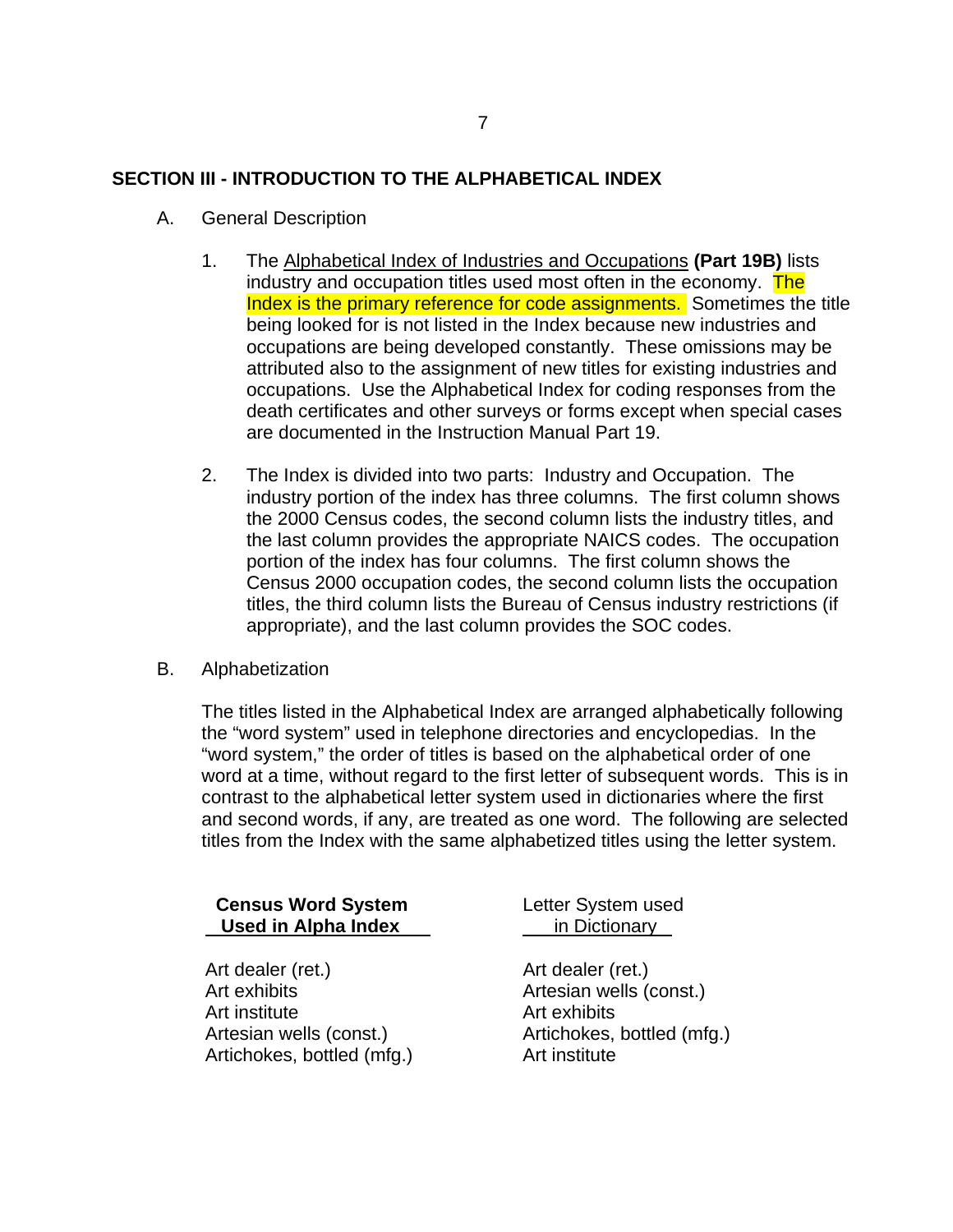- C. Cross Indexing
	- 1. Most titles listed in the Index contain two or more words. Multi-word titles can appear on the certificates in various word orders, e.g., "canning vegetables" or "vegetable canning." In most cases, the multi-word titles are listed in the Index in all possible orders. However, some multi-word titles are listed only once in the index. For example, the title "Frozen dinners, packaged (mfg.)" is not listed again as "Packaged frozen dinners ( $mfg.$ )." Others are listed once as part of the "run" i.e., a succession of listings beginning with a common word. Below are examples from one of the industry runs:

Advertising, Agency Advertising, Billboard Advertising, Company Advertising, Copy writers of Advertising, Curtains (mfg)

2. If coders cannot find a particular order of words in the index, they should try all combinations of the words or use words that have similar meanings before deciding that the title is not listed.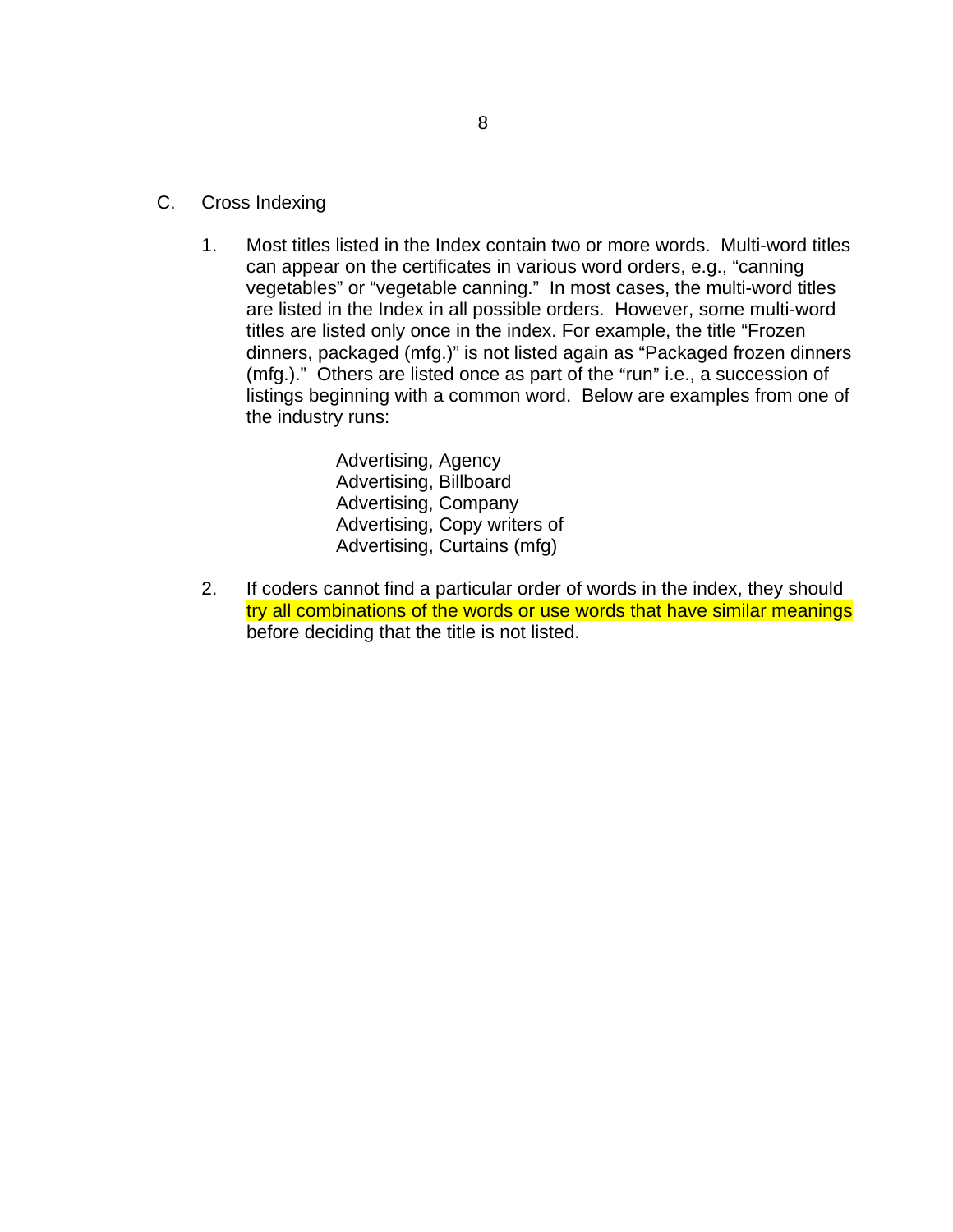### **SECTION IV - THE INDUSTRY SECTION OF THE ALPHABETICAL INDEX**

Industry titles in the Index are arranged alphabetically with corresponding codes.

#### A. Prime Words

For industry, there are **8** titles designated as "prime words" because they are used frequently. The following titles form the longest industry runs:

| Auto            | Rental        | <b>State</b>                |
|-----------------|---------------|-----------------------------|
| City            | Repair        | <b>U.S. (United States)</b> |
| <b>Electric</b> | Self employed |                             |

Industry titles listed as runs are usually listed only once under the title, but there are exceptions. For example, the title State Department will not be found under Department of State only under State, Department of; however, Auto Muffler will be found under Mufflers, Auto.

"United States," State," and "City" are industry runs that simplify the coding of government agencies and government - run industries.

### B. Industry Titles

1. A Typical (Simple) industry Title



For an industry entry on the certificate of "Dry cleaning," enter the code "907" in the industry space.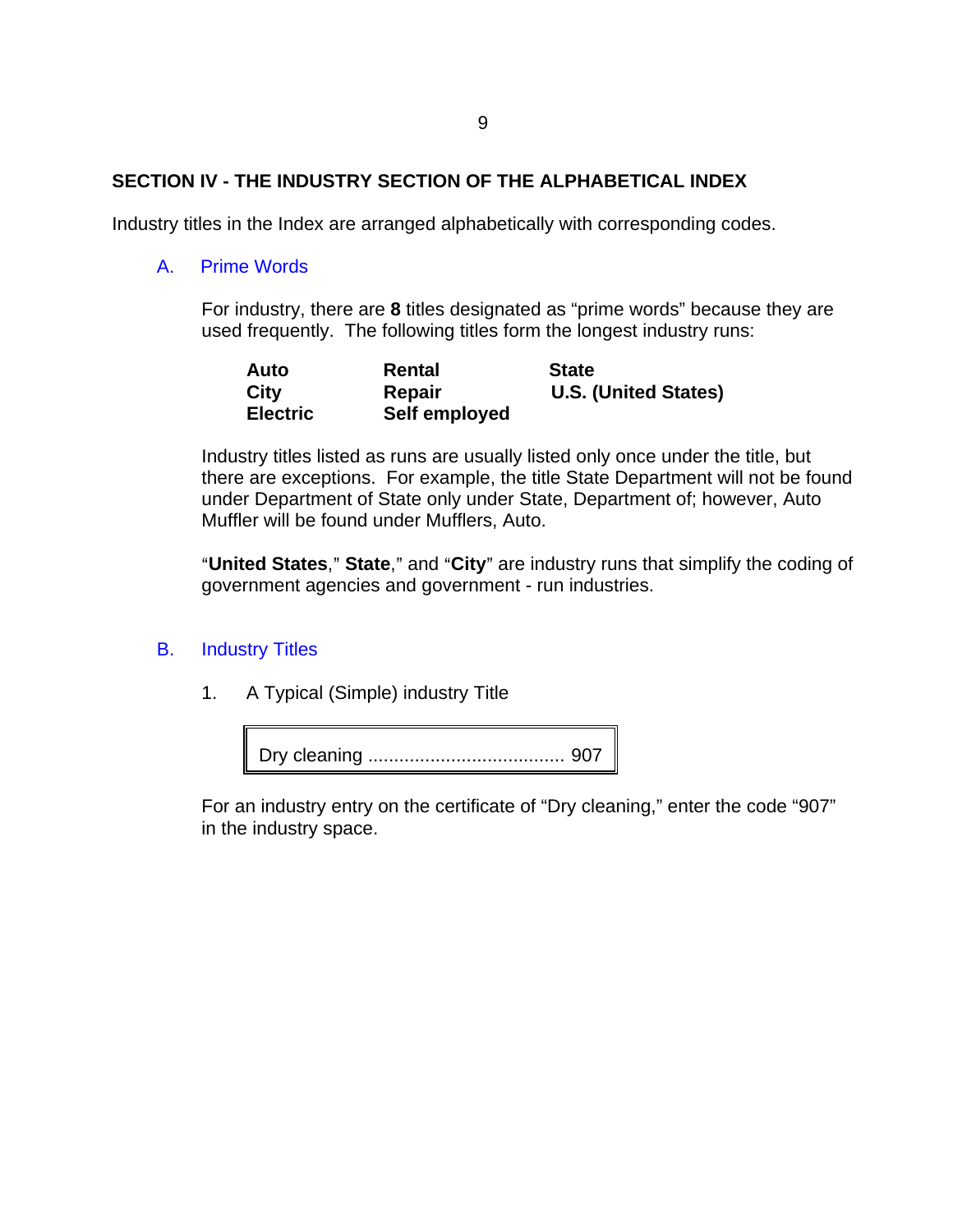2. Abbreviations Following Industry Titles

The following abbreviations are used in the Index with certain industry titles and are considered an essential part of the title:

077 (Const.) - for such words as **construction**, building, excavating, etc. 037-049 (Ext.) - for such words as mineral extracting, coal mine, oil well, rock quarry, mining, etc. 107-399 (**Mfg.**) - for such words as manufacturing, factory, mill, plant, processing, etc. 407-459 (**Whsl.**) - for such words as wholesaling, wholesale company, wholesale store, warehouse, etc**.**  467-579 (**Ret.**) - for such words as retailing, retail store, retail shop, selling, etc. **(Note: Difference between retired and retail.)** 

For example:

Acetylene gas (mfg.) .................... 229 Acetylene gas (whsl.) ................... 438

Certificate entries such as "Acetylene gas factory" and "Acetylene gas plant" are coded "229." On the other hand, entries such as "Wholesale acetylene gas company" and "Acetylene gas wholesaling" are coded "438."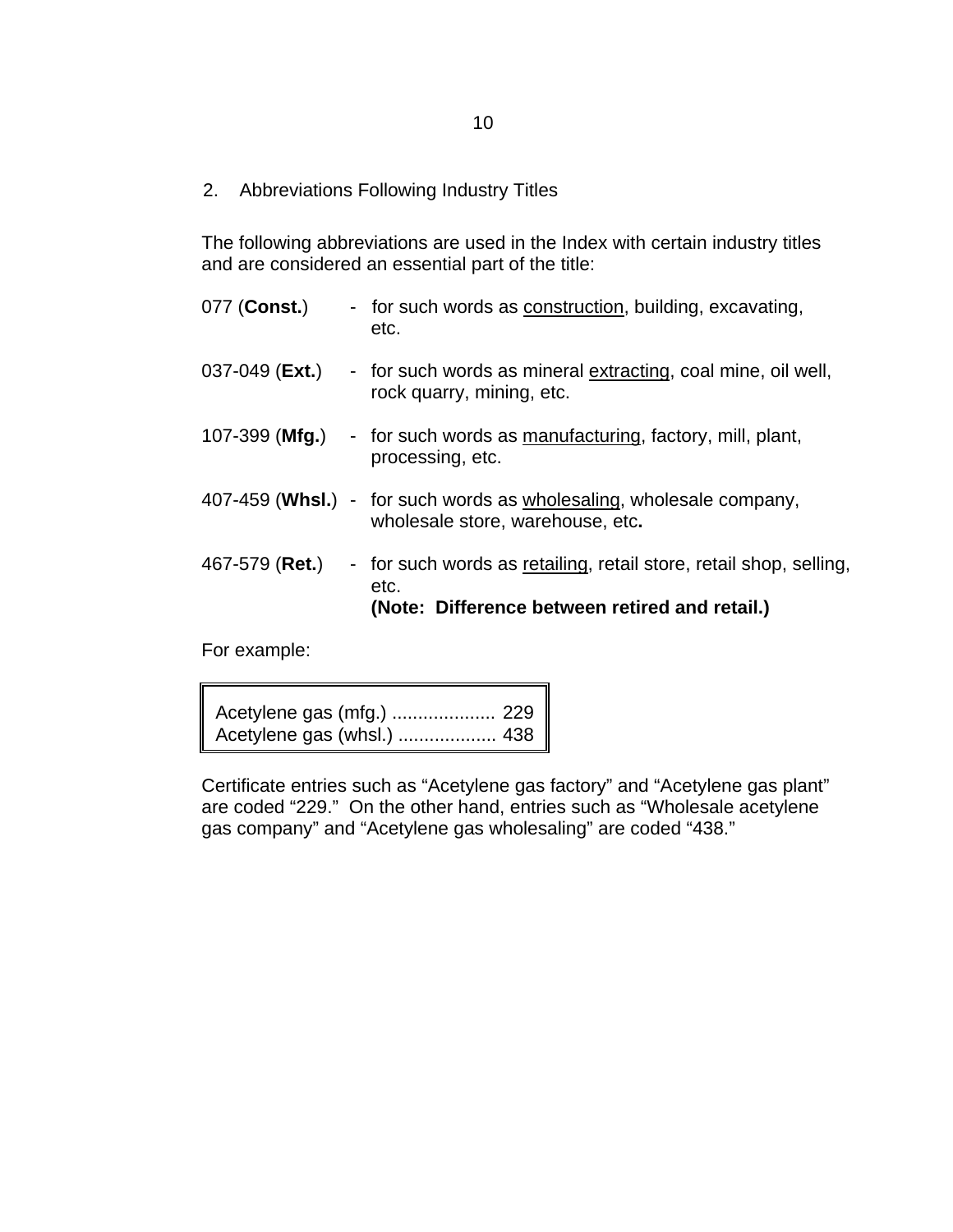#### C. Residual Lines

Usually residual lines precede specified industry titles. Typical residual lines are:

1. A residual line of "**any not listed**," without a major industry abbreviation (i.e., const., ext., etc.) following the title is to be used for either specified or not specified industries not shown in the list and there is no indication of manufacturing.

For example:

In the example above, the code for "auto service garage" would be coded to "877" since "garage, auto service" is not listed in any of the following lines.

2. In the industry section of the Index, the phrase "**Any not listed (mfg.)**" sometimes appears following the industry title. The code for this line is for either specified or unspecified manufacturing industries not shown.

For example:

In the example, the code for "Benches \ any not listed (mfg.)" would apply to an entry of either "wood benches, (mfg.)" or "metal benches factory," since these are not listed separately.

The industry response must indicate manufacturing to use the residual line, "Any not listed (mfg.)."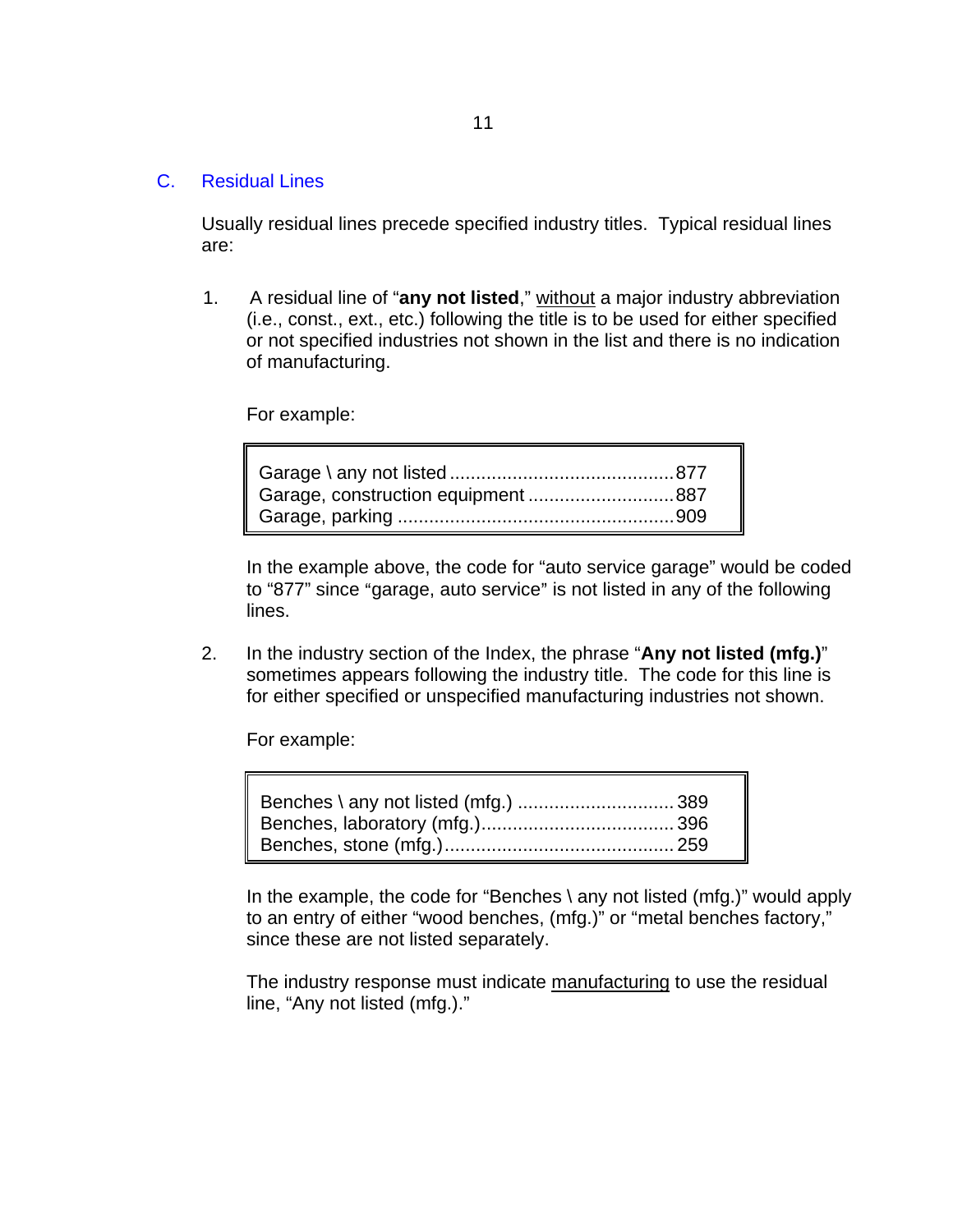3. The Index also lists titles followed by the term "**exc.**," which cover all the cases "except" the subsequent line(s). For example, the Index shows:

```
Desk pads, exc. paper (mfg.) ................................. 398 
Desk pads, paper (mfg.).......................................... 189
```
Code companies that manufacture desk pads other than paper, such as "desk pads, leather (mfg)" from the "exc." Index line; assign code "398" for the industry. When the industry response is not specific enough, use the residual line.

4. Some industry titles in the Index end with the letters "**n.s.**," which stands for "not specified." Use these codes when the industry is not specific. For example, the Index lists:

When the industry entry is not specified, use the residual "**n.s**." line. For example:

Industry - Scott's Aviation

Code "607" for the not specified aviation entry.

5. Occasionally a residual line with the term "**without**" follows the title in the Index with an activity description.

For example:

| Institution, without medical or nursing care  829 |  |
|---------------------------------------------------|--|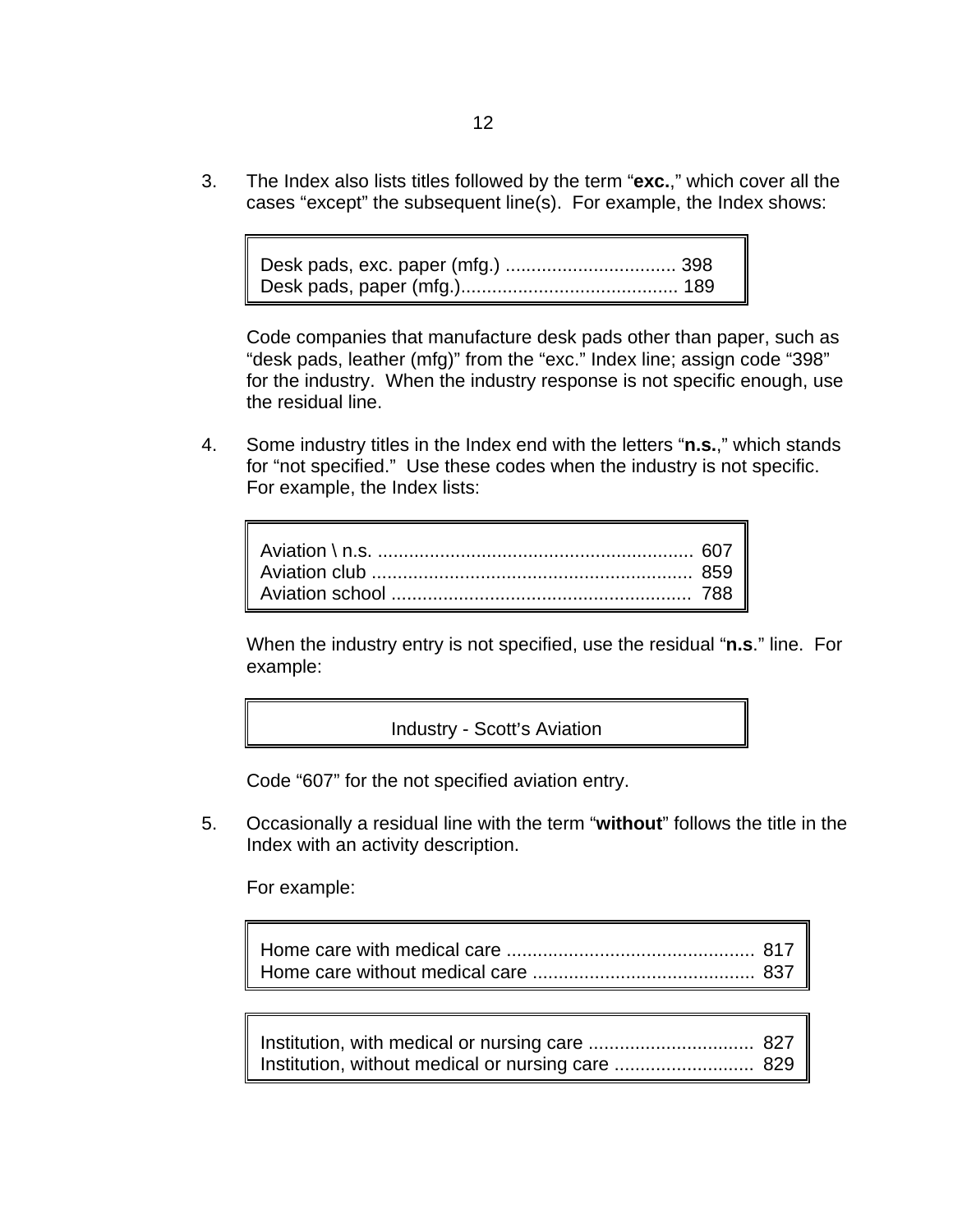In the examples above, if unknown whether with medical care or without medical care, use "without medical care" as the not specified residual line.

Another type of residual line contains the term "**Any not listed, electric, exc. retail or mfg.**". This is to be used when a non-retailing and nonmanufacturing, electric industry is not described in the following list or when the industry does not specify manufacturing.

For example:

| Repair |  |
|--------|--|
|        |  |
|        |  |

Similarly, use the residual line "**Any not listed, exc. electric, retail or mfg.**" for non-electric, non-retailing or non-manufacturing industries as well as not specified industries.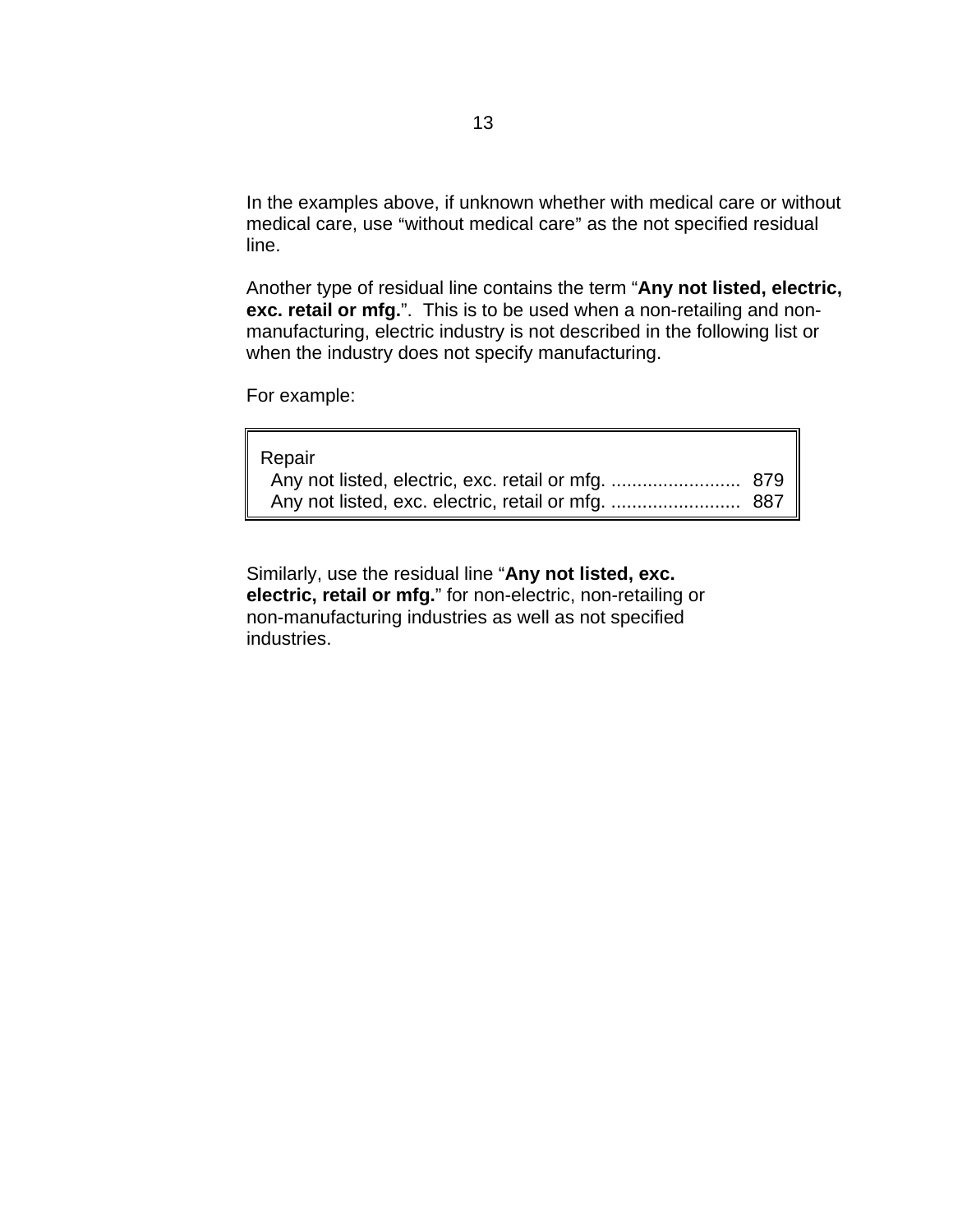### D. Self Employed with Occupation

The industry section includes a series of lines for "Self employed, with occ." To save time in coding, this listing includes two codes. The first code is the industry code and the second is the occupation code. By using the instructions in this paragraph and the "self employed with occ." run, both the industry and occupation can be coded at the same time without referring to the occupation section of the Index. If the self employed occupation is not listed in this section of the Index, code the industry and occupation separately.

For example, the first three Index lines in this section are:

| Self employed, with occ. | Ind. Occ. |
|--------------------------|-----------|
|                          |           |
|                          | - 080     |
|                          |           |

If the industry entry is "Self employed" and the occupation is "Abstracter," code "727" for industry and "215" for occupation. Self employed may be entered in the industry or occupation item with an occupation response. Code such entries using the industry Special Cases for "Self employed."

Below are examples:

Industry - Self employed mechanic

In this example the decedent worked at the trade, look up self employed with occ. mechanic n.s. and code to "Repair auto - 877" for industry and "Mechanic auto, exc. body - 720" for occupation.

Industry - Home Business Occupation - Bagel Shop

In this example the trade cannot be determined, assign the industry code "868 - Bagel shop" and code "031 - Owner" for occupation.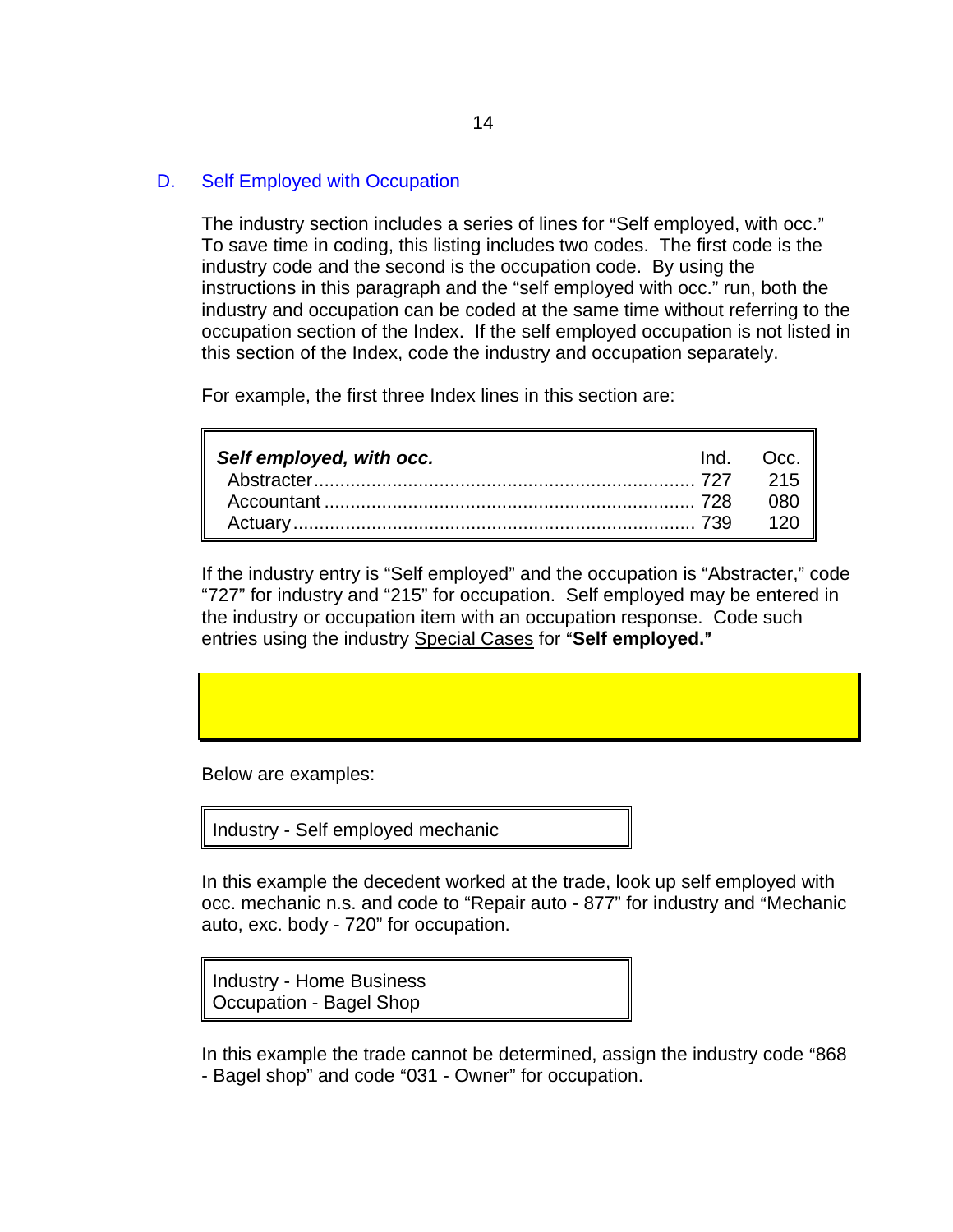#### E. Class of Worker Restrictions

There are a few industry titles in the Index that have a "class of worker restriction." Some of these titles are commonly found under the government (City, State, U.S.) runs. The class of worker abbreviations used in the Index are as follows:

- **PR** = worked for a private company, business or individual for wages, salary, or commission
- **PR NON** = worked for a private not-for-profit, tax exempt, or charitable organization.
- **GOV** = worked for the government, subcategories sometimes seen are:  $LGOV = local (city, country, etc.)$ SGOV = state  $FGOV = federal (U.S.)$
- **OWN** = worked in own business, professional practice, or farm

 $OBI = Own business incorporated$ OBNI = Own business not incorporated

 $WP =$  worked without pay in a family business or farm.

Although the class of worker entry helps to determine the proper industry code, the death certificate does not have a place for class of worker. Therefore, if the Index shows PR and GOV restrictions as in the following example, use these instructions to code the entry on the certificate.

For example:

| City - |  |
|--------|--|
|        |  |
|        |  |

Use the code for the "GOV" line only if the person appears to have worked for the Government. This assumption is based upon all of the I&O entries being considered. Use the PR line if this assumption cannot be made since most workers are in private industry.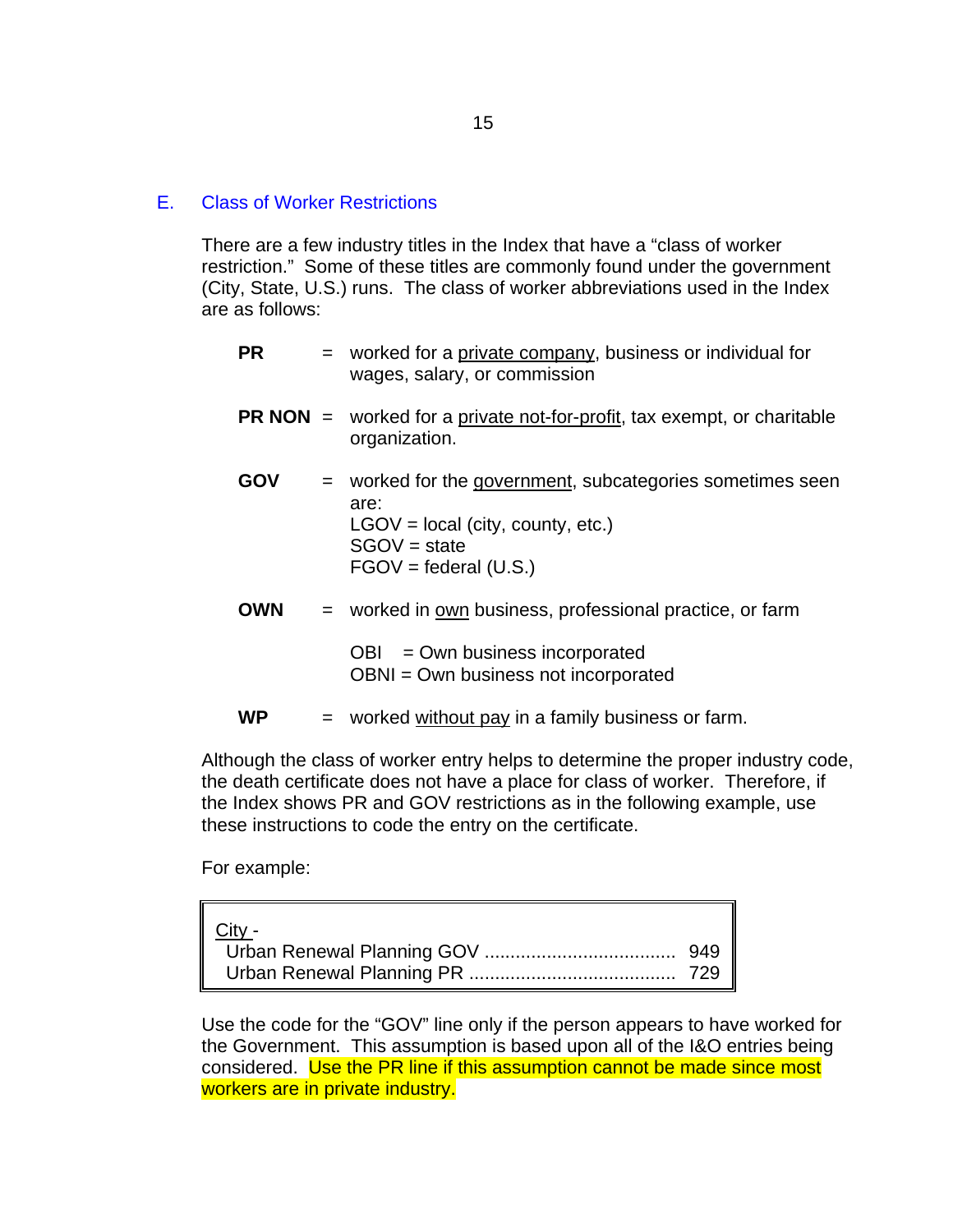For Index listing of OBNI and OBI, use the OBNI entry when there is no indication on the certificate whether the decedent owned an incorporated or unincorporated business. An example of restrictions for OWN (OBNI or OBI) is covered on page 41.

F. Instruction Lines

There are several titles and lines in the industry section of the Index that do not have codes, but give instructions to look elsewhere in the Index for a specific code. These are instruction lines. For example:

**Filling Station--See "Service Station"** 

If the industry entry is "Filling station," the correct procedure would be to look for "Service station" and code the industry "509." Another example is:

**Municipal--See "City"** 

Municipal is local self-government; therefore, look under the "City" run for the type of government specified in the Industry question.

#### G. Company Name Lists

Although death certificates usually do not ask for company names, sometimes funeral directors will enter a company name instead of the kind of industry. If the type of industry cannot be determined from the company name or industry description, refer to the additional references listing company names. In some States, there will be lists of company names available with industry codes. Instructions for using these lists will vary by state.

#### H. Other Entries

Blanks, Military, Non-paid workers and non-workers are other important entries included as "**Special Cases"** in the instruction manual.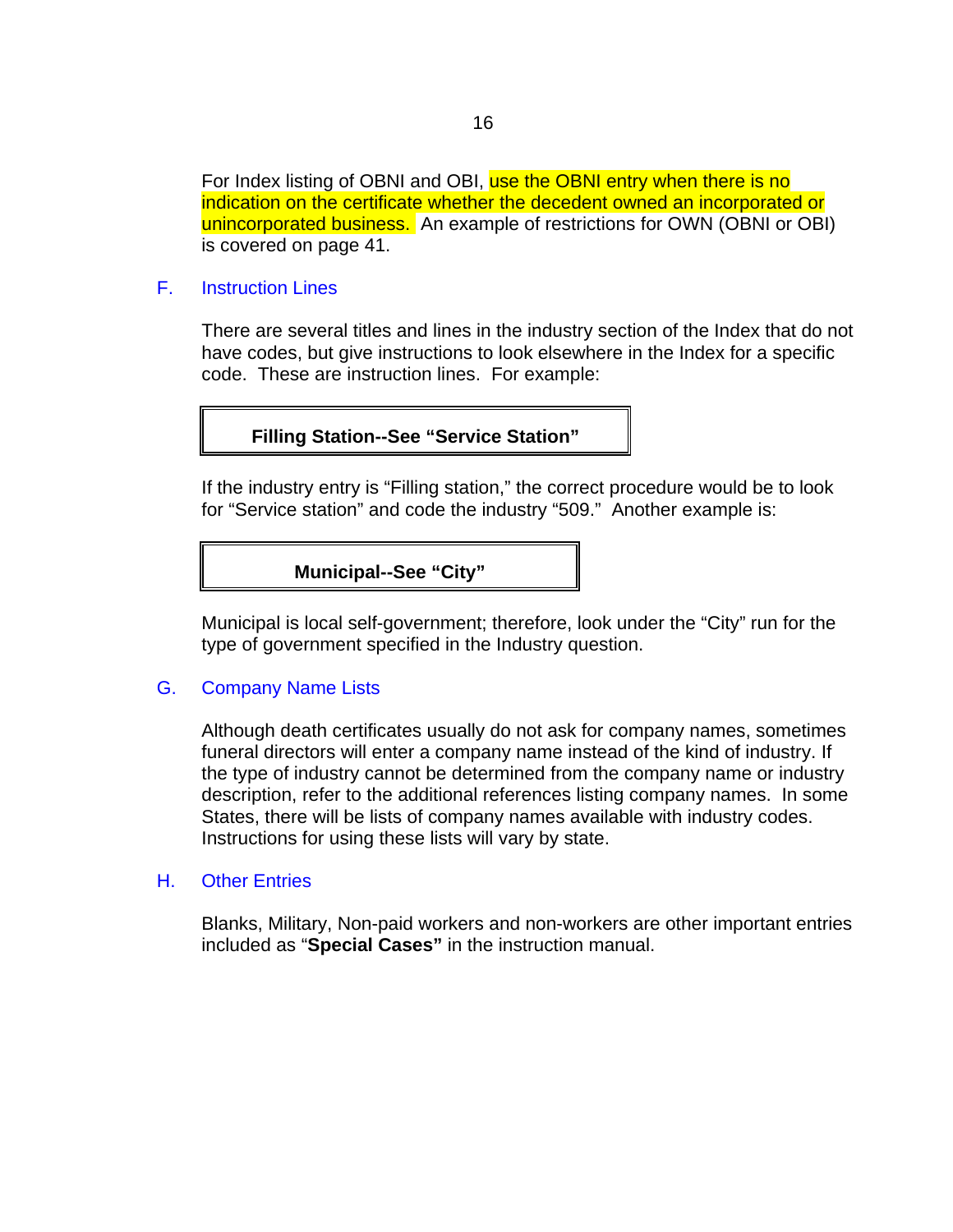#### **SECTION V - INSTRUCTIONS FOR CODING INDUSTRY ENTRIES**

#### A. Basic Concepts

Code industry first before coding occupation, even though occupation comes first on the death certificate. There are five (5) types of industry entries. Refer to the following chart and the industry flow chart on page 37 for instructions on how to code each of the five types of entries.

|        | <b>Industry Entry</b>                                                                                                                                                                               | <b>Coding Instructions</b>                                                                                                                 |
|--------|-----------------------------------------------------------------------------------------------------------------------------------------------------------------------------------------------------|--------------------------------------------------------------------------------------------------------------------------------------------|
| Type 1 | blank<br>"unknown" or "don't know"<br>"refused"<br>"classified"                                                                                                                                     | Industry title listed in or can be<br>determined from occupation question<br>- code industry title.                                        |
| "NA"   | (See note below)                                                                                                                                                                                    | Industry title not listed anywhere -<br>code "999" for industry.                                                                           |
| Type 2 | Military-type entries such as "AF,"<br>"Armed Forces," or the name of a<br>branch of the U.S. Armed Forces<br>(Navy, Army, etc.), Department of<br>Defense, National Guard, Reserves                | Go to page 18.                                                                                                                             |
| Type 3 | "Non-paid" or "non-worker" entries in<br>industry and occupation such as:<br>"own home," "own housework,"<br>"volunteer," "student," "retired," "never<br>worked," "none," etc. (See note<br>below) | Go to pages 19-20.                                                                                                                         |
| Type 4 | Single industry entry                                                                                                                                                                               | Code using the Index and instruction<br>D. on page 21.                                                                                     |
| Type 5 | More than one industry entry                                                                                                                                                                        | Use directions beginning on pages<br>34-36 to choose one industry.<br>Determine the correct code by<br>considering industry and occupation |
|        |                                                                                                                                                                                                     | entries together.                                                                                                                          |

**Note: Before assigning the "999" code to an industry entry which is blank, check for additional information related to the decedent's age or other indication that the decedent was "non-paid" (homemakers, volunteers, students) or "non-worker" (child, disabled, patient, etc.). See pages 19 - 20.**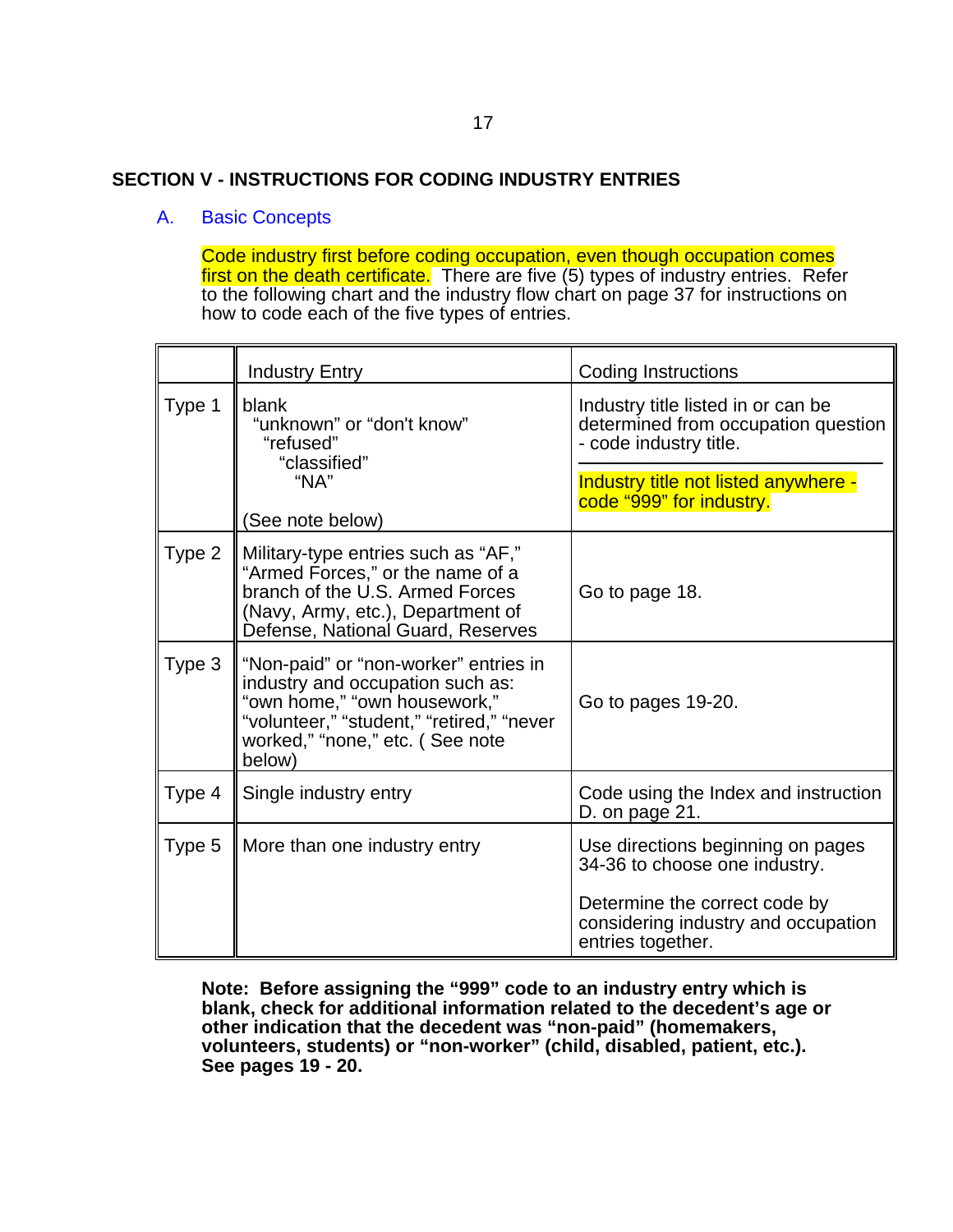### B. Type 2: Armed Forces

| Use the following chart to code an "Armed Forces" entry. |  |  |  |
|----------------------------------------------------------|--|--|--|
|                                                          |  |  |  |

| <b>Situation</b>                                                                                   |                                                                                                                | Action                                                                                                                                                              |  |  |
|----------------------------------------------------------------------------------------------------|----------------------------------------------------------------------------------------------------------------|---------------------------------------------------------------------------------------------------------------------------------------------------------------------|--|--|
| Industry                                                                                           | Occupation                                                                                                     | Coding Instruction                                                                                                                                                  |  |  |
| "Armed Forces" or "AF,"<br>"Military"                                                              | <b>Blank</b>                                                                                                   | Code "979" for industry and<br>"983" for occupation.                                                                                                                |  |  |
|                                                                                                    | Non-commissioned officer<br>(NCO) and other enlisted<br>personnel                                              | Code "979" for industry and<br>"985" for occupation.                                                                                                                |  |  |
|                                                                                                    | Commissioned officers and<br>warrant officers                                                                  | Code "979" for industry and<br>"984" for occupation.                                                                                                                |  |  |
| <b>Branch of Armed Forces</b><br>Air Force<br>Army<br><b>Coast Guard</b><br><b>Marines</b><br>Navy | <b>Blank</b>                                                                                                   | OCC<br><b>IND</b><br>983<br>968<br>Air Force<br>983<br>967<br>Army<br>978<br>983<br><b>Coast Guard</b><br>983<br>977<br><b>Marines</b><br>983<br>969<br><b>Navy</b> |  |  |
|                                                                                                    | Non-commissioned officer<br>and other enlisted<br>personnel (such as<br>sergeant or private)                   | Air Force<br>985<br>968<br>985<br>967<br>Army<br>Coast Guard<br>985<br>978<br>985<br><b>Marines</b><br>977<br>985<br>969<br><b>Navy</b>                             |  |  |
|                                                                                                    | Commissioned officers and<br>warrant officer (such as<br>captain or major)                                     | Air Force<br>968<br>984<br>967<br>984<br>Army<br>978<br>984<br>Coast Guard<br>984<br><b>Marines</b><br>977<br>969<br>984<br>Navy                                    |  |  |
|                                                                                                    | Unique military occupations<br>with rank not specified such<br>as gunner or tank driver<br>(see note below)    | Air Force<br>968<br>983<br>967<br>983<br>Army<br>Coast Guard<br>978<br>983<br><b>Marines</b><br>977<br>983<br>969<br>983<br>Navy                                    |  |  |
| Department of Defense<br>Branches of the<br><b>Armed Forces</b>                                    | Occupations that could be<br>either civilian or military,<br>such as "cook," "payroll<br>clerk," "nurse," etc. | Code industry "959." The<br>Department of Defense<br>employs many civilian workers.<br>Code occupation according to<br>regular instructions for<br>occupation.      |  |  |
| National Guard or Military<br>Reserves, such as Army<br>Reserve, Navy Reserve, etc.                | Active duty                                                                                                    | Code industry "987" and code<br>occupation as described.                                                                                                            |  |  |
|                                                                                                    | If active duty and the<br>military rank is the only<br>occupation reported.                                    | Code "987" for the industry<br>and code occupation by rank<br>or "983."                                                                                             |  |  |

**Note: If the specific branch of the military is not reported code "979" for industry and code military occupation as indexed. If active military and both rank and duties are specified, code occupations as stated, ignore military rank.**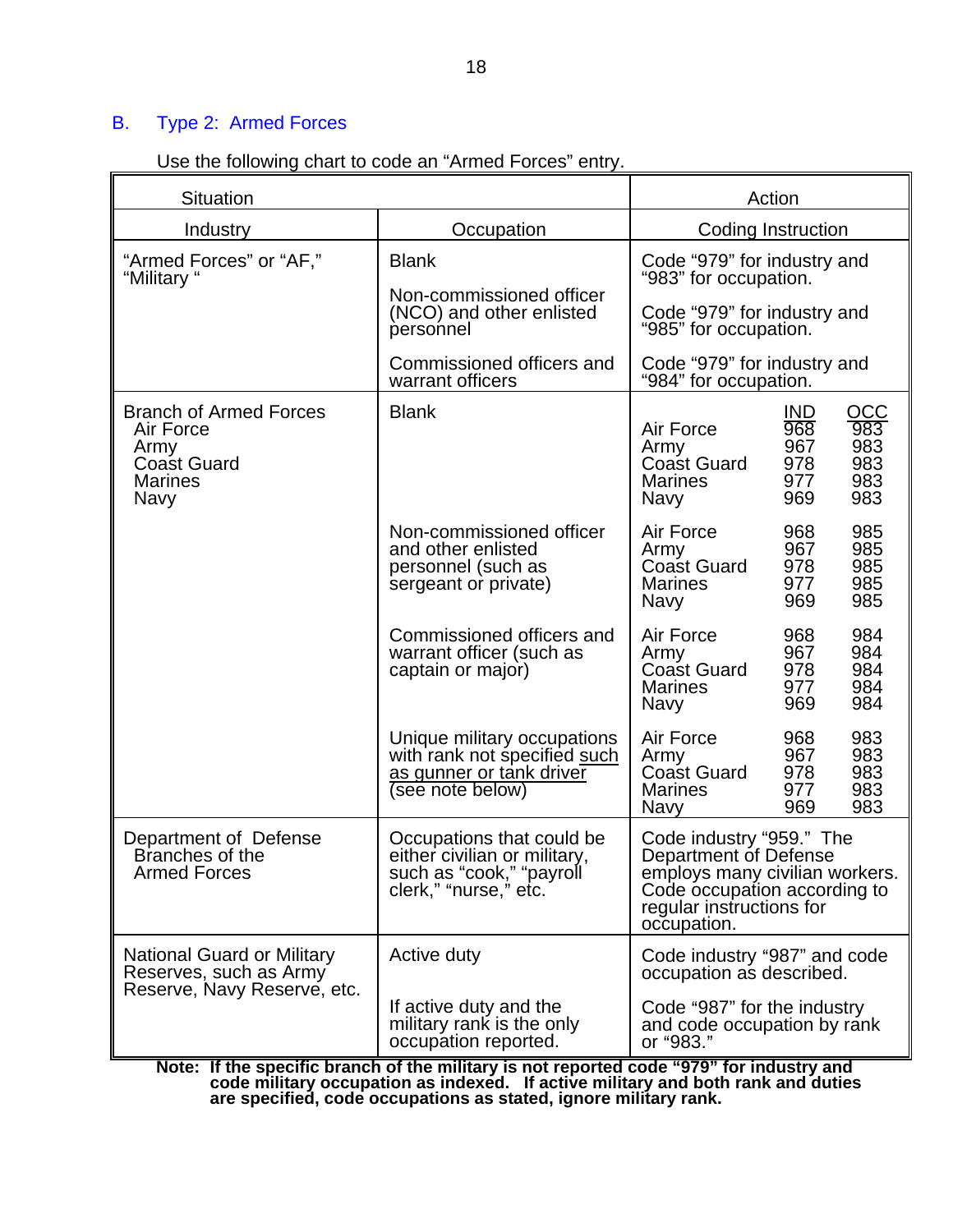|        | <b>ARMY</b>                  | <b>AIR FORCE</b>              | <b>MARINE CORPS</b>          | <b>NAVY &amp; COAST GUARD</b>     |  |  |  |
|--------|------------------------------|-------------------------------|------------------------------|-----------------------------------|--|--|--|
|        | <b>COMMISSIONED OFFICERS</b> |                               |                              |                                   |  |  |  |
| $O-10$ | General (GEN)                | General (GEN)                 | General (GEN)                | Admiral (ADM)                     |  |  |  |
| $O-9$  | Lieutenant General (LTG)     | Lieutenant (LTGEN)            | Lieutenant (LTGEN)           | Vice Admiral (VADM)               |  |  |  |
| $O-8$  | Major General (MG)           | Major General (MAJGEN)        | Major General (MAJGEN)       | Rear Admiral Upper (RADMU)        |  |  |  |
| $O-7$  | Brigadier General (BG)       | Brigadier General (BRIGGEN)   | Brigadier General (BRIGGEN)  | Rear Admiral Lower (RADML)        |  |  |  |
| $O-6$  | Colonel (COL)                | Colonel (COL)                 | Colonel (COL)                | Captain (CAPT)                    |  |  |  |
| $O-5$  | Lieutenant Colonel (LTC)     | Lieutenant Colonel (LTCOL)    | Lieutenant Colonel (LTCOL)   | Commander (CDR)                   |  |  |  |
| $O-4$  | Major (MAJ)                  | Major (MAJ)                   | Major (MAJ)                  | Lieutenant Commander (LCDR)       |  |  |  |
| $O-3$  | Captain (CPT)                | Captain (CAPT)                | Captain (CAPT)               | Lieutenant (LT)                   |  |  |  |
| $O-2$  | First Lieutenant (1LT)       | First Lieutenant (1LT)        | First Lieutenant (1STLT)     | Lieutenant Junior Grade (LTJG)    |  |  |  |
| $O-1$  | Second Lieutenant (2LT)      | Second Lieutenant (2LT)       | Second Lieutenant (2NDLT)    | Ensign (ENS)                      |  |  |  |
|        |                              |                               |                              |                                   |  |  |  |
|        |                              | <b>WARRANT OFFICERS</b>       |                              |                                   |  |  |  |
| $W-5$  | Master Warrant Officer (MW5) |                               |                              |                                   |  |  |  |
| $W-4$  | Chief Warrant Officer (CW4)  |                               | Chief Warrant Officer (CWO4) | Chief Warrant Officer (CWO4)      |  |  |  |
| $W-3$  | Chief Warrant Officer (CW3)  |                               | Chief Warrant Officer (CWO3) | Chief Warrant Officer (CWO3)      |  |  |  |
| $W-2$  | Chief Warrant Officer (CW2)  |                               | Chief Warrant Officer (CWO2) | Chief Warrant Officer (CWO2)      |  |  |  |
| $W-1$  | Warrant Officer (WO1)        |                               | Warrant Officer (WO1)        | Warrant Officer (WO1)             |  |  |  |
|        |                              |                               |                              |                                   |  |  |  |
|        |                              | <b>ENLISTED PERSONNEL</b>     |                              |                                   |  |  |  |
| $E-9$  | Command Sergeant Major (CSM) | Chief Master Sergeant (CMSGT) | Sergeant Major (SGTMAJ)      | Master Chief Petty Officer MCPO)  |  |  |  |
| $E-9$  | Sergeant Major (SGM)         |                               | Master GunnerySgt.(MGYSGT)   |                                   |  |  |  |
| $E-8$  | First Sergeant (1SG)         | Senior Master Sergeant(SMSGT) | First Sergeant (1STSGt)      | Senior Chief Petty Officer (SCPO) |  |  |  |
| $E-8$  | Master Sergeant (MSG)        |                               | Master Sergeant (MSGT)       |                                   |  |  |  |
| $E-7$  | Sergeant First Class (SFC)   | Master Sergeant (MSGT)        | Gunnery Sergeant (GYSGT)     | Chief Petty Officer (CPO)         |  |  |  |
| $E-6$  | Staff Sergeant (SSG)         | Technical Sergeant (TSGT)     | Staff Sergeant (SSGT)        | Petty Officer First Class (PO1)   |  |  |  |
| $E-5$  | Sergeant (SGT)               | Staff Sergeant (SSGT)         | Sergeant (SGT)               | Petty Officer Second Class (PO2)  |  |  |  |
| $E-4$  | Coporal (CPL)                |                               | Corporal (CPL)               | Petty Officer Third Class (PO3)   |  |  |  |
| $E-4$  | Specialist (SPC)             | Senior Airman (SRA)           |                              |                                   |  |  |  |
| $E-3$  | Private First Class (PFC)    | Airman First Class (A1C)      | Lance Corporal (LCPL)        | Seaman (Seaman)                   |  |  |  |
| $E-2$  | Private (PV2)                | Airman (AMN)                  | Private First Class (PFC)    | Seaman Apprentice (SA)            |  |  |  |
| $E-1$  | Private (PV1)                | Airman Basic (AB)             | Private (PVT)                | Seaman Recruit (SR)               |  |  |  |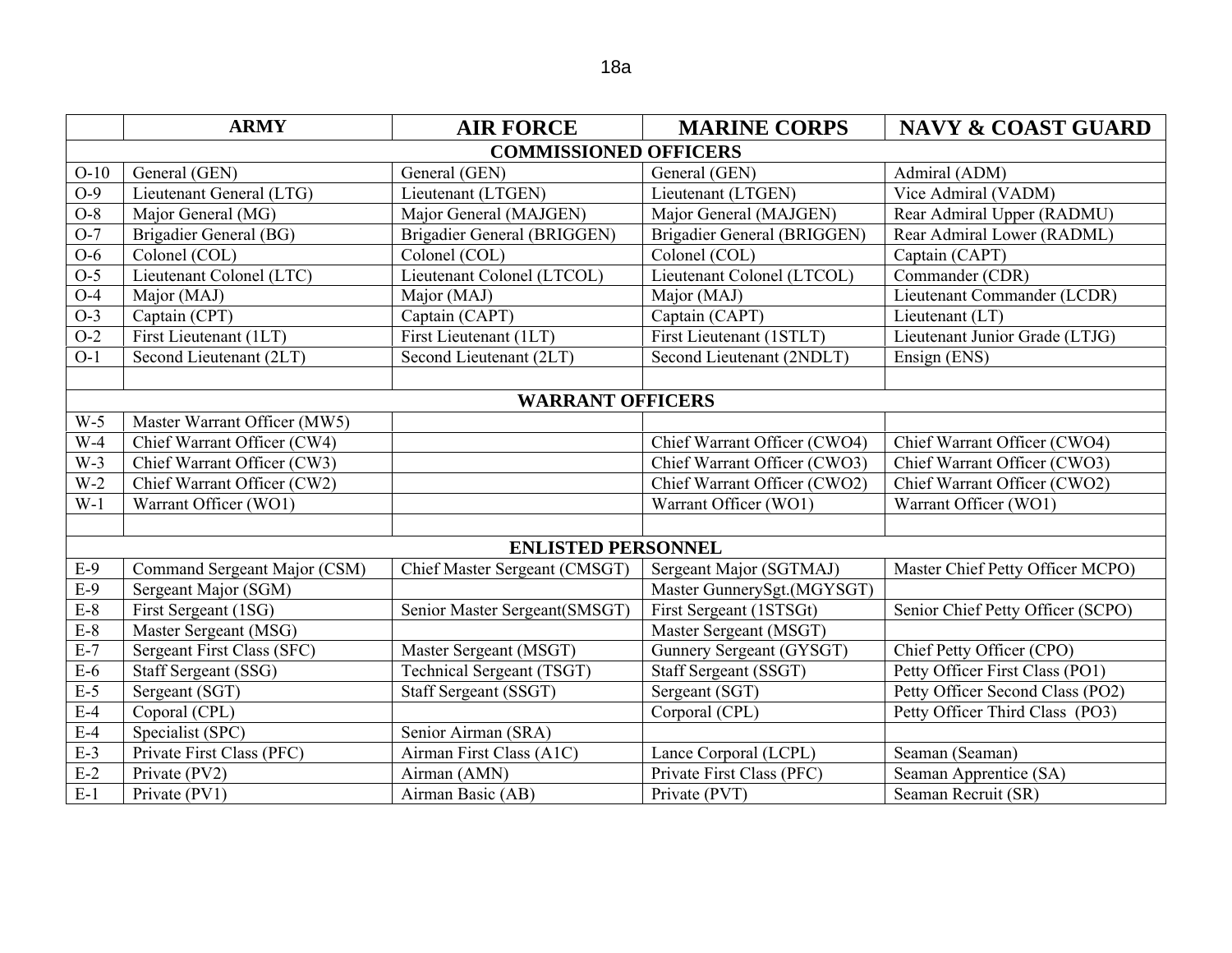### C. Type 3: Non-Paid Workers and Non-Workers

Use the following situation/action chart to code entries that indicate homemakers, volunteers, students, retired, never worked, etc.

| <b>Situation</b>  |                                                                                                                                                                |                                                                                                    | Action                                                                                                  |
|-------------------|----------------------------------------------------------------------------------------------------------------------------------------------------------------|----------------------------------------------------------------------------------------------------|---------------------------------------------------------------------------------------------------------|
| <b>Type</b>       | Industry                                                                                                                                                       | Occupation                                                                                         | <b>Coding Instructions</b>                                                                              |
| Homemakers        | Farm                                                                                                                                                           | <b>Entries like</b><br>"housewife and<br>mother," "taking care<br>of family," "farm<br>wife," etc. | Code "017" or "018" for<br>industry (see Special<br>Case #9 on page 28)<br>and "901" for<br>occupation. |
|                   | Entries like "own family,"<br>etc., with no indication<br>of farm                                                                                              | <b>Entries like</b><br>"housewife and<br>mother," "taking care<br>of family," etc.                 | Code "989" for industry<br>and "901" for<br>occupation.                                                 |
|                   | Note: Look in both industry and occupation for<br>these kinds of entries. Do not confuse this kind<br>of work with housework for pay for other<br>individuals. |                                                                                                    |                                                                                                         |
| <b>Volunteers</b> | Entries like church, Red<br>Cross, school, or other<br>organization with<br>volunteers                                                                         | Indication of<br>volunteer, including<br>"Candy Striper,"<br>"Gray ladies," etc.                   | Code "989" for industry<br>and "902" for<br>occupation.                                                 |
|                   | Note: (1) For VISTA volunteers, see Special<br>Cases on page 32. (2) The majority of<br>volunteer fireman are paid workers. Follow<br>index for fireman.       |                                                                                                    |                                                                                                         |
| <b>Students</b>   | Any kind of school<br>(including college and<br>university)<br>Note: Consider military<br>cadet as "student." See<br>"ROTC" on page 30.                        | "Student" or typical<br>student's activities,<br>with no other<br>occupation entry.                | Code "989" for industry<br>and "905" for<br>occupation.                                                 |
|                   | Other than school (if<br>CETA or JTPA program)                                                                                                                 | "Student" or typical<br>student's activities,<br>with no other<br>occupation entry.                | Refer to #3 on page 24.                                                                                 |
|                   | Any                                                                                                                                                            | "Student" with other<br>occupation entry.                                                          | Code the non-student<br>occupation entry.                                                               |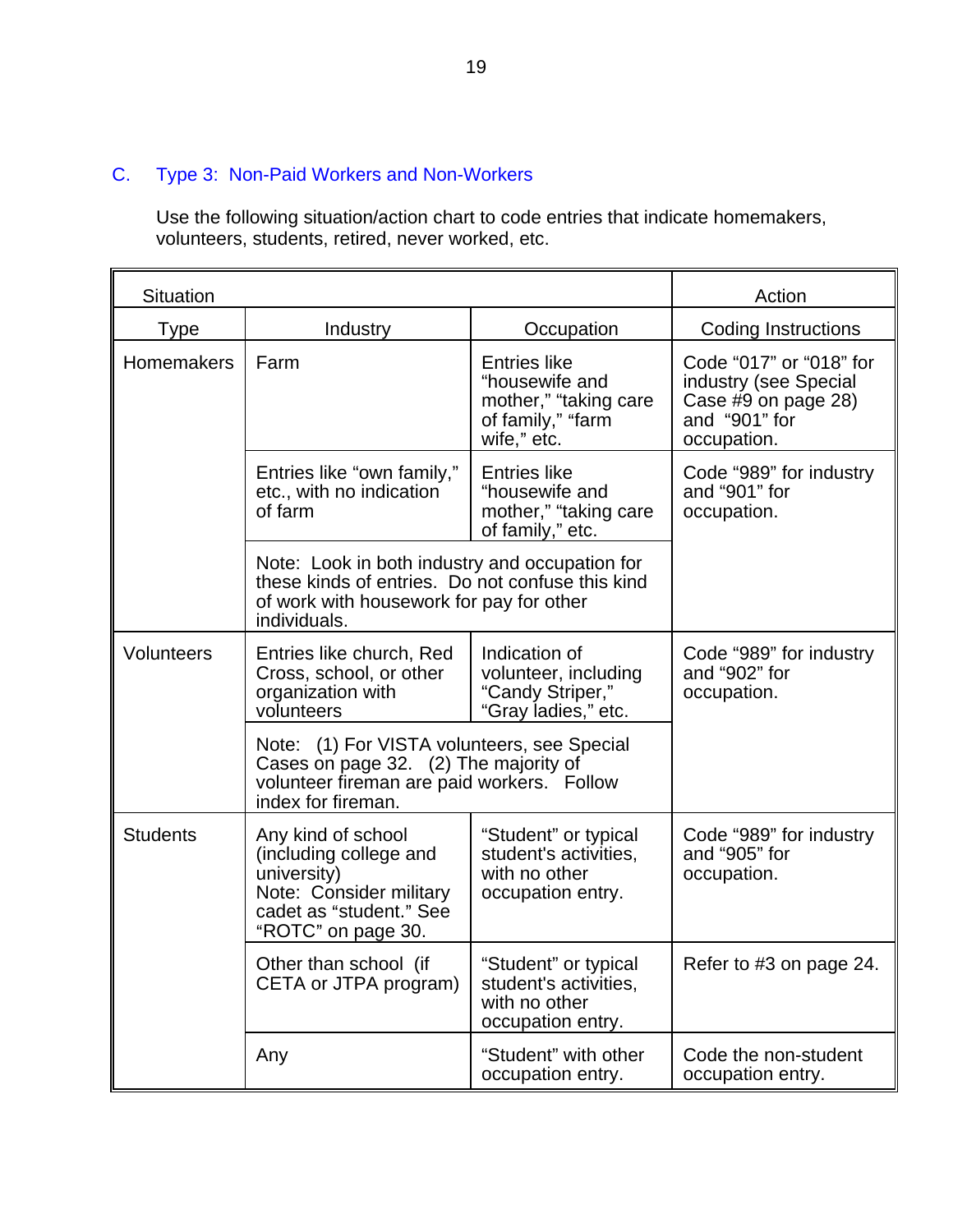| <b>Situation - Continued</b> |                                                                                                                                                                                    |                                                                             | Action                                                                              |
|------------------------------|------------------------------------------------------------------------------------------------------------------------------------------------------------------------------------|-----------------------------------------------------------------------------|-------------------------------------------------------------------------------------|
| <b>Type</b>                  | Industry                                                                                                                                                                           | Occupation                                                                  | Coding Instructions                                                                 |
| Retired                      | "Retired" with no other<br>industry entry                                                                                                                                          | "Retired" with no<br>other occupation<br>entry.                             | Code "988" for<br>industry and "906" for<br>occupation.                             |
|                              |                                                                                                                                                                                    | Codable occupation<br>entry or "Retired" with<br>other occupation<br>entry. | Code industry "988"<br>and code occupation<br>according to<br>description provided. |
|                              | Codable industry entry or<br>"Retired" with other<br>industry entry                                                                                                                | "Retired" with no<br>other occupation<br>entry.                             | Code according to<br>industry description<br>and code occupation<br>"906."          |
| Did not<br>work              | "Never worked," "none," "child," "infant," "inmate,<br>n.s.," "patient," "disabled," ( "retarded," "unable to<br>work," etc.), or other indication that the person did<br>not work |                                                                             | Code "989" for<br>industry and "910" for<br>occupation.                             |

#### **Note: (1) Information on coding the entry of "disabled veteran" is located on page 50, #2.**

**(2) If industry and occupation items are blank, reference age. If 14**   $\frac{1}{2}$  years and under, code as child using "989" for Industry and "910" for **occupation.** 

**(3) If unemployed is reported for industry and occupation use "999" for industry and "990" for occupation. (Unknown if decedent has ever worked or temporarily out of work.)**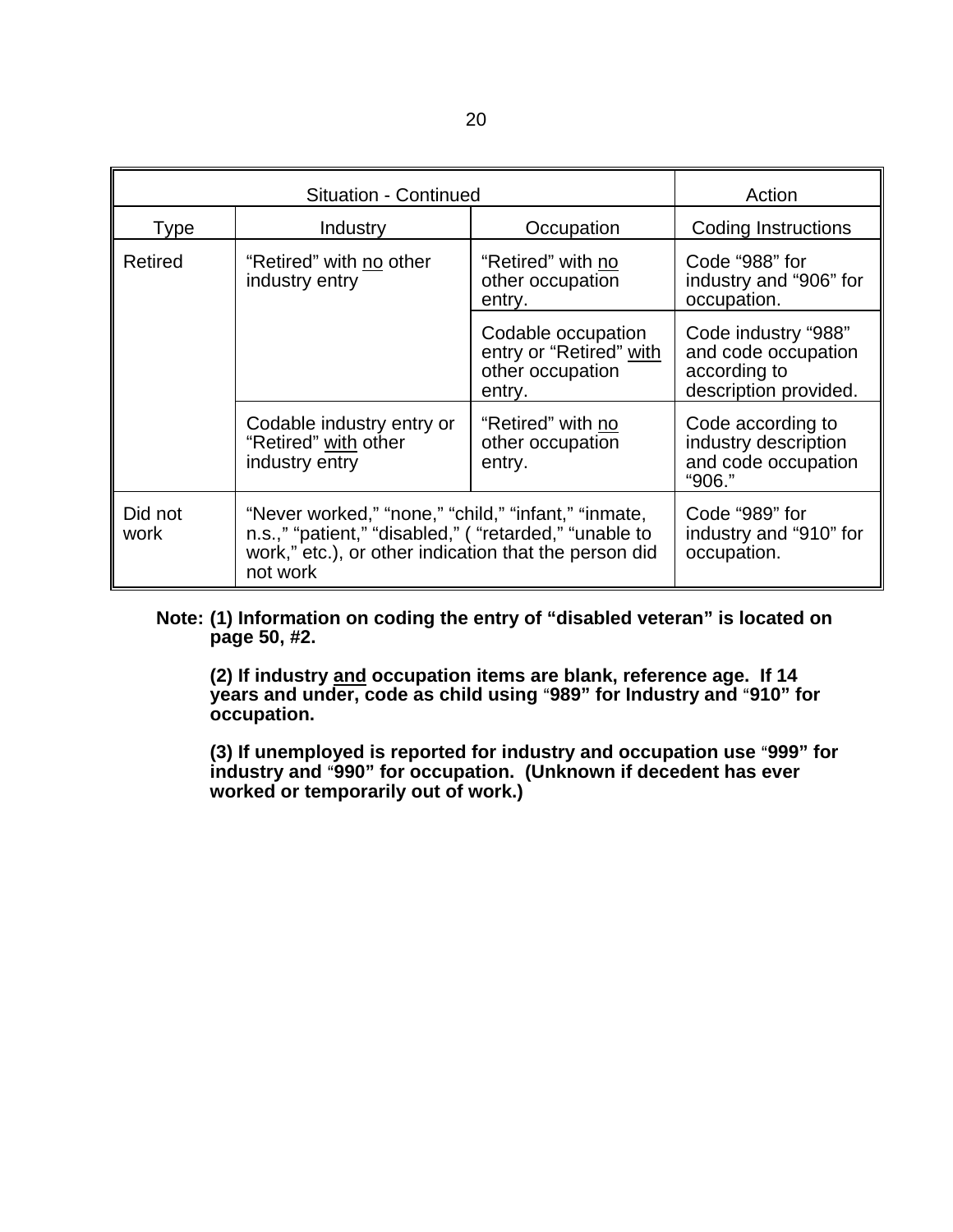#### D. Type 4: Single Entry

First look at the list of **Special Cases** on page 22. If the industry entry is one of the "Special Cases," code according to the instructions. If the entry is not listed, use the Alphabetical Index. Most of the time industry can be coded from the industry entry alone. Other times industry and occupation entries will have to be combined in order to determine the industry code. The examples described below may help decide which combination of words to look up in the Alphabetical Index. **If the**  industry is not one of the "Special Cases," use the Alphabetical Index (Part **19B) and follow the two steps listed below.** 

Step 1. First try to use the industry entry or company name alone:

Example:

Industry Repair and polish shoes

Look up "Shoe Repair and shoeshine Parlor." Code "889."

Step 2. If the industry entry or company name does not help by itself, then use both industry and occupation together:

Examples:

Industry Retail Store

**Occupation** Manager of Shoe Store

Look up "Shoe store (ret.)" Code "518."

Industry **Cannery** 

**Occupation Bean** sorter

Look up "Vegetable cannery (mfg.)," code "109." Use occupation with industry because "cannery" alone is not sufficient to determine an industry code.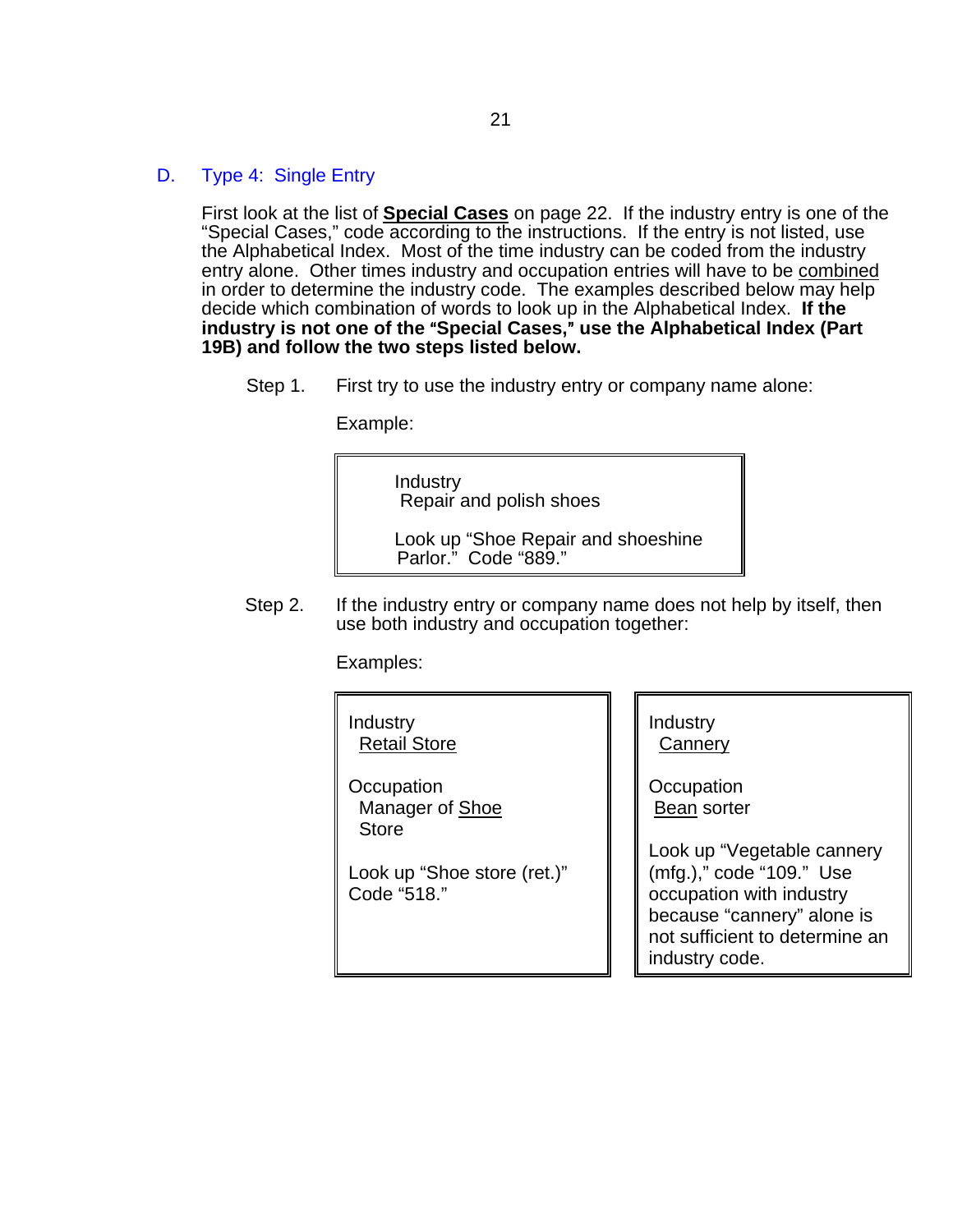## E. Special Cases - Industry

| 1.  |                                                                             |  |
|-----|-----------------------------------------------------------------------------|--|
| 2.  |                                                                             |  |
| 3.  |                                                                             |  |
| 4.  |                                                                             |  |
| 5.  | Construction, Craft & Repair Workers Working in Private Homes 25            |  |
| 6.  |                                                                             |  |
| 7.  |                                                                             |  |
| 8.  | Department Stores - Discount Stores - Variety Stores, Mail Order Chains  27 |  |
| 9.  |                                                                             |  |
| 10. |                                                                             |  |
| 11. |                                                                             |  |
| 12. |                                                                             |  |
| 13. |                                                                             |  |
| 14. |                                                                             |  |
| 15. |                                                                             |  |
|     |                                                                             |  |
| 16. |                                                                             |  |
| 17. |                                                                             |  |
| 18. |                                                                             |  |
| 19. |                                                                             |  |
| 20. |                                                                             |  |
| 21. |                                                                             |  |
| 22. |                                                                             |  |
| 23. |                                                                             |  |
| 24. |                                                                             |  |
| 25. |                                                                             |  |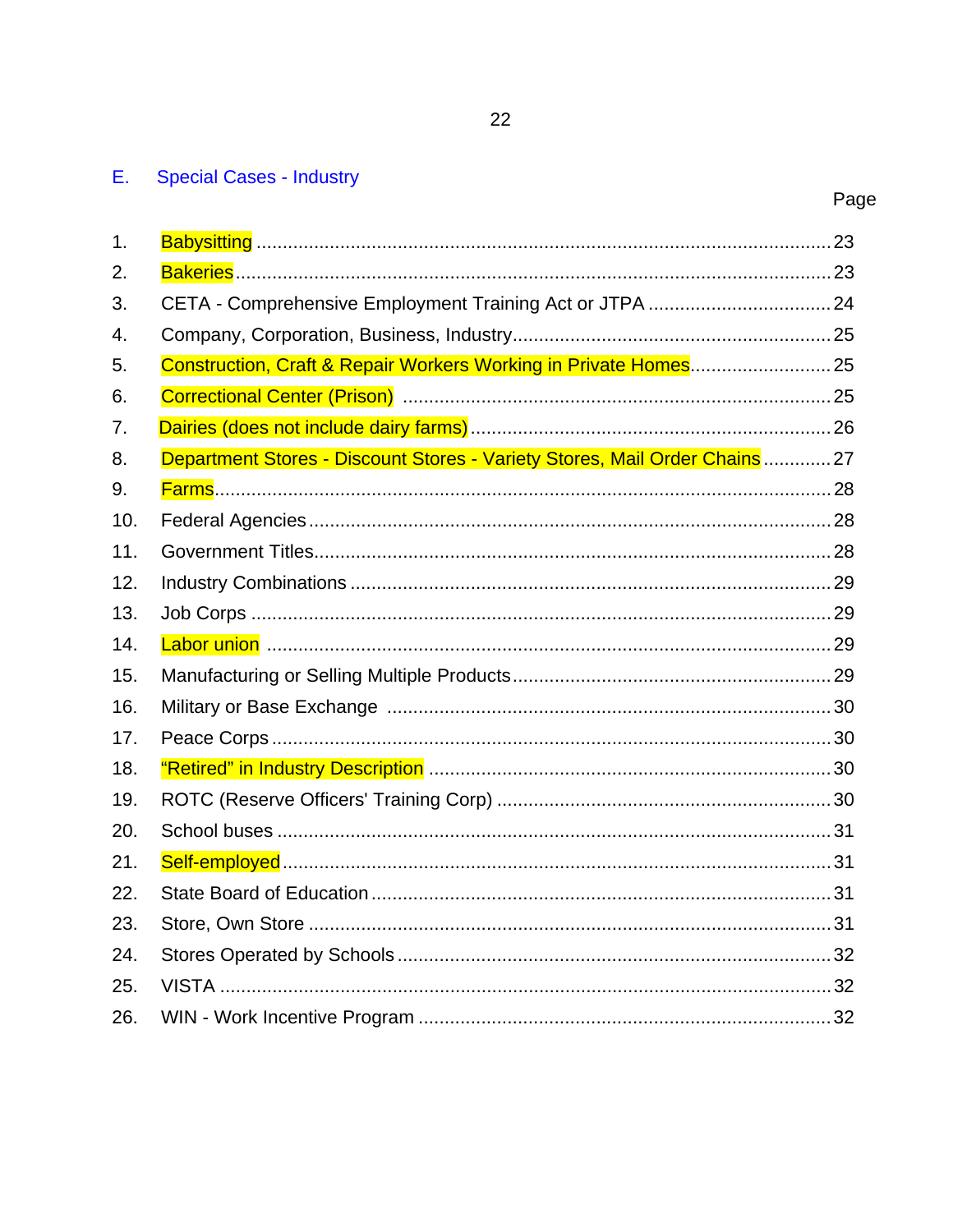#### 1. **Babysitting**

Babysitting can be found in many industries. Those that work for schools, churches, and any business or government organization that may provide babysitting services should be coded to the industry reported. It may be more difficult to distinguish between babysitters who take children into their own home (coded to 847), and those who sit in the home of others (coded to 929). If person's "**own home"** is reported, code to "**847."** If **work for others (in their home)** is reported, assign code **"929."** If place of work is not reported, code to "929" if the age stated on the certificate is 24 or less. Code the person to "847" if age 25 or over.

#### 2. **Bakeries**

The major industry grouping (that is, manufacturing, wholesale trade, or retail trade) for bakeries is often not reported or reported in error. When there is an industry entry of "bakery" and the major industry grouping is not reported, use the following list:

|                                                                                                                       |                   | Use these codes:           |
|-----------------------------------------------------------------------------------------------------------------------|-------------------|----------------------------|
| Occupation                                                                                                            | Industry          | Occupation                 |
| <b>Baker</b><br>Baker's helper<br><b>Bookkeeper</b>                                                                   | 127<br>127<br>127 | 780<br>895<br>512          |
| Cashier<br>Deliverer (with indication of retail business)<br>Deliverer (with indication of manufacturing)             | 119<br>119<br>127 | 472<br>913<br>551          |
| Dough machine operator<br>Driver salesperson<br>Janitor                                                               | 127<br>127<br>127 | 784<br>913<br>422          |
| Manager or proprietor<br>Route salesperson -<br>"See driver salesperson"<br>Salesperson                               | 119<br>119        | 470<br>913                 |
| Waiter<br>All other occupations<br>(Retail industry indicated)<br>All other occupations (exc.<br>Retail or Wholesale) | 119<br>119<br>127 | 411<br>Code using<br>Index |

For an industry of bakery, with an occupation of: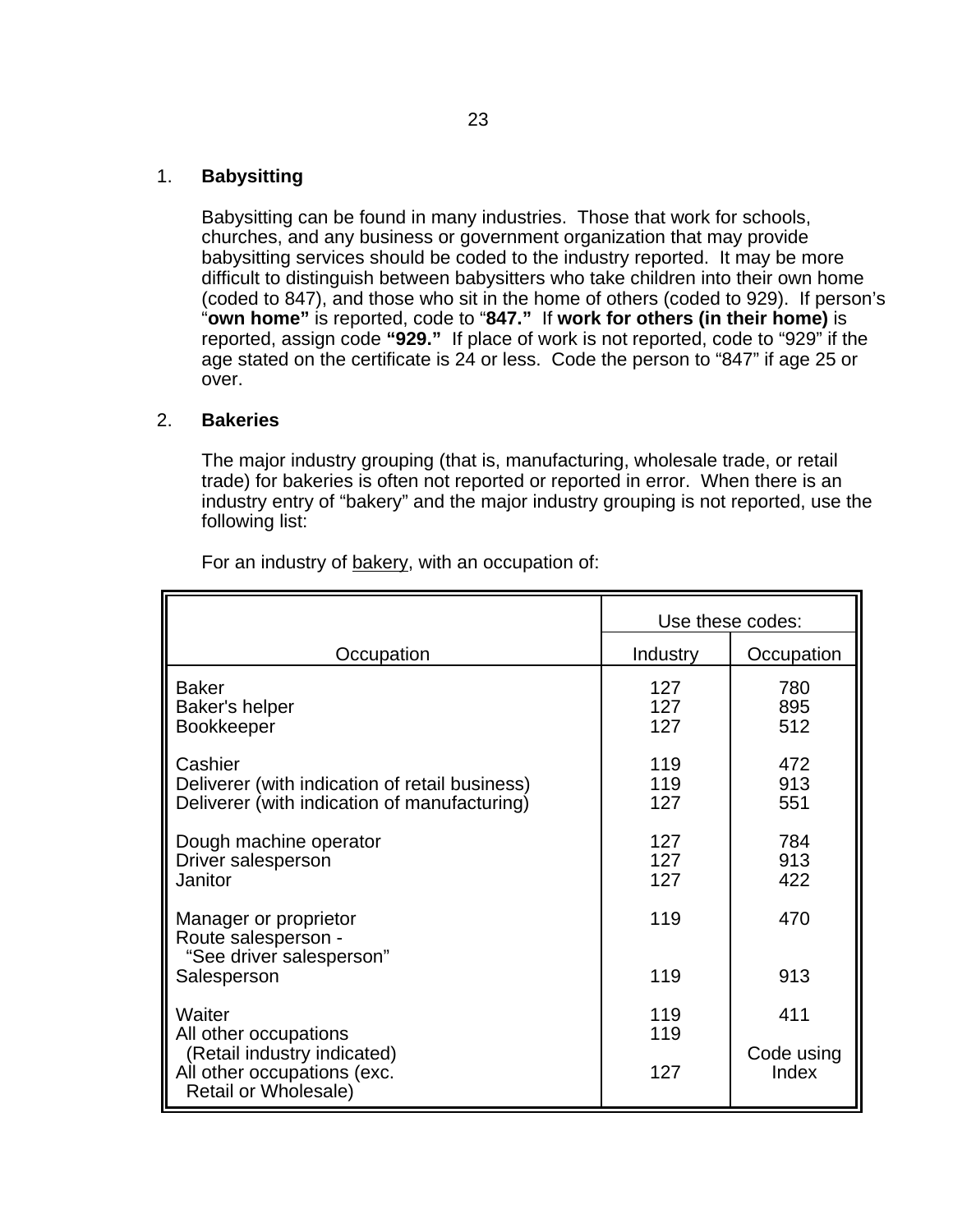3. CETA (Comprehensive Employment Training Act) or JTPA (Job Training Partnership Act)

This program may be reported by different titles such as Neighborhood Youth Corp, JOBS, Manpower Development Training Programs (MDTA), or New Careers. People in these programs have been employed by a variety of organizations such as hospitals, schools, libraries, playgrounds, or city parks. Assign the industry code of the participant's place of employment, even in an on-the-job training program.

If the place of employment is not reported and the industry cannot be determined using the occupation question, code the industry "948 - Administration of Human Resources Program." When the occupation refers to the planning or administration of a CETA program code industry "939 - General Government." For students with only one entry of "CETA," code industry "939" and occupation "905."

For example:

| Industry - County CETA program          | Code "938" for "City Tax Office"                             |
|-----------------------------------------|--------------------------------------------------------------|
| Occupation - Clerk typist in tax office |                                                              |
|                                         |                                                              |
| Industry - City CETA program            | Code "948" for "Administration<br>of Human Resource Program" |
| Occupation - Assistant coordinator      |                                                              |
|                                         |                                                              |
| Industry - CETA                         | Code "939" for "General<br>Goverrnment, n.e.c."              |
| Occupation - Operating xerox            |                                                              |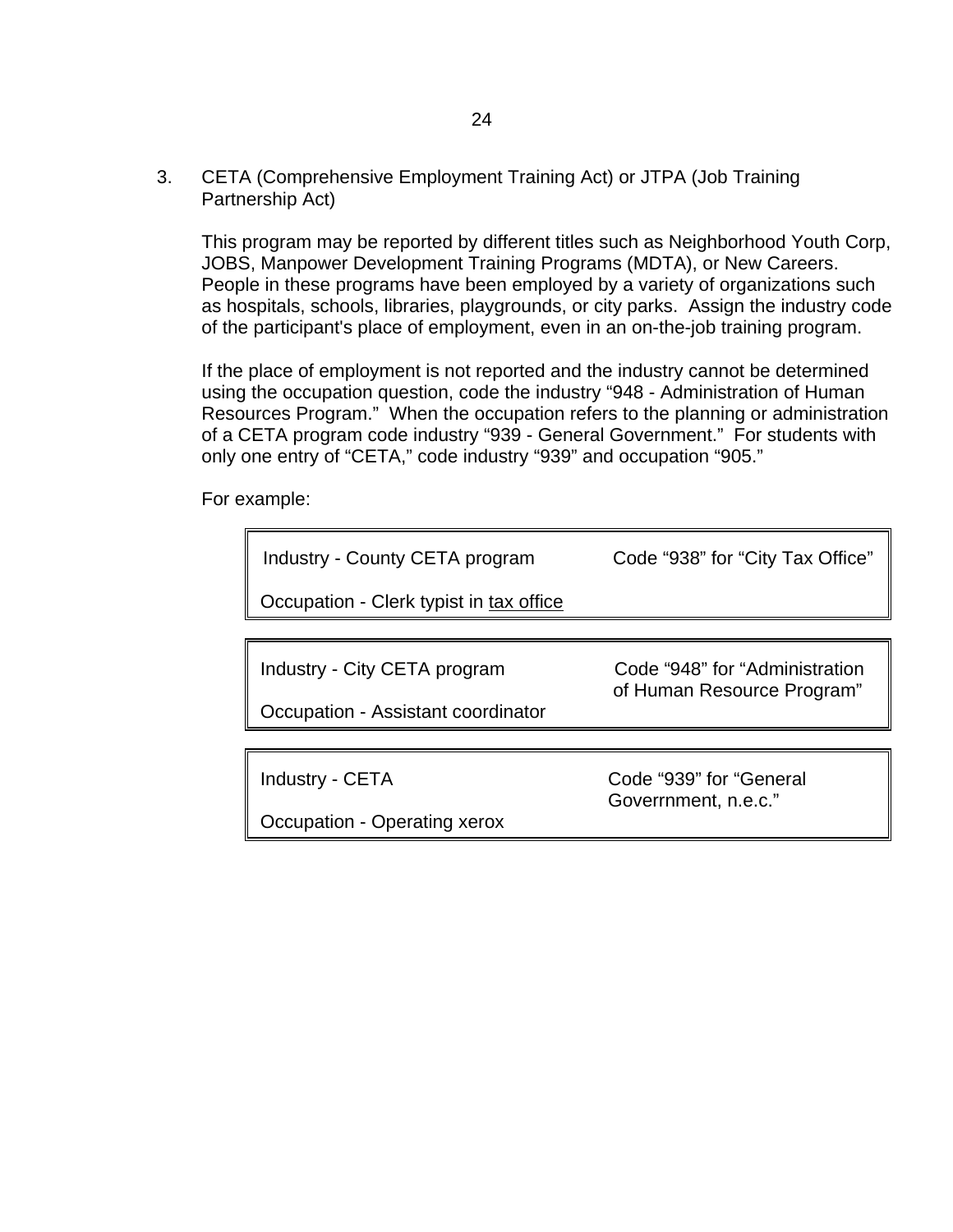4. Company, Corporation, Business, Industry

In general ignore the words "company," "Co.," "corporation," "industry," and "business" when they appear as part of an industry entry. There is one exception: If the word "business" is used as a description of the industry and is necessary in the title. For example: "Business machines (mfg.)"

### 5. **Construction, Craft and Repair Workers Working in Private Homes**

For certain construction, craft and repair workers (such as carpenters or plumbers) who work in private homes, "Private home," "Private family," and other such entries are sometimes reported. For such persons the industry code "929" is wrong since they were not actually in the "Private household" industry. The proper industry code in these cases depends on the service that was rendered, rather than on the person for whom the work is being done. Treat these cases as "self-employed" persons and look up the industry and occupation codes in the "self-emplyed with occ" section of the Index. For example, code an entry of "Private home carpenter" as "077" for industry and "623" for occupation (self-employed carpenter).

6. Correctional Center (Prison)

If the industry entry is "prison" and the occupation entry is "inmate" with a specified job title (such as furniture sander), use code "947 – Prison" and code occupation as stated, rather than the special category for "did not work," which is "989" for industry and "910" for occupation.

**Note: If the industry entry is "Prison n.s." or "Correctional center n.s." use the government run to determine the code for prison rather than "Prison PR."**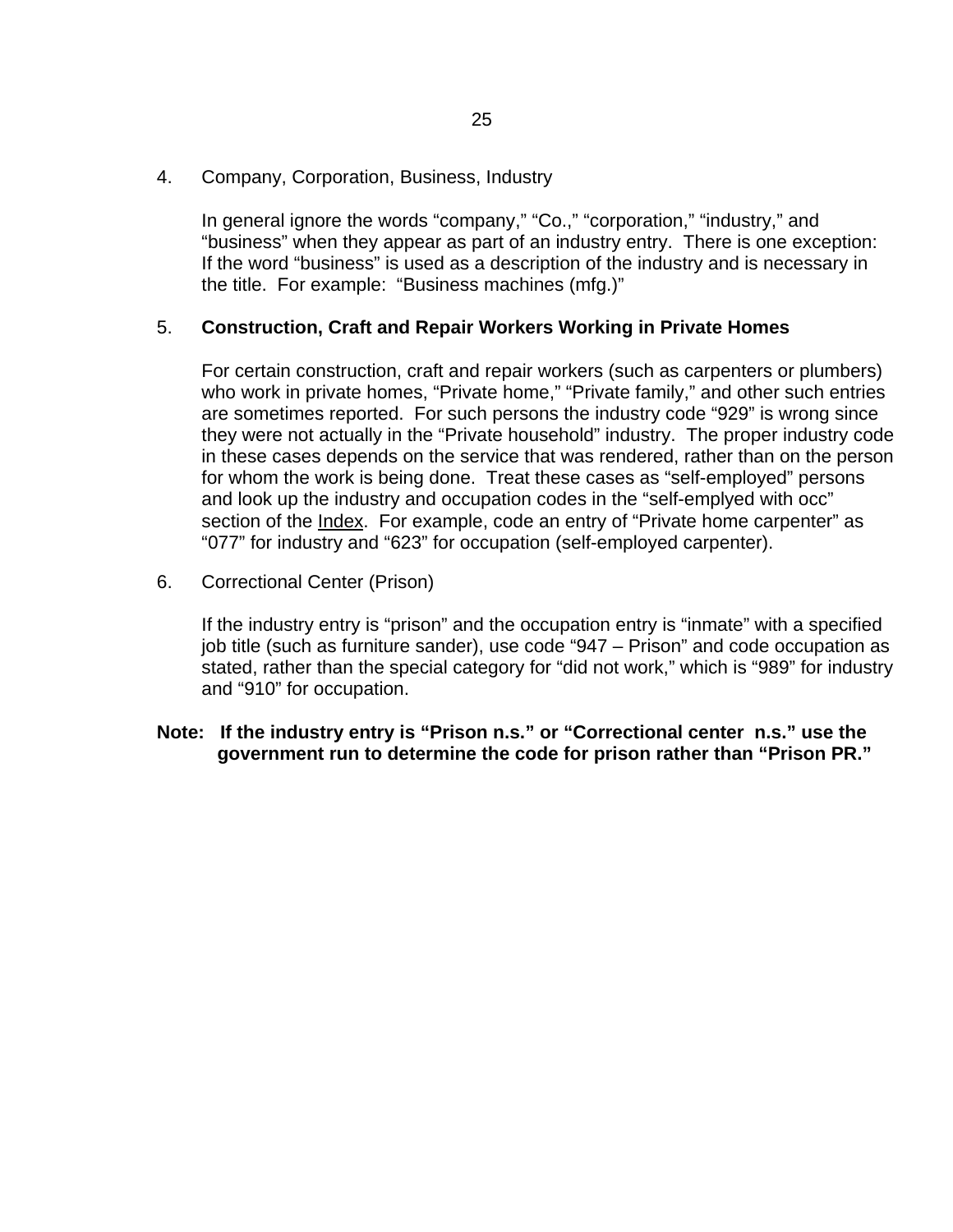7. **Dairies** (does not include dairy farms)

The primary activity (that is, manufacturing, wholesale trade, or retail trade) for dairies is often not reported or reported in error. When there is an industry entry of "Dairy" and the major industry grouping is not reported, use the following chart.

For an industry entry of dairy, with an occupation entry of:

|                                                         |                      | Assign these codes: |
|---------------------------------------------------------|----------------------|---------------------|
| Occupation                                              | Industry             | Occupation          |
| Bookkeeper<br>Bottling machine operator<br>Cashier      | 117<br>117<br>498    | 512<br>880<br>472   |
| Deliverer<br>Driver salesperson                         | 117<br>117           | 913<br>913          |
| Manager or proprietor<br>Milkman<br>Route salesperson   | 498<br>117<br>117    | 470<br>913<br>913   |
| <b>Sales</b><br><b>Truck driver</b><br>Waiter           | 498<br>117<br>868 1/ | 476<br>913<br>411   |
| All other occupations<br>(Retail industry indicated)    | 498                  | Code using<br>Index |
| All other occupations<br>(Wholesale industry indicated) | 447                  | Code using<br>Index |
| All other occupations<br>(exc. Retail and Wholesale)    | 117                  | Code using<br>Index |

**1/ Indicates Dairy bar**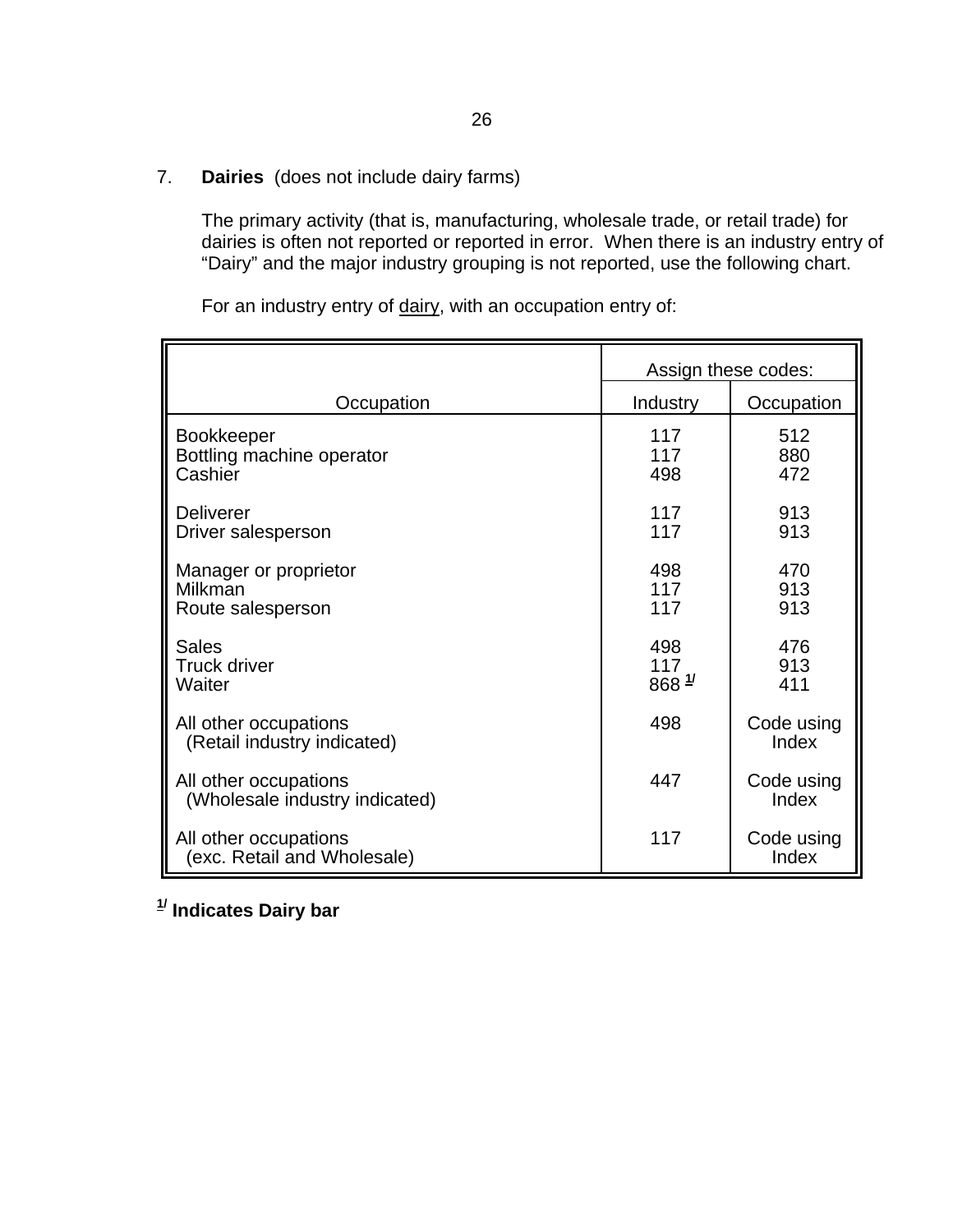#### 8. **Department Stores - Discount Stores - Variety Stores - Mail Order Chains**

If the certificate contains the name of one of the following department, general merchandise, mail order, or discount stores, code as "538:"

| <b>GEMCO</b>    | <b>Sears Roebuck</b> |
|-----------------|----------------------|
| K-Mart          | Target               |
| Montgomery Ward | Walmart              |
| J. C. Penney    | Woolco               |

The following five and dime stores are to be coded "539" even if the entry specifies department store in the industry question:

| <b>Ben Franklin</b> | Murphy    |
|---------------------|-----------|
| Kresge              | Woolworth |
| J. J. Newberry      |           |

For other department, discount, mail order, general merchandise, or variety stores not on this list, code using the Alphabetical Index.

#### Department Stores with leased departments

If the industry is reported as a "department store" and there is an indication that the person worked in any of the departments listed below, code the following departments to the industry code of the activity:

| Department               | Code | Department               | Code |
|--------------------------|------|--------------------------|------|
| <b>Beauty Shop</b>       | 898  | <b>Real Estate</b>       | 707  |
| <b>Optical Dept.</b>     | 508  | <b>Financial Service</b> | 697  |
| <b>Optician's Office</b> | 508  | Insurance                | 699  |
| Photographic Studio      | 749  | <b>Auto Services</b>     | 877  |

All other departments should be coded to "538 - Department store."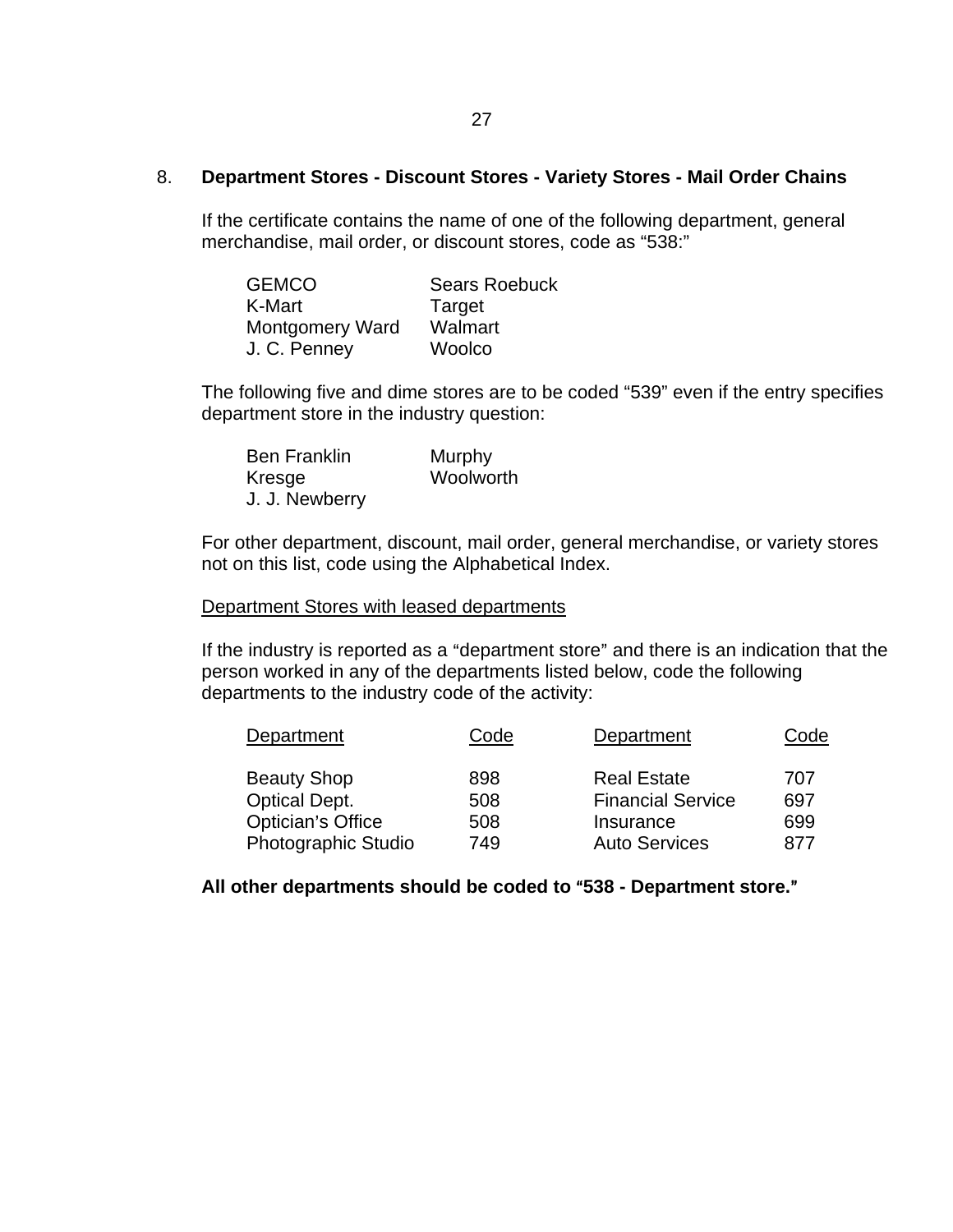#### 9. **Farms**

Most farms are coded to one of two industry categories. One of these is **"agricultural production, crops"** which gets code **"017."** Crops include field crops such as corn, wheat, rice, and other field grains, vegetables, melons, fruits, flowers, shrubbery, and sod. The second industry is **"agricultural production, livestock"** which gets code **"018."** Livestock includes dairy and beef cattle, hogs, chicken, turkey and other poultry (including eggs), horses, mules, donkeys, sheep, goats, rabbits, mink and other fur bearing animals, bees and fish farms. If a certificate reports that the farm raised both livestock and crops, code "018" for livestock.

If the entry is not clearly crop or livestock, look up the entry in the Index.

#### 10. Federal Agencies

Most of the Federal Government agencies are listed in the industry section of the Index under "U. S." for "United States." These listings cover agencies which are clearly Federal even though the certificate may not include the words "Federal," "National," or "United States" (for example, "Post Office" or "Customs"). If the agency cannot be determined as "Federal," do not use the "U. S." list, but look elsewhere in the Index.

#### 11. Government Titles

When using the Index, disregard a city or State name or words like "U.S.," "Federal," or "National" in the title unless it is clear that the industry is a government agency. For example, code a response of "New York Casket Co. Mfg." as "casket (mfg.)" but code "New York City Fire Department" from the Index listing "City: Fire Department." Likewise, "U.S. Steel," "Federal National Bank," or "U.S. Chamber of Commerce" are NOT Federal agencies and should be coded to the appropriate private industry. Consider "Board," "Bureau," "Commission," "Department," "Office" and the like as interchangeable.

The agencies which are clearly government (even though the entry may not include the words "City," "Federal," "State," or "United States") are listed in the industry section of the Index under one of the government runs (City, State, or United States). For example: the Post Office is listed as "United States: Post Office .......637."

If level of government for whom the deceased worked cannot be determined. look under the "City" run first. If the agency is listed there, use the code; if not, go to the "State" run, then the "United States" run. For agencies listed under more than one run, the lower level of government has priority. For example, the Welfare Dept. is listed under the City and State runs; use the "City" code if there is no clear indication about the level of government.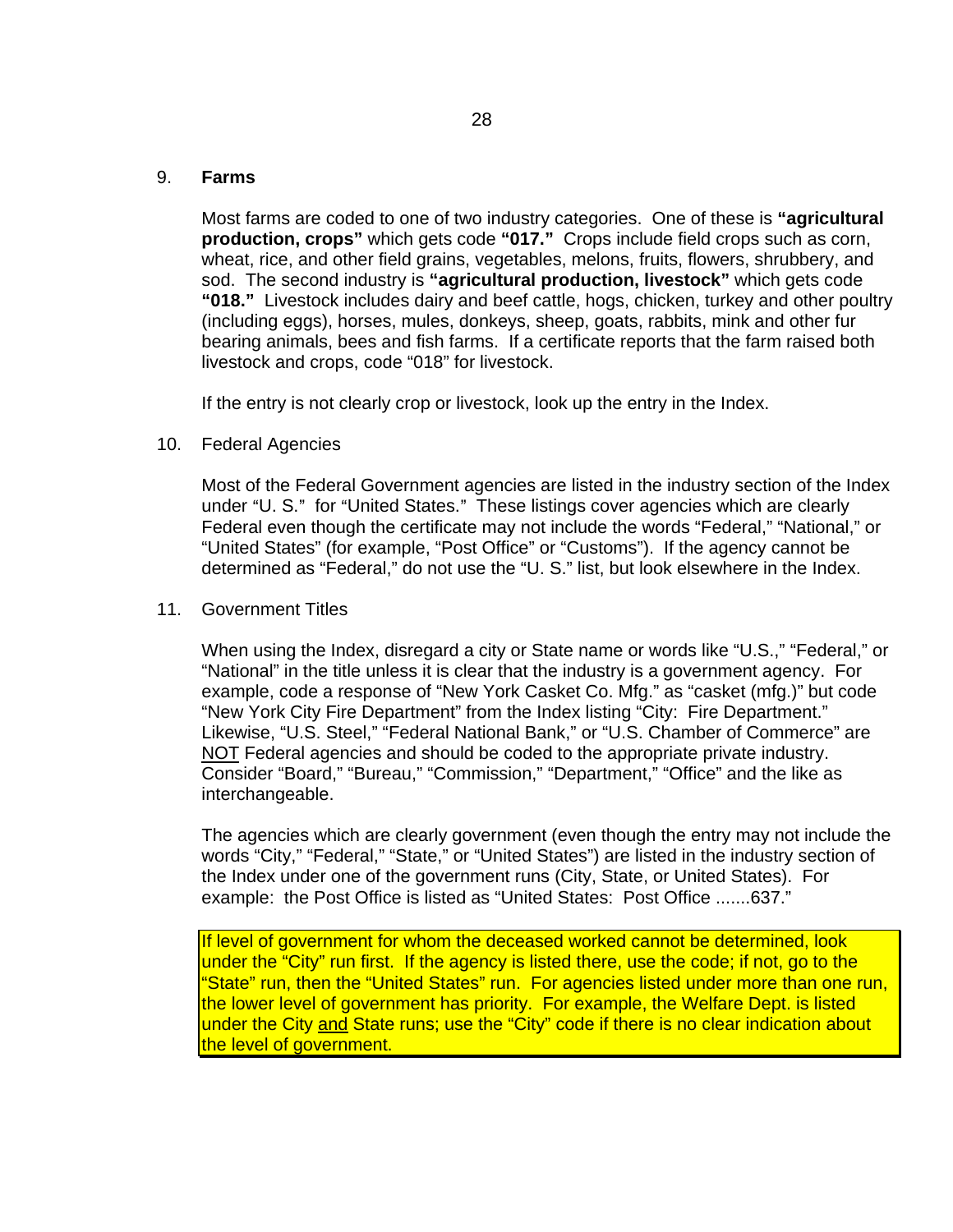12. Industry Combinations

Certain industries that occur frequently with other industries have been combined into one code and are found in the index. The following obsolete industry combinations maybe reported on death certificates and other survey documents.

#### 13. Job Corps

Job Corps participants are persons who are trainees in work-related, academic, vocational, or job-counseling programs at Job Corps Centers. These trainees are not in the labor force and are to be coded to industry "989" and occupation "905."

Code Job Corps personnel, that is, the instructors and other working personnel, to industry "839."

#### 14. Labor Union

If it can be determined that the decedent was an employee of the union itself code "918." When the industry entry is "union" or "union hiring hall" and the occupation is carpenter, plumber, iron worker, etc., code to the construction industry "077" not to the union organization. With an occupation entry of longshoreman or stevedore, code to the water transportation industry "609."

15. Manufacturing or Selling Multiple Products

When the certificate lists multiple products being made or sold by a company and the products go to different industry categories, assign the code for the first product that is more closely related to the occupation. If the occupation is appropriate for either product, code the first product listed.

For example:

Industry - Makes iron and wood fences Occupation - Hand Painter

Iron fences (mfg.) goes to code "287," whereas wood fences (mfg.) goes to code "387." Assign code "287" since the occupation is equally appropriate for both products and iron fences manufacturing is listed first.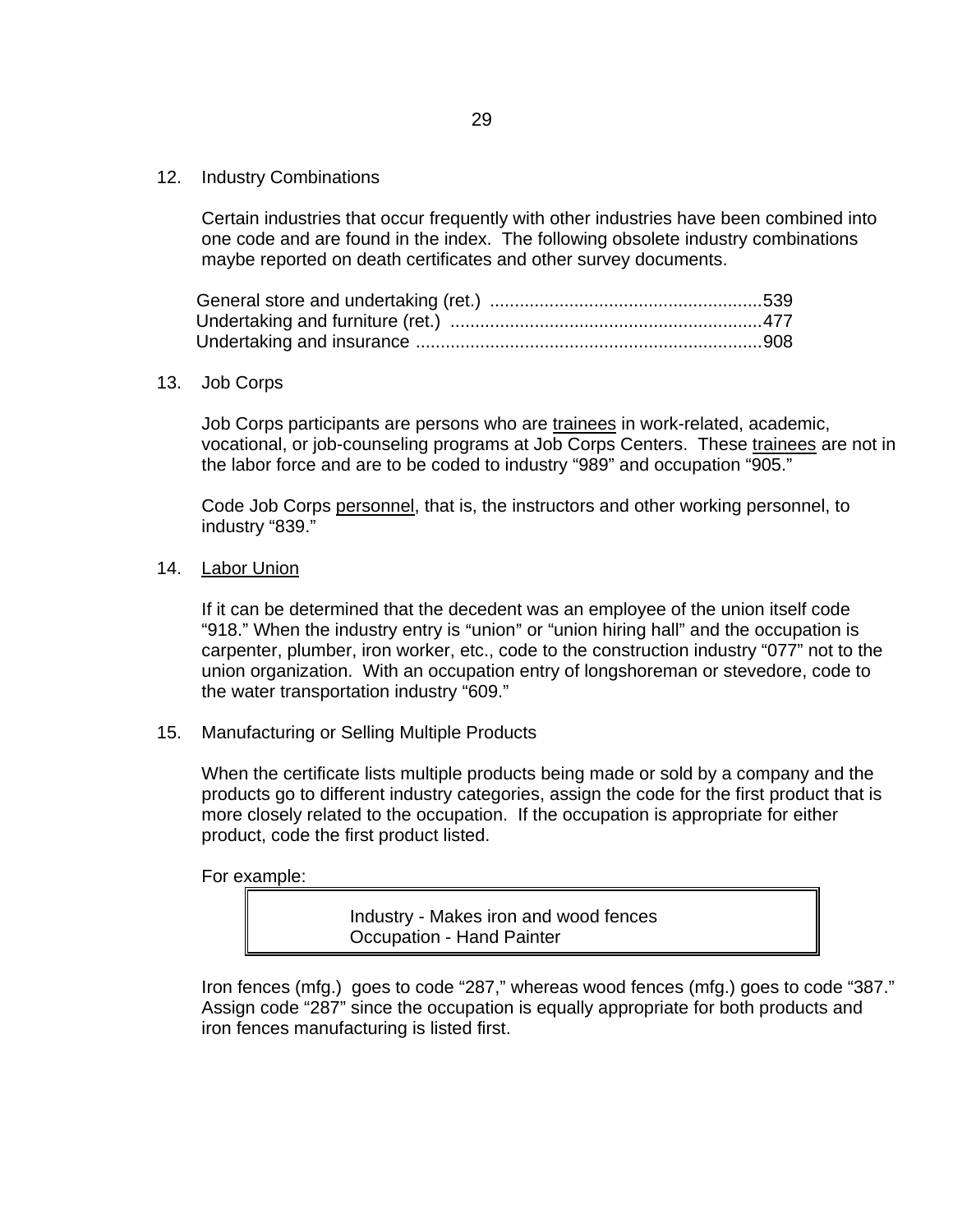Another example:

Industry - Retailing of shoes and hand bags Occupation - Shoe salesman

Shoes (ret.) goes to code "518" and handbags (ret.) goes to code "517." Since the occupation is more closely related to retail selling of shoes, code the industry "518."

16. Military or Base Exchange

For an industry response of military or base exchange (sometimes reported as post exchange, PX or BX), military commissary or a non-commissioned or commissioned officers club, code the industry "539" and the occupation as reported. If a military rank is the only occupation reported, code the branch of service for industry and code the specified rank for occupation using the situation action chart on page 18.

17. Peace Corps

Volunteers in the Peace Corps are considered employed by the United States Government even if they work in other countries. Code industry "959 - National Security and International Affairs."

#### 18. **"Retired" in Industry Description**

Disregard the word "retired" when it is included as part of the industry entry along with another industry description, like "retired - Furniture sales." In this example, code "Furniture (ret.)." If only the word "retired" is entered in the industry question, use code "988." See situation action chart page 20.

19. ROTC (Reserve Officers' Training Corps)

ROTC candidates are high school or college students who are enrolled in a military training program preparatory to active military officers duty. Code ROTC students "989" for industry and "905" for occupation.

## **Note: Military cadets are coded as students "989" for industry and "905" for occupation.**

Instructors in ROTC are usually military personnel and should be coded using the specific branch of armed forces (see the situation chart for armed forces, page 18) if a military rank is given. If no rank or military status is given, code the industry as "High school or college" and code occupation as "Secondary or college teacher."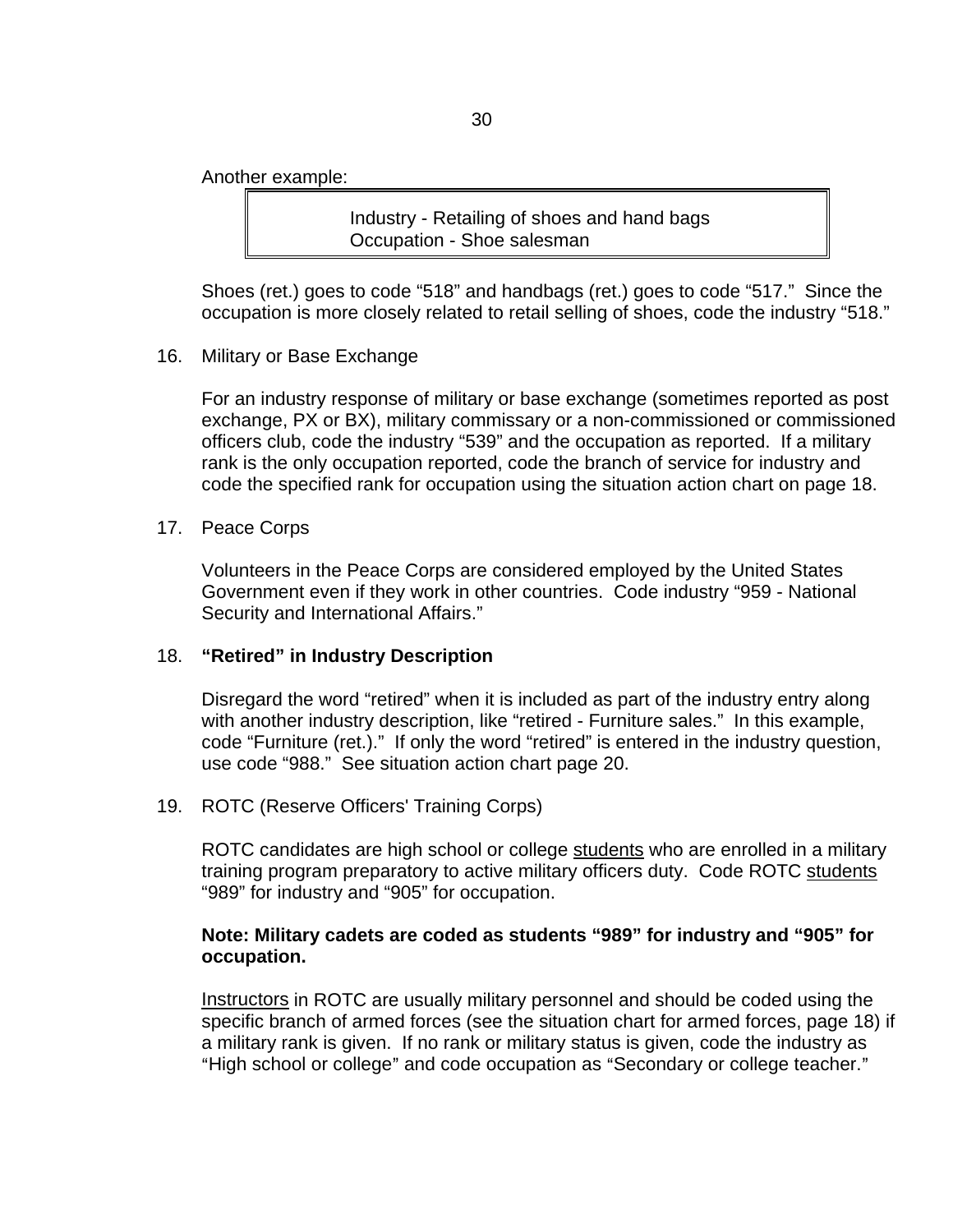20. School Buses

Occasionally school districts will contract private bus companies to transport students. If the name of a private bus company is entered in the industry question, code the industry to "618 - Bus service and urban transit." If a school district, school board, board of education or a school name is entered in the industry question, code to "786 - Elementary and secondary schools" or "787 - Colleges and universities."

## 21. **Self employed with Occupation**

For industry entries of "own account," "own business," "self, own practice" and the like, use the "self employed with occ." listing in the industry section of the Index.

For example:

Industry - Self employed house painter

Code the industry "077 - House painting" and occupation "642 - House painter."

22. State Board of Education

Persons who worked in public schools (elementary or secondary) should be coded "786" even if the certificate has reported "State Board of Education," "State Department of Education," or "State School Board" in the industry question.

23. Store, Own Store

For an industry entry of "store" or "own store," code "579 - Not specified retail store," unless there is some indication of the merchandise being sold. For example, when the certificate shows an occupation entry of "grocery salesperson" and an industry entry of "store" assume that the "store" is a "grocery store" and code the industry accordingly.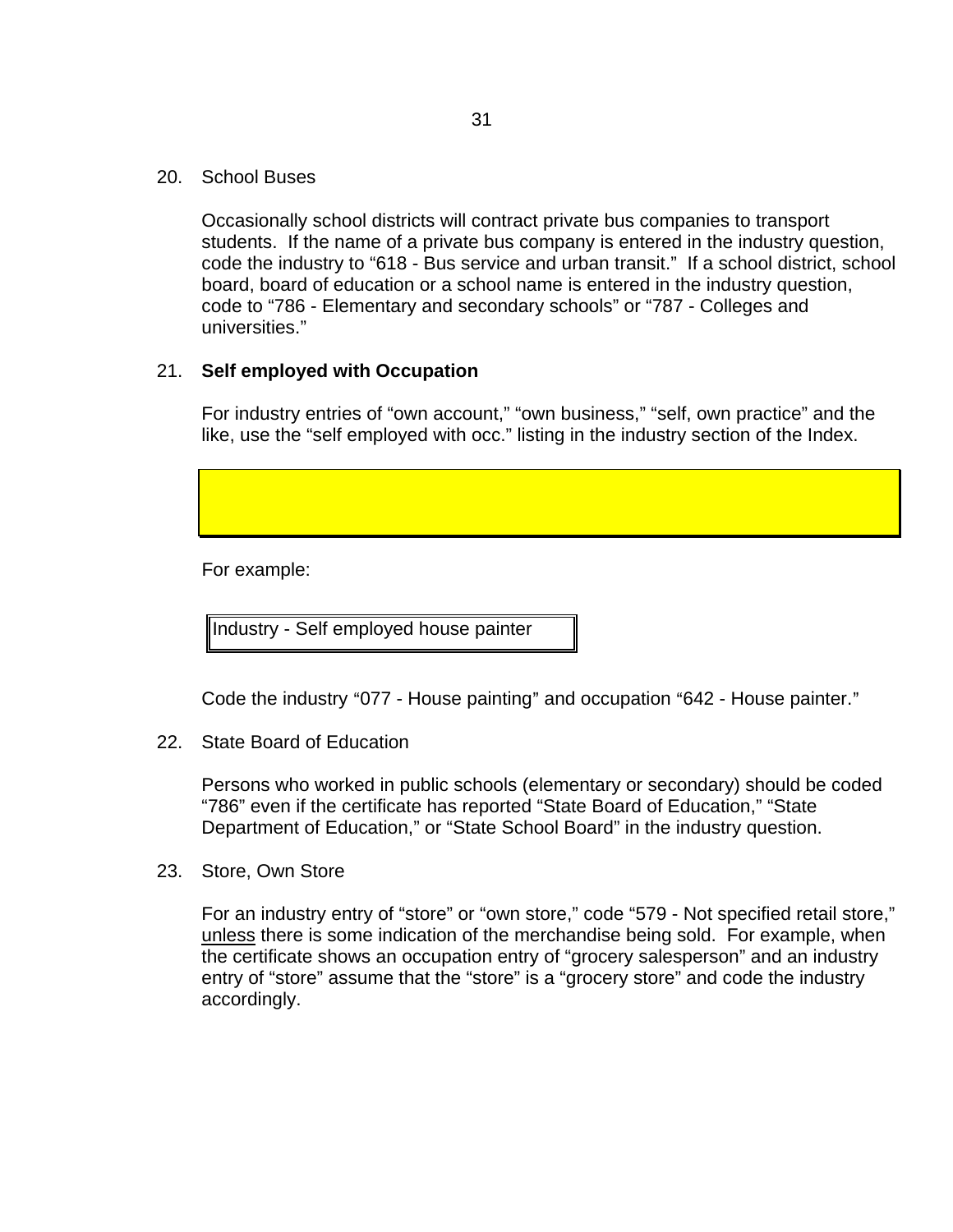24. Stores Operated by Schools

Code stores operated by secondary schools or colleges to retail trade by type of merchandise sold; e.g., "Book stores - 537," "Candy stores - 498," etc.

25. VISTA - Volunteers in Service to America

VISTA volunteers are classified as employed. Code industry "948 - Administration of Human Resources."

26. WIN - Work Incentive Program

This program provides training for employment, primarily through private employers. Persons who were placed in a regular job or were receiving on-the-job training through WIN should be assigned the industry code of their place of employment. If just WIN is reported and there is no employing company reported, code "948 -Administration of Human Resources Program," if the occupation entry indicates the person was involved with the program.

#### F. When a Product is Listed

Often the major industry group is not reported (such as manufacturing, wholesale trade, retail trade) or is reported in error. For these entries, use the occupation entry to determine the correct industry code -- **refer to the chart on the next page.**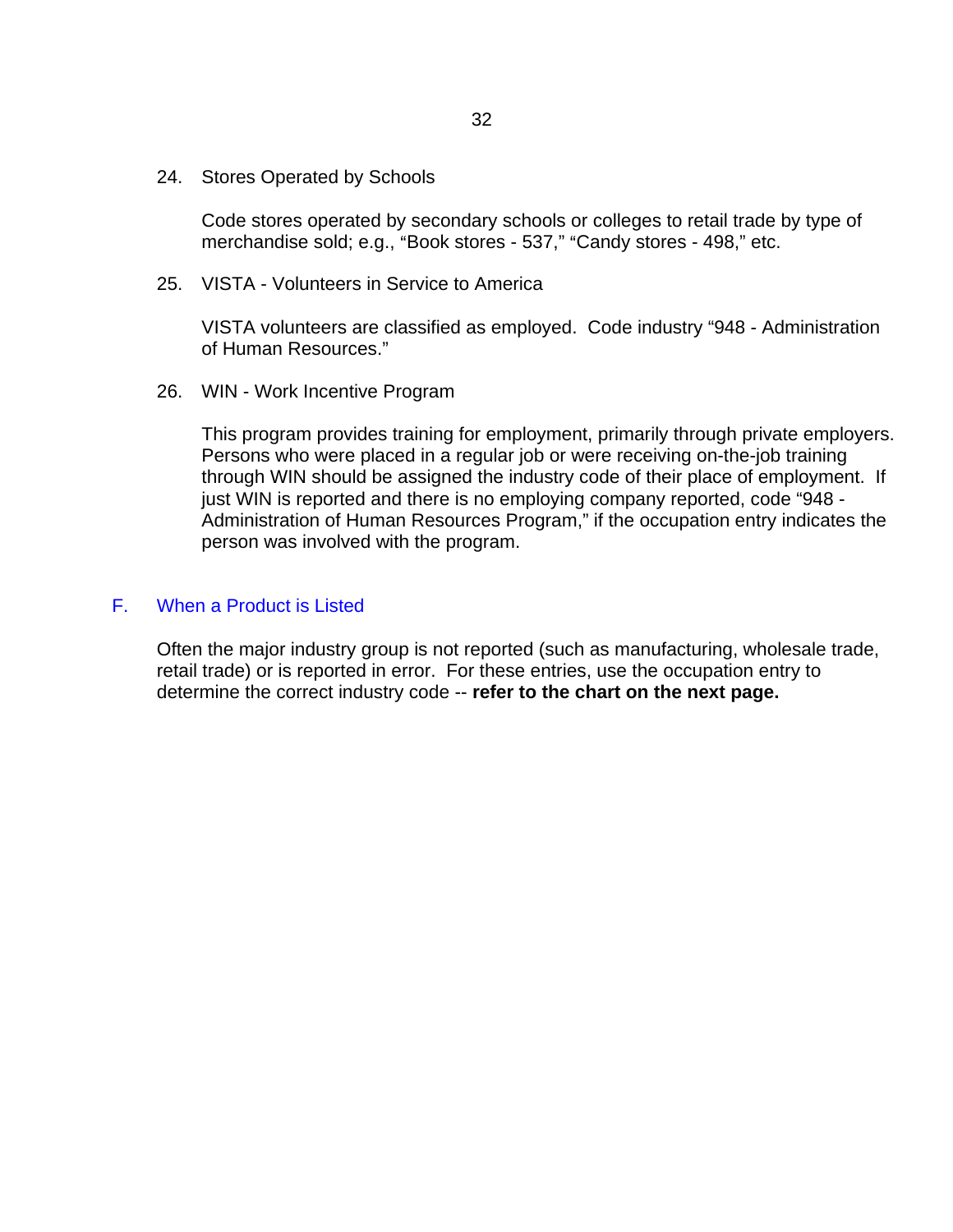# WHEN A PRODUCT IS LISTED IN INDUSTRY

| Situation                                                                                            |                                                                                                                                                                                                                                                                 | Action                                             |
|------------------------------------------------------------------------------------------------------|-----------------------------------------------------------------------------------------------------------------------------------------------------------------------------------------------------------------------------------------------------------------|----------------------------------------------------|
| Industry<br>Occupation                                                                               |                                                                                                                                                                                                                                                                 |                                                    |
|                                                                                                      | Selling such as:<br>cashier<br>delivery person<br>stock handler<br>Mfg. representative                                                                                                                                                                          | Code using the<br>wholesale<br>industry line       |
| Industrial products such<br>as:<br>Farm machinery<br>Cranes<br><b>Steel pistons</b><br>Mining drills | <b>Production, such as:</b><br>assembler<br>machine operator<br>machinist<br>Repairer or serviceman of<br>production machinery such as:<br>metal working machinery<br>grain cleaning machinery<br>farm machinery<br>gas turbine generators<br>textile machinery | Code using the<br>manufacturing<br>line            |
|                                                                                                      | Repairer or serviceman exc.<br>production machinery such as:<br>general auto<br>furnace cleaning and repair<br>surveying instruments                                                                                                                            | Code industry to<br>business and<br>repair service |
|                                                                                                      | Selling, such as:<br>cashier<br>delivery person<br>stock handler                                                                                                                                                                                                | Code to retail<br>industry line                    |
| Consumer products,<br>such as:<br>furniture<br>groceries<br>shoes<br>toys<br>watches                 | Production, such as:<br>assembler<br>foreman<br>machine operator<br>machinist<br>Any repairer or serviceman of<br>production machinery, such as:<br>wood working machine<br>fork lifts<br>pattern stamper                                                       | Code using the<br>manufacturing<br>line            |
|                                                                                                      | Repairer or serviceman exc.<br>production machinery, such as:<br>lawn mover and garden<br>equipment<br>household appliances<br>office machines                                                                                                                  | Code industry to<br>business and<br>repair service |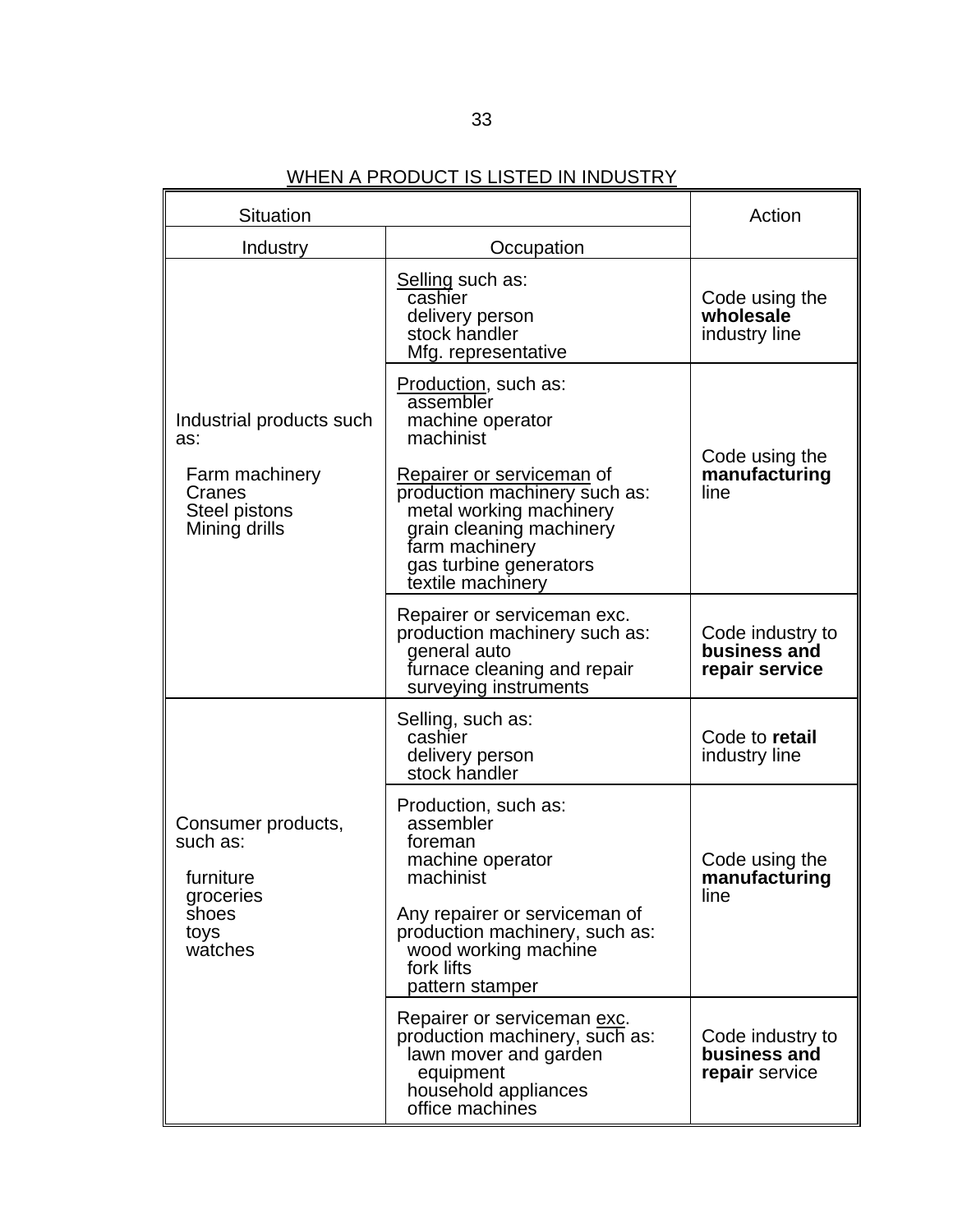G. General Non-Specified Codes (n.s.)

If the only industry information on the certificate is one of the major groups: "construction," "manufacturing," "retail," or "wholesale," and determination cannot be made as to the type of product being manufactured or sold, assign the following as appropriate:

| Manufacturing, n.s399 |  |
|-----------------------|--|
|                       |  |
|                       |  |

For example:

Industry - Retail Store Occupation - Manager

In this situation, a product is not given but the major industry "Retail" is provided. Therefore, code the industry "579."

H. Type 5: Multiple Entries

The following are five rules to use in order to determine the industry code when two industries are given.

1. If two industries are reported and only one occupation is reported, code the industry that seems most appropriate for the occupation entry.

Example:

Industry - Food service, Security service

Occupation - Security guard

In this example, the appropriate industry code is "768 - Security guard service," because it matches the occupation "Security guard."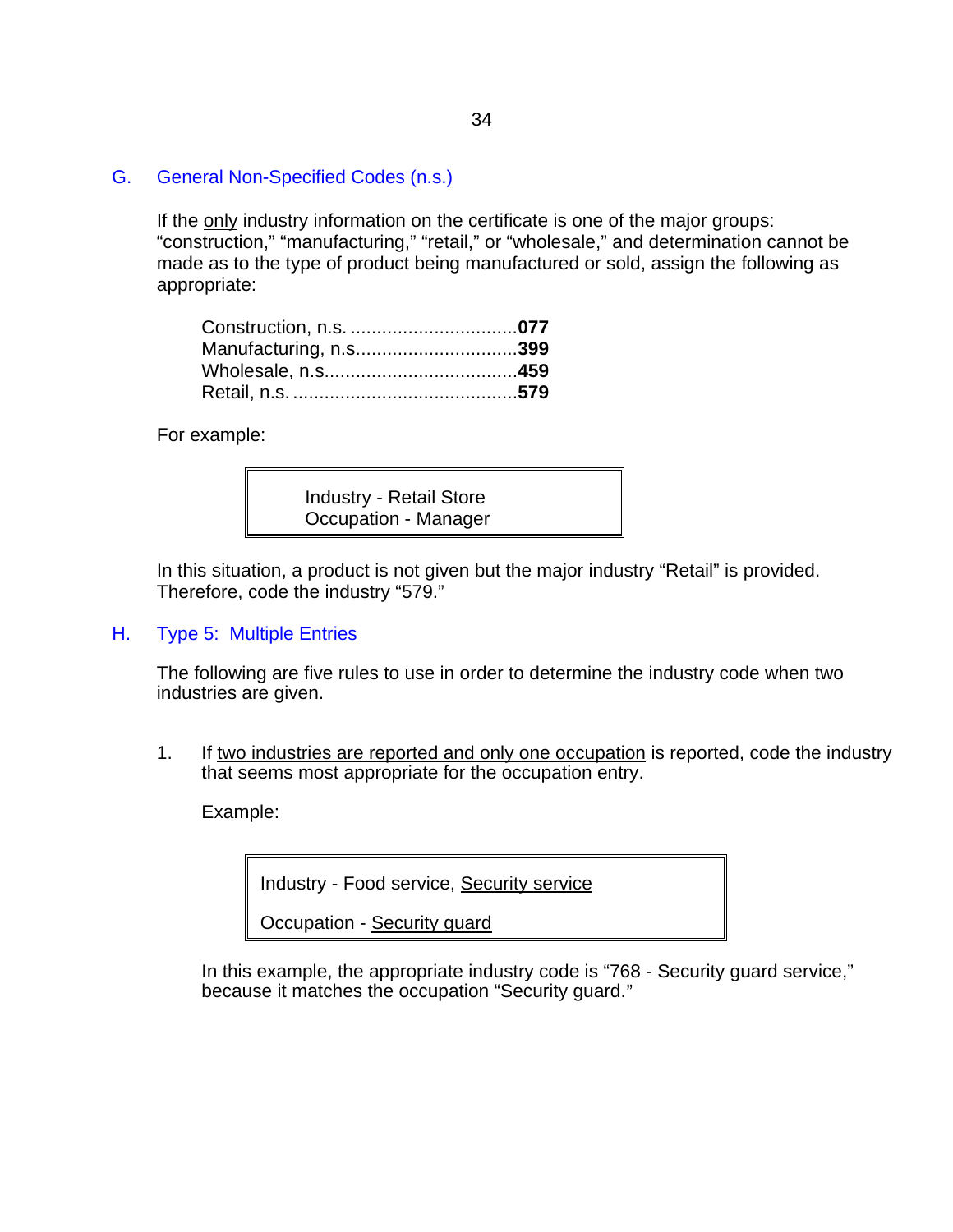2. If an entry indicates both manufacturing and wholesale trade, proceed as follows:

Example 1: If the occupation is a sales occupation, code wholesale trade.

Industry - Make and sell silk flowers

Occupation - Sales representative

In this example, the appropriate industry code is "439 - Silk goods (whsl.)," because it matches the occupation "Sales representative." If the occupation is not a sales occupation, code manufacturing.

Example 2: If the occupation is a production type trade, code to manufacturing.

Industry - Make and sell silk flowers

Occupation - Color blender

In this example, the appropriate industry code is "398 - Silk plants (mfg.)," because it matches the production occupation of "Color blender."

3. If an entry indicates both retail and wholesale trade, code retail.

Example:

Industry - Beauty Supplies

Occupation - Salesman

In this example, the appropriate industry code is "508 - Beauty supplies (ret.)" Since retail and wholesale trade is indicated, select retail.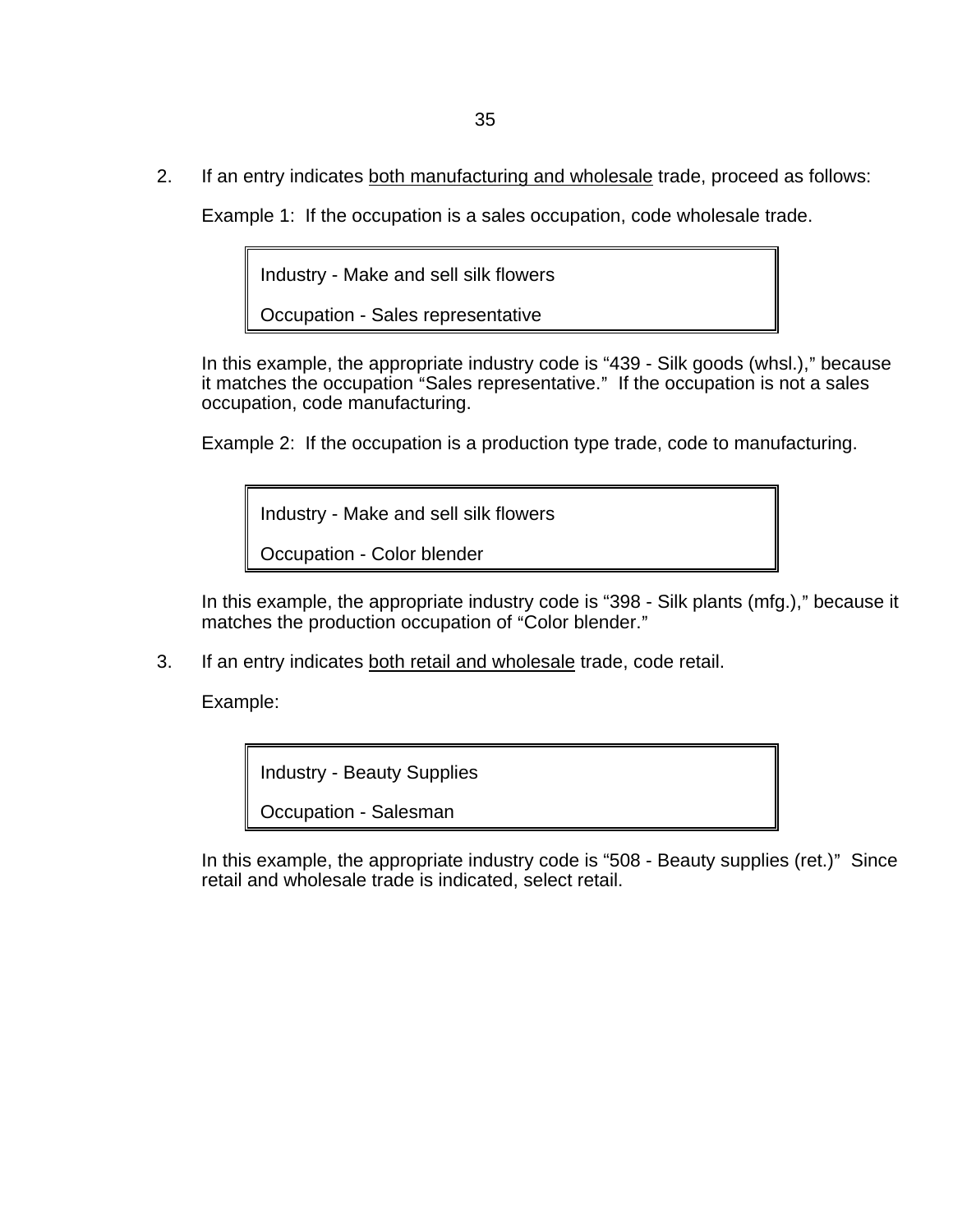4. If there are two industries reported and only one occupation entry and both industries seem equally appropriate to the occupation (and instruction 2 or 3 does not apply), code the first industry description reported.

Example:

Industry - Bail bonding, Lawyer office

Occupation - Clerk

In this example, both industries are appropriate for the one occupation given; therefore, code the first industry reported.

5. If there are two industries and two occupations entries reported, code the first industry described.

Example:

Industry - Gas station, and Parking garage

Occupation - Parking attendant and mechanic

The correct industry code for this example is "509 - Gasoline service station (ret.)" because it is listed first.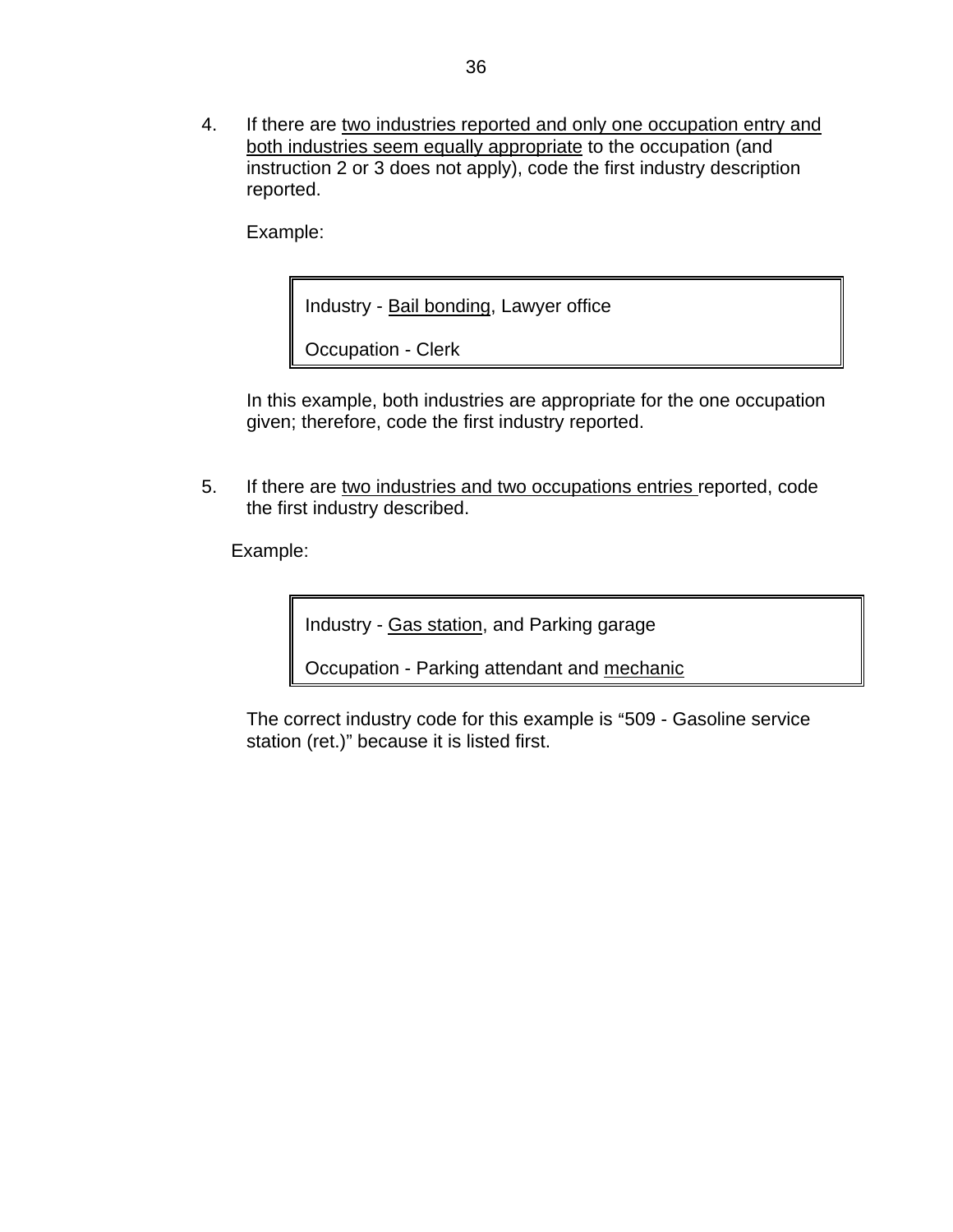I. Coding Industry Flowchart

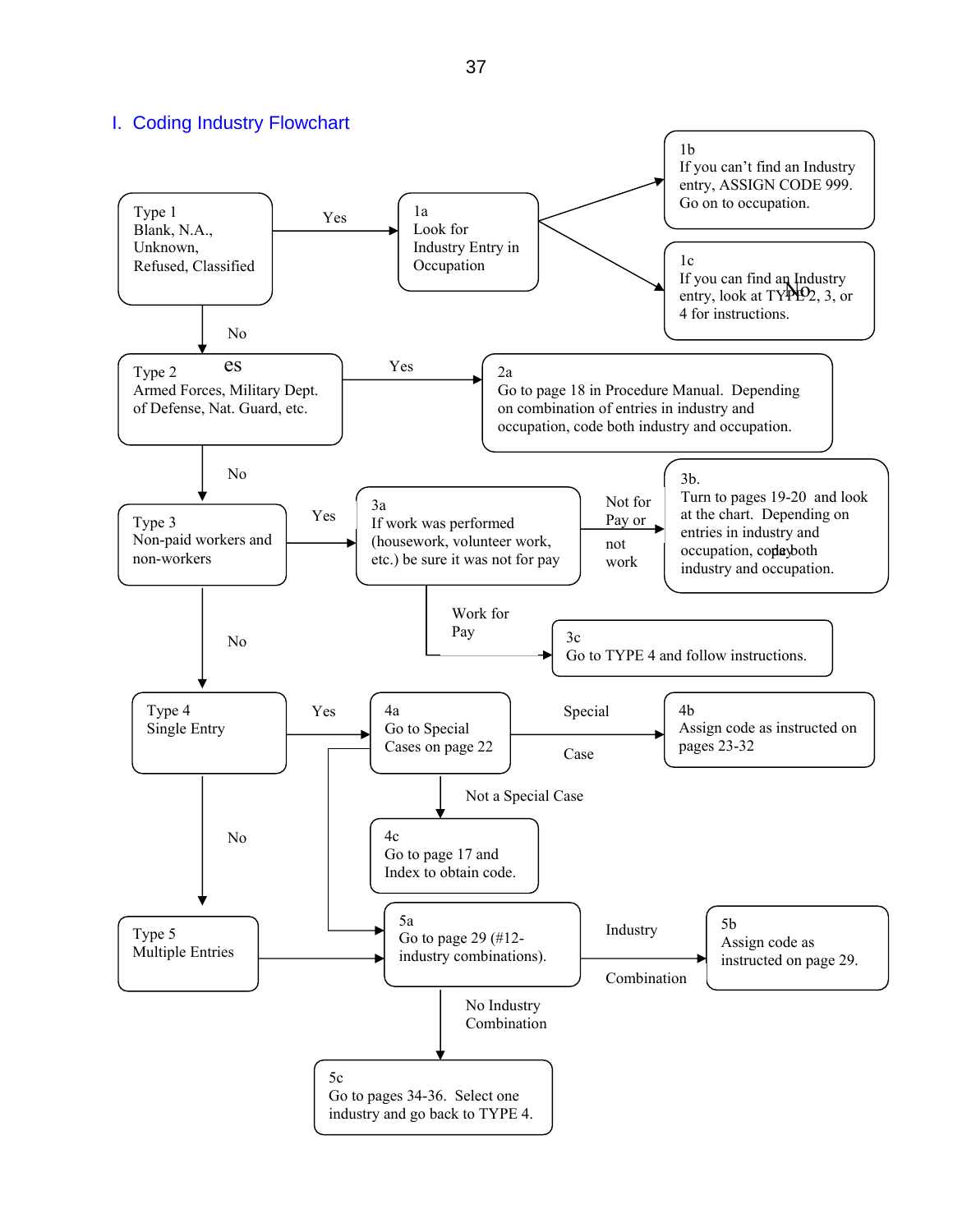# **SECTION VI - THE OCCUPATION SECTION OF THE ALPHABETICAL INDEX**

To determine the correct occupation code for a particular entry, look at the combination of the occupation entry with the classification of the industry. Occupational titles with these relationships are listed in several ways.

A. Key Words

There are 13 words used in the Index designated as "key words." These key words form the primary occupation runs. Occupation titles containing these key words are listed only once in the Index. For example, the occupation title of "Auto salesman" will not be found under "auto." Look for "Sales" first, and then look for "Auto" among the kinds of sales listed.

The key words are:

| <b>Apprentice</b> | <b>Helper</b>    | <b>Repairer</b>   | <b>Technician</b> |
|-------------------|------------------|-------------------|-------------------|
| <b>Assembler</b>  | <b>Inspector</b> | <b>Sales</b>      |                   |
| <b>Assistant</b>  | <b>Manager</b>   | <b>Supervisor</b> |                   |
| <b>Engineer</b>   | <b>Mechanic</b>  | <b>Teacher</b>    |                   |

For other multi-word occupation titles, if a particular order of words cannot be found in the Index, it may be listed in another way. Thus, it is necessary to try all possible orders of words before deciding that the title is not listed.

B. Types of Occupational Titles

# 1. Occupation Titles With No Center Restrictions

A few occupation titles in the Index can occur in any type of industry and, therefore, are not restricted to a particular industry. These titles do not have an industry code in the center column.

Bookkeeper ........................................................512

Assign code "512 - Bookkeeper" because bookkeepers can work in any industry.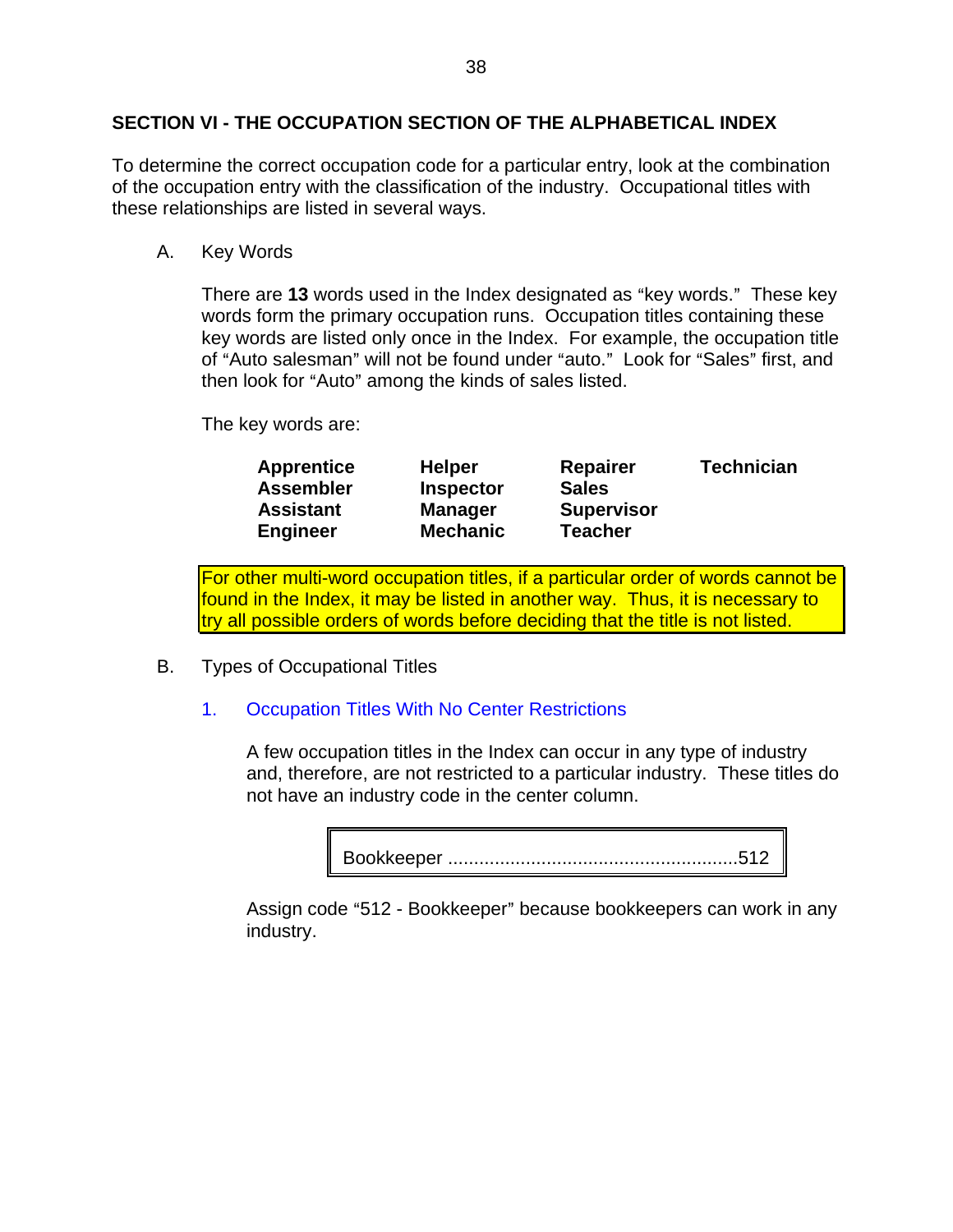- 2. Occupation Titles With Activities Or Other Descriptions
	- a. Occupation titles in the Index will be followed by a specific activity or additional words which will further describe a particular occupation.

Each activity following the title "Painter" describes a particular type of painter. The specific activity will help determine the correct occupation code to use. For example, only use code "260" for "animated cartoons" painter.

b. Occupation titles that are followed by an education level.

For example:

| Accounting work, (exc. accountant), less than associate |  |
|---------------------------------------------------------|--|
|                                                         |  |
| Accounting work, associate degree or                    |  |
|                                                         |  |

Persons who report the activity "Accounting work," but do not report whether they are an accountant or bookkeeper, are classified according to their education level. Use the residual line "Accounting work, (exc. accountant), less than associate degree ... 512" for all entries of "Accounting work" where no education information is available.

## 3. Occupation Titles with Industry Restrictions and/or Class of Worker **Relationships**

The following is a list of the types of occupation titles with center restrictions found in the Index. In all cases the occupation title is in the left column, the industry and/or class of worker restriction in the center column, and the occupation and SOC codes in the right columns.

a. Titles with one industry code in the center, one listing:

General contractor....................077.....................022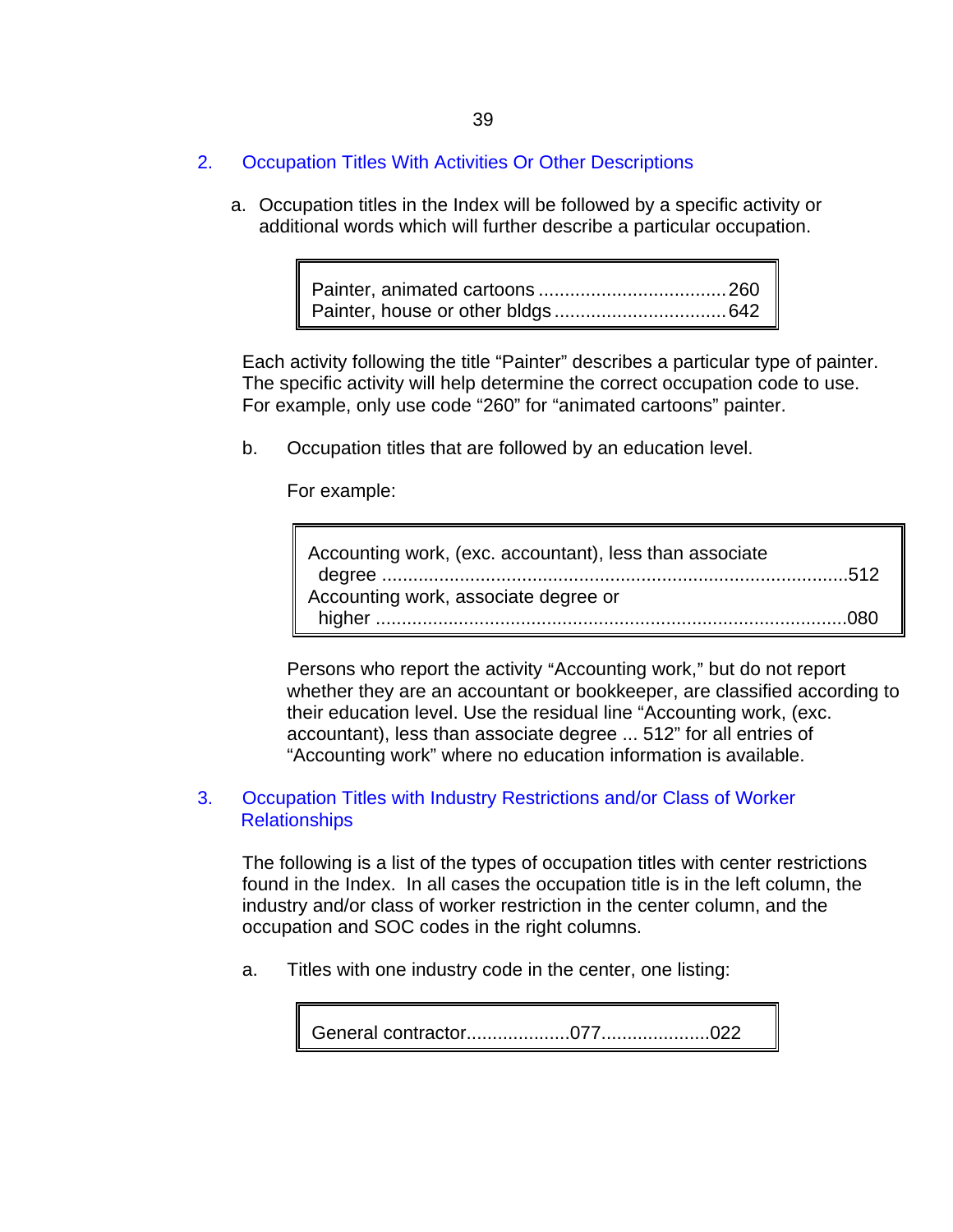Assign code "022" to an entry of "General contractor" when the industry is "077," "blank," "unknown," "refused" or if the only entry for industry is "retired."

b. Titles with one industry code in the center, more than one listing:

This means the occupation code "192" can be assigned to the entry "Color tester" only when the industry has been assigned the code "227." Similarly, occupation code "874" can be used only when industry is coded "269." Either of these lines can be used for a specified or not specified "Color tester" with the appropriate industry code.

c. Titles with a range of industry codes:

Hand painter ....................147-167....................881

Assign occupation code "881" to an entry of "Hand painter" only if the industry code falls within the range of "147-167." For example, if the industry code is "153" then code "881" for the occupation because "153" falls within the range. If the industry code does not fall within this range of codes in the middle column, code "881" **should not** be used for occupation.

d. Titles with several industry codes:

Pumper helper..................217, 218, 228, 229.............. 895

As with the industry range, assign the occupation code "895" only if the industry code assigned is one of those listed in the center.

e. Titles with a specific industry entry:

Payroll examiner.........Dept. of Labor 957....................... 056

Code the occupation entry "056" to an entry of "Payroll examiner" only if the industry entry is "Department of Labor" which is coded to "957."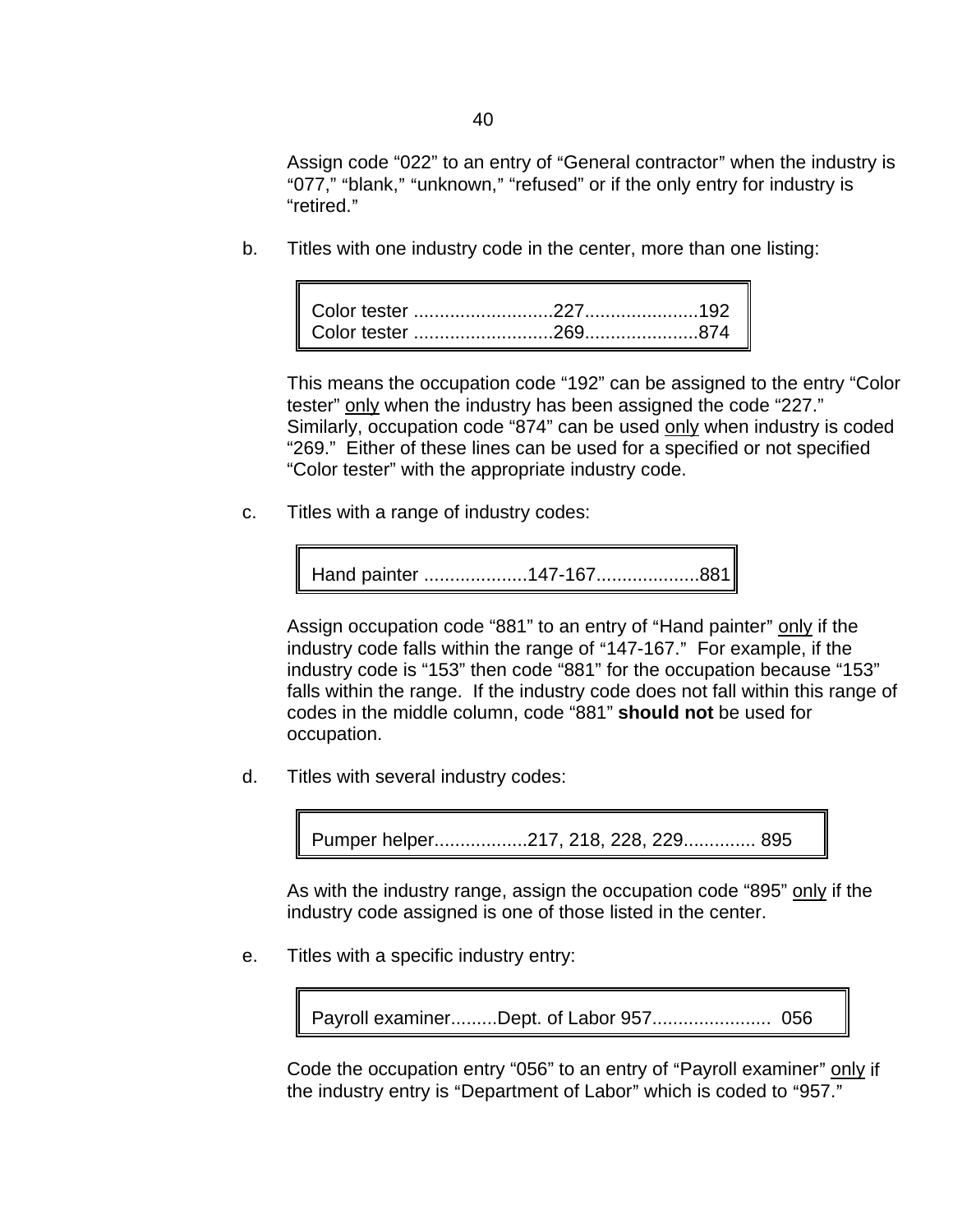f. Titles with class of worker description:

Log buyer ...........................PR.................. 053

- (1) As pointed out in the industry section, "Class of worker" does not appear on the death certificate. However, if a determination can be made from the entries that are provided whether the person worked for government, private industry, etc., then use the appropriate line in the Index. In the example above, the line shown could be used as long as there was a clear indication that the person had worked for a private company or business.
- (2) Another class of worker entry described previously in section E on pages 15-16 is "OWN" (OBI or OBNI). Use this kind of line in the Index if the response indicates that the decedent worked in his own business or farm:

Farmer, n.s..............GOV or PR 018, 029....................…. 605 Farmer, n.s..............OBNI 017, 018, 029…....................... 021

In the above example, use the OBNI line if there is no indication that the farm was incorporated.

g. Titles with a class of worker and industry code(s):



This line is for workers of private companies or government (Federal, State, or Local). The person cannot be self-employed or an unpaid family worker. In addition, the industry code must be "017" or "029" (Refer to section E, page15).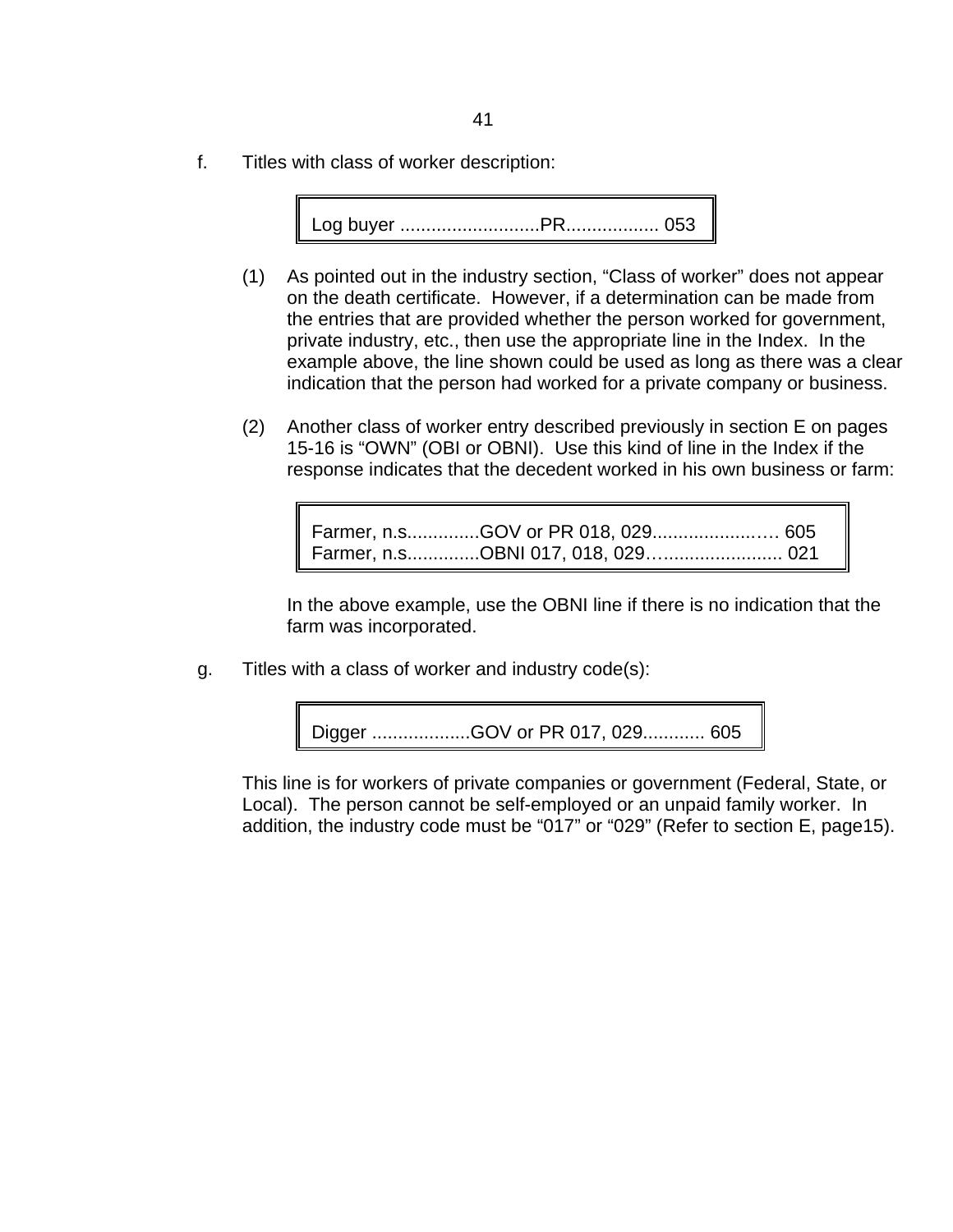#### 4. Occupation Titles with a **Residual Relationship**

a. Titles with center residual restrictions:

This title completes a listing of similar occupation titles and is used when none of the preceding industry restrictions apply, or where industry is blank. If the industry code is not "168," "657," or "667," assign occupation code "263." Other instructions similar to this are "mfg., not listed above," "exc...," and "mfg., exc..."

If industry cannot be determined, code industry "999" and use the residual line to code occupation.

b. Titles with "n.s." and industry restrictions:

Some occupation lines in the Index end with the letters "n.s.," "exc.," or "n.e.c." The letters "n.s." stand for "not specified;" "exc." stands for "except;" and "n.e.c." stands for "not elsewhere classified." The code for these lines are for either specified or unspecified occupations not listed in the index.

For example, the Index lists "Laborer" with the descriptions "construction," "laundry," and "warehouse." These lists are preceded by several "n.s." lines with different industry codes.

If the entry in the occupation question is "Laborer" without any other descriptive information, and the industry code is "019," assign the occupation code "612."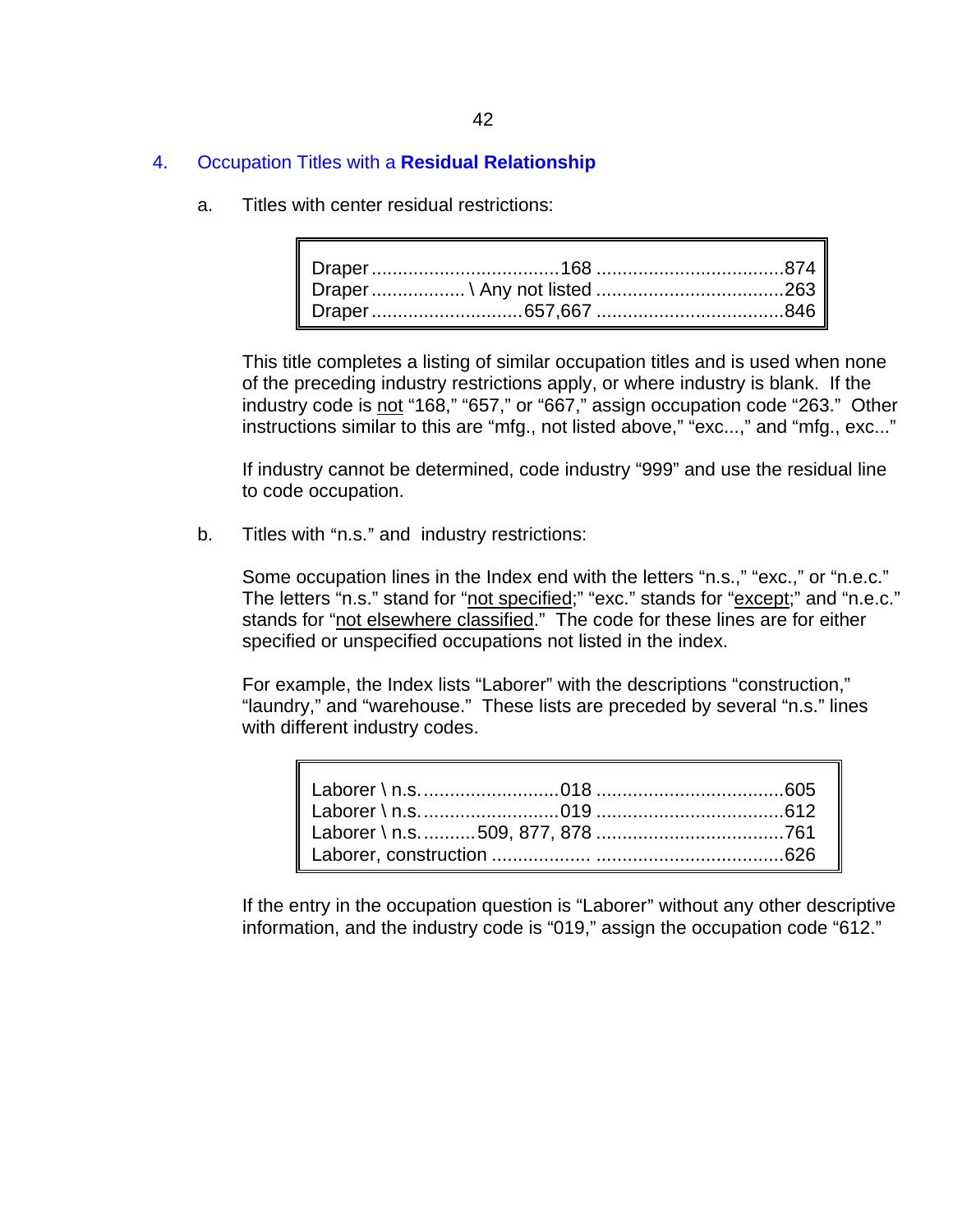Another example:

Code any occupation of "Floorperson" other than "body shop" floorperson, such as "gas company" floorperson, from the residual "exc." Index line as "720."

Another example:

| Production worker 109-118, 128, 137 880     |  |
|---------------------------------------------|--|
| Production worker  297, 307-369, 396-399    |  |
| Production worker  Mfg not listed above 896 |  |

The residual line "mfg. not listed above" must be used when an unspecified or a specified type of production worker is entered in the occupation question, but it is not listed in the preceding occupation lines. The production worker must have a manufacturing industry code (107-399) other than those previously listed.

Occasionally residual "n.s." occupation lines will be restricted to one or more industries. Use these codes when the job activities are not specific and the middle entry restrictions apply. If the specific middle restrictions do not apply, however, look for a residual line with a center restriction like "any not listed."

For example:

| Investigator, n.s\ Any not listed391  |  |
|---------------------------------------|--|
| Investigator, n.sCredit bureau 759533 |  |
|                                       |  |

Use the residual line for an entry of "Investigator" in any industry other than those listed above (i.e., 699, 759, 251, and 400). The occupation code for this example is "391."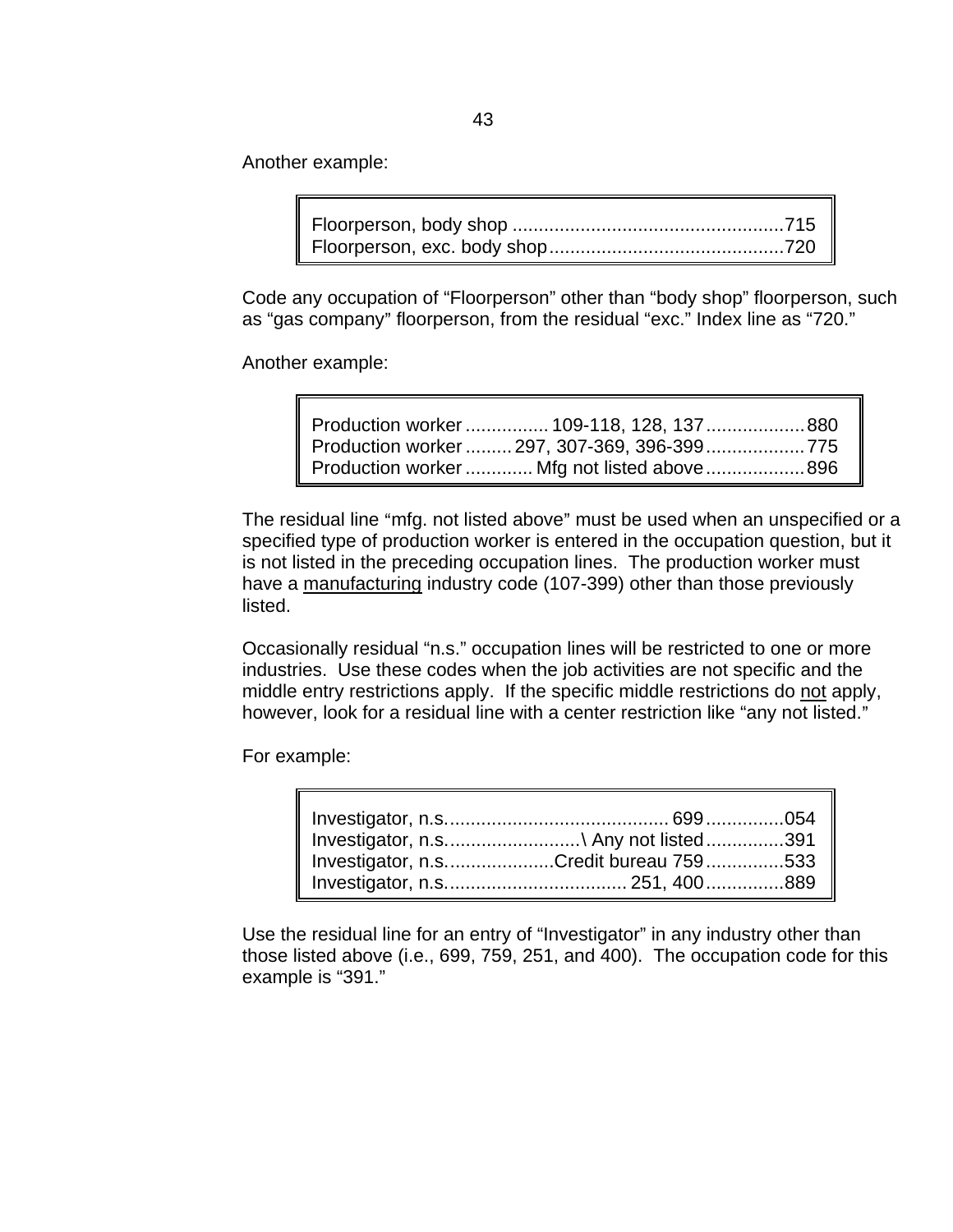#### 5. Instruction Lines

There are a few lines in the occupation section of the Index that provide instructions to look elsewhere in the Index for an alternate title and code.

For example:

# **Bellboy--see "Bellman"**

This is a typical occupation instruction line. For occupation entries of "Bellboy," look for the run for "Bellman" and assign the occupation code with the appropriate industry restriction.

| Bellman787, 819, 856, 859-867, 917, 919 453 |  |
|---------------------------------------------|--|

Another example:

#### **Administrator, exc. 817- 827, 829--see "Official"**

If the industry is coded anything other than "817-827," or "829" look for "Official" and use the industry code to determine the correct "Official" line to use. With an industry code of "957" code occupation "043" from the "Official" run shown below.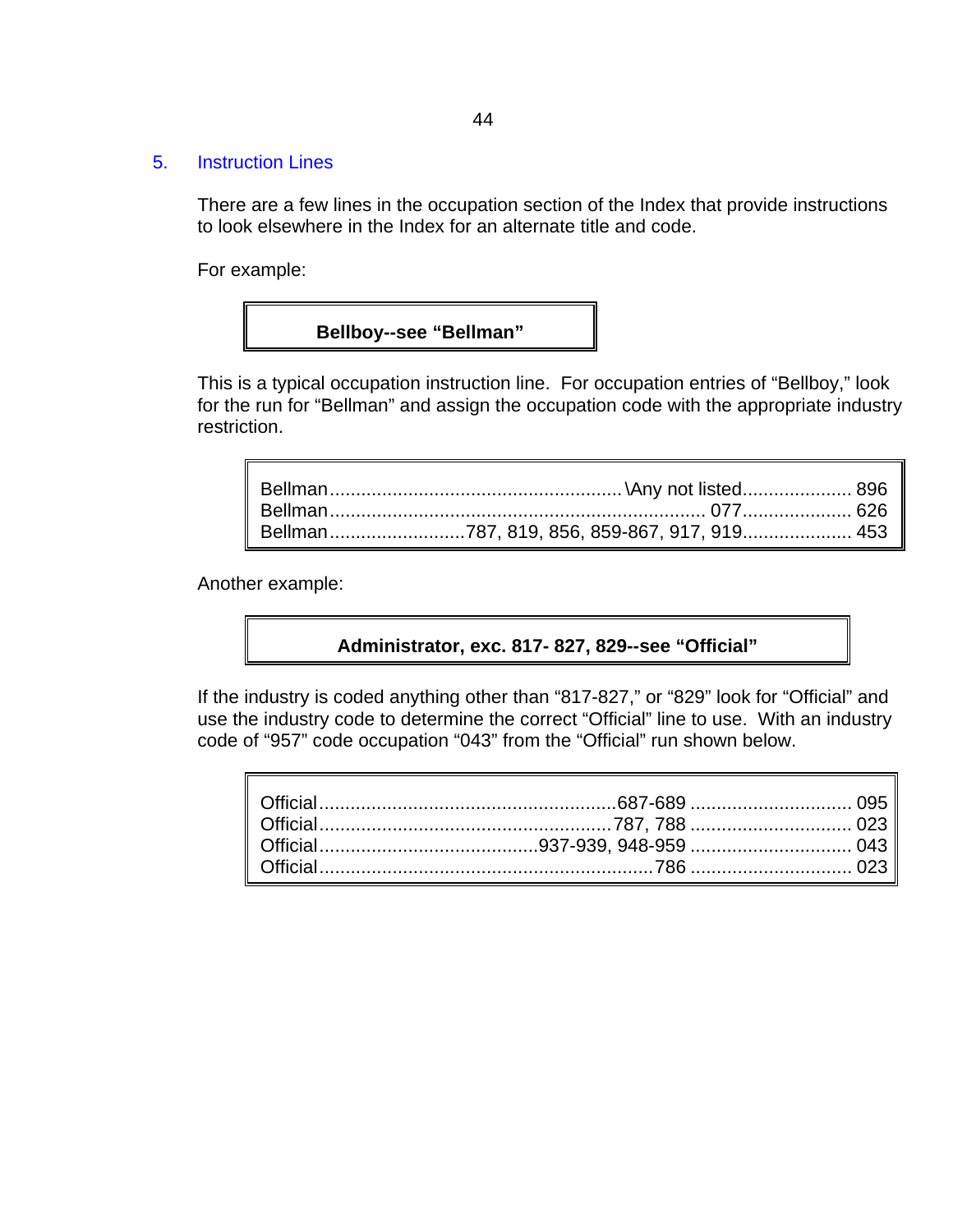## C. **Using Occupation Responses to Code Industry**

Since, in some cases, there is a fixed or almost fixed relationship between industry and occupation, some blank industry questions can be coded from the occupation entry. In other cases, industry codes must be changed to be consistent with the occupation entry. The following are typical examples of three situations that are found in the occupation section of the Index.

1. Titles with industry code in parentheses:

If the industry question is blank or has an entry such as "unknown," "NA," "refused," "retired," etc., then code the industry based on the occupation; use the suggested industry code in parentheses.

a. For example:

Private eye ...................................................(768)....................... 391

If the industry question is blank and the occupation is "Private eye," then code industry "768" and occupation "391."

b. If the industry question was not blank and an industry code was assigned other than the suggested code, DO NOT change the industry code. For example, if the industry was coded "727" for "Attorney's office" and the occupation was "Private eye," code the occupation "391." DO NOT change the industry to "768."

| Industry<br>Attorney's office | Coded 727; DO NOT change to 768 |
|-------------------------------|---------------------------------|
| Occupation<br>Private eye     | Code 391                        |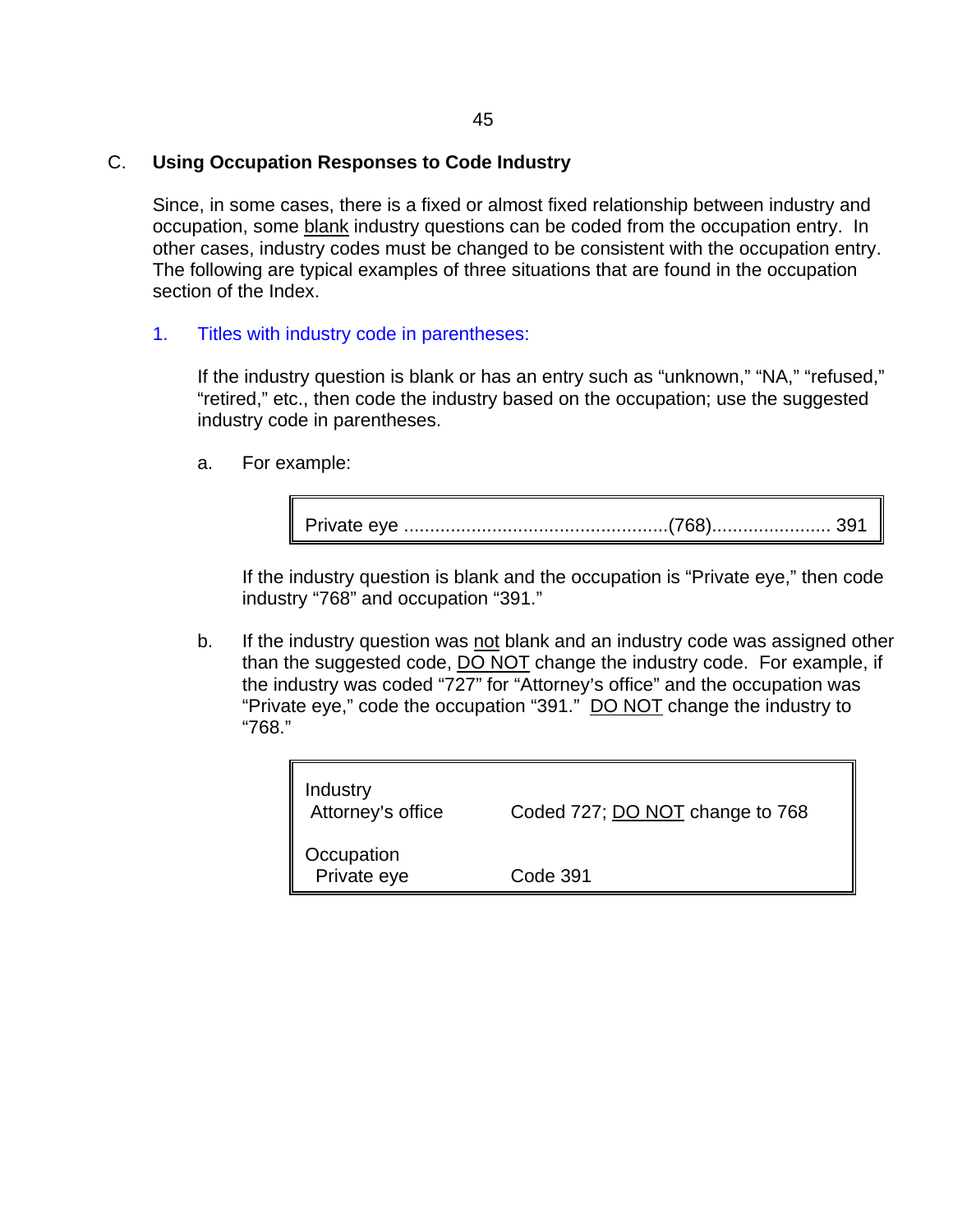2. Titles with industry code preceded by a number sign **(#)** :

If an occupation title has a center industry code preceded by a number sign **(#)**, this occupation can occur only in the industry listed. If an industry code was assigned other than the one preceded by the number sign **(#)**, **change it to match the center industry code listed.** 

For example:

School traffic guard...........................*#* 947 ................................ 394

Here, if industry was anything but "947" and the occupation was "School traffic guard," then change the industry code to "947." Of course, if industry is blank, also use code "947."

#### 3. Title with one industry restriction, one listing:

Letter carrier ................................637........................................ 555

As mentioned earlier (page 39, 3a.), when there is only **one** listing of an occupation title with **one** center industry restriction, that industry code can be assigned to a blank, "unknown," "refused" or "retired" industry entry.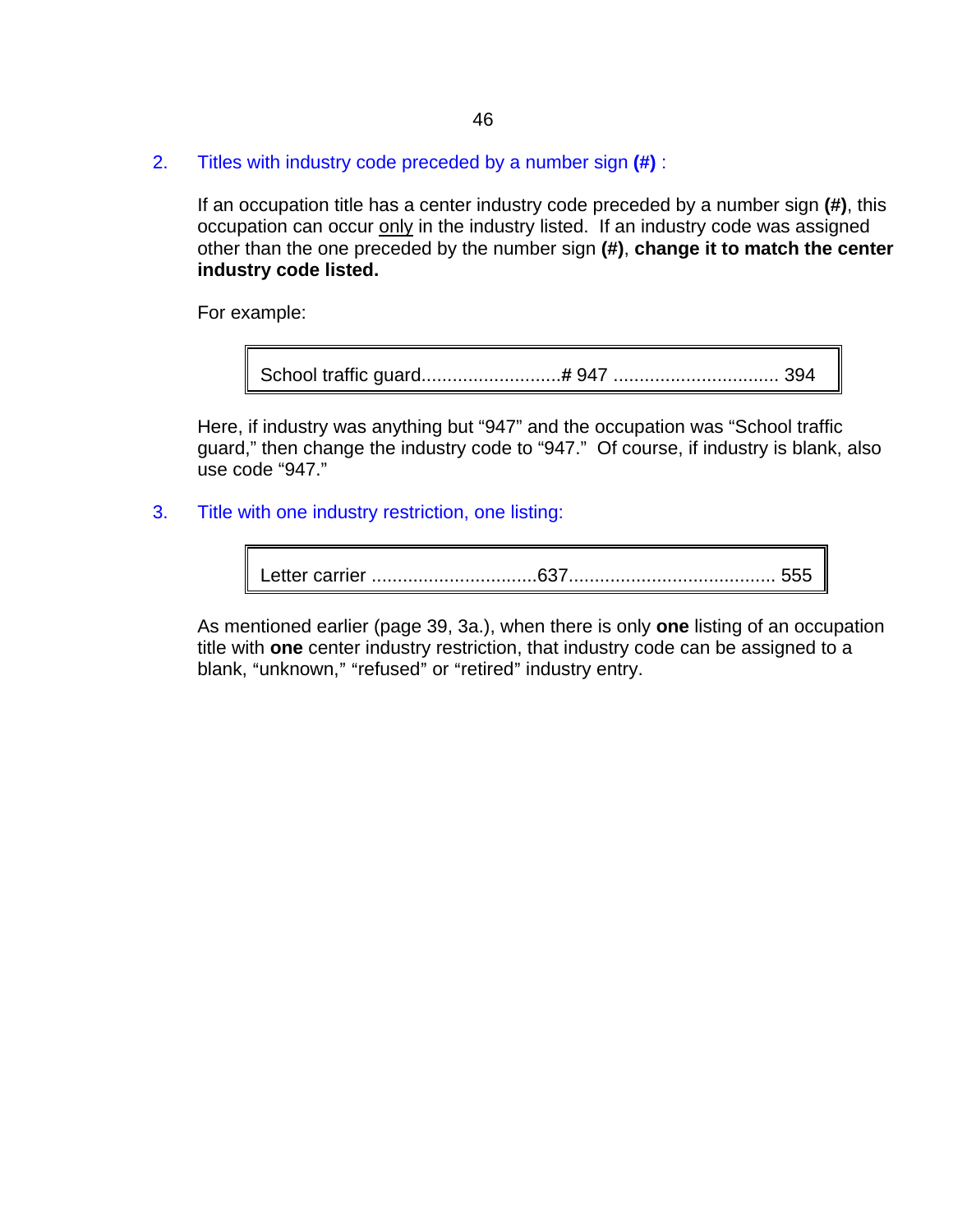# **SECTION VII. - INSTRUCTIONS FOR CODING OCCUPATION ENTRIES**

## A. Basic Concepts

1. After the industry question has been coded, review the entries in the occupation question to determine the appropriate occupation code. There are three types of occupation situations. Refer to the following chart and the flow chart on page 55 for coding instructions for each of the three types of occupation situations. Entries in the industry and occupation questions may have to be considered together in order to assign consistent codes to a person's job or profession. There are various occupations in the Alphabetical Index that are restricted by the industry and there are some occupations that can help determine a code for industry.

| Type   | <b>Occupation Entry</b>                                      | <b>Coding Instructions</b>                                                                                                                                                        |
|--------|--------------------------------------------------------------|-----------------------------------------------------------------------------------------------------------------------------------------------------------------------------------|
| Type 1 | Blank, Unknown, Don't<br>Know, Refused, Classified,<br>or NA | Check to see if occupation is listed<br>in, or can be determined from,<br>industry entry. Code occupation.<br>If occupation is not listed anywhere,<br>code "990" for occupation. |
| Type 2 | <b>Single Occupation Entry</b>                               | Code using the Alphabetical Index<br>and instruction B on page 48.                                                                                                                |
| Type 3 | <b>Multiple Occupation Entries</b>                           | Use instructions on pages 53 and 54<br>to choose the correct occupation to<br>code.                                                                                               |

- 2. For persons in the Armed Forces or for non-paid and non-workers, see the instructions for Industry on pages 18-20.
- 3. When a specific occupation description on the certificate is not in the Index, look up a more general term with the same meaning. See the following examples:

"Peach canner" is not listed in the Index. Look up "Fruit canner" to get an occupation code of " $880."$ 

"Chicken cutter" is not listed in the Index. Look up "Poultry cutter" to get an occupation code of "781."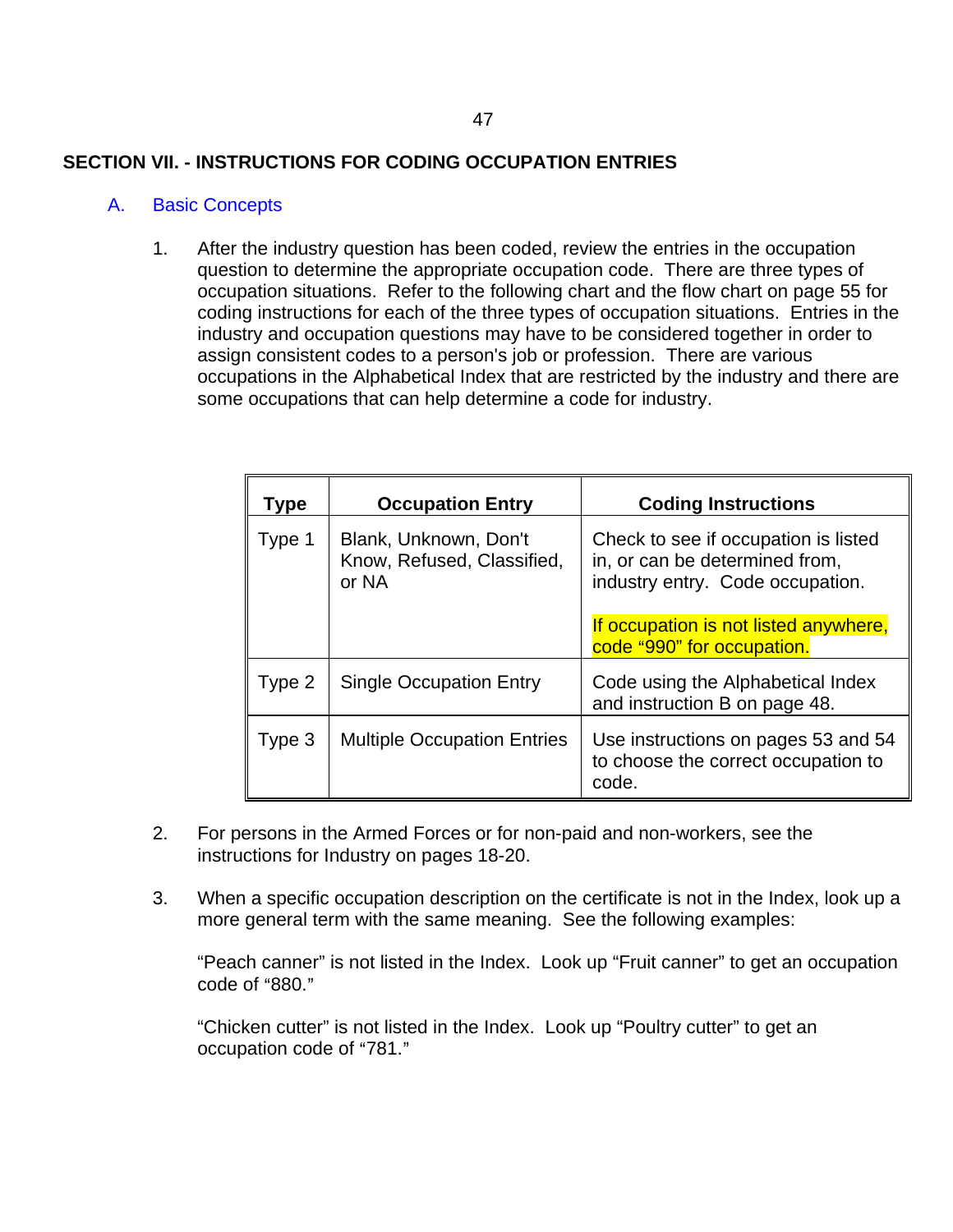"Pony breeder" is not listed in the Index. Look up "Horse breeder" to get an occupation code of "602."

4. If the occupation entry on the certificate is not specific, use both industry and occupation together to obtain a more specific code before using an n.s. code.

> For example:  $Industry = Hotel$ Occupation = Night Manager

Look up "Hotel manager" in the index to get an occupation code of "034."

## B. Type 2: Single Entry

First determine if the entry is one of the Special Cases for occupation which are listed on page 49. If the entry is a Special Case code directly from the Special Cases segment without using the Index. If the entry is not a Special Case, use the Alphabetical Index.

Remember that in some cases a blank industry question can be coded from the occupation entry. In other cases, the industry code must be changed to be consistent with the occupation entry. For example, if the occupation is "Dress store salesman" and the industry is blank, the code for the occupation entry would be "476" and the code of "517-Clothing and accessories, except shoe, stores" may be used for the industry. On the other hand, if the occupation is "Gospel worker," the only allowable industry code is "916 -Religious organizations" because "916" is a numeric sign **(#)** industry center restriction for this occupation title.

#### C. Special Cases - Occupation

As mentioned above, if the occupation entry is one of the Special Cases included in the following list, code following the instructions without using the Index. Also see the Occupation Quick Reference on page 58.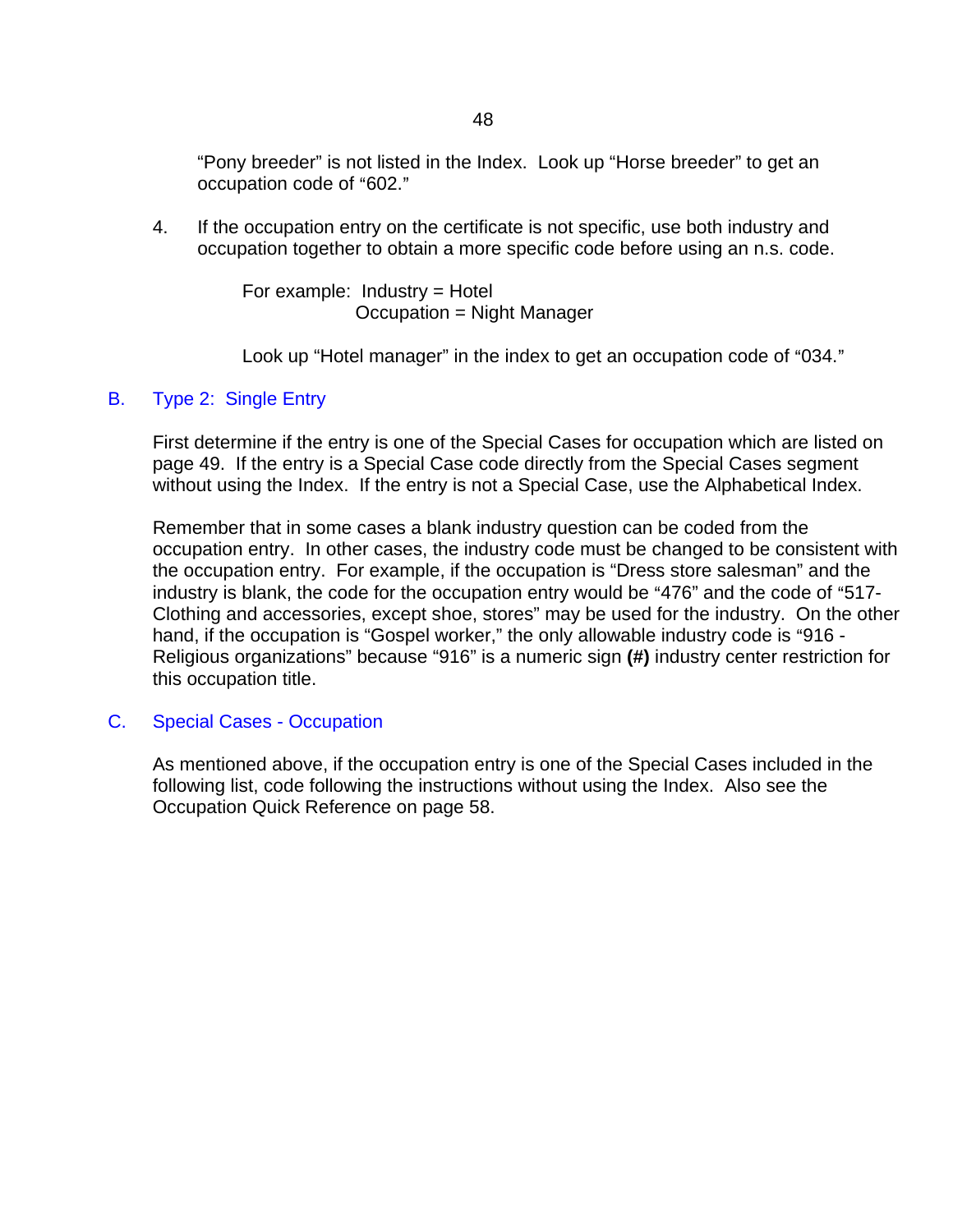# **Special Cases - Occupation**

# Page

| 2.               |                                                                             |  |
|------------------|-----------------------------------------------------------------------------|--|
| 3 <sub>1</sub>   | <b>Education Sensitive Occupations</b> ("accounting work, exc. accountant;" |  |
|                  |                                                                             |  |
| 4.               |                                                                             |  |
| 5.               |                                                                             |  |
| 6.               |                                                                             |  |
| $\overline{7}$ . |                                                                             |  |
| 8.               |                                                                             |  |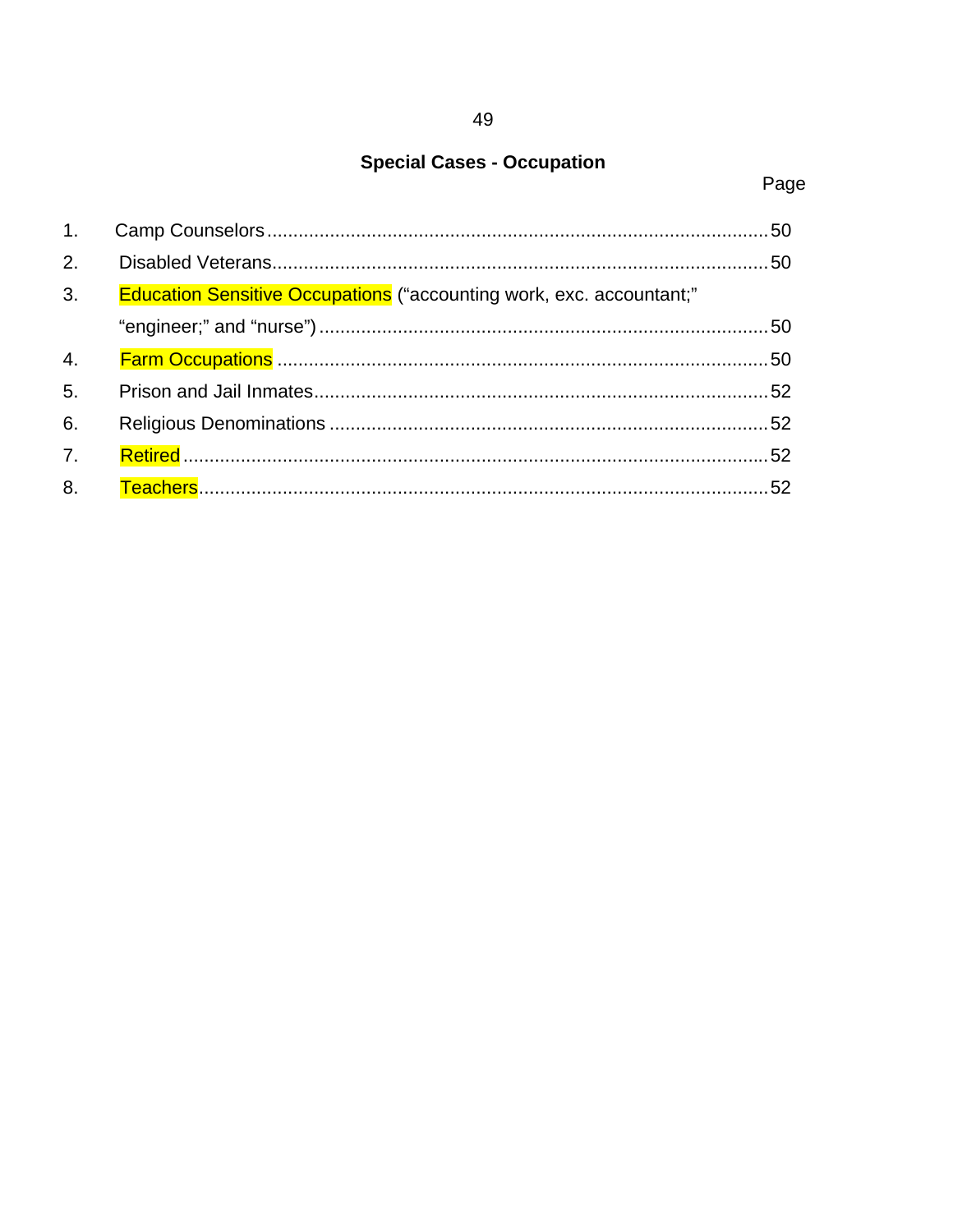1. Camp Counselors

Code industry entries of "camp" or similar occupations such as "camp counselor," "counselor," junior counselor," or "senior counselor" only after checking the age on the certificate. For ages 17 and younger, code these entries "443 - Miscellaneous entertainment attendants." For ages 18 and over, assign code "462 - Recreation and fitness workers."

2. Disabled Veterans

Code entries of "Disabled Veterans" (DAV) with no other codable industry or occupation to "979" for industry and "910" for occupation.

#### 3. **"Education" Sensitive Occupations**

In order to assign the correct code to these three occupations:

- 1. Accounting work, exc. Accountant
- 2. Engineer, n.s.
- 3. Nurse, other specified or n.s.

It is necessary to reference the "decedent's education" and **"**age" items on the death certificate.

#### 4. **Farm Occupations**

Correct coding of farm entries depends upon the combination of industry and occupation. **Remember to reference the following page 51 before going to the Alphabetical Index to code any farm occupations.** Farm occupations are classified into four categories as follows:

- 021 Farmers (owners and tenants)
- 020 Managers, farms
- 600 Supervisors, farm workers
- 605 Farm workers

The following are descriptions of these occupations as background information to help decide which words to look up in the Index.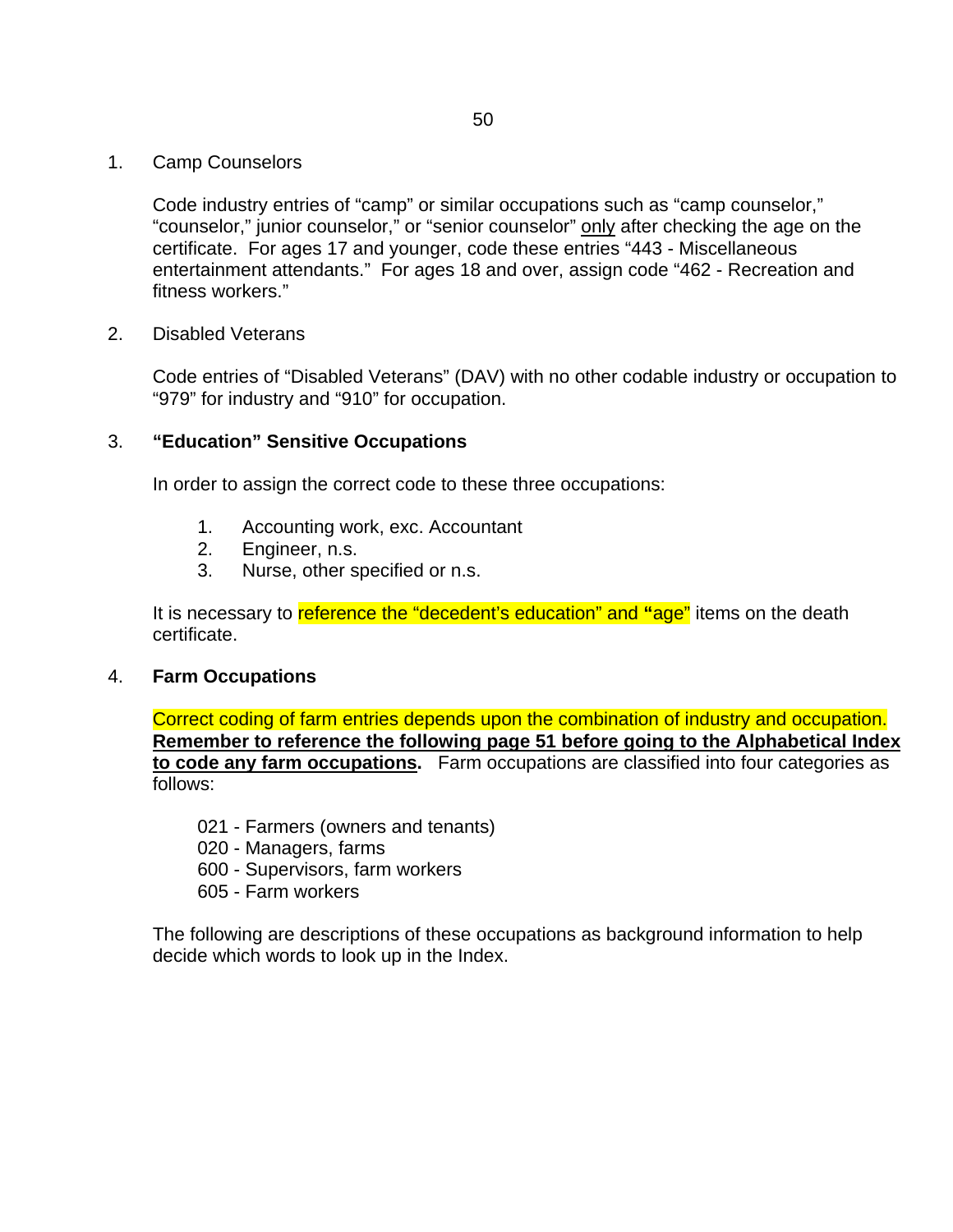- a. Farmers **(021)**--A farmer is one who operates a farm as an own business. He or she may own the land or rent it from others, or be a sharecropper. Occupation entries describing some sort of farming such as "farming," "farm chores," "plowing," etc., with industry stating "self," "own farm," etc., should be coded as a farmer.
	- **Note: For Index listings of OBNI and OBI regarding farmers and farm managers, use the OBNI entry when there is no indication on the certificate whether the decedent owned an incorporated or unincorporated business.**
- b. Farm managers **(020)**--A farm manager manages the whole operation of a farm but does not own it. He or she is like a farmer, but is paid a salary. Usually farm managers include occupation entries like "managers" or "superintendents" in any variation.

Farm supervisors **(600)**--A farm supervisor supervises farm laborers but does not manage other aspects of a farm operation. Farm supervisors include such occupation entries as "boss," "chief," "foreman," or "supervisor."

- c. Farm workers **(605)**--This group includes most other farm laborers who do not own a farm, do not manage a farm, or do not supervise farm employees. Common titles used for these people are: farm hand, farm laborers, farm worker, helper on farm, hired-hand, and laborer. If "Class of Worker" is reported with farm worker see Index, otherwise use code "605."
- d. Other workers on farm--There are other occupations found on farms that get codes other than those listed above. These can be grouped into two types.
	- (1) The first type is other agricultural related jobs.

Example: "604" Graders and sorters, agricultural products

Some entries that are included in these occupations are greenhouse worker, potato grader, and tobacco sorter. Use the Index to code these and similar entries.

(2) The second type includes generic occupations that are not primarily agricultural, but may be found working in agricultural settings.

> Examples: Bookkeepers, carpenters, horse trainers, mechanics, secretaries and truck drivers.

These occupations should be coded directly from the Index.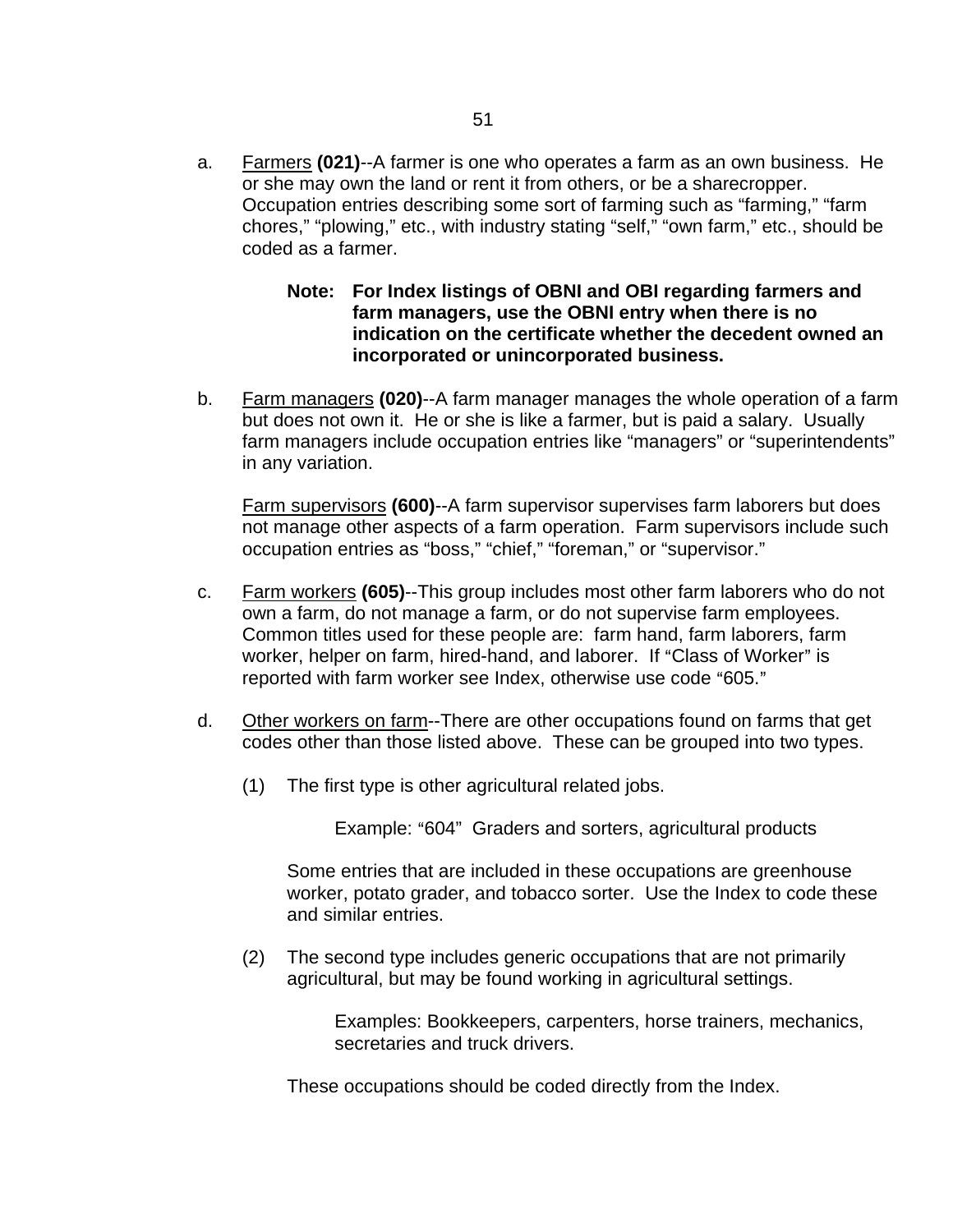5. Prison and Jail Inmates

Code entries of "prison" or "jail inmates" with no other industry or occupation entry to industry "989" and occupation "910." If a codable occupation is given, code the occupation as described and code industry to "947 - Prison." However, some prisons have work contracts with other establishments. If such information is indicated, code industry and occupation accordingly.

6. Religious Denominations

Disregard denominational designations given to members of the clergy. For example, "Methodist minister," "Jewish rabbi," and "Catholic priest" are all coded "204 - Clergy."

# Note: Remember, if industry is not reported use suggested code "916 -**Religious Organizations.**@

## 7. **"Retired" in Occupation Description**

Disregard the word "retired" when included as part of the occupation entry along with other descriptions, such as "retired plumber." In this example code "plumber." If only the word "retired" is entered in the occupation question, code occupation as "906."

# 8. **Teachers - Elementary and Secondary School**

Apply the following rules to distinguish between elementary and secondary school teachers:

- a. Always assign code "231 Elementary school teacher" to terms such as "elementary school teacher," "grade school teacher," "middle school teacher," or a grade description of 1 through 6.
- b. Always assign code "232 Secondary school teacher" to terms such as "high school teacher," "secondary school teacher," or "junior high school teacher," or a grade description of 9 through 12.
- c. Teachers of grades 7 and 8 may be coded as either elementary or secondary teachers. If teaching grades 7 or 8 is reported with no additional information or with "middle school" reported, code "231 - Elementary school teacher." If teaching grades 7 or 8 is reported with a subject designated (e.g., 8th grade English teacher) or with "junior high" reported, code "232 - Secondary school teacher."

If industry is not reported but the occupation of "teacher" with a specific subject is listed (ex: math teacher), code industry "786" and occupation "232." If neither subject nor level is specified, code industry "786" and occupation "231."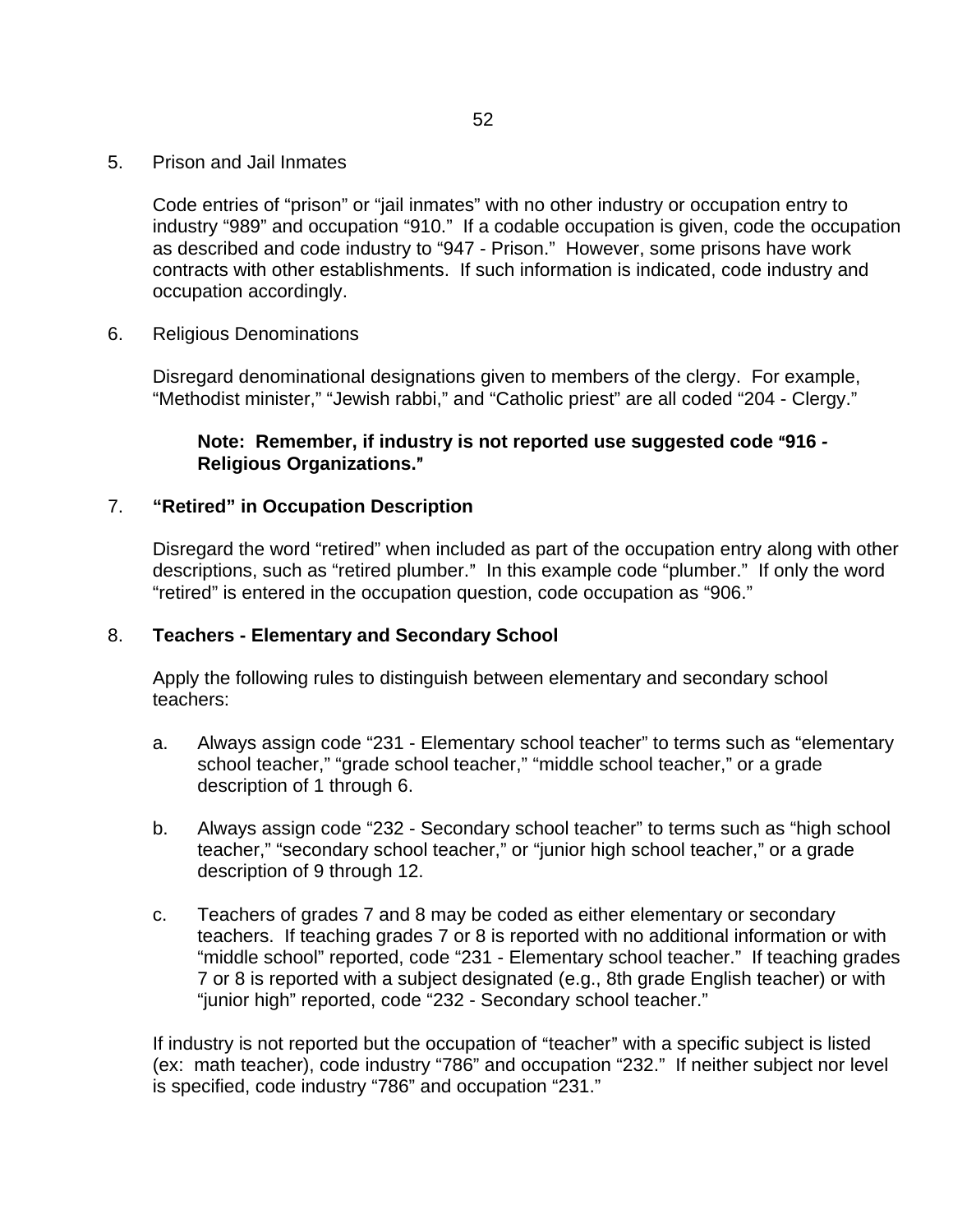## D. Type 3: Multiple Entries

1. Multiple entries in occupation field and **all entries are related to the same job**:

If the occupation field has two or more entries, code the first occupation given, as long as all the occupations seem to be related to the same job.

For example:

Supply clerk and dispatcher

Code the first entry, "562 - Supply clerk."

Bartender and waiter

Code "404 - Bartender."

2. Multiple entries in occupation field and **two or more distinct jobs listed**:

If a certificate describes two or more clearly distinct jobs, that is, jobs for two or more different employers, use the following instructions:

- a. Two or More Occupations Given--**One** Related to Industry:
	- (1) If two or more occupations are given, try to determine which occupation is most appropriate to the industry which has already been coded and assign the proper code for that entry.

For example:

Industry - Insurance Co., Newspaper Office

Occupation - Journalist, Claim clerk

Assign the code "584 - Claim clerk" because it is consistent with the first industry coded. See illustrations on pages 34-36 for proper industry selection.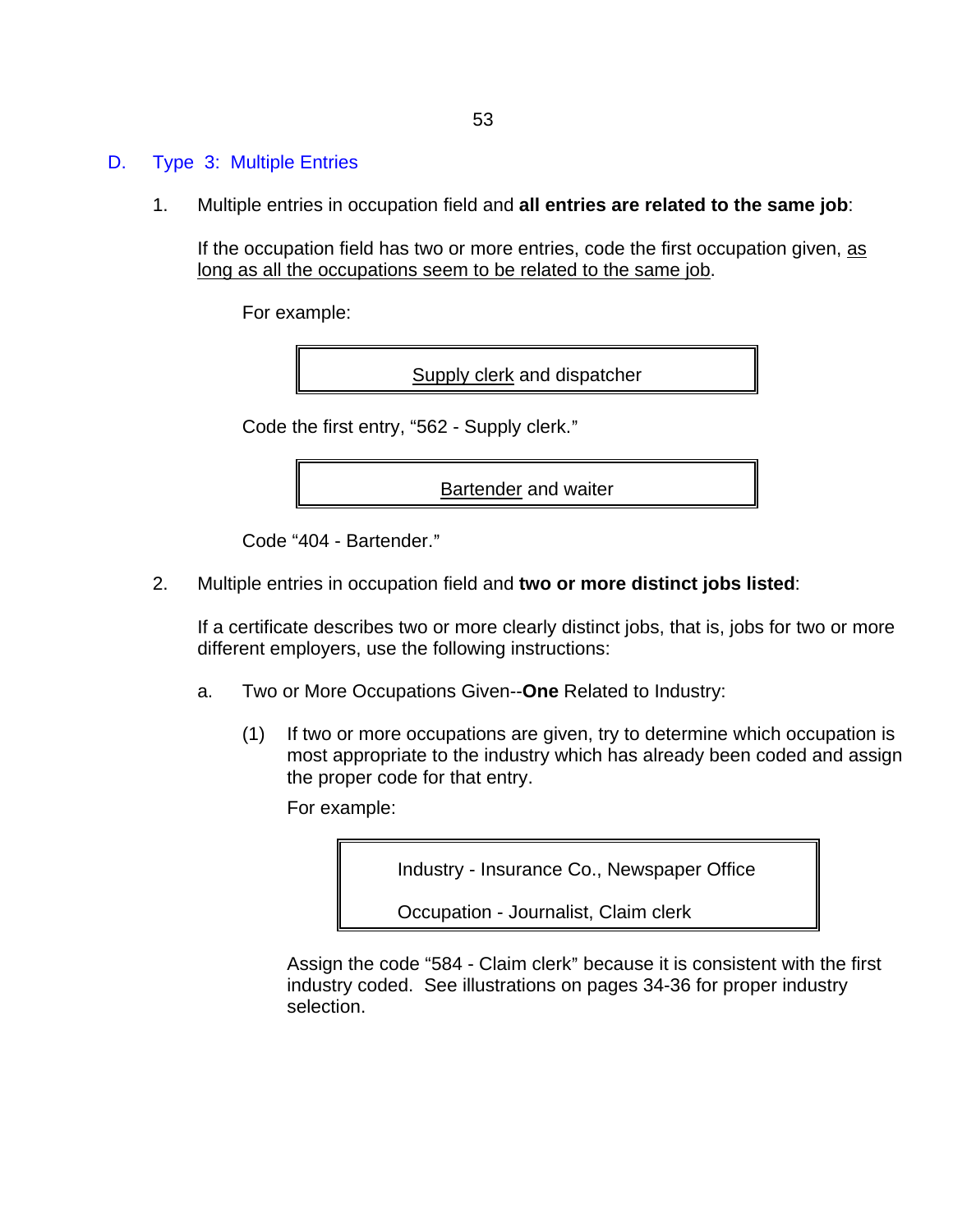(2) If multiple occupations are equally appropriate, code the first occupation reported.

For example:

Industry - Credit union, Accounting service

Occupation - Financial manager, Accountant

Code the occupation "012 - Financial manager," rather than accountant, because financial manager is described first and either occupation is appropriate for Credit union.

b. Two or More Occupations Given--**None** Relates to Industry

If none of the occupations relates to the industry, code the first occupation listed.

**Note: Refer to page 49 to determine if the first occupation is a Special Case. If it is a Special Case follow the specific instructions. If it is not a Special Case, use the Index to code the first occupation.**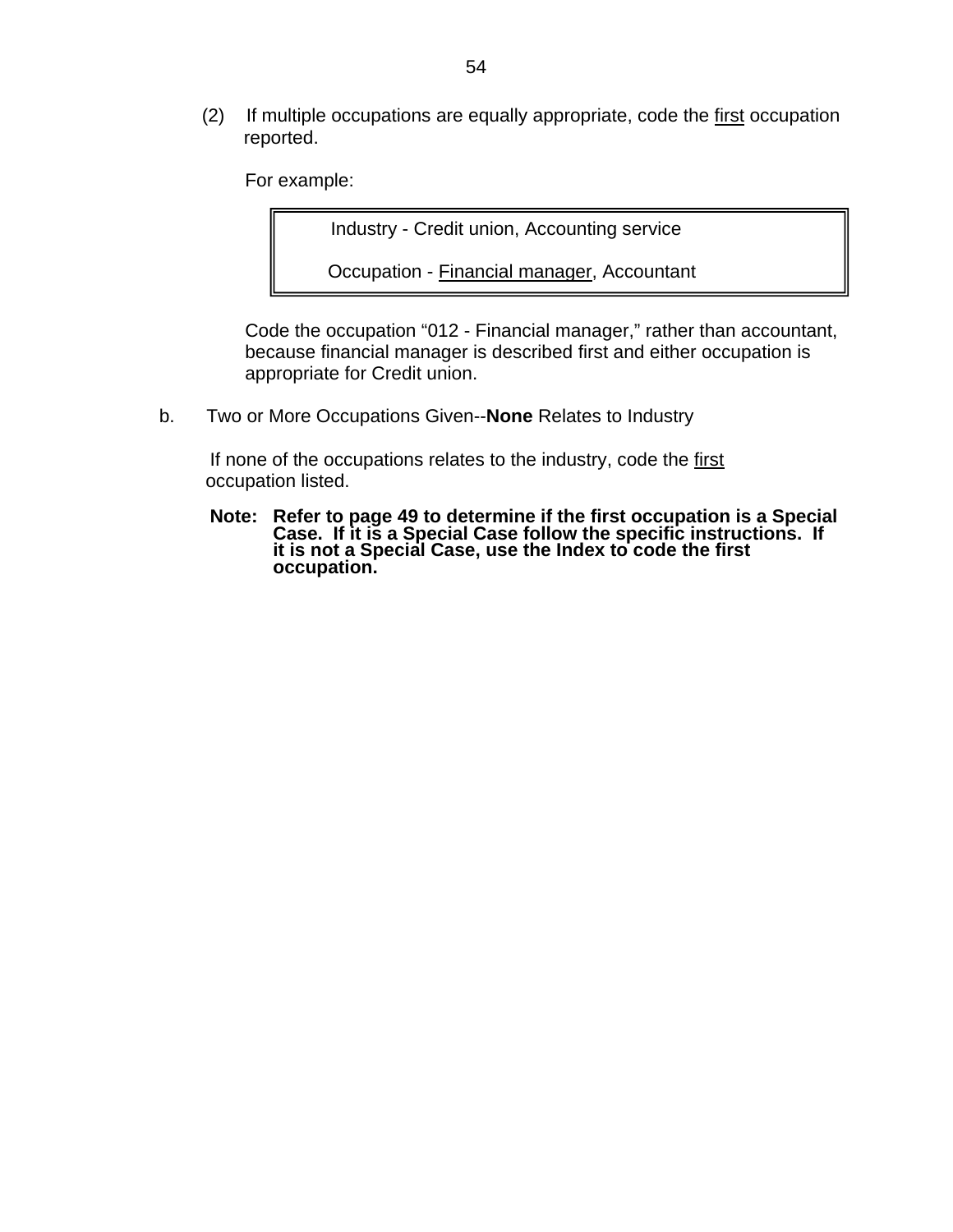E. Coding Occupation Flowchart TYPE 1 Blank, Unknown, N.A. Refused, Classified 1a Look for occupation entry in industry. 1b If you can't find an occupation entry ASSIGN CODE 990. Go to next certificate.  $1c$ If you can find an occupation entry, look at Type 2 or 3 entries for instructions. TYPE 2 Single Entries TYPE 3 Multiple Entries 2a Look at page 49 and see if it is a Special Case. 2b Code directly from Special Cases on pages 50-52.  $2c$ Turn to page 48, read instruction B and code occupation according to those instructions. 3a Multiple entries in occupation and all related to same job. 3c Code according to instructions on page 53. 3c Multiple entries in occupation and are 2 or more DISTINCT jobs. 3d At least one relates to industry. 3e Turn to page 53, paragraph D.2.a., and index, then code. 3f None related to industry. 3g Turn to page 54, paragraph D.2.b. and index, then code. Yes Yes Special Case Not Special Case No Yes No No Yes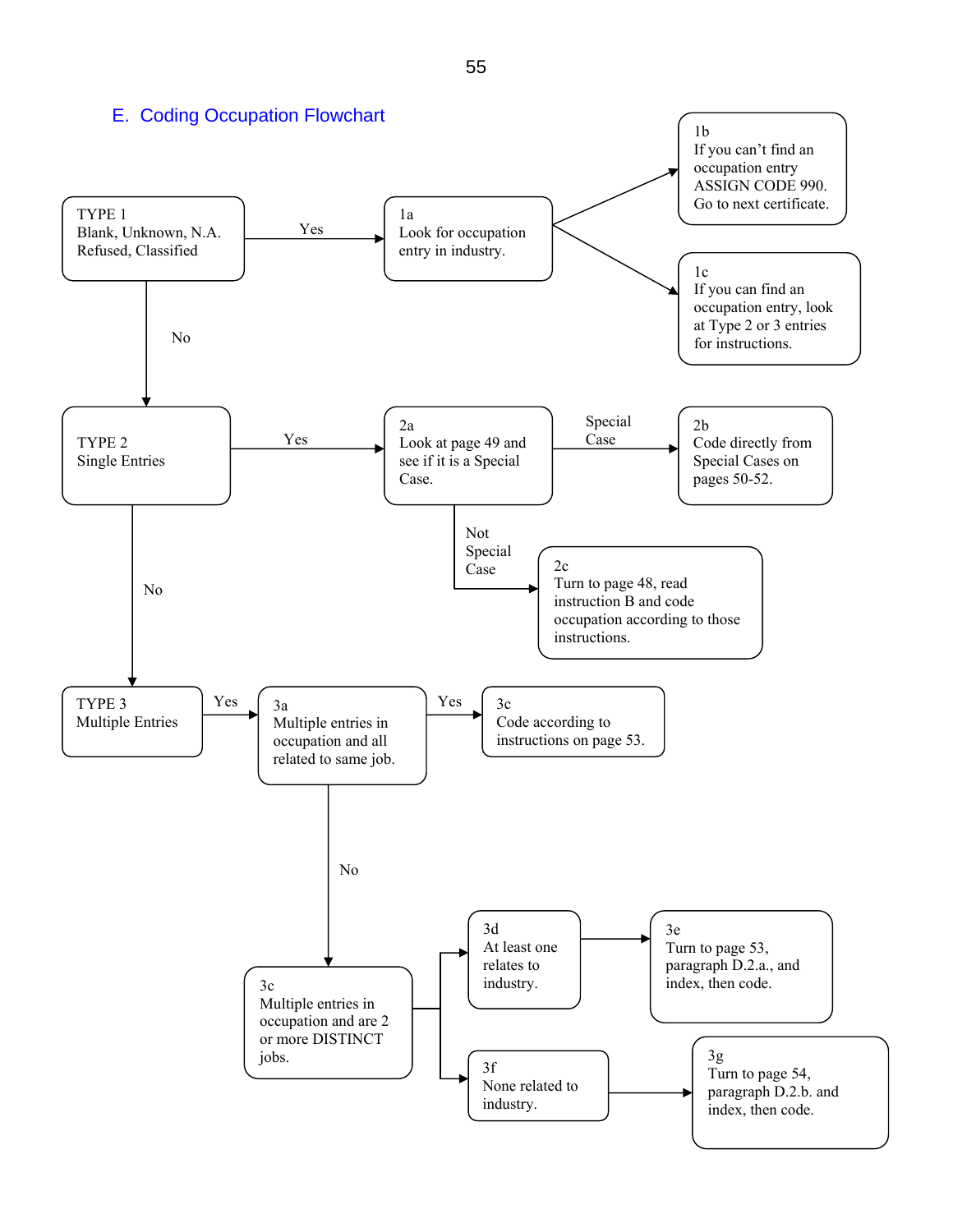F. Examples Of Occupation Entries In The Alphabetical Index

| Ad writer285                                     | No center restriction                                            | Use code "285."                                                                                                                                                  |
|--------------------------------------------------|------------------------------------------------------------------|------------------------------------------------------------------------------------------------------------------------------------------------------------------|
| Gear changer357720                               | Single Industry<br>restriction, single<br>line for occ. title    | (Only one entry for<br>this occupational<br>title) Use code "720" when<br>industry code is "357" or<br>industry is blank. If industry<br>is blank, assign "357." |
| Linesman057741<br>Linesman368806                 | Single Industry<br>restriction, multiple<br>lines for occ. title | Use code "741" only<br>when industry code<br>is "057." Use code "806" only<br>when industry code is "368."                                                       |
| Hand weaver147-167835                            | Industry restriction<br>range                                    | Use code "835" only<br>if industry code falls within<br>"147-167" such as "157." If<br>not, do not use this<br>occupation code.                                  |
|                                                  | Multiple Industry<br>restrictions                                | Use code "290" only<br>if industry code is "337,<br>657 or 667."                                                                                                 |
| Reviewer U.S. Internal<br>Revenue Service 938093 | Industry entry                                                   | Use code "093" only<br>if the industry entry on the<br>certificate is "U.S. Internal<br>Revenue Service 938."                                                    |
| Pulpwood buyerPR053                              | <b>Class of Worker</b><br>restriction                            | Use code "053" as<br>long as there is no indication<br>of government or self-<br>employment.                                                                     |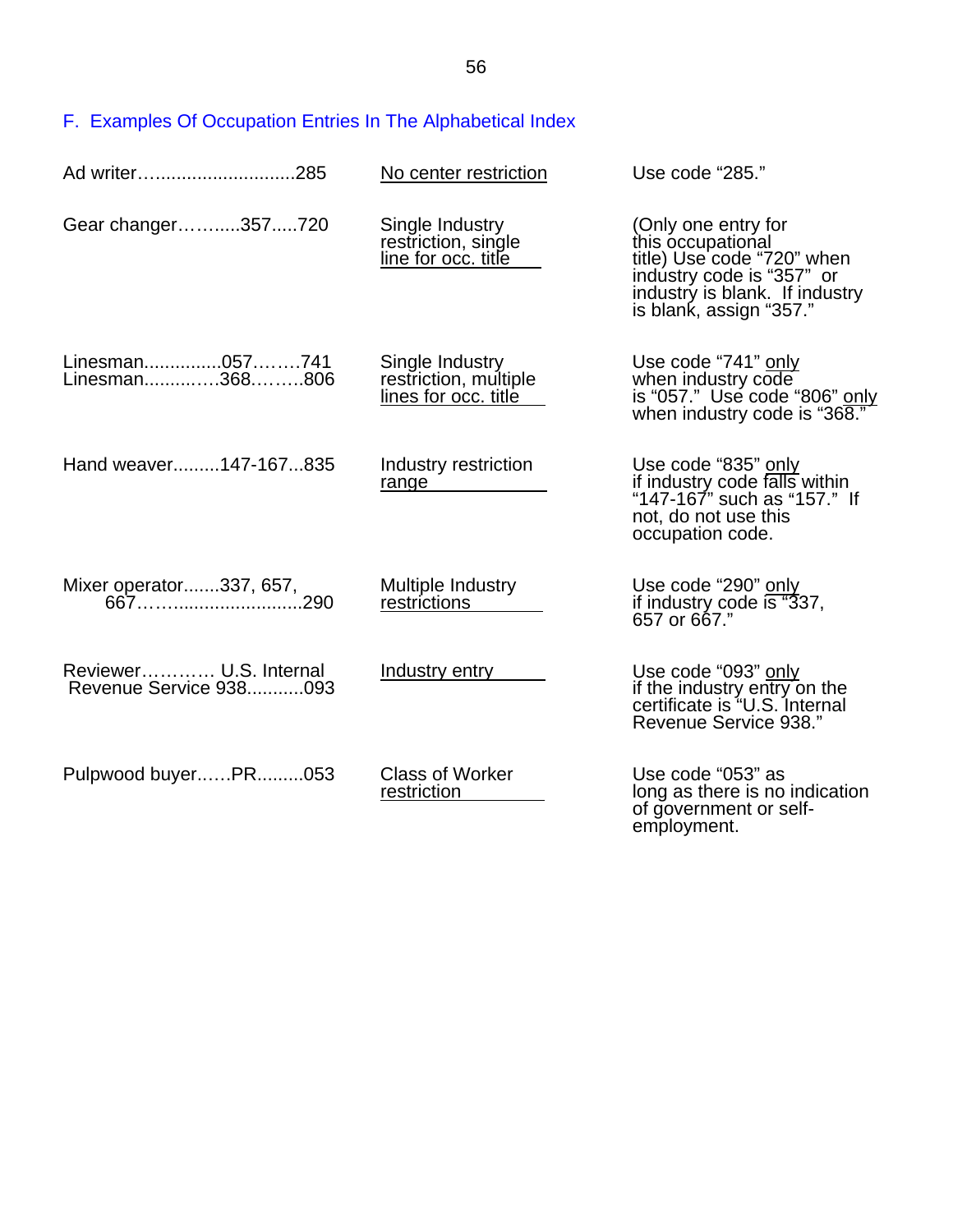| Cattle feederGOV or PR 018,                                 | Class of Worker and<br>Industry restriction | Use code "605" only<br>if entry meets class of<br>worker and industry<br>restrictions (for class of<br>worker in this example, there<br>should be no indication of<br>self-employed). Also industry<br>can only be "018" or "029." |
|-------------------------------------------------------------|---------------------------------------------|------------------------------------------------------------------------------------------------------------------------------------------------------------------------------------------------------------------------------------|
| Wirer \ n.s357711<br>Wirer, cable742                        | n.s. (not specified)                        | Use code "711" when<br>the activities of an occupation<br>are not specified and industry<br>is coded "357."                                                                                                                        |
| Sealer028611<br>Sealer108-128880<br>SealerAny not listed885 | Residual                                    | Use code "885" when<br>none of the specified<br>listings apply or when<br>industry is blank.                                                                                                                                       |
| Magician(657)276                                            | Middle numerical<br>entry in parentheses    | If the industry is<br>blank with this occupation,<br>code industry using the<br>suggested industry code. If<br>an acceptable industry has<br>been reported <b>DO NOT</b><br>change the industry code to<br>this code.              |
| Forest Ranger#019375                                        | Middle entry prefixed<br>by pound sign (#)  | This occupation can<br>only occur in this industry.<br><b>Change</b> any other industry<br>code to the listed one.                                                                                                                 |

57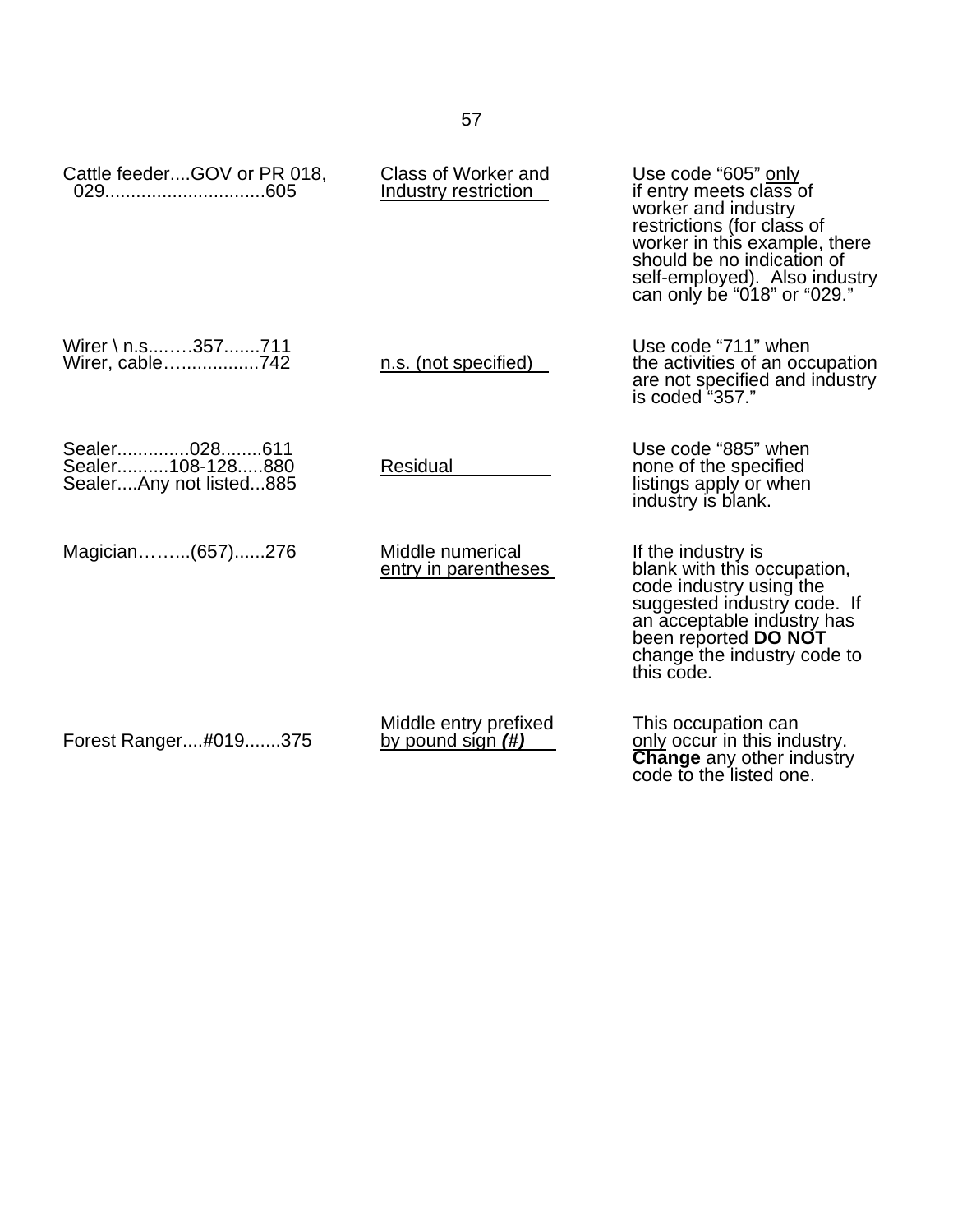## G. Quick Reference

## **INDUSTRY**

#### **Prime Words (i.e. Runs)**

|            | Auto     | Rental        | <b>State</b>         |      |
|------------|----------|---------------|----------------------|------|
|            | City     | Repair        | U.S. (United States) |      |
|            | Electric | Self-Employed |                      |      |
|            |          |               |                      | Page |
|            |          |               |                      | 22   |
| Flowchart. |          |               |                      |      |

# **OCCUPATION**

# **Key Words**

| Apprentice | Engineer  | Manager  | <b>Sales</b> | Technician |
|------------|-----------|----------|--------------|------------|
| Assembler  | Helper    | Mechanic | Supervisor   |            |
| Assistant  | Inspector | Repairer | Teacher      |            |

# **Special Cases** Page **Page 2014**

# 1. Camp Counselors ..............................................................................50 2. Disabled Veterans ..............................................................................50 3. Education Sensitive Occupations ......................................................50 4. Farm Occupations...............................................................................50 5. Prison and Jail Inmates ......................................................................52 6. Religious Denominations ...................................................................52 7. Retired ...............................................................................................52 8. Teachers ............................................................................................52

|--|--|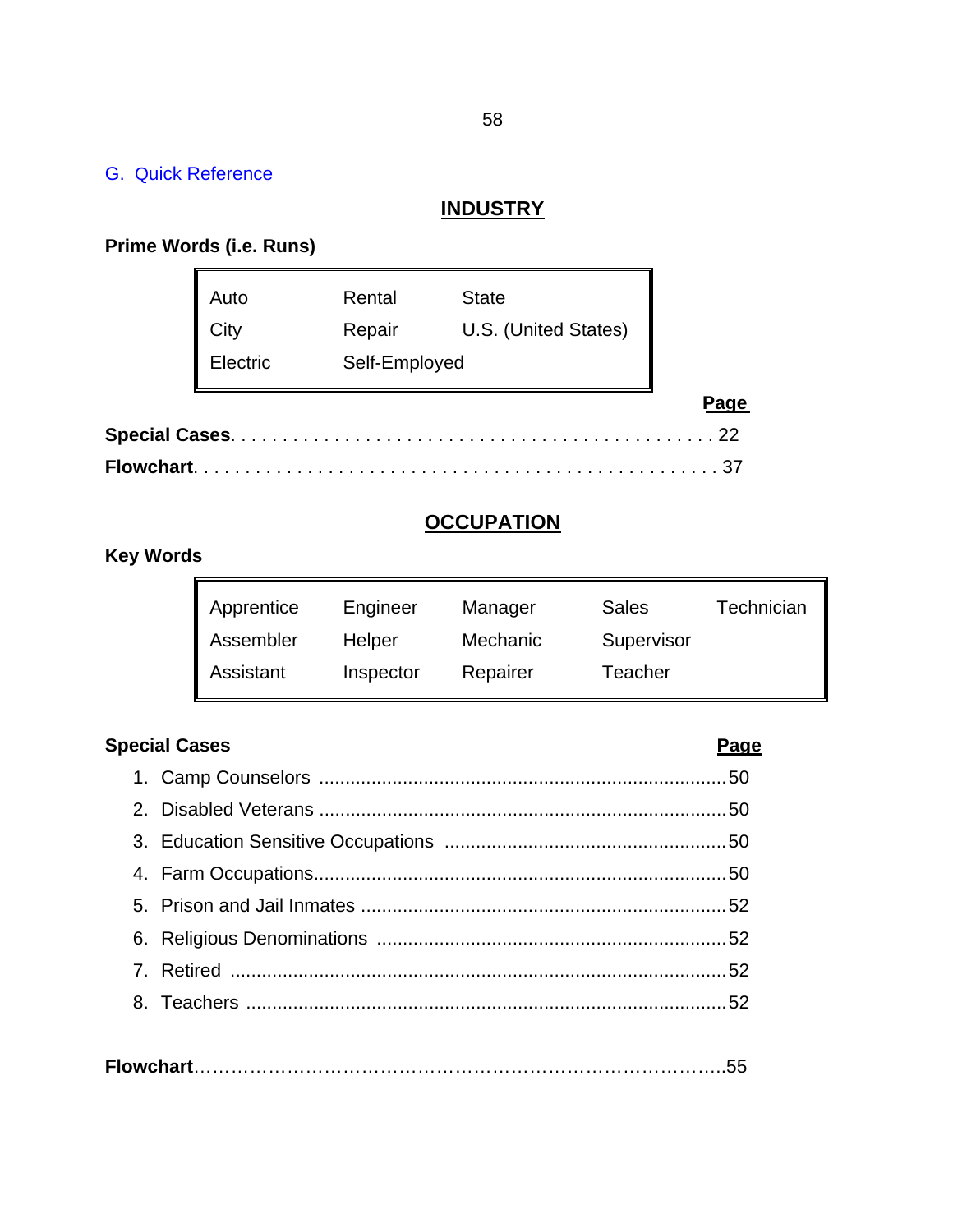#### **SECTION VIII. - SUGGESTED CODES FOR INADEQUATELY REPORTED INDUSTRY AND OCCUPATION ENTRIES HOMEMAKERS**

| <b>Industry</b> | <b>Occupation</b>              | Ind. Code | Occ. Code |
|-----------------|--------------------------------|-----------|-----------|
| "None" or "No"  | Domestic                       | 929       | 423       |
| Domestic        | <b>Blank</b>                   | 929       | 423       |
| Domestic        | Domestic                       | 929       | 423       |
| Self-employed   | Domestic                       | 929       | 423       |
| <b>Domestic</b> | Homemaker                      | 989       | 901       |
| <b>Blank</b>    | Homemaker                      | 989       | 901       |
| Homemaker       | Homemaker                      | 929       | 423       |
| Self-employed   | Homemaker                      | 989       | 901       |
| Home            | Homemaker                      | 989       | 901       |
| Domestic        | Housewife or works in own home | 989       | 901       |
| Homemaker       | Housewife                      | 989       | 901       |
| <b>Blank</b>    | Housewife                      | 989       | 901       |
| <b>TEACHER</b>  |                                |           |           |

| <b>Industry</b>               | <b>Occupation</b>                | Ind. Code | Occ. Code |
|-------------------------------|----------------------------------|-----------|-----------|
| <b>Retired School Teacher</b> | <b>Retired School Teacher</b>    |           |           |
| [Level not specified]         | [Subject or level not specified] | 786       | 231       |

#### **HEALTH CARE**

Healthcare n.s. "818 - All Other Ambulatory Health Care Services" as listed in the Alphabetical Index does not represent many of the healthcare n.s. responses reported on the death certificate. The category "809 - Other Outpatient Care Centers" comprises many establishments engaged in providing general or specialized out patient care.

- Ambulatory healthcare services excludes several healthcare facilities such as physician's offices, outpatient care centers, and home health care providers, etc.
- Outpatient care centers is a more inclusive "catch-all" category for non specified healthcare entries.

| <b>Occupation</b>       | Ind. Code | Occ. Code |
|-------------------------|-----------|-----------|
| Doctor                  | 809       | 306       |
| <b>Nurse</b>            | 809       | 313       |
| <b>Registered Nurse</b> | 809       | 313       |
| <b>Office Manager</b>   | 809       | 500       |
| <b>Nurse</b>            | 819       | 313       |
| <b>Blank</b>            | 819       | 990       |
|                         |           |           |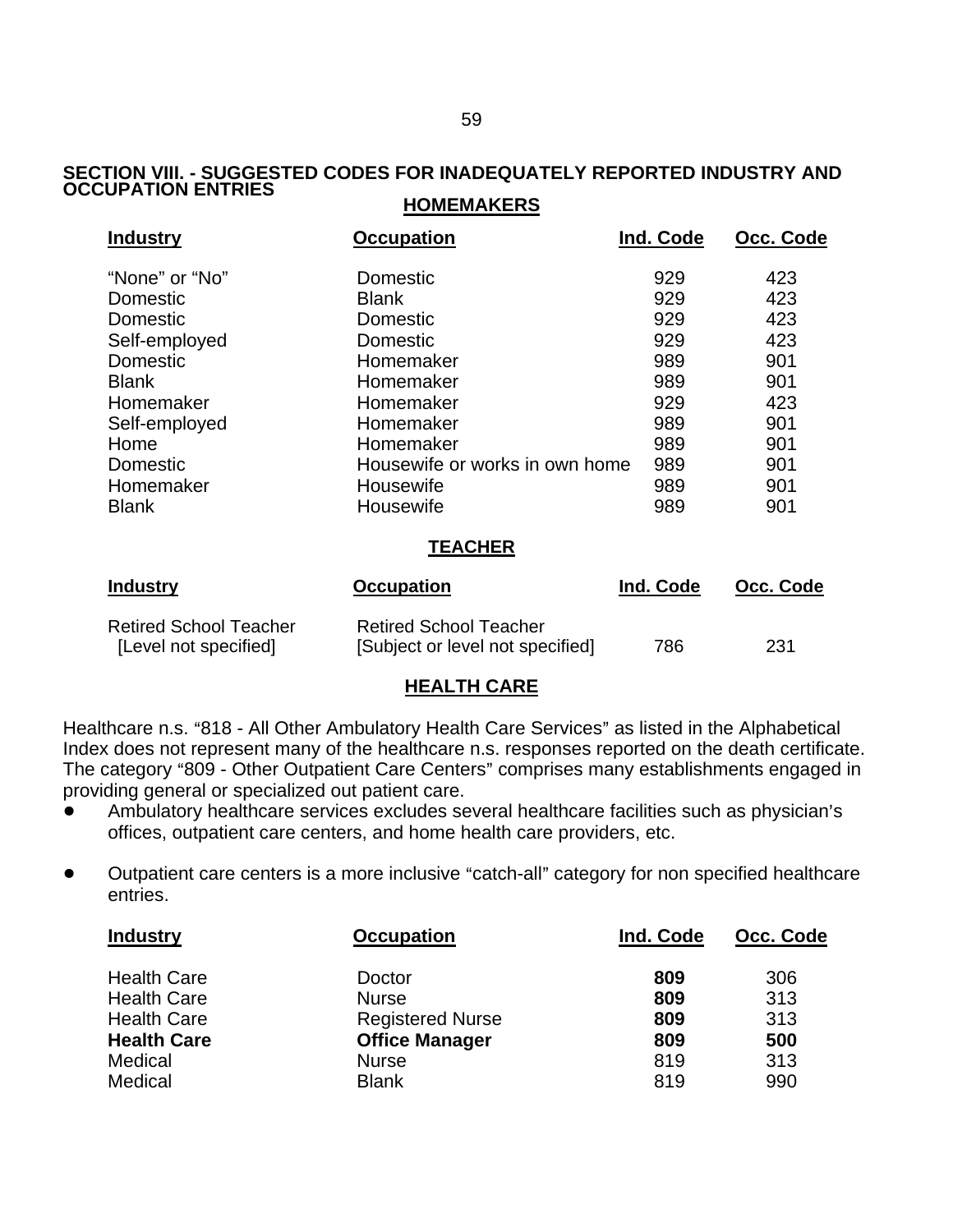## 60

#### **NURSES**

For "nurses n.s." and the industry listed as blank, age and/or education should be referenced.

- If age is under 21 and education is 13 years or less code occupation to "350 LPN."
- If age is less than 75 and education is 13 years code industry to "819 Hospital" and occupation to "350 - LPN."
- If age is over 75 and education is not specified code industry to "819 Hospital" and occupation to "313 - RN."
- If nurse n.s. and industry is blank, use age and education to select industry code. If age and education are not available use "999 - Unknown" for industry.
- If private duty nurse n.s. and age is over 75 and education is listed as unknown, code industry to "758 - Employment services" and occupation to "313 - RN."

#### **NURSES AIDE**

- **•** If industry is blank and age is over  $75 \text{ code industry}$  to "819 Hospital."
- If industry is blank and age is under 75 and education is 12 years or above code industry to "819 - Hospital."
- If industry is blank and age is under 75 and education is less than 12 years code industry to "827 - Nursing home."
- If industry is blank and age is under 75 and education is unknown code industry to "827 -Nursing home."

#### **SEAMSTRESS**

| <b>Industry</b>                 | <b>Occupation</b> | Ind. Code | Occ. Code |
|---------------------------------|-------------------|-----------|-----------|
| Sewing (Dressmaking at<br>home) | Seamstress        | 168       | 835       |

#### **ELECTRICAL/ELECTRONICS**

| <b>Industry</b>         | <b>Occupation</b> | Ind. Code | Occ. Code |
|-------------------------|-------------------|-----------|-----------|
| Electrical <sup>1</sup> | Electrician       | 077       | 635       |
| Power                   | Electrician       | 057       | 635       |
| Electrician             | Electrician       | 077       | 635       |
| Electric Co.            | <b>Blank</b>      | 057       | 990       |
| Electronics, n.s.       | <b>Blank</b>      | 339       | 772       |

 $^{1\prime}$  Use the occupation response of "electrician" to determine electrical construction for **industry.**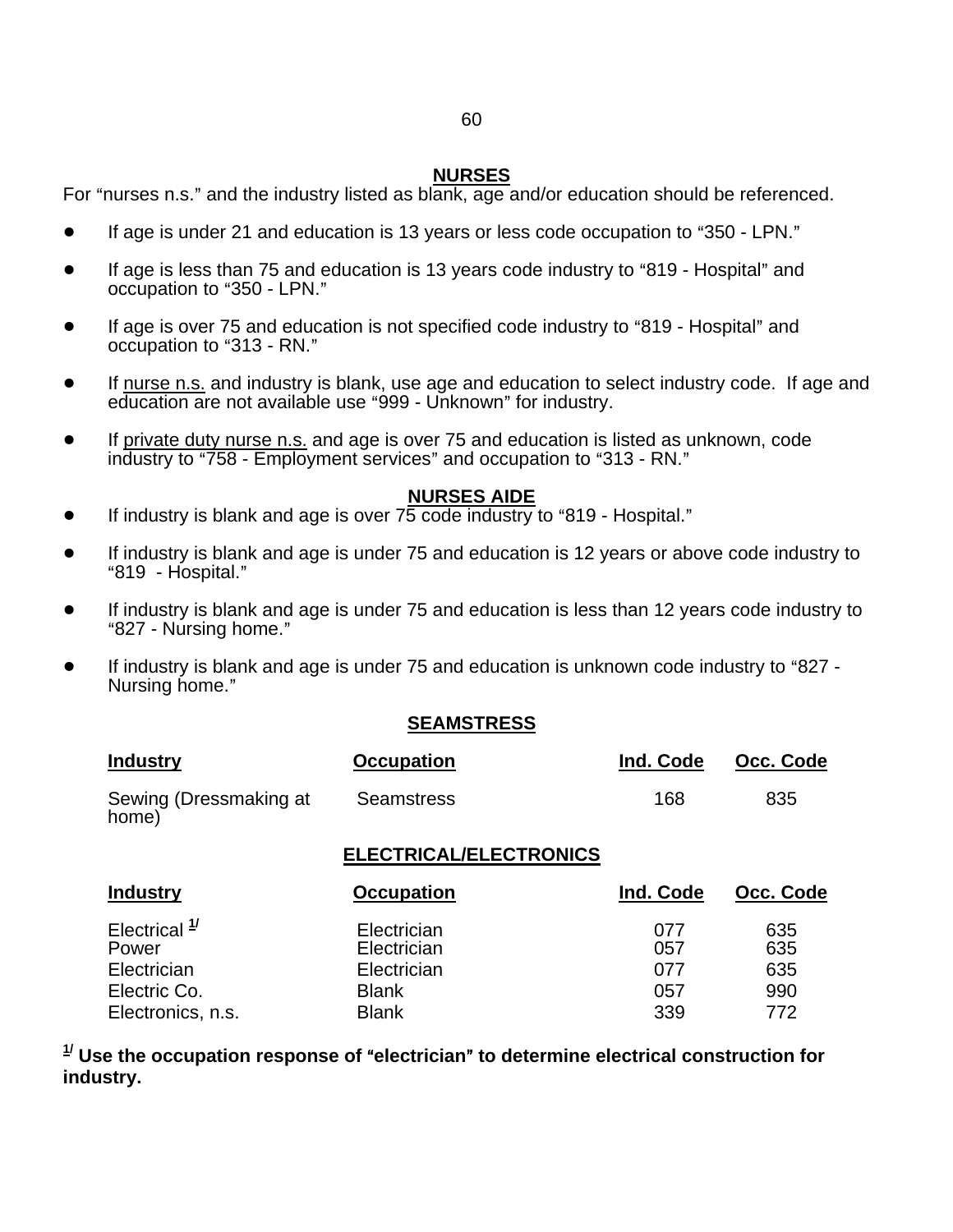#### **MISCELLANEOUS**

| <b>Industry</b>             | <b>Occupation</b>           | Ind. Code         | Occ. Code |
|-----------------------------|-----------------------------|-------------------|-----------|
| Blank $\frac{1}{1}$         | <b>Bookkeeper</b>           | 728               | 512       |
| Blank $\frac{1}{2}$         | Carpenter                   | 077               | 623       |
| Blank $\frac{1}{2}$         | Secretary                   | 759               | 570       |
| Civil Service <sup>2</sup>  | <b>Civil Service Worker</b> | 939               | 586       |
| Depot                       | <b>Employee or Blank</b>    | 959               | 586       |
| <b>Diet Center</b>          | <b>Blank</b>                | 818               | 990       |
| Lumber $\frac{3}{2}$        | Logger                      | 027               | 613       |
| Manufacturing               | <b>Tool &amp; Die Maker</b> | 399               | 813       |
| Office                      | <b>Office Worker</b>        | 778               | 586       |
| Office, n.s.                |                             | 778               |           |
| Self-employed Engineer      | Engineer, n.s.              | 729               | 153       |
| <b>Engineering or Blank</b> | Engineer n.s. (educ.13+)    | 729               | 153       |
| Tool Mfg.                   | Machinist                   | 399               | 803       |
| Wire, n.s. (Mfg)            |                             | $399 \frac{4}{7}$ |           |
| <b>RR</b>                   | <b>RR Engineer</b>          | 608               | 920       |
| Any                         | <b>Office Manager</b>       | Any               | 500       |

**1/ Major industry groupings for some industry & occupation responses can be determined by the occupation. If industry is blank and no additional information is listed on the certificate regarding the industry activity or company name and the occupation is listed as**  A**bookkeeper, secretary, carpenter, etc.**@ **code the industry to the service rendered.** 

**2/ If additional information indicates personnel type duties (such as personnel clerk,**  human resource assistant, etc.), use occupation code "536" for "civil service worker."

<sup>3/</sup> Use the occupation of "logger" to determine "lumber camp" or "lumbering" for industry.

**4/ If specific type wire can be determined use a more specific industry code.**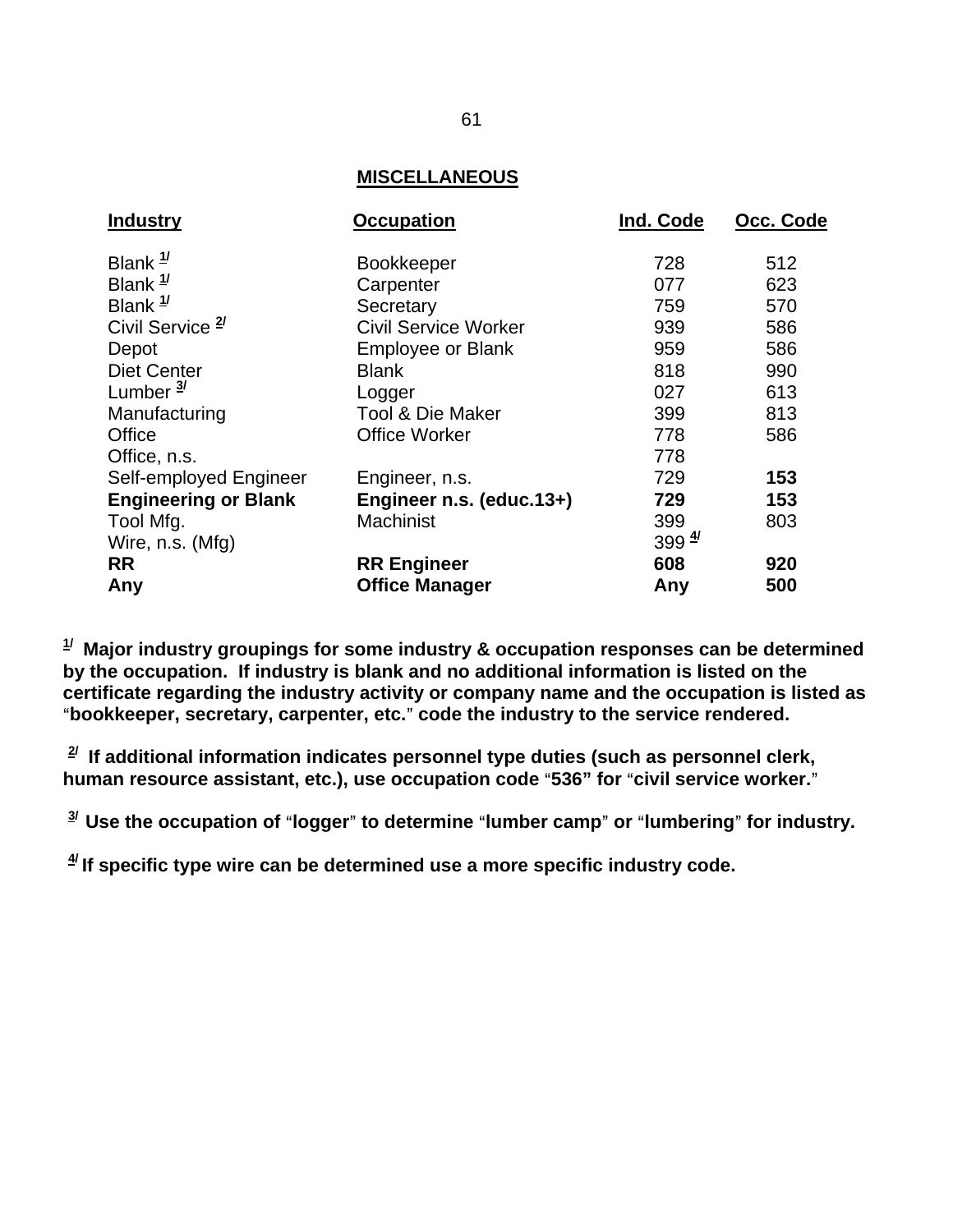# Appendix A - Special Cases for Problem Referrals

| Page |
|------|
|      |
|      |
|      |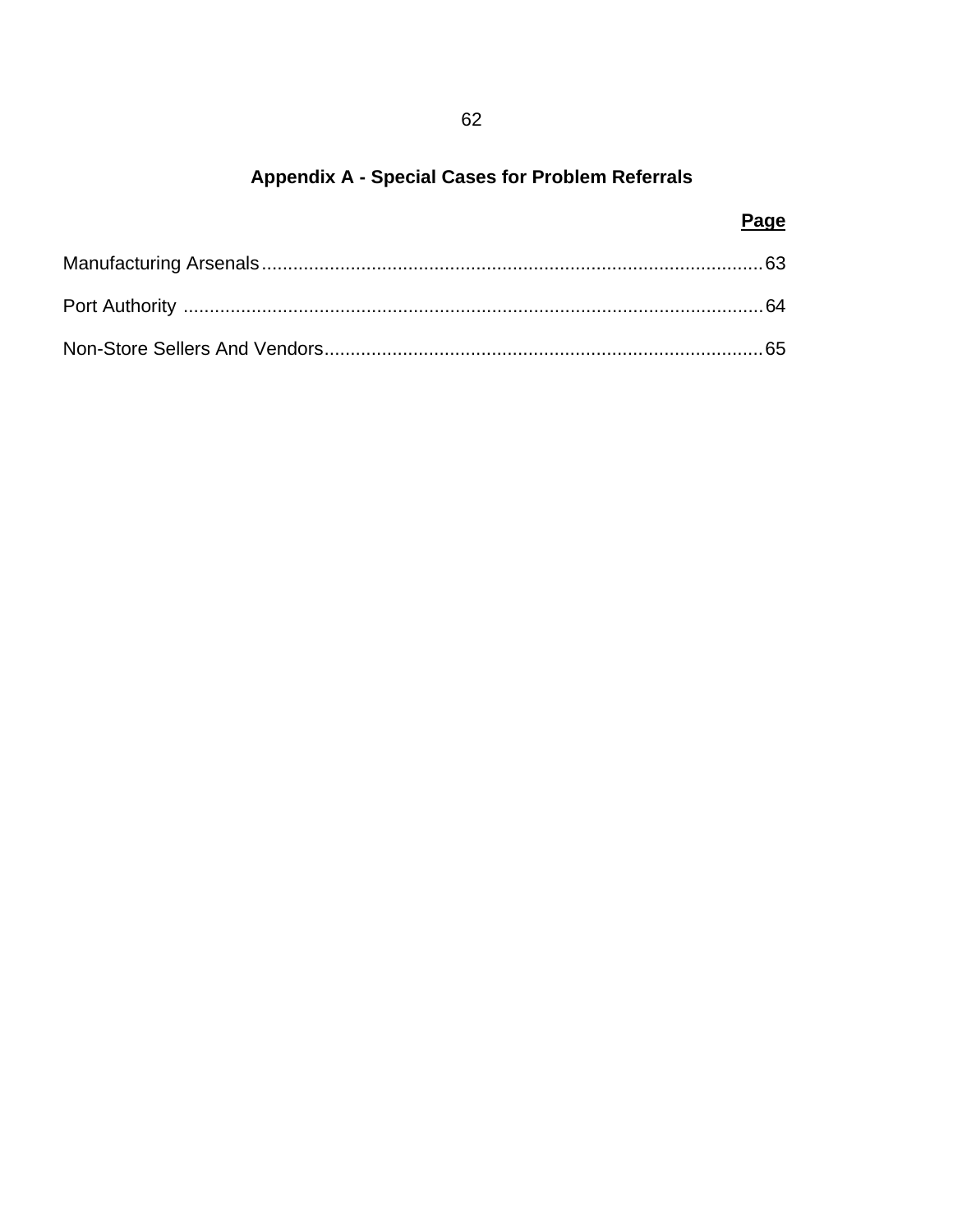# **MANUFACTURING ARSENALS**

| Industry         |                |                   |                             |      |            |
|------------------|----------------|-------------------|-----------------------------|------|------------|
| <b>State</b>     | County         | City              | <b>Installations</b>        | Code | <b>COW</b> |
|                  |                |                   |                             |      |            |
| Alabama          | Madison        | <b>Huntsville</b> | <b>Redstone Arsenal</b>     | 359  | GOV        |
| Arkansas         | Jefferson      | Pine Bluff        | <b>Pine Bluff Arsenal</b>   | 297  | GOV        |
| Colorado         | Adams          | Denver            | Rocky Mountain Arsenal      | 297  | GOV        |
| <b>Illinois</b>  | Rock Island    | Rock Island       | <b>Rock Island Arsenal</b>  | 229  | GOV        |
| Indiana          | Clark          | Charlestown       | Indiana Army Ammo Plant 297 |      | PR.        |
| Indiana          | Martin         | Crane             | Crane Army Ammo Plant       | 297  |            |
| lowa             | Des Moines     | <b>Burlington</b> | <b>Iowa Ordnance Plant</b>  | 297  | PR.        |
| Kansas           | Labette        | Parsons           | USA Kansas Ammo Plant       | 297  | <b>PR</b>  |
| Louisiana        | Caddo          | Shreveport        | Louisiana Army Ammo         | 297  | <b>PR</b>  |
| Maryland         | Hartford       | Edgewood          | Edgewood                    | 297  | GOV        |
| <b>Missouri</b>  | Jackson        | Independence      | Lake City Army Ammo         | 297  | <b>PR</b>  |
| Nevada           | <b>Mineral</b> | Hawthorne         | Hawthorne Army Ammo         | 297  |            |
| New York         | Albany         | Waterveliet       | Waterveliet                 | 297  | GOV        |
| Oklahoma         | Pittsburg      | <b>Mcalester</b>  | Mcalester Army Ammo         | 297  | GOV        |
| Pennsylvania     | Lackawanna     | Scranton          | Scranton Army Ammo          | 297  | PR.        |
| Pennsylvania     | Philadelphia   | Philadelphia      | <b>Frankford Arsenal</b>    | 297  | GOV        |
| <b>Tennessee</b> | Gibson         | Milan             | Milan Army Ammo Plant       | 297  | <b>PR</b>  |
| Tennessee        | <b>Hawkins</b> | Kingsport         | Holston Army Ammo           | 297  | GOV        |
| Texas            | Harrison       | Marshall          | Longhorn Army Ammo          | 297  | PR.        |
|                  |                |                   |                             |      |            |

───────────────────────────────────────────────────────────────

SOURCE: Duty Stations of Civilian Personnel - Department of the Army State Directories.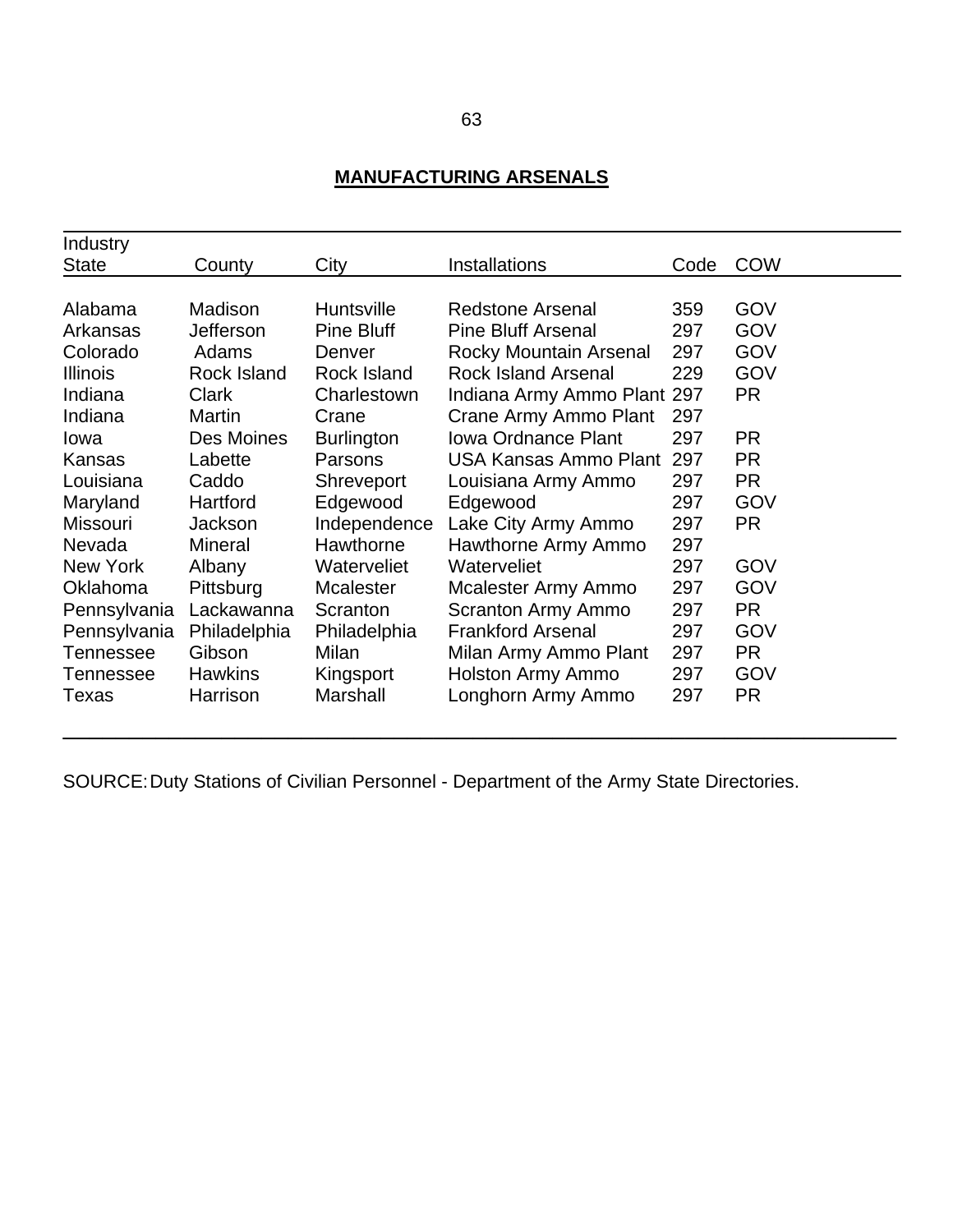# **PORT AUTHORITY**

The correct procedure for coding problem cases of the maintenance and operation of Port Authority can be determined by the activity recorded on the death certificate. Use the following industry description and industry codes to solve these problem cases:

| Industry<br><b>Description</b> | Industry<br>Code |
|--------------------------------|------------------|
| <b>Boat Terminal</b>           | 629              |
| <b>Bridges</b>                 | 629              |
| Grain Terminal                 | 639              |
| <b>Tunnels</b>                 | 629              |
| <b>Not Specified</b>           | 629              |
| Ports                          |                  |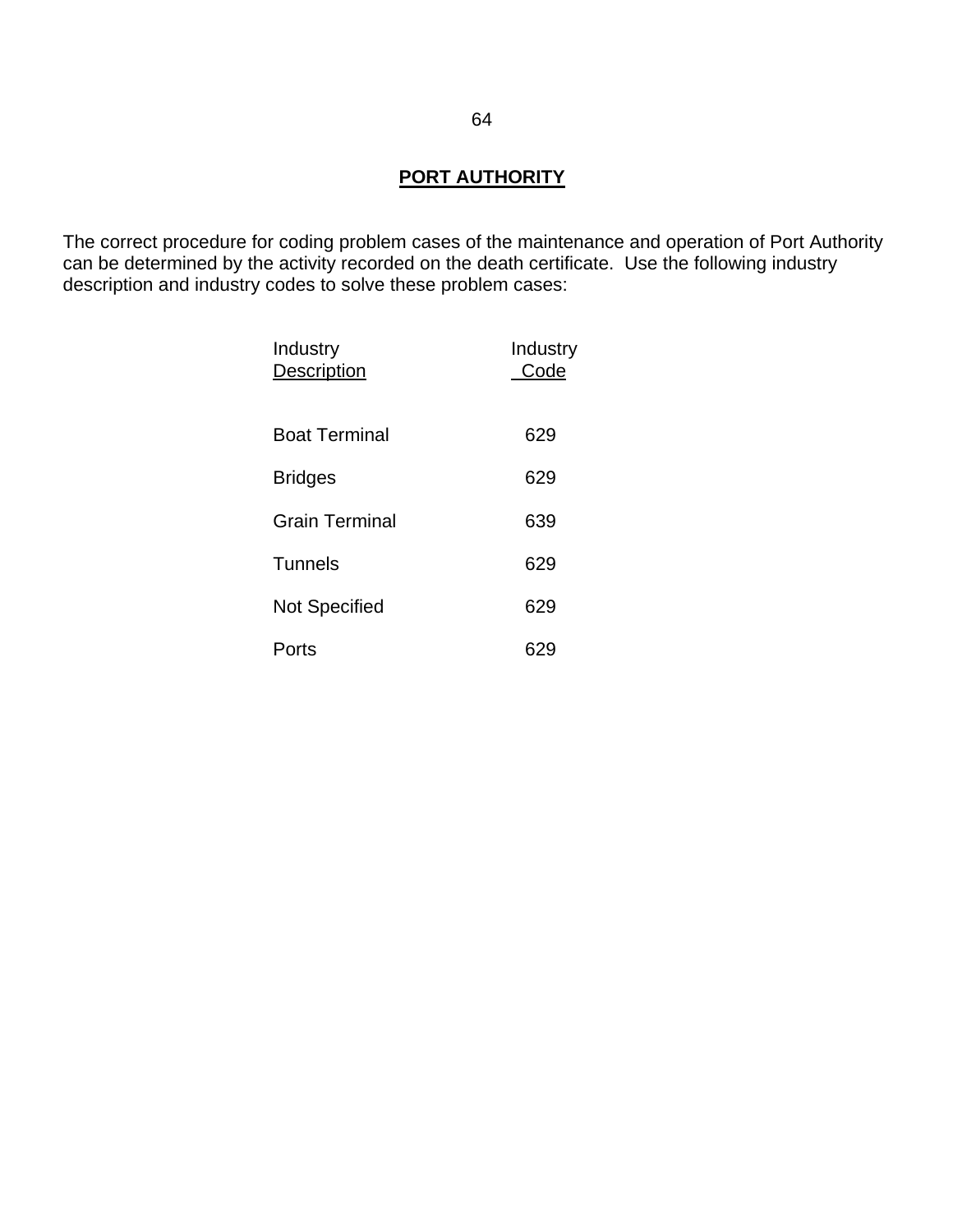# **NON-STORE SELLERS AND VENDORS**

Non-Store Sellers or Vendors--When an entry on a certificate indicates that a person is selling goods from a temporary location, other than a store with a fixed location, use the following rules:

NOTE: Usually these people will be self-employed, but not always.

- 1. Artists, sculptors, etc., who paint or produce and sell their works of art are to be coded to the industry of "Miscellaneous professional and related services - 749" and the occupation to "Painters and sculptors - 260." If there is no evidence that the deceased produced the works of art he/she is selling, code industry to "Direct selling - 569" and occupation to "Salesperson - 495."
- 2. Persons making and selling jewelry, ceramics, pottery, leather goods, and other arts and crafts should be coded to the industry of "Direct selling - 569" and the occupation to "Production workers, n.e.c. - 896." If there is no indication that they are making these articles, code occupation to "Salesperson - 495."
- 3. Persons reported themselves as "Teaching and selling" jewelry, ceramics, pottery, leather goods, and other arts and crafts, code industry to "Miscellaneous professional and related services  $-749$ " and occupation to "Teachers, n.e.c.  $-234$ ."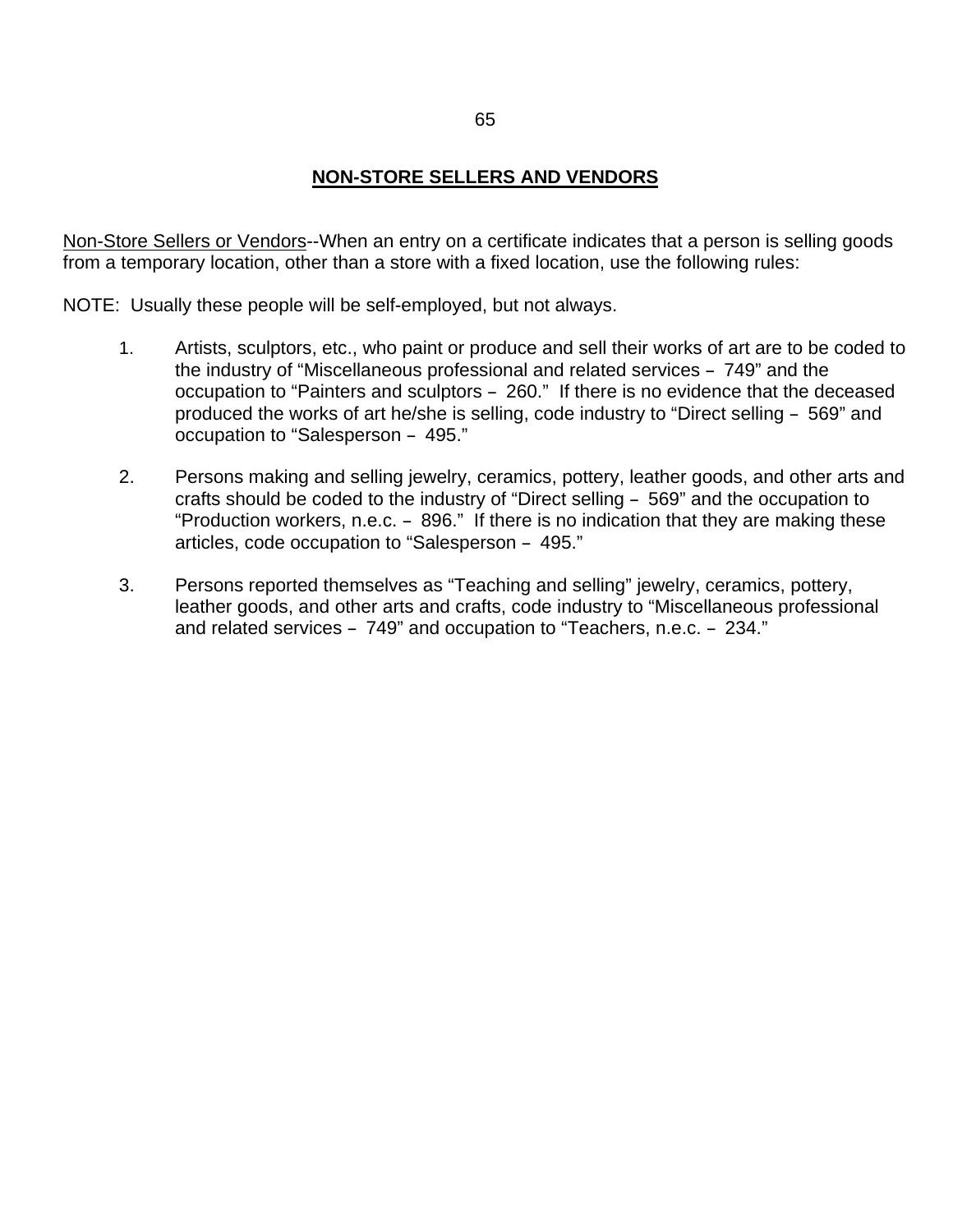#### **Glossary**

# A. Definitions

# **Alphabetical Index**

A list of industry and occupational titles used most often in the economy; commonly referred to as the Index. See page 7 for details.

# **Central Administrative Office (CAO)**

An establishment primarily engaged in management and general administrative functions performed centrally for other establishments of the same company. Generally, the CAO does not produce any products nor provide any services for the general public or other companies or government.

# **Class of Worker**

Class of worker refers to the classification of the worker as private wage or salary worker, government worker (Federal, State, or Local), self-employed worker or unpaid family worker in a family farm or business. The abbreviations designating class of worker used in the Index and in this manual are included on page 15.

#### **Company Name List**

A list of major employers in a specific geographic area with a corresponding industry code. Only some States will use these lists.

#### **Establishment**

A single physical location where business is conducted or where services or industrial operations are performed. A company may have more than one establishment if it is engaged in more than one major activity. For example, an automobile manufacturing company may have an engine plant, sheet metal stamping plant, and assembly plant. Each is a different establishment and has a distinct industry code. In addition, the company may have sales offices which are also establishments and are coded to wholesale trade. Another example would be a retail grocery chain that operates its own bakery plant for its stores. The bakery would be coded to manufacturing.

#### **Industry**

Major activity at a person's place of work. Examples are coal mining, metal stamping, retail hardware store, hospitals, etc.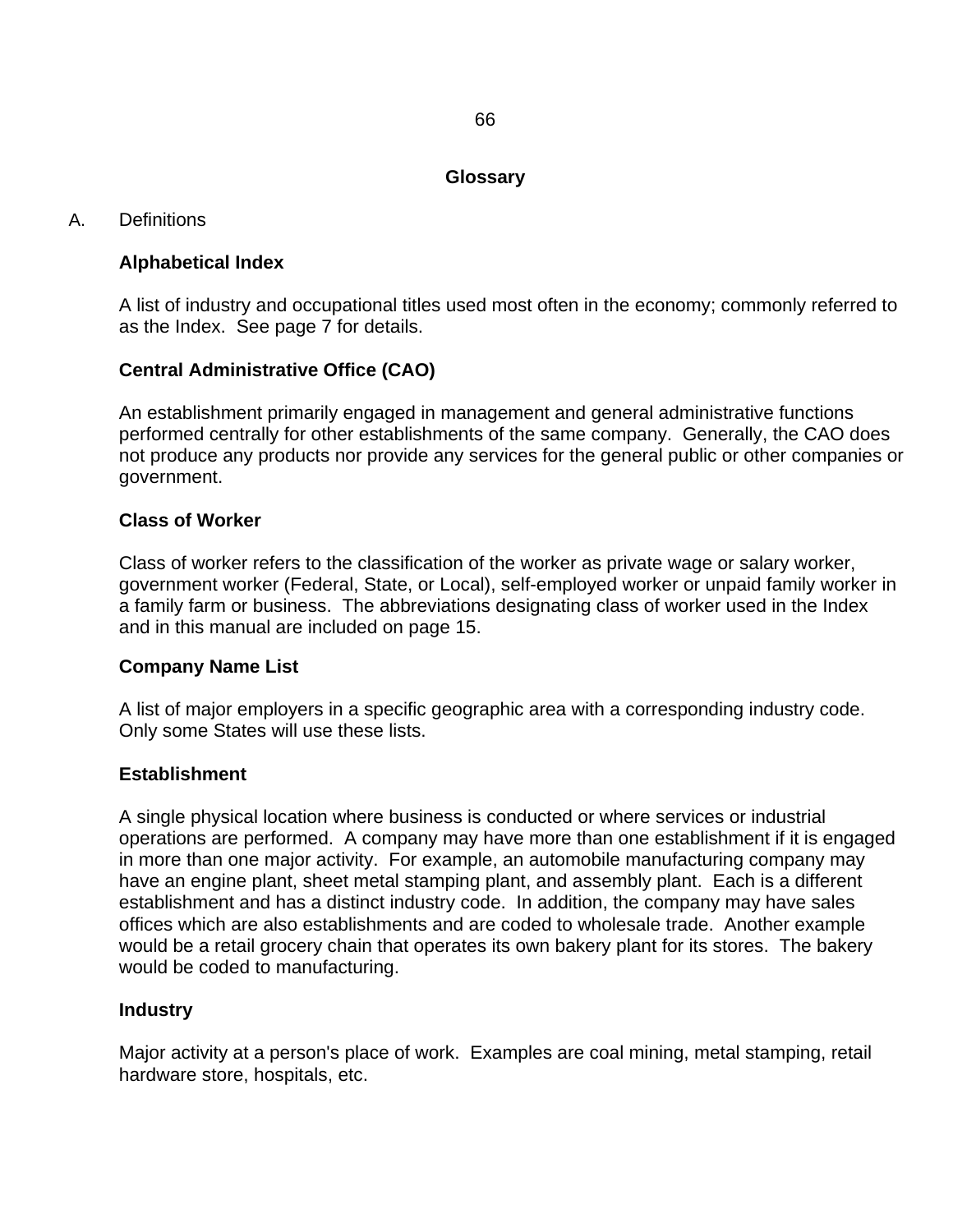# **Glossary**

# **Key Words**

# **Thirteen types of frequently reported occupations that are grouped together and listed once in the Alphabetical Index:**

| Apprentice | Engineer  | Manager  | Sales      | Technician |
|------------|-----------|----------|------------|------------|
| Assembler  | Helper    | Mechanic | Supervisor |            |
| Assistant  | Inspector | Repairer | Teacher    |            |

# **Manufacturing**

Making or processing of products.

#### **Multi-Establishment Companies**

A company with more than one establishment. When the establishments are in different industries, there will be more than one industry code.

#### **Occupation**

Activity that a person does to earn a living. Examples are file clerk, machinist, medical doctor, judge, taxi driver, coder, etc.

#### **Prime Words**

# **Eight common words frequently used in industry titles usually listed only once in the Alphabetical Index:**

| Auto            | Rental        | <b>State</b>         |
|-----------------|---------------|----------------------|
| City            | Repair        | U.S. (United States) |
| <b>Electric</b> | Self Employed |                      |

#### **Retail Trade**

Selling products primarily to individual consumers. A retailer may buy goods from a manufacturer or wholesaler.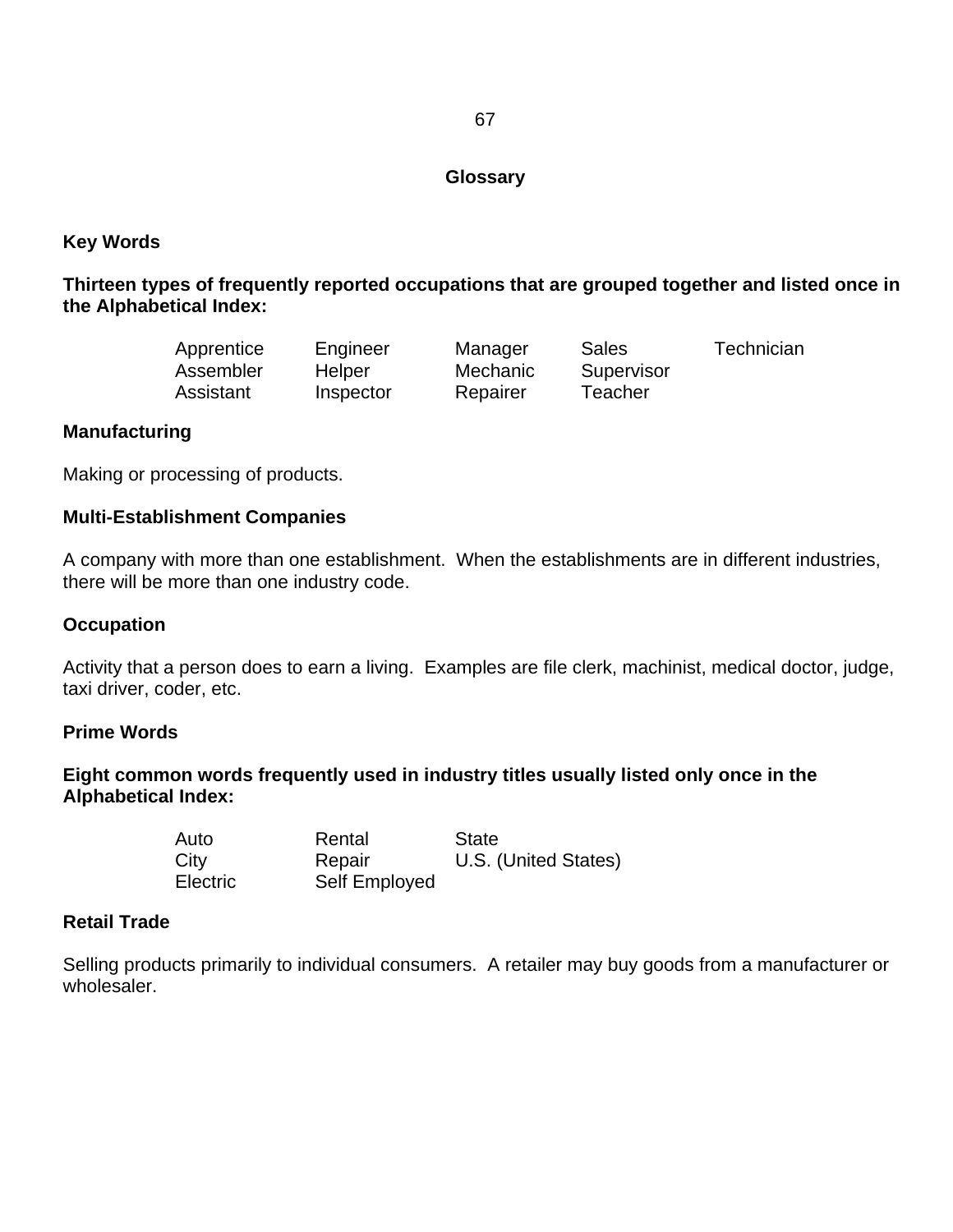# **Run**

Succession of industry or occupation listings in the Index beginning with a common word, such as:

| Advertising      |    | Educational film production  |
|------------------|----|------------------------------|
| Aerial           |    | <b>Educational insurance</b> |
| Agency           | or | Educational motion pictures  |
| <b>Billboard</b> |    | Educational research agency  |
| Company          |    | <b>Educational services</b>  |

#### **Service Establishments**

Companies that render services to individuals and organizations. Examples are hotels, laundries, advertising agencies, and automobile repair shops.

# **Wholesale Trade**

Buying (not making) of products in large quantities for resale to retailers, industrial users or to other wholesalers.

B. Abbreviations

Below is a list of commonly used abbreviations and their meanings.

| Asst.         | Assistant                                                                                                            |
|---------------|----------------------------------------------------------------------------------------------------------------------|
| <b>CPA</b>    | <b>Certified Public Accountant</b>                                                                                   |
| Const.        | Construction as used in the Index; e.g., building, excavating, erecting, etc.                                        |
| Dept. Store   | Department store                                                                                                     |
| exc.          | "except" as used in the Index                                                                                        |
| Ext.          | Extraction, mining as used in the Index; e.g., coal mine, oil well, rock quarry,<br>ground removal of minerals, etc. |
| <b>F.B.I.</b> | Federal Bureau of Investigation                                                                                      |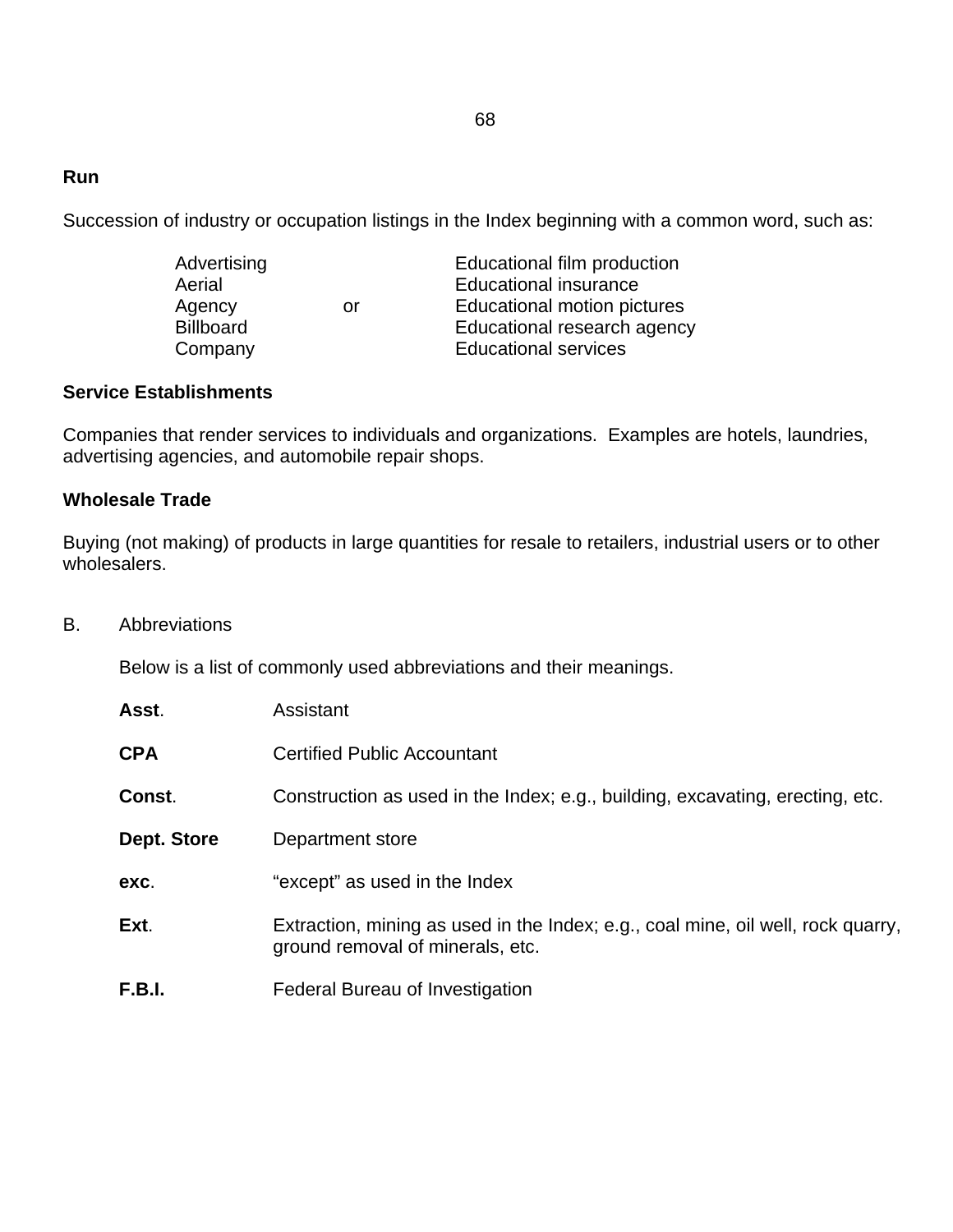# **Glossary**

| GOV (Govt)    | Government                                                                                                                             |  |  |  |  |  |  |  |
|---------------|----------------------------------------------------------------------------------------------------------------------------------------|--|--|--|--|--|--|--|
|               | LGOV = Local Government<br>(City, County, Township, etc.)<br>SGOV = State Government<br>FGOV = Federal Government                      |  |  |  |  |  |  |  |
|               | NOTE:<br>In the Index, the class of worker restriction for occupation is<br>abbreviated "GOV" to include all categories of government. |  |  |  |  |  |  |  |
| <b>Hwy</b>    | Highway                                                                                                                                |  |  |  |  |  |  |  |
| Index         | Alphabetical Index of Industries and Occupations (Part 19B manual) which<br>is based on the 2000 Census of Population and Housing.     |  |  |  |  |  |  |  |
| <b>I.R.S.</b> | <b>Internal Revenue Service</b>                                                                                                        |  |  |  |  |  |  |  |
| Mfg.          | Manufacturing; e.g., mill, plant, etc.                                                                                                 |  |  |  |  |  |  |  |
| Mgr.          | Manager                                                                                                                                |  |  |  |  |  |  |  |
| n.e.c.        | "not elsewhere classified" as used in the Index                                                                                        |  |  |  |  |  |  |  |
| n.s.          | "not specified" as used in the Index                                                                                                   |  |  |  |  |  |  |  |
| <b>OBNI</b>   | Own Business Not Incorporated                                                                                                          |  |  |  |  |  |  |  |
| <b>OBI</b>    | Own Business Incorporated                                                                                                              |  |  |  |  |  |  |  |
| Oper.         | Operator                                                                                                                               |  |  |  |  |  |  |  |
| <b>OWN</b>    | Self-employed business as used in the Index                                                                                            |  |  |  |  |  |  |  |
| <b>PR</b>     | Employee of a private company, business, or individual for wages, salary, or<br>commissions                                            |  |  |  |  |  |  |  |
| Ret.          | <b>Retail trade</b>                                                                                                                    |  |  |  |  |  |  |  |
| Supt.         | Superintendent                                                                                                                         |  |  |  |  |  |  |  |
| Whsl.         | Wholesale trade                                                                                                                        |  |  |  |  |  |  |  |
| <b>WP</b>     | Working without pay                                                                                                                    |  |  |  |  |  |  |  |